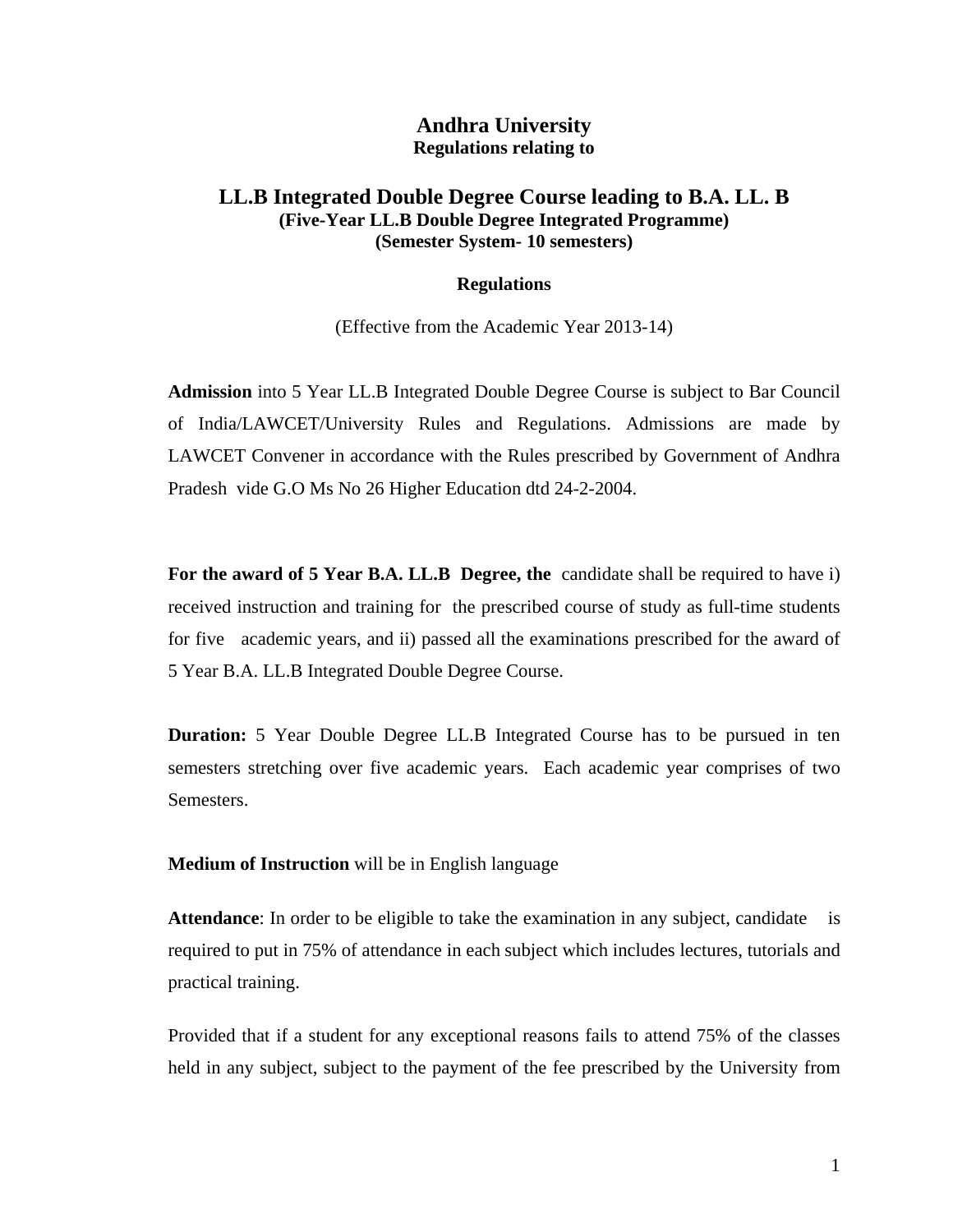time to time he/she may be condoned for the shortage of attendance if the student concerned attended at least 66% of the classes held in the subject concerned.

#### **Prohibition against lateral entry and exit**

.

There shall be no lateral entry on the plea of graduation in any subject or exit by way of awarding a degree splitting the integrated double degree course, at any intermediary stage of integrated double degree course.

**Credits:** All papers carry six credits each except the Paper on Seminar and Clinical Legal Education which carries only two credits. Total credits of the B.A.LL.B are 282.

#### **Question Paper Pattern for semester end written examination**

*(i) For Pre r Law Papers: (General English, Political Science, Sociology and Economics)*

Question paper consists of three parts.

Part A consists of short answer questions. In this Part carrying a total of 18 marks, nine questions will be given and the candidate has to answer any six questions. Each question carries 3 marks.

**Part B** consists of short essay questions. In this Part carrying a total of 32 marks, six questions will be given and the candidate has to answer any four questions. Each question carries 8 marks.

Part C consists of essay questions. In this Part carrying a total of 30 marks, four questions will be given and the candidate has to answer two questions. Each question carries 15 marks.

*(ii) For Law Papers other than practical papers* 

Question paper consists of three parts.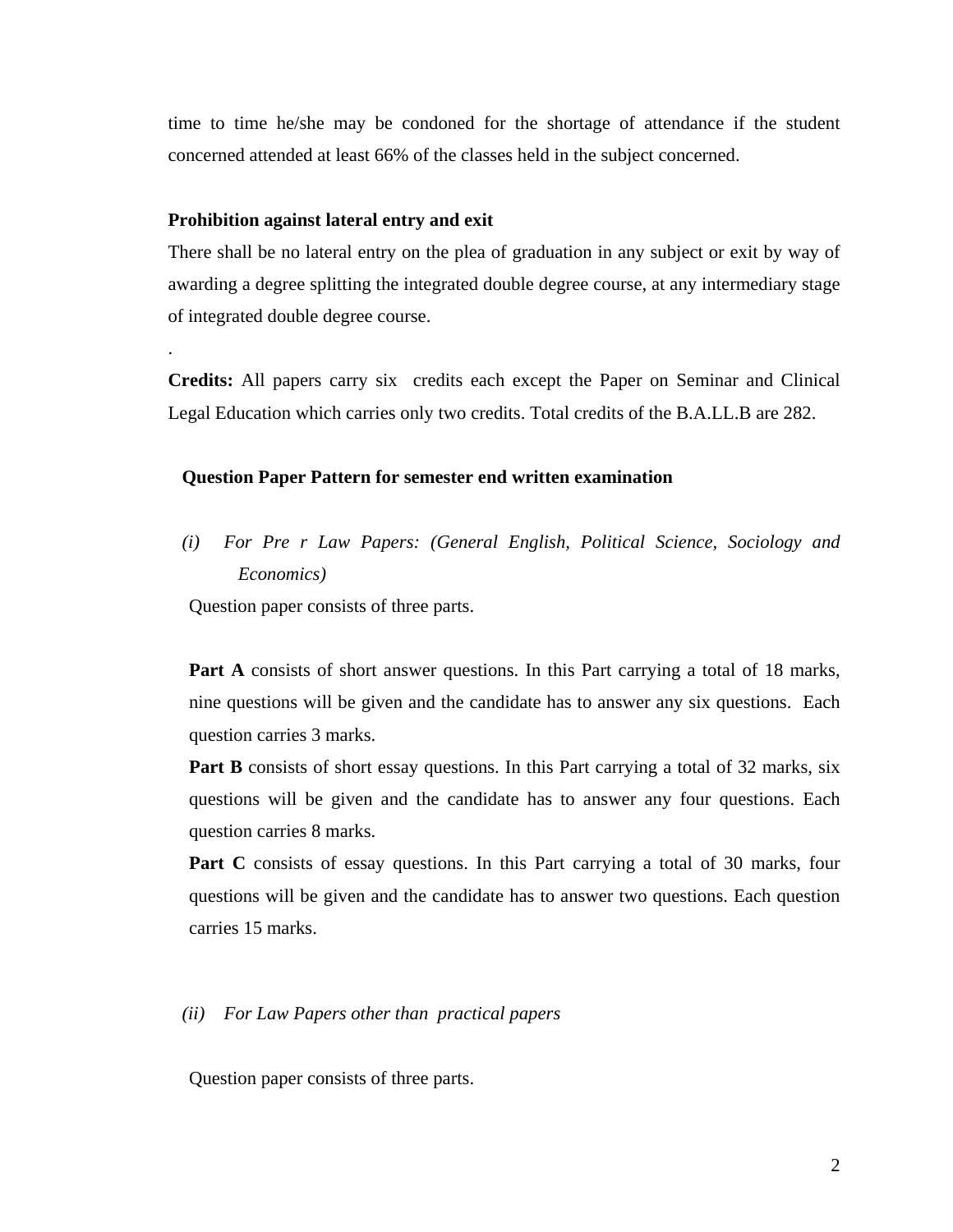**Part A** consists of short answer questions. In this Part, nine questions will be given and the candidate has to answer any six questions. . Each question carries 4 marks carrying a total of 24 marks.

**Part B** consists of essay questions. In this Part carrying a total of 36 marks, four questions will be given and the candidate has to answer two questions. Each question carries 18 marks.

**Part C** consists of hypothetical problems. In this part carrying a total of 20 marks, four questions will be given and the candidate has to answer two questions. The answer shall cover recitation of facts, framing of issues, reasoned decisions and citation of authority. Each question carries 10marks.

#### *(iii) For Practical Papers*

#### *Practical Training Paper I on Drafting, Conveyancing and Pleading*

The Semester end paper carrying 50 Marks consists of 8 essay questions out of which the candidate has to answer any five questions.

*Practical Training Paper II on Professional Ethics and Professional Accounting System*  The Semester end paper carrying 50 Marks consists of 8 essay questions for 50 Marks out of which the candidate has to answer any five questions.

*Practical Training Paper III on Alternate Dispute Resolution (ADR)* 

The semester end written examination carrying a total of 50 marks, consists of 8 essay questions out of which the candidate has to answer any five questions

#### **Allotment of Marks**

All papers carry **a** total of 100 Marks. Except the practical papers mentioned below, the allotment of Marks is as follows.

80 Marks are allotted to the Semester End written examination.

20 Marks are allotted to internal tests break up of which is as follows;

*Test* - 10 Marks (There will be two midterm tests. One t test will be in objective mode consisting of not less than 10 questions)

*Assignment* -5 Marks (One Assignment to be given)

*Semester end Viva*- 5 Marks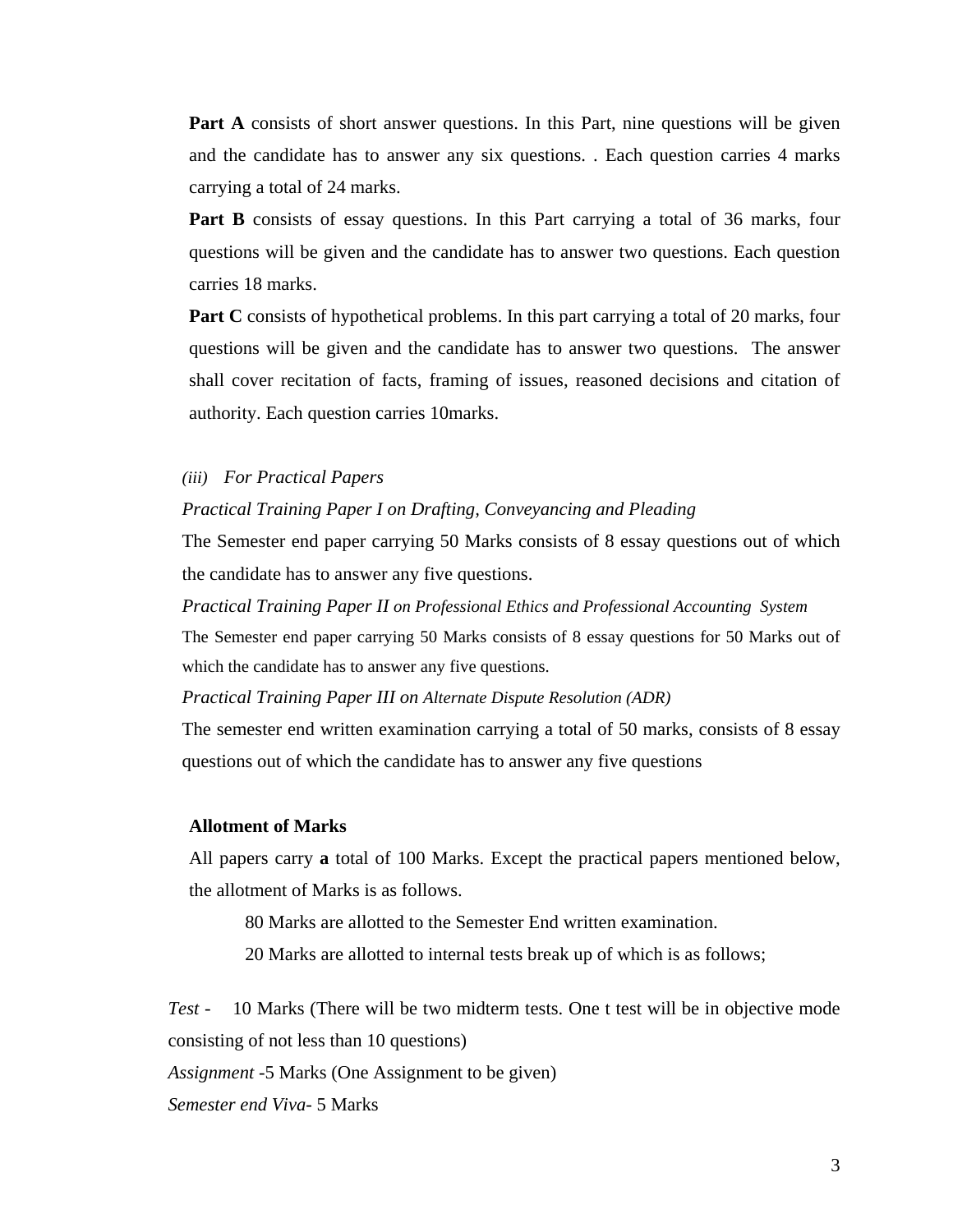For all practical papers 50 Marks are allotted to internal component and 50 marks are allotted to external component

Practical Papers:

- (i) Paper Local Language (Introduction to Telugu) in Sixth Semester,
- (ii) Practical Training Paper I (Drafting, Conveyancing and Pleading) in Tenth semester
- (iii) Practical Training Paper II,(Professional Ethics and Professional Accounting System), Tenth semester
- (iv) Practical Paper III, (Alternate Dispute Resolution), Tenth semester
- (v) Practical Paper IV, (Moot Court Exercise and Internship) Tenth semester
- (vi) Papers on Seminar and Clinical Legal Education,

#### **Examination:**

.

- $\triangleright$  Candidate shall take examination in each of the subjects prescribed for the study at the end of the semester by registering for that semester examination and obtaining hall ticket for the same. Duration of the examination is three hours.
- $\triangleright$  The semester end examination shall be based on the question paper set by an external paper setter.
- $\triangleright$  For qualifying in the examination the candidate has to secure a minimum of 40% in the theory papers excluding internal sessionals and a minimum of 50% in the practical papers.

**Practical papers** in B.A. LL.B (5YDC) are Seminar and Clinical Legal Education paper of all the semesters, Paper on Local Language (Introduction to Law in Telugu) in sixth semester and Practical Training Papers I, II, III and IV of the tenth semester.

 $\triangleright$  Grafting/Grace is permitted. Grafting allows a candidate an opportunity to utilize the excess marks he earned in a paper for filling up the shortage of marks in the paper in which the candidate failed. Eg, A candidate who secured only 35 Marks, would fail having fallen short by 5 Marks of the required minimum pass mark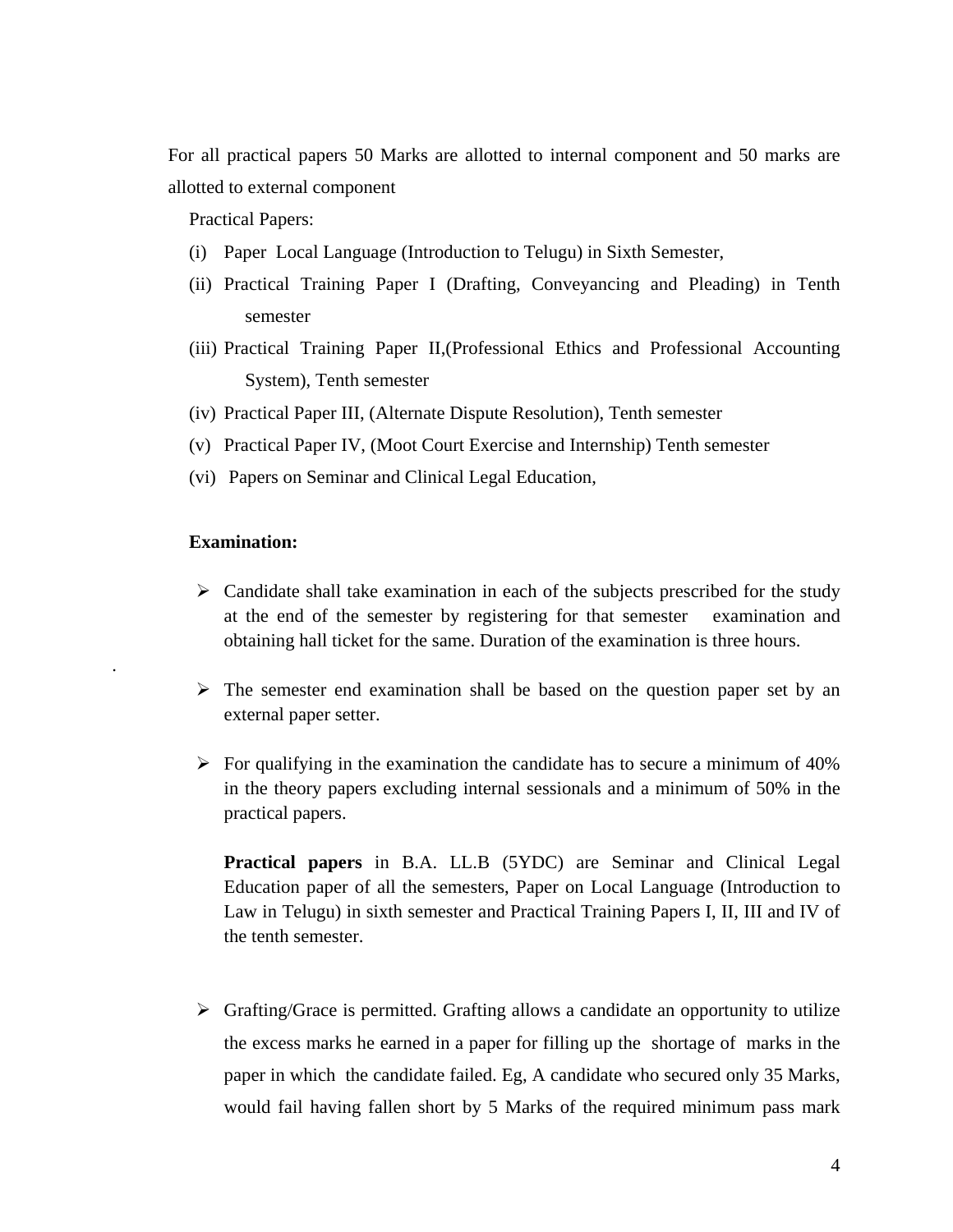which is 40 Marks. However, If such candidate happened to secure 45 marks in another paper, the extra five marks which is in excess of what is required for a pass could be notionally added to fill the deficit of 5 marks of the paper in which the candidate actually failed and thereby declare the candidate to have been passed in such paper.

Note: Grafting can be availed only when the candidate will be able to pass in the whole examination due to grafting. Grafting to the extent of one mark per hundred marks of each semester can be added to a maximum of two papers only.

 $\geq$  .5 or more will be rounded up to the higher value of 1 only for the purpose of obtaining pass mark or class elevation, third class to second class or second class to first class. 4.96 will be treated as 5.0. Similarly, 5.45 becomes 5.5

| S. No                       | <b>Range of Marks</b>                                                        | Grade      | <b>Grade Point</b> |
|-----------------------------|------------------------------------------------------------------------------|------------|--------------------|
|                             | 91-100                                                                       | $\left($ ) | 10.0               |
| $\mathcal{D}_{\mathcal{L}}$ | 81-90                                                                        | A          | 9'0                |
| 3                           | 71-80                                                                        | B          | 8.0                |
| 4                           | 61-70                                                                        |            | 7.0                |
| 5                           | $51-60$                                                                      | D          | 6.0                |
| 6                           | $40 - 50$                                                                    | Ε          | 5.0                |
|                             | $< 40$ (0-39)                                                                | $F$ (Fail) | 0.0                |
| 8                           | <b>Incomplete</b> (Subsequently changed<br>into pass or E to O or F grade on |            | 0.0                |
|                             | subsequent appearance of the<br>examination                                  |            |                    |

#### ¾ **Scheme of Grading**

- **Classification** of successful candidates is based on CGPA as follows:
	- $\triangleright$  Distinction --- CGPA 8.0 or more
	- $\triangleright$  I Class --- CGPA 6.5 or more but less than 8.0
	- $\triangleright$  II Class --- CGPA 5.5 or more but less than 6.5
	- $\triangleright$  Pass --- CGPA 5.0 or more but less than 5.5

Note: Only those candidates who appear and pass the examination in all the papers of the First semester, all the papers of the Second semester, all the papers of the Third semester,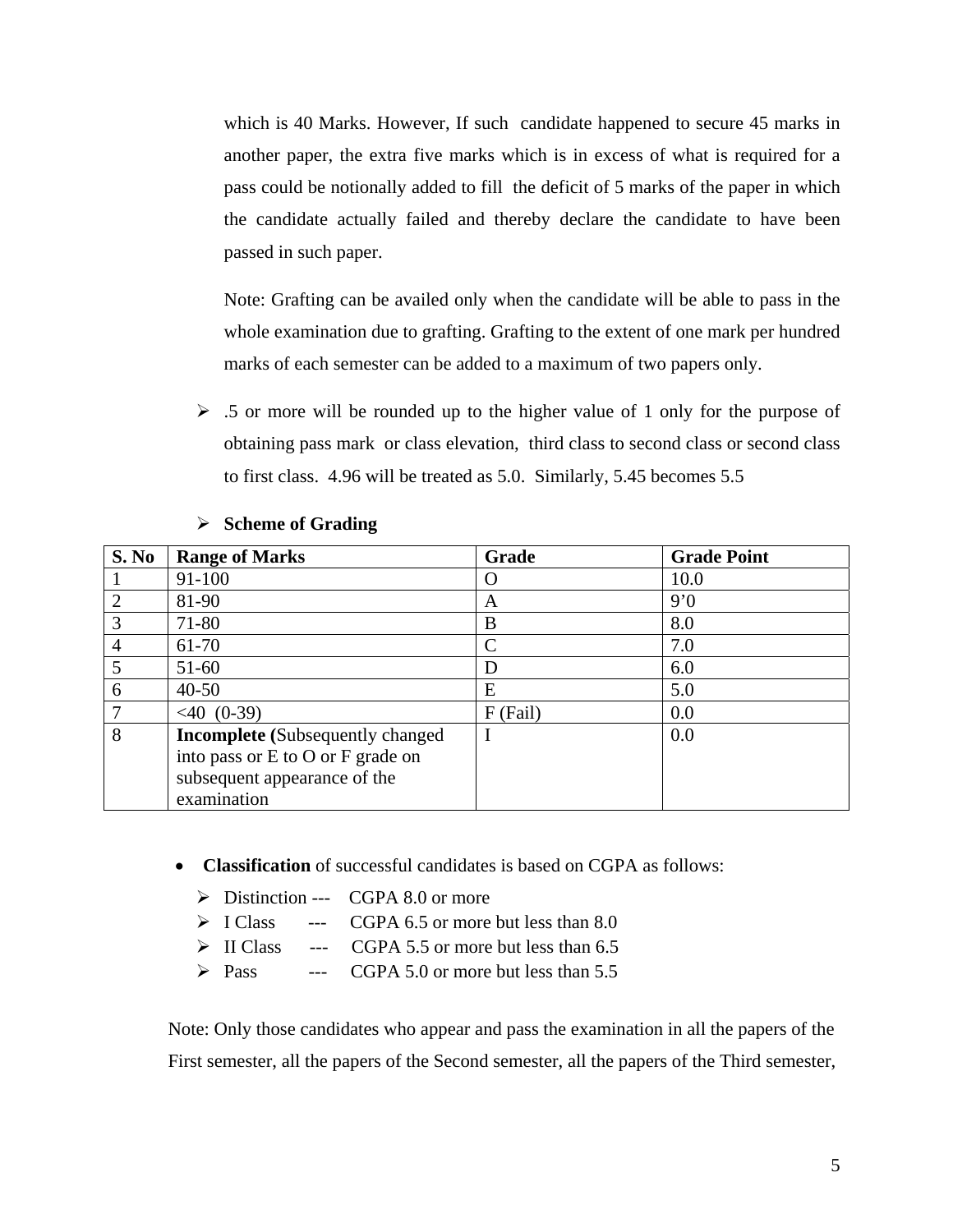and similarly all the papers of the Fourth semester, at first appearance are eligible to be placed in O grade.

### • **Awards:**

No candidate who has not passed all the papers relating to any semester at the first appearance shall be eligible for the Award of Medals or Prizes by the University and to receive certificates of rank obtained by them in the examination.

Explanation:

Credits, Grade Letter Grade Points, Credit Points

**Credit** means the unit by which the course work is measured. One credit means one hour of teaching work or one hour of practical work per week.

**Grade Letter** is an index to indicate the performance of a student in a particular course (Paper). It is the transformation of actual marks secured by a student in a course/paper. It is indicated by a Grade letter O, A, B, C, D, E. There is a **range of marks** for each Grade Letter.

**Grade Point** is Weightage allotted to each grade letter depending on the marks awarded in a course/paper

**CGPA:** CGPA means Cumulative Grade Point Average. It will be calculated from 2<sup>nd</sup> semester onwards.

**SGPA** means Semester Grade Point Average. This is calculated for each semester of the programme

CGPA x 10 will be the overall percentage of the marks obtained by the candidate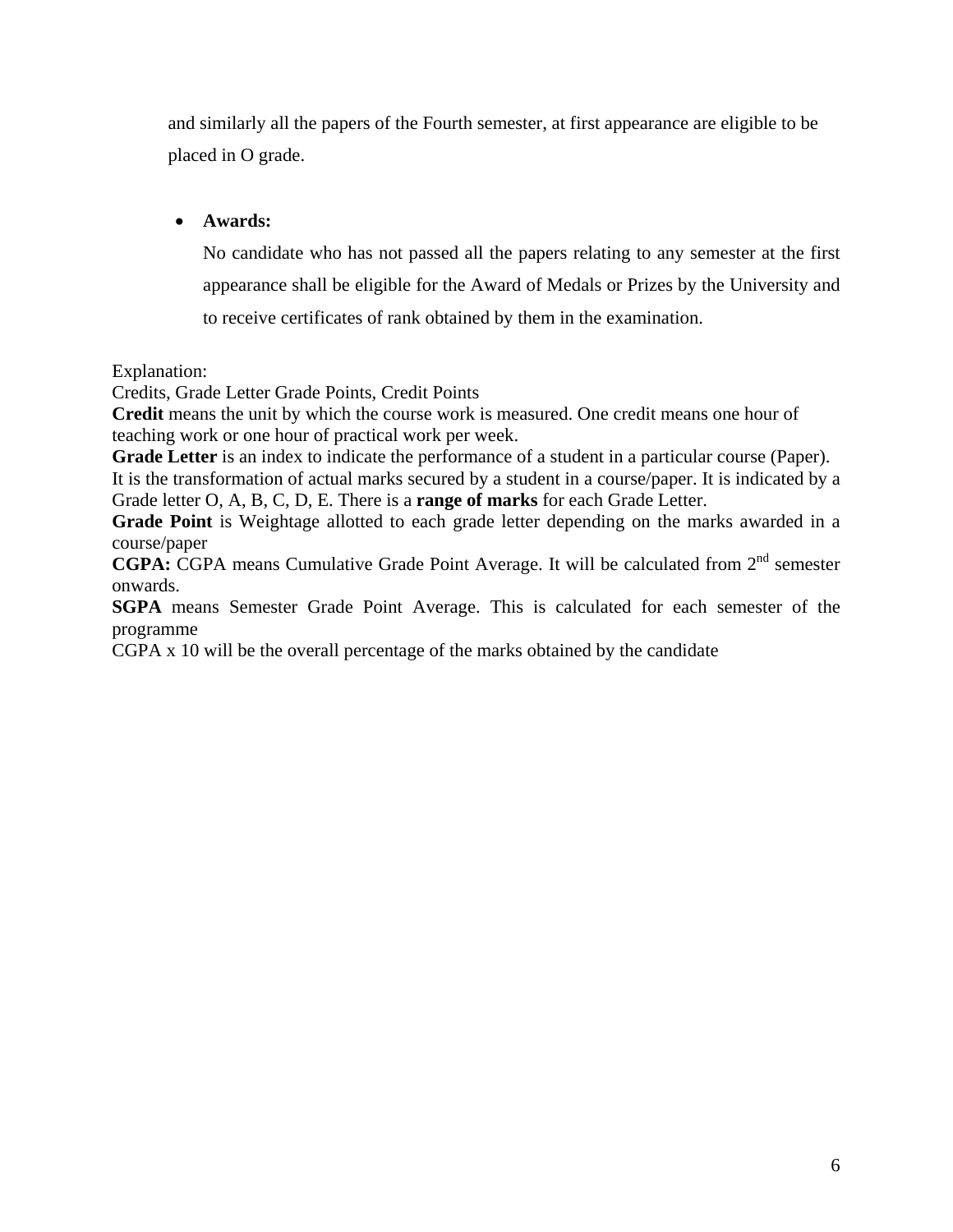# **Course Pattern**

# **B.A.LL.B (Double Degree Integrated Course)**

# **FIRST YEAR**

### **FIRST SEMESTER**

| Sl.                      | Paper          | <b>Subject</b>                                                                                        |   | <b>Hours</b> |                          | <b>Max</b> |              |                |
|--------------------------|----------------|-------------------------------------------------------------------------------------------------------|---|--------------|--------------------------|------------|--------------|----------------|
| N <sub>0</sub>           | N <sub>0</sub> |                                                                                                       |   | per week     |                          |            | <b>Marks</b> | <b>Credits</b> |
|                          |                |                                                                                                       | L | Т            | P                        | E          |              |                |
| 1                        |                | General English-I                                                                                     | 5 | 1            | $\overline{\phantom{a}}$ | 80         | 20           | 6              |
| $\overline{2}$           | $\overline{2}$ | Political Science-I (Principles of<br>Political Science Theory and<br>Organization)                   | 5 | 1            | $\overline{\phantom{a}}$ | 80         | 20           | 6              |
| 3                        | 3              | Economics –I (General Principles of<br>Economics)                                                     | 5 | 1            |                          | 80         | 20           | 6              |
| $\overline{\mathcal{A}}$ | $\overline{4}$ | Law Of Contracts<br>(General Principles of Contract (Secs.1)<br>to 75) including Specific Relief Act) | 5 | 1            | ۰                        | 80         | 20           | 6              |
| 5                        | 5              | Seminar & Clinical Legal Education                                                                    |   |              | $\overline{4}$           | 50         | 50           | $\overline{2}$ |
| <b>TOTAL</b>             |                |                                                                                                       |   |              |                          |            |              | 26             |

### **SECOND SEMESTER**

| SI.<br>N <sub>0</sub> | Paper<br>N <sub>0</sub> | <b>Subject</b>                                                 |    | <b>Hours</b><br>per week |                          | <b>Max</b><br><b>Marks</b> |    | <b>Credits</b> |
|-----------------------|-------------------------|----------------------------------------------------------------|----|--------------------------|--------------------------|----------------------------|----|----------------|
|                       |                         |                                                                | П, | Т                        | P                        | E                          |    |                |
|                       |                         | General English-II                                             | 5  |                          |                          | 80                         | 20 | 6              |
| $\overline{2}$        | 2                       | Political Science-II (Foundations of<br>Political Obligations) | 5  | 1                        | ۰                        | 80                         | 20 | 6              |
| 3                     | 3                       | Sociology-I (General Principles of<br>Sociology)               | 5  | 1                        | $\overline{\phantom{0}}$ | 80                         | 20 | 6              |
| 4                     | 4                       | <b>Special Contracts</b>                                       | 5  |                          | $\overline{\phantom{0}}$ | 80                         | 20 | 6              |
| 5                     | 5                       | Seminar & Clinical Legal Education                             |    | $\overline{\phantom{0}}$ | 4                        | 50                         | 50 | 2              |
|                       |                         |                                                                |    |                          |                          |                            |    |                |
|                       |                         | <b>TOTAL</b>                                                   |    | 32                       |                          |                            |    | 26             |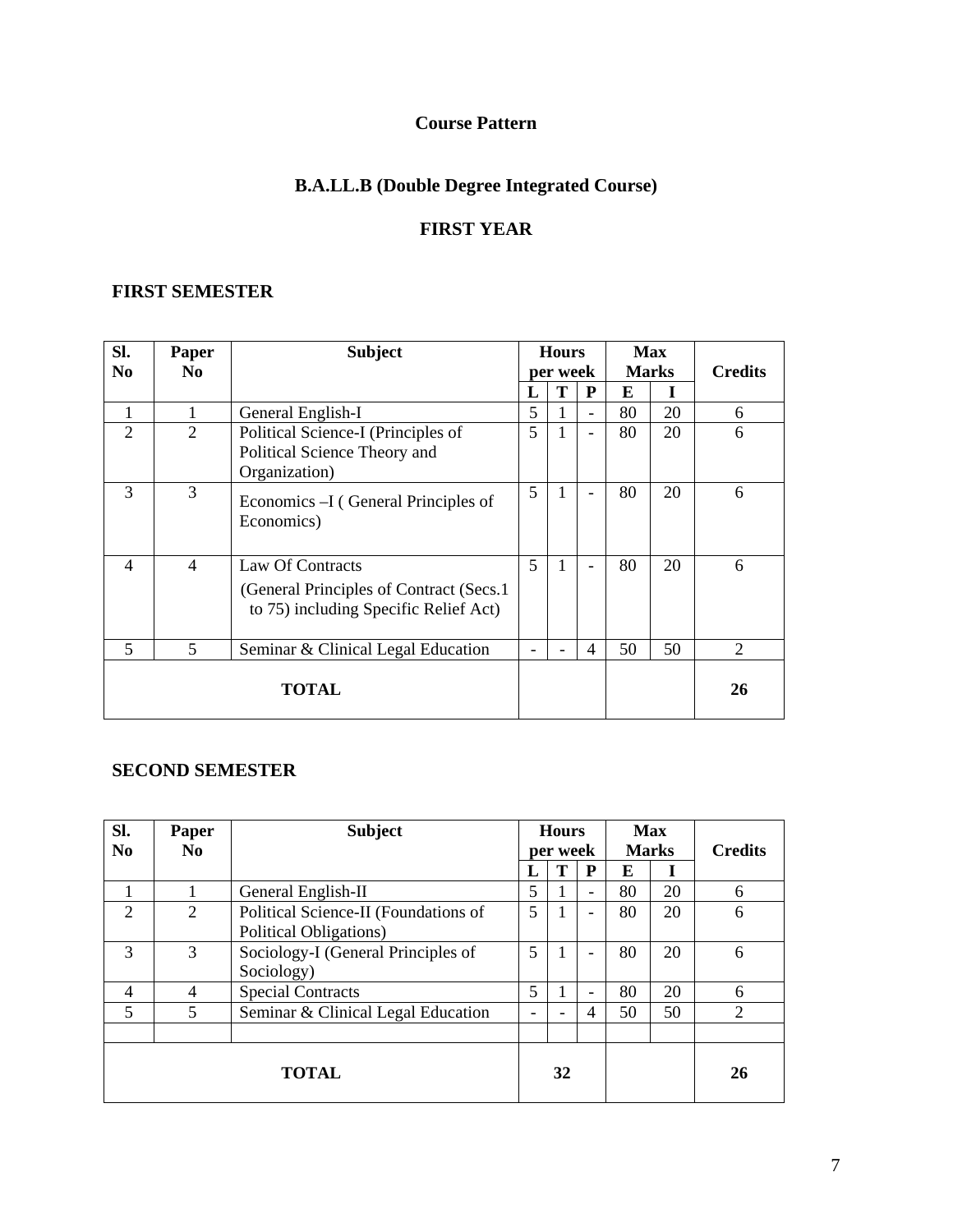### **SECOND YEAR**

### **THIRD SEMESTER**

| Sl.<br>N <sub>0</sub>       | Paper<br>No.   | <b>Subject</b>                                                     |              | <b>Hours</b><br>per week |                          |    | <b>Max</b><br><b>Marks</b> | <b>Credits</b>              |
|-----------------------------|----------------|--------------------------------------------------------------------|--------------|--------------------------|--------------------------|----|----------------------------|-----------------------------|
|                             |                |                                                                    |              | T                        | P                        | E  |                            |                             |
| 1                           | 1              | Political Science – III (Indian Political<br>Thought)              | 5            |                          | ۳                        | 80 | 20                         | 6                           |
| $\mathcal{D}_{\mathcal{L}}$ | $\overline{2}$ | Economics - II (Indian Economic<br>Policy)                         | 5            | 1                        | ۰                        | 80 | 20                         | 6                           |
| $\mathcal{R}$               | 3              | Torts Including M V Accident and<br><b>Consumer Protection Law</b> | 5            | 1                        | $\overline{\phantom{0}}$ | 80 | 20                         | 6                           |
| 4                           | 4              | Constitutional Law - I                                             | 5            |                          | ۰                        | 80 | 20                         | 6                           |
| 5                           | 5              | Seminar & Clinical Legal Education                                 |              |                          | 4                        | 50 | 50                         | $\mathcal{D}_{\mathcal{L}}$ |
| 6                           |                | Ethics and Values (Non Credit Paper)                               | $\mathbf{I}$ |                          |                          |    |                            |                             |
|                             |                | <b>TOTAL</b>                                                       |              |                          |                          |    |                            | 26                          |

#### **FOURTH SEMESTER**

| Sl.                         | Paper          | <b>Subject</b>                                                          |   | <b>Hours</b>             |   | <b>Max</b>        |    |                             |
|-----------------------------|----------------|-------------------------------------------------------------------------|---|--------------------------|---|-------------------|----|-----------------------------|
| N <sub>0</sub>              | N <sub>0</sub> |                                                                         |   | per week                 | P | <b>Marks</b><br>E |    | <b>Credits</b>              |
|                             |                | Political Science – IV (Principles of<br><b>Public Administration</b> ) | 5 |                          |   | 80                | 20 | 6                           |
| $\mathcal{D}_{\mathcal{A}}$ | っ              | Sociology - II (Sociological Theories)                                  | 5 |                          |   | 80                | 20 | 6                           |
| 3                           | 3              | Constitutional Law - II                                                 |   |                          | ۰ | 80                | 20 | 6                           |
| 4                           | 4              | Law of Crimes $-I (IPC)$                                                |   |                          | ۰ | 80                | 20 | 6                           |
| 5                           |                | Seminar & Clinical Legal Education                                      |   | $\overline{\phantom{a}}$ | 4 | 50                | 50 | $\mathcal{D}_{\mathcal{L}}$ |
|                             |                | <b>TOTAL</b>                                                            |   |                          |   |                   |    | 26                          |

### **THIRD YEAR**

# **FIFTH SEMESTER**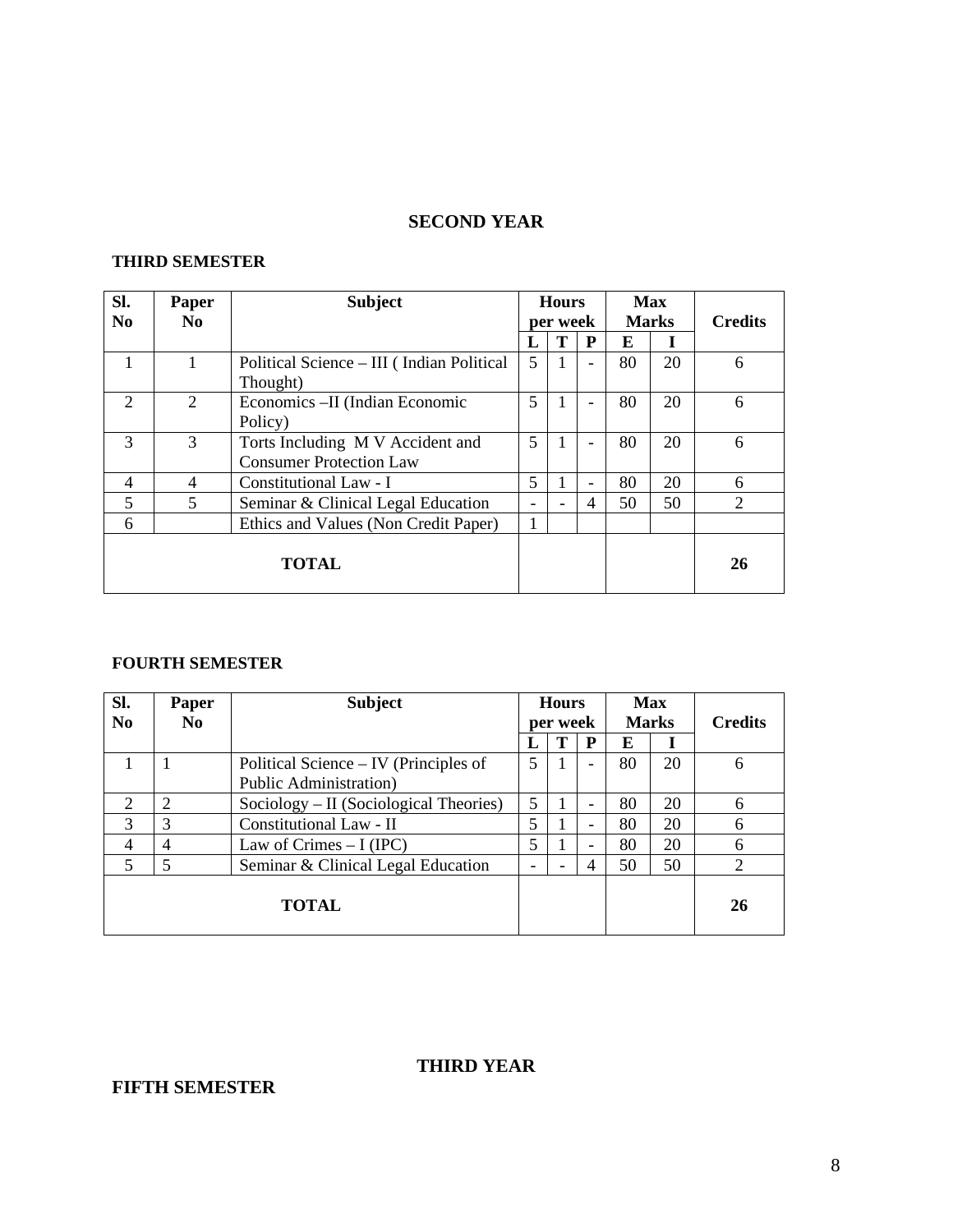| SI.                         | Paper          | <b>Subject</b>                        |   | <b>Hours</b> |                          |              | Max |                |
|-----------------------------|----------------|---------------------------------------|---|--------------|--------------------------|--------------|-----|----------------|
| N <sub>0</sub>              | N <sub>0</sub> |                                       |   | per week     |                          | <b>Marks</b> |     | <b>Credits</b> |
|                             |                |                                       |   | т            | P                        | E            |     |                |
|                             | 1              | Political Science $-V($ International | 5 | $\mathbf{1}$ | ۰                        | 80           | 20  | 6              |
|                             |                | Relations and Organization)           |   |              |                          |              |     |                |
| $\mathcal{D}_{\mathcal{L}}$ | $\overline{2}$ | Economics -III (Money, Banking        | 5 | 1            | ۰                        | 80           | 20  | 6              |
|                             |                | and Fiscal Policy)                    |   |              |                          |              |     |                |
| 3                           | 3              | Family Law - I (Family Relations)     | 5 | 1            | $\overline{\phantom{0}}$ | 80           | 20  | 6              |
| $\overline{\mathcal{A}}$    | $\overline{4}$ | Environmental Law including Laws for  | 5 | $\mathbf{1}$ | $\overline{\phantom{0}}$ | 80           | 20  | 6              |
|                             |                | the Protection of the Wild Life and   |   |              |                          |              |     |                |
|                             |                | other Living Creatures including      |   |              |                          |              |     |                |
|                             |                | <b>Animal Welfare</b>                 |   |              |                          |              |     |                |
| $\overline{\mathbf{z}}$     | 5              | History of Courts, Legislatures and   | 5 | $\mathbf{1}$ |                          | 80           | 20  | 6              |
|                             |                | Legal Profession in India             |   |              |                          |              |     |                |
| 6                           | 6              | Seminar & Clinical Legal Education    |   |              | 4                        | 50           | 50  | 2              |
|                             |                |                                       |   |              |                          |              |     |                |
|                             |                | TOTAL                                 |   |              |                          |              |     | 32             |
|                             |                |                                       |   |              |                          |              |     |                |

### **SIXTH SEMESTER**

| SI.                      | Paper          | <b>Subject</b>                         |   | <b>Hours</b> |                |    | <b>Max</b>   |                |
|--------------------------|----------------|----------------------------------------|---|--------------|----------------|----|--------------|----------------|
| N <sub>0</sub>           | N <sub>0</sub> |                                        |   | per week     |                |    | <b>Marks</b> | <b>Credits</b> |
|                          |                |                                        |   | T            | P              | E  |              |                |
|                          | 1              | Political Science – VI (Local-Self     | 5 |              | ۰              | 80 | 20           | 6              |
|                          |                | Government)                            |   |              |                |    |              |                |
| 2                        | $\overline{2}$ | Sociology-III (Rural, Urban and Tribal | 5 | $\mathbf{1}$ | ۰              | 80 | 20           | 6              |
|                          |                | Sociology of India)                    |   |              |                |    |              |                |
| 3                        | 3              | Family Law – II: (Testamentary and     | 5 | 1            |                | 80 | 20           | 6              |
|                          |                | <b>Intestate Succession</b> )          |   |              |                |    |              |                |
| $\overline{\mathcal{A}}$ | $\overline{4}$ | Jurisprudence (Legal Method, Indian    | 5 | 1            |                | 80 | 20           | 6              |
|                          |                | Legal system and Basic Theory of       |   |              |                |    |              |                |
|                          |                | Law)                                   |   |              |                |    |              |                |
| $\overline{5}$           | 5              | Local Language (Introduction of Law    | 5 | $\mathbf{1}$ |                | 20 | 80           | 6              |
|                          |                | in Telugu)                             |   |              |                |    |              |                |
|                          |                |                                        |   |              |                |    |              |                |
| 6                        | 6              | Seminar & Clinical Legal Education     |   |              | $\overline{4}$ | 50 | 50           | $\overline{2}$ |
|                          |                |                                        |   |              |                |    |              |                |
|                          |                | <b>TOTAL</b>                           |   |              |                |    |              | 32             |
|                          |                |                                        |   |              |                |    |              |                |

# **FOURTH YEAR**

### **SEVENTH SEMESTER**

| $\sim$<br>--<br><b>Max</b><br>Paper<br>hiect<br>0.1110C<br>DI.<br>пошэ |
|------------------------------------------------------------------------|
|------------------------------------------------------------------------|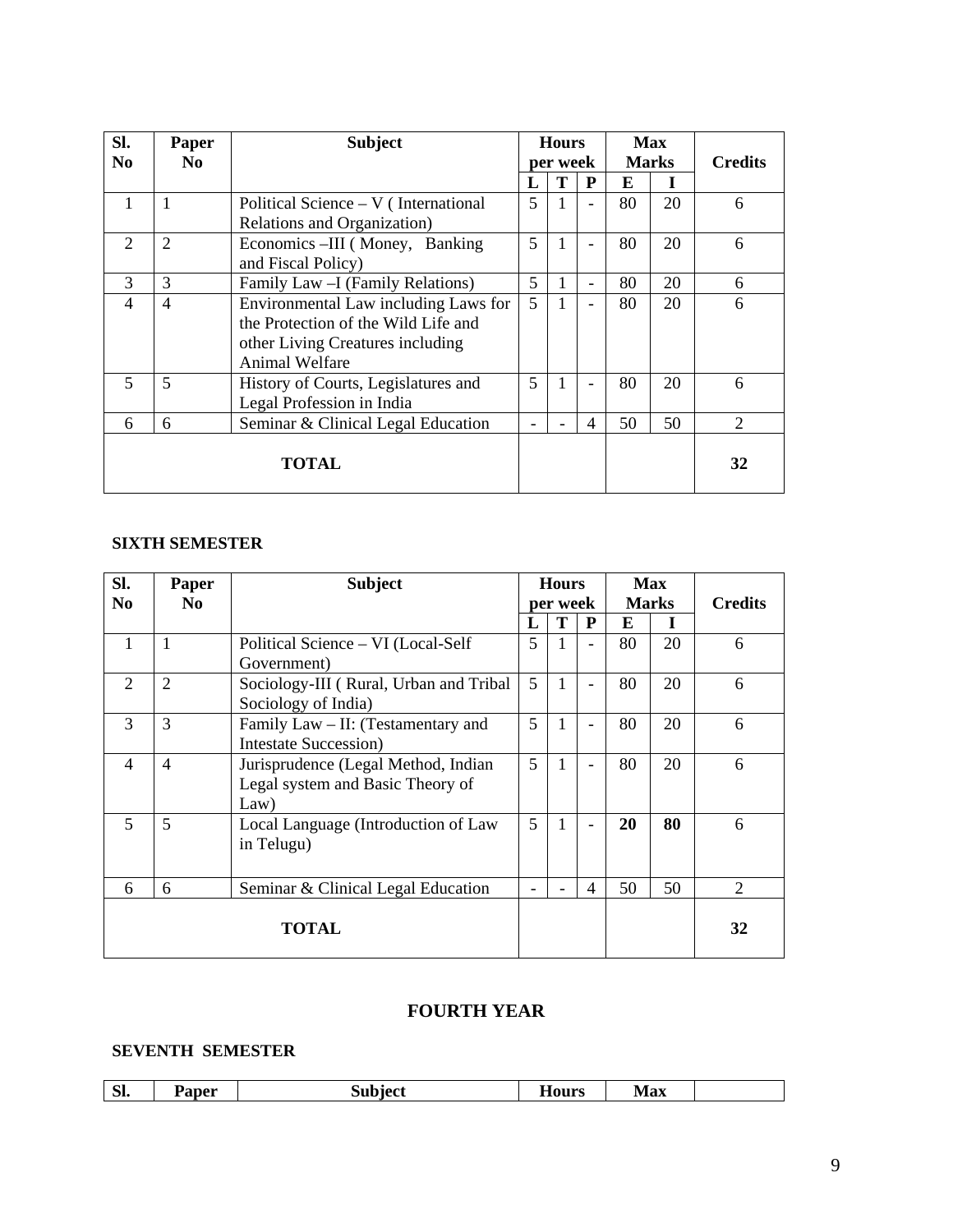| $\bf No$      | N <sub>0</sub> |                                     |   | per week                 |                          |    | <b>Marks</b> | <b>Credits</b> |
|---------------|----------------|-------------------------------------|---|--------------------------|--------------------------|----|--------------|----------------|
|               |                |                                     |   | Т                        | P                        | E  | I            |                |
|               |                | Property Laws including Transfer of | 5 |                          |                          | 80 | 20           | 6              |
|               |                | Property Act and Easements Act      |   |                          |                          |    |              |                |
| $\mathcal{D}$ | 2              | Labour and Industrial Law-I         | 5 |                          |                          | 80 | 20           | 6              |
| 3             | 3              | Company Law                         | 5 |                          |                          | 80 | 20           | 6              |
| 4             | 4              | Administrative Law                  | 5 |                          | $\overline{\phantom{a}}$ | 80 | 20           | 6              |
| 5             | 5              | Interpretation of Statutes and      | 5 |                          |                          | 80 | 20           | 6              |
|               |                | Principles of Legislation           |   |                          |                          |    |              |                |
| 6             | 6              | Seminar & Clinical Legal Education  |   | $\overline{\phantom{0}}$ | $\overline{4}$           | 50 | 50           | $\mathcal{D}$  |
|               |                | <b>TOTAL</b>                        |   |                          |                          |    |              | 32             |

#### **EIGHTH SEMESTER**

| Sl.<br>N <sub>0</sub>    | Paper<br>N <sub>0</sub> | <b>Subject</b>                                                                                                          |   | <b>Hours</b><br>per week |                          |    | <b>Max</b><br><b>Marks</b> | <b>Credits</b> |
|--------------------------|-------------------------|-------------------------------------------------------------------------------------------------------------------------|---|--------------------------|--------------------------|----|----------------------------|----------------|
|                          |                         |                                                                                                                         | L | Т                        | P                        | E  | T                          |                |
| 1                        |                         | Labour and Industrial law-II                                                                                            | 5 | 1                        |                          | 80 | 20                         | 6              |
| $\overline{2}$           | $\overline{2}$          | Public International Law                                                                                                | 5 | $\mathbf{1}$             |                          | 80 | 20                         | 6              |
| 3                        | 3                       | Principles of Taxation Law                                                                                              | 5 | $\mathbf{1}$             |                          | 80 | 20                         | 6              |
| $\overline{\mathcal{A}}$ | $\overline{4}$          | <b>Intellectual Property Rights</b><br>Litigation                                                                       | 5 | 1                        | $\overline{\phantom{0}}$ | 80 | 20                         | 6              |
| 5                        | 5                       | Land Laws Including Tenure And<br><b>Tenancy System</b><br>(Optional Paper-III)/ Investment<br>Law including Securities | 5 | 1                        |                          | 80 | 20                         | 6              |
| 6                        | 6                       | Seminar & Clinical Legal<br>Education                                                                                   |   |                          | $\overline{4}$           | 50 | 50                         | $\overline{2}$ |
|                          |                         | <b>TOTAL</b>                                                                                                            |   |                          |                          |    |                            | 32             |

### **NINTH SEMESTER**

### **FIFTH YEAR**

| Sl.<br>N <sub>0</sub> | Paper<br>N <sub>0</sub> | <b>Subject</b>                   | <b>Hours</b><br>per week |   |   |    | Max<br><b>Marks</b> | <b>Credits</b> |
|-----------------------|-------------------------|----------------------------------|--------------------------|---|---|----|---------------------|----------------|
|                       |                         |                                  |                          | Т | p | E  |                     |                |
|                       |                         | Civil Procedure Code and         |                          |   | ۰ | 80 | 20                  |                |
|                       |                         | <b>Limitation Act</b>            |                          |   |   |    |                     |                |
|                       |                         | Law of Crimes $-$ II (Criminal   |                          |   | ۰ | 80 | 20                  | 6              |
|                       |                         | Procedure Code, Juvenile Justice |                          |   |   |    |                     |                |
|                       |                         | Act and Probation of Offenders   |                          |   |   |    |                     |                |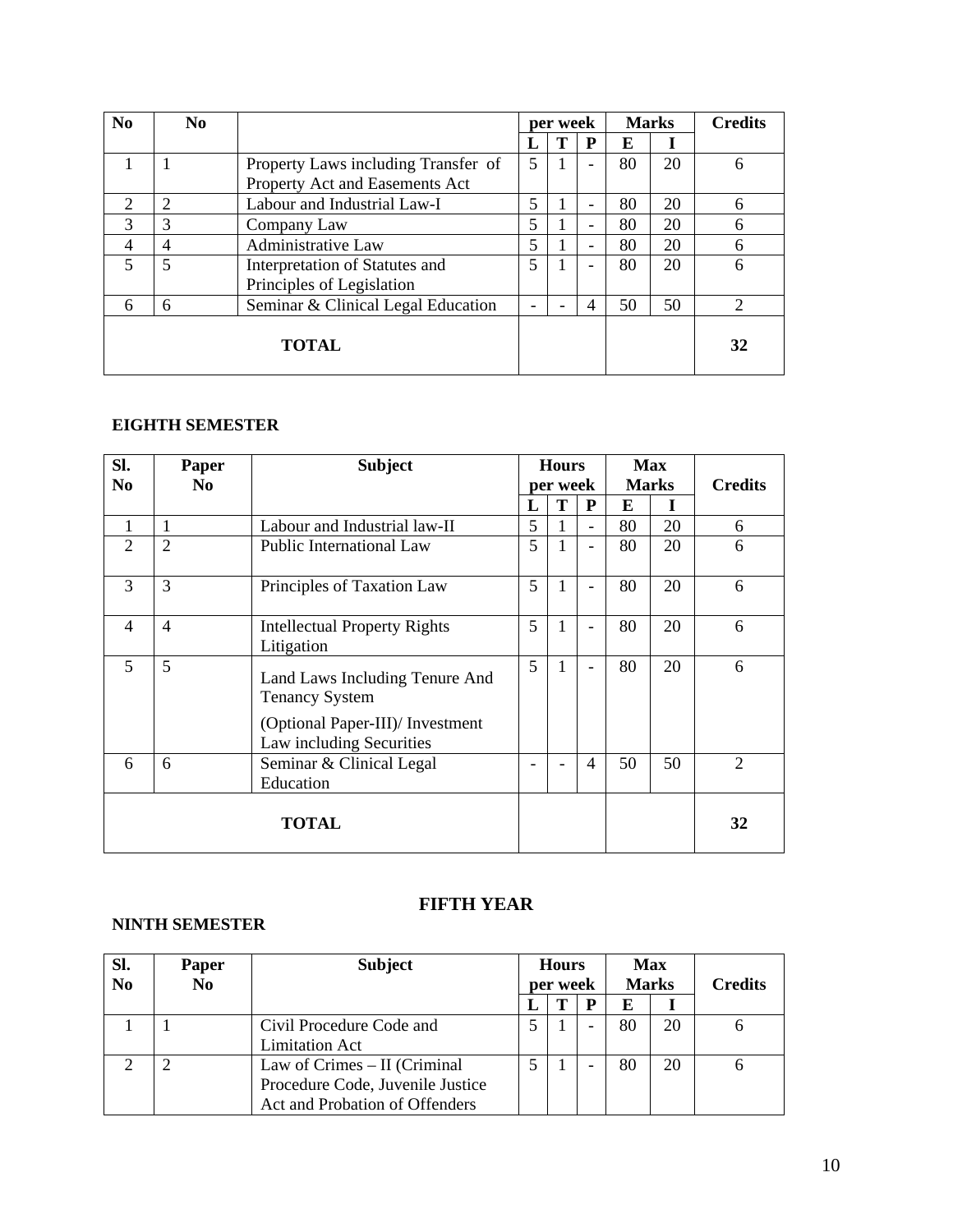|   |   | Act)                                                                                                  |   |                          |    |    |   |
|---|---|-------------------------------------------------------------------------------------------------------|---|--------------------------|----|----|---|
| 3 |   | Law of Evidence                                                                                       |   | $\overline{\phantom{0}}$ | 80 | 20 |   |
| Δ |   | Banking Law including Negotiable<br>Instrument Act/Law of Insurance<br>(Optional Paper-I)             | 5 | $\overline{\phantom{0}}$ | 80 | 20 | 6 |
|   |   | Media Law including Right to<br><b>Information</b> /International Human<br>Rights (Optional Paper-II) |   | ۰                        | 80 | 20 | 6 |
|   | h | Seminar & Clinical Legal<br>Education                                                                 |   | 4                        | 50 | 50 |   |
|   |   | TOTAL                                                                                                 |   |                          |    |    |   |

# **TENTH SEMESTER**

| SI.<br>N <sub>0</sub>    | Paper<br>N <sub>0</sub> | <b>Subject</b>                      | <b>Hours</b><br>per week |   |   | <b>Max</b><br><b>Marks</b> |    | <b>Credits</b> |
|--------------------------|-------------------------|-------------------------------------|--------------------------|---|---|----------------------------|----|----------------|
|                          |                         |                                     | L                        | T | P | T                          | E  |                |
| 1                        | 1                       | <b>Practical Training-I</b>         |                          |   | 6 | 50                         | 50 | 3              |
|                          |                         | (Drafting, Pleading, Conveyancing)  |                          |   |   |                            |    |                |
| $\overline{2}$           | $\overline{2}$          | <b>Practical Training-II</b>        |                          |   | 6 | 50                         | 50 | 3              |
|                          |                         | (Professional Ethics and            |                          |   |   |                            |    |                |
|                          |                         | Professional Accounting System)     |                          |   |   |                            |    |                |
| 3                        | 3                       | Practical Training III:             |                          |   | 6 | 50                         | 50 | 3              |
|                          |                         | <b>Alternate Dispute Resolution</b> |                          |   |   |                            |    |                |
|                          |                         | (ADR)                               |                          |   |   |                            |    |                |
| $\overline{\mathcal{A}}$ | $\overline{4}$          | Practical Training -IV              |                          |   | 6 | 50                         | 50 | 3              |
|                          |                         | (Moot Court Exercise and            |                          |   |   |                            |    |                |
|                          |                         | Internship)                         |                          |   |   |                            |    |                |
| 5                        | 5                       | Penology and Victimology            | 5                        | 1 |   | 20                         | 80 | 6              |
|                          |                         | (Optional Paper-III)/               |                          |   |   |                            |    |                |
|                          |                         | Women and Criminal Law              |                          |   |   |                            |    |                |
|                          |                         | (Law Relating to Violence)          |                          |   |   |                            |    |                |
|                          |                         | against Women)                      |                          |   |   |                            |    |                |
|                          |                         | (Optional Paper-IV)                 |                          |   |   |                            |    |                |
| <b>TOTAL</b>             |                         |                                     |                          |   |   |                            |    | 18             |
| <b>GRAND TOTAL</b>       |                         |                                     |                          |   |   |                            |    | 282            |

### **SYLLABUS**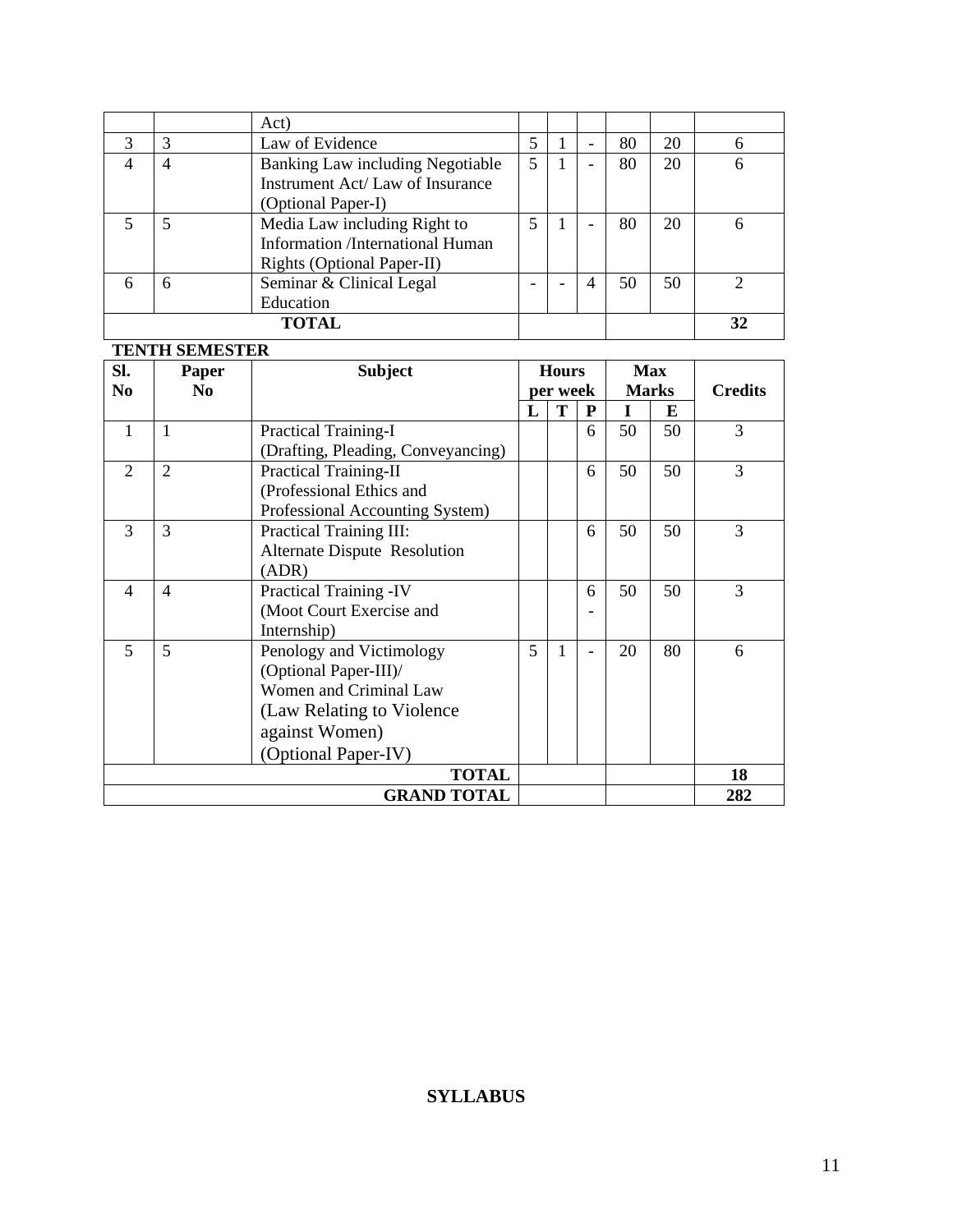### **SEMESTER –I**

### **PAPER-I: GENERAL ENGLISH-I**

#### **Unit-I: Grammar and Usages (Communication Skills)**

- 1. Parts of Speech
	- i) Noun
	- ii) Pronoun
	- iii) Adjective
		- a) Degrees of Comparison
	- iv) Verb
		- a) Tense and concord
		- b) Active voice & passive voice
		- c) Reported Speech d) Conditions
	- v) Adverb
	- vi) Preposition
	- vii) Conjunction
	- viii) Interjection

#### **2. Articles**

#### **3. Sentences**

- i) Simple, Compound & Complex sentences (one clause) their phrase ii) Negatives, questions
- iii) Modifiers (determiners, phrases, clauses)

#### **4. Question Tags & Short Responses**

**5. Some common errors** 

### **Unit-II: Vocabulary**

- 1. Legal terms (relevant to the subject)
- 2. Use of legal terms and idiomatic expressions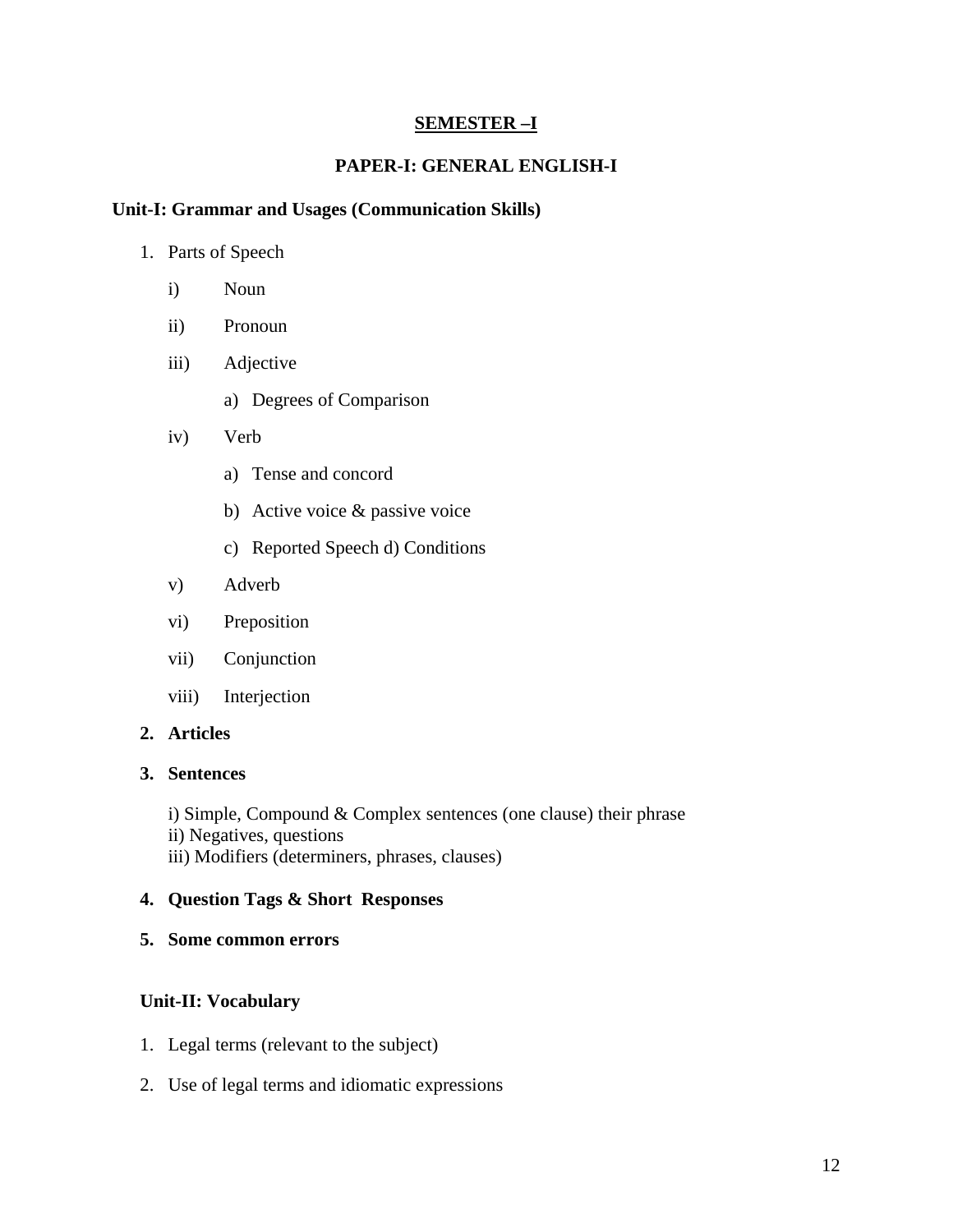### **Unit-III: Comprehension skills**

- 1. Reading comprehension principles and practice
- 2. Listening comprehension

### **Unit-IV: Composition skills.**

- 1. Paragraph writing
- 2. Formal correspondence
- 3. Note taking
- 4. Translation from regional language into English and Vice-Versa.

### **Unit-V: Literature**

- A) Prose: Masters of English Prose
	- i) Of Friendship Francis Bacon
	- ii) Of Youth and Age- Francis Bacon
	- iii) The Spider and the Bee Jonathan Swift
	- iv) City Nightpiece Oliver Goldsmith
	- v) The convalescent-Charles Lamb
	- vi) The Maid servant Deigh Hunt
	- vii) Manners R,W, Emersion
	- viii) Of Myself Abraham Cowley
	- ix) The Golden Age- A.Gardiner
	- x) Forgetting-Robert Lynd
- B) **Non-Detail**: M.K.Gandhi The Law and the Lawyers

- 1. Ishtiaque Abidi-Law and Language, Univeristy Publishers, Aligarh.1978.
- 2. Johnson,K-Communication in Writing Longman,1981.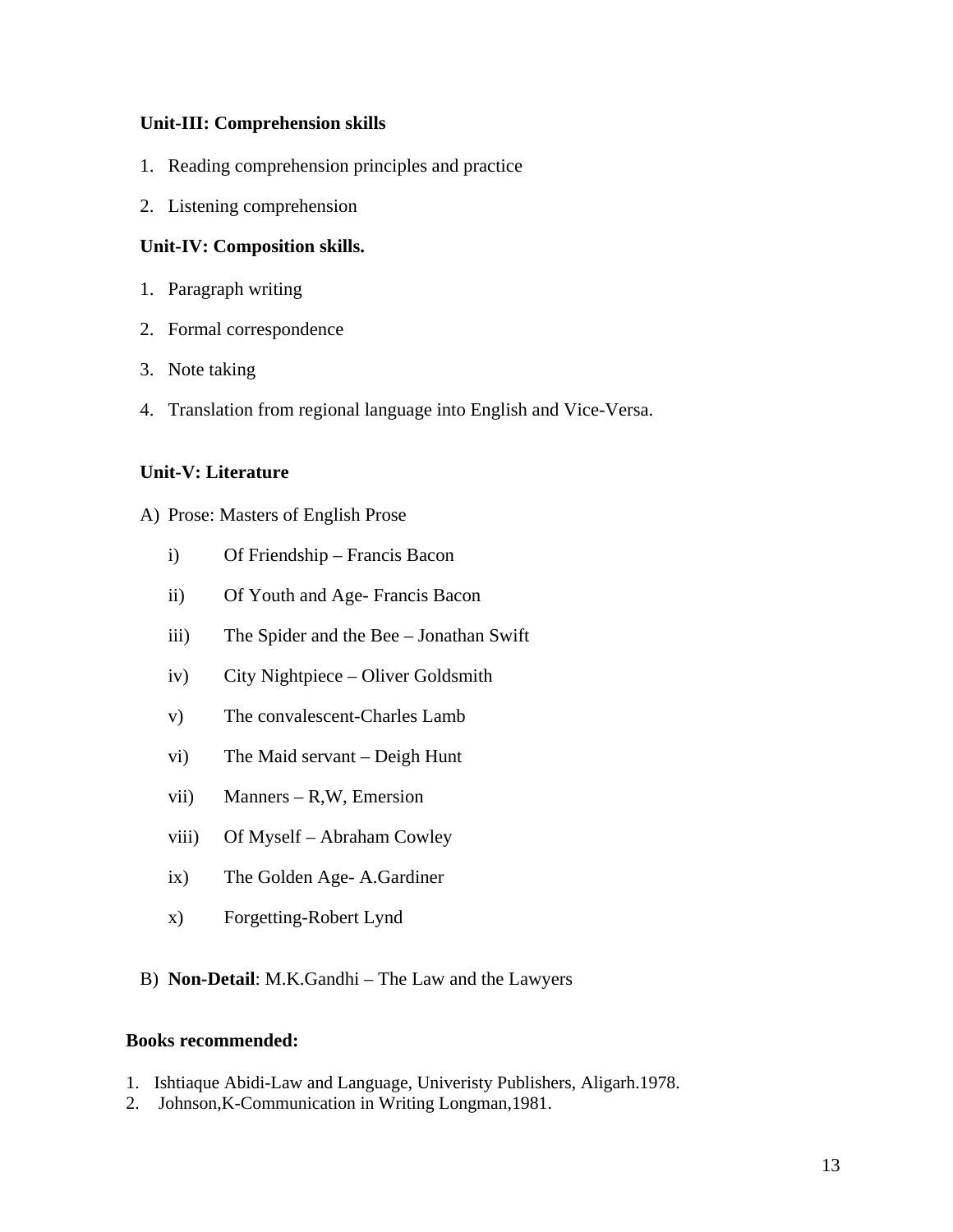- 3. O'Connor J.D, Better English Pronunciation, C.P.U.2nd ed.1980.
- 4. Procter, A.S.P.Longman Students Dictionary of English, Longman, 1982.
- 5. Homby. A.S. Oxford Advanced Learners Dictionary of English
- 6. Aiyers, Law Terms and Phrases, Law Book Co., Allahabad (1973)
- 7. Bhakaran and Horsburghm Strengthen Your English.OUP Second Edition
- 8. Hill,L.A. and others, English Language Course for Colleges Book, OUP 1971.
- 9. Concise Legal Dictionary-Pioneer Publishers, New Delhi.
- 10. Collins Cobuild students Grammar
- 11. Wren and Martin: English grammar and composition
- 12. JE. Eroforn and Home Macmillan; Essay, Précis, composition and comprehension
- 13. TE Berry: the most common mistakes in English
- 14. Ishtiague Ahidi: Land and Language
- 15. Indian language speech reading, published by central institute of English and Foreign languages
- 16. Legal English, drafting conveyancing and glossary, M.MDHU, Asia Law House, Hyderabad
- 17. Hartin Hewings, Advanced English Grammar- Cambridge
- 18. Prose Masters of English Prose L.S.Krishna SastryPublishers Macmillan Company of India Ltd
- 19. Non-detail: M.K.Gandhi The Law and the Lawyers S.B.Kher Publishers

### **Paper-II: Political Science-I**

### **PRINCIPLES OF POLITICAL SCIENCE: THEORY AND ORAGANISATION**

#### *Political Theory:*

(a) Nature of State: Theories of origin of the State; State as a conceived by different schools of thought; forms of Government Constitution of Government.

(b) Main Currents of western political thought: Natural Law and Natural Rights; Liberalism; Socialism and Marxism.

- (c) Conception of Political and Legal Sovereignty.
- (d) The Totalitarian State.

#### *Political Organisation:*

(a) Organisation of Government: Unitary, Federal, Quasi-Federal and Confederal Constitutions-one party democracies; military rule, Presidential and Parliamentary forms with reference to India, U.K. and U.S.A.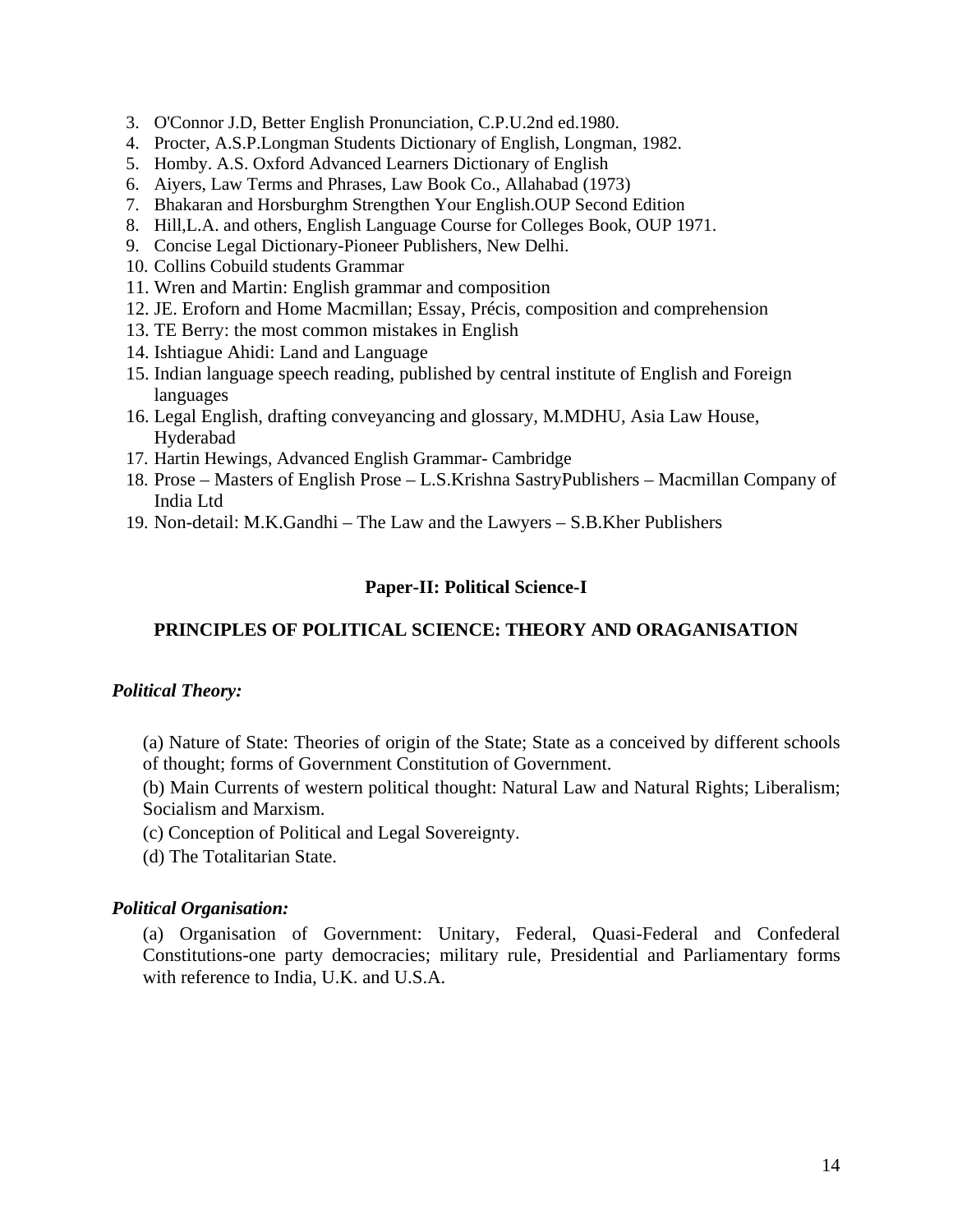(b) The Legislature, Executive and Judiciary, the Doctrine of Separation of Powers, Parliamentary sovereignty and independence of the judiciary.

(c) Conceptions of representation, public opinion and participation.

### *Books Recommended:*

- 1. H. Finer: Theory and Practice of Modern Government;
- 2. Appadorai: Substance of Politics;
- 3. Dunning: History of Political Thought;
- 4. S.P. Varma: Modern Political Theory;
- 5. Gokhale B.K.:- A Study of Political theory
- 6. Rathore and Haqqe:-Political theory and Organization
- 7. Gokhale B.K.and Johari:- A Study of Political theory.
- 8.H.J. Lasky: The State of Political Thought;
- 9.R.C. Gettel: History of Political Thought
- 10. K.C. Wheare: Federal Government.

### **Paper-III: Economics -I**

### **GENERAL PRINCIPLES OF ECONOMICS**

- **Unit-1:** Economics as a Science and its relevance of Law, Economics as a basis of Social Welfare and Social Justice. The Enterprise planned Economics and Mixed Economics.
- **Unit-2**: General Principles: 1. Demand and Supply.2. Markets determination of prices Business organizations;
- **Unit-3:** Markets: Perfect competition, monopoly, monopolistic competition,
- **Unit-4**: Oligopoly control of monopolies and prevention of economic concentration.

**Unit-5:** Labour and wages

**Unit-6**: Capital and Money

### *Books Recommended:*

1. Samuelson - Economic: An introductory Analysis International Student Edition – Mc Graw Hill Book Company, Seventh Edition;

- 2. H.L. Ahuja, Advanced Economic Theory, Sultan Chand, 2004.
- 3. Commission Report: Worth South A Programme for survival.... Books,
- 4. Development Report: Public by World Bank Oxford.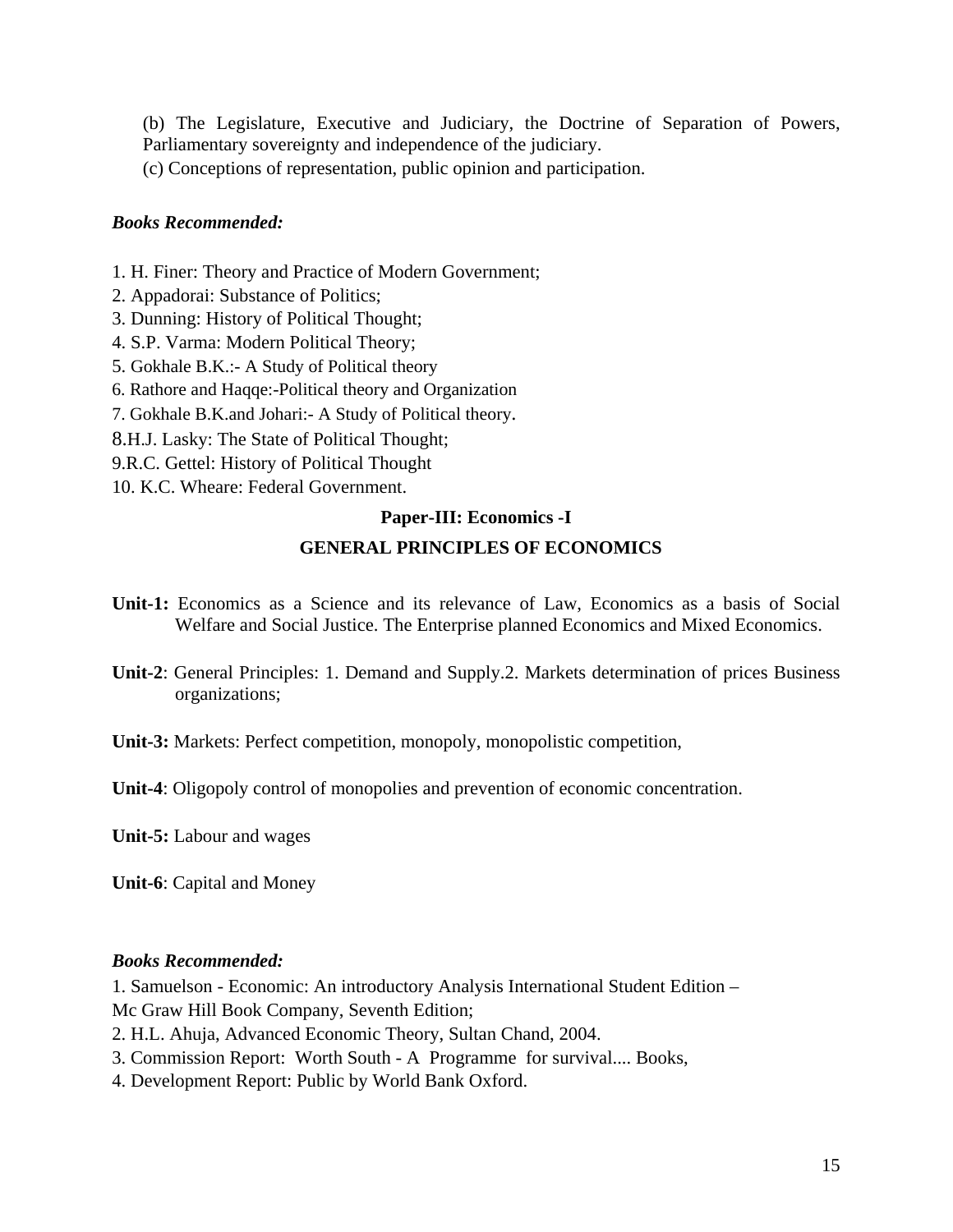5. K.C.Gopalakrishnan, Legal Economics(International Dimensiions of Economics and Law) Pre-Law Education Series, EBC.

### **Paper - IV: LAW OF CONTRACT (General Principles of Contract (Secs.1 to 75) including Specific Relief Act)**

**Unit-1;** History and nature of contractual obligations - writs of debt, covenant and account actions on the case and on assumption of consideration - moral basis for contractual obligations subjective and objective theories sanctity of contracts.

**Unit-2:** Agreement and contract definitions, elements and different kinds.

**Unit-3:** Proposal and acceptance - their various forms, essential elements, communication and revocation-proposal and invitations for proposal-floating offers-tenders-dumping of goods.

**Unit-4:** Consideration-nudum pactum-its need, meaning, kinds, essential elements-privity of contract and of consideration-its exceptions-adequacy of consideration-present, past and adequate consideration-unlawful consideration and its effects-views of Law Commission of India on consideration-evaluation of the doctrine of consideration.

**Unit-5**: Capacity to contract-meaning-incapacity arising out of status and mental defect-minor's agreements-definition of minor - accessories supplied to a minor-agreements beneficial and detrimental to a minor affirmation-restitution in cases of minor's agreements-fraud by a minorratification in cases by a person of an agreement made by him while he was a minor-agreements and estoppel-evaluation of the law relating to minor's agreements-other illustrations of incapacity to contract.

**Unit-6:** Free consent-its need and definition-factors vitiating free consent , Coercion-definitionessential elements-duress and coercion-various illustrations of coercion doctrine of economic duress-effect of coercion-evaluation of Sec. 15., Undue Influence-definition-essential elementsbetween which parties can it exist? Who is to prove it? Illustrations of the undue influenceindependent advice-pardahanash in women-unconscionable bargains effect of undue influence., Misrepresentation-definition-misrepresentation of law and of fact-their effects and illustration, Fraud-definition-essential elements-suggestio falsi suppresio veri-When does silence amounts to fraud? Active concealment of truth-importance of intention.

**Unit-7:** Legality of Object: Void agreement-lawful and unlawful considerations, objects-void, voidable, illegal and unlawful agreements their effects. Unlawful consideration and objects: Forbidden by law, Defeating the provision of any law, Fraudulent , Injurious to person or property, Immoral , Against public polity, Void Agreements, Agreements without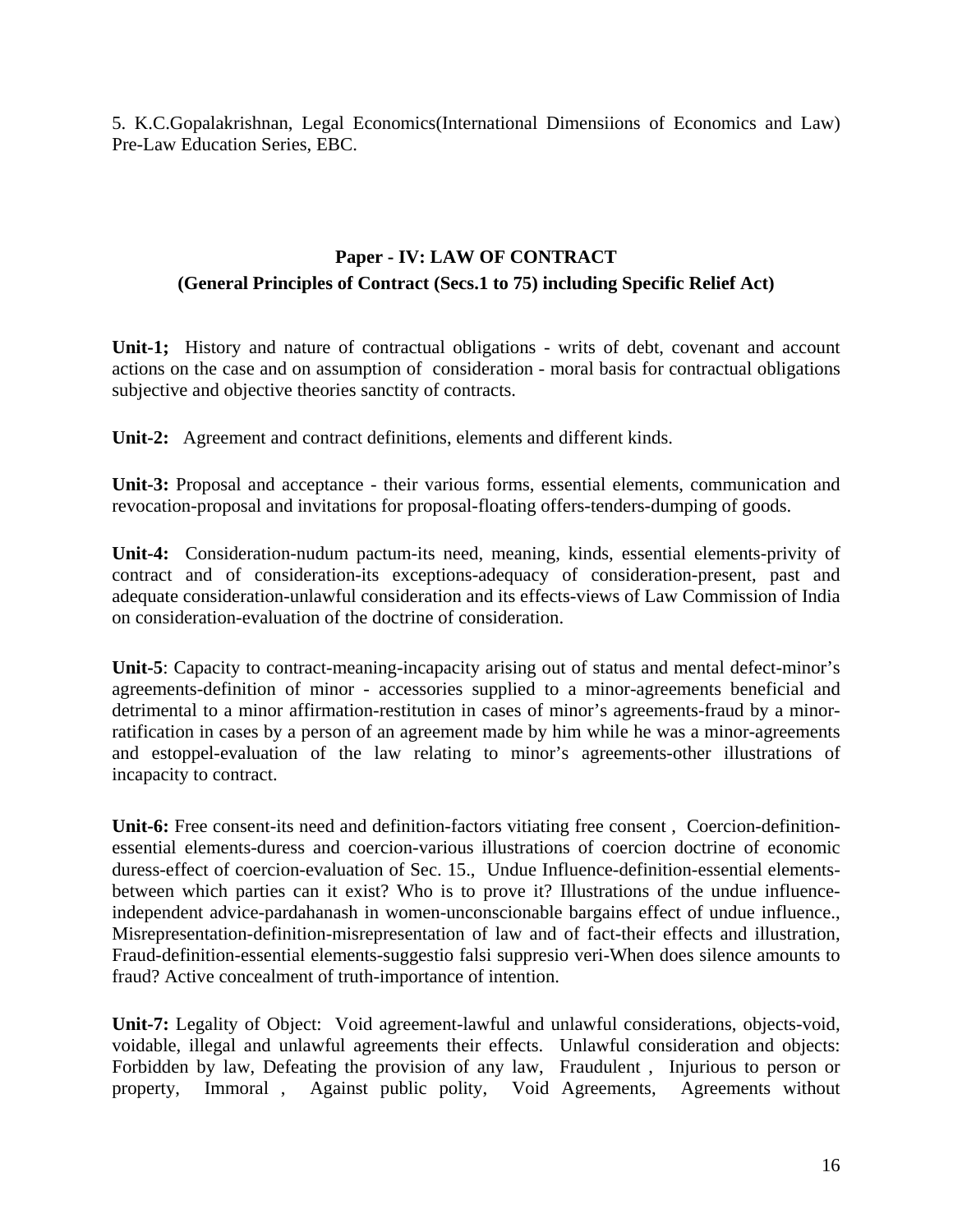consideration, . Agreements in restraint of marriage, Agreements in restraint of trade-its exceptions-sale of goodwill, Sec. II restriction, under the Partnership Act, trade combinations

exclusive dealing agreements, restraints on employees under agreement of service. Agreements in restraint of legal proceedings-its exceptions, Uncertain agreements, . Wagering agreements-its exceptions.

**Unit-8:** Discharge of a contract and its various modes:, By performance-conditions of valid tender of performance-how? By Whom? Where? When? In what manner? Performance of reciprocal promises-time essence of contract., By breach-anticipatory breach and present breach, Impossibility of performance-specific grounds of frustration -effect of frustration-frustration and restitution, . By period of limitation , By agreement-rescission and alteration-their effectremission and waiver of performance extension of time-accord and satisfaction.

**Unit-9:** Quasi-contracts or certain relations resembling those created by contract.

**Unit 10:** formation of E Contracts, Authentication of E Contract, Problems relating to Internet **Contracts** 

**Unit-11:** Remedies in contractual relations:, Damages-kinds-remoteness of damagesascertainment of damages, Injunction-When granted and when refused? Why? Refund and restitution, Specific performance-When? Why?

**Unit-12**: **Specific Relief:** Specific Relief Act, 1969; Definition, Recovering possession of property, Specific performance of contracts, Rectification of instruments, Rescission of contracts, Cancellation of Instruments, Declaratory decrees, Preventive relief

#### *Books Recommended:*

1. T.S. Venkatesa Iyer. Law of Contract revised by Dr. Krishnamachary, S. Gogia & Co., Hyderabad , 1995 2. Avatar Singh: Law of Contract and Specific Relief Act- Eastern Book Company, Lucknow, 1998 3. G.C.V. Subba Rao : Law of Contract, S. Gogia & Co., Hyderabad 1995. 6.V.Kesava Rao, Contract 1- Case and Materials, Butterworths 7, Anson: Law of Contract, Clarendon Press, Oxford, 1998

8.. Cheshire and Fifoot, Law of Contract

### **Paper V Seminar and Clinical Legal Education**

# **SEMESTER-II Paper-VI: GENERAL ENGLISH-II**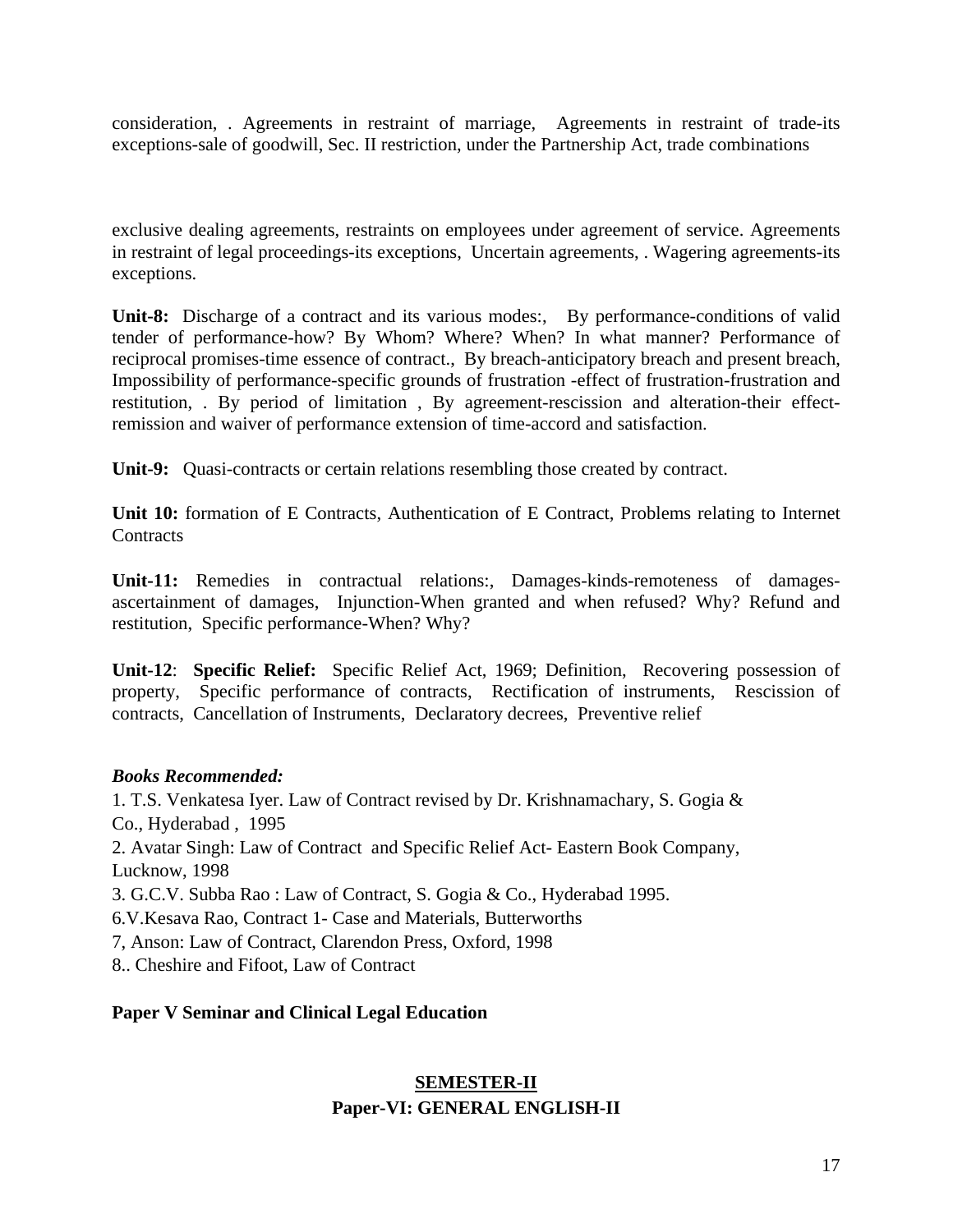### **Unit-1: Vocabulary**

- 1. Foreign words and phrases (important Latin and English affixes)
- 2. Certain set expressions and phrases
- 3. One word substitutes
- 4. words often confused

# **Unit-2: Comprehension skills**

- 1. Common logical fallacies
- 2. Comprehension of legal texts

# **Unit-3: Composition skills**

- 1. Letter writing
- 2. Use of cohesive devices (Legal drafting)
- 3. Précis writing summarizing and briefing
- 4. Brief writing and drafting of reports
- 5. Essays writing on topics of legal interest
- 6. Various of sentence structures and verb patterns
- 7. Translation (from English to regional languages and from regional languages to English)

# **Unit-4: Speech Training**

- 1. Reading aloud (knowledge of proper pauses)
- 2. Key sound their discrimination and accent
- 3. Consulting a pronouncing dictionary
- 4. Rapid reading and debating exercise

# **UNIT-5: Literature**

### **1) Prose Mosaic :Modern English Prose**

- i) On doing nothing- JB Priestly
- ii) Arguing-Robert Lynd
- iii) Education and the Training of character Richard Livingstone
- iv) The Secret of Work-Swami Vivekananda
- v) The Population Bomb PR Enrlich
- vi) Life's Philosophy- Jawaharlal Nehru
- vii) Gandhi: Through the fire: Krishna Kripalnai

B) Non-Detail: Edmund Bruke: Speeches on American Taxation and conciliation with America) c) Drama: Shakespere: The Merchant of Venice (Narin;s Sercs-J. Lahir)

- 1. Ishtiaque Abidi-Law and Language, Univeristy Publishers, Aligarh.1978.
- 2. Johnson,K-Communication in Writing Longman,1981.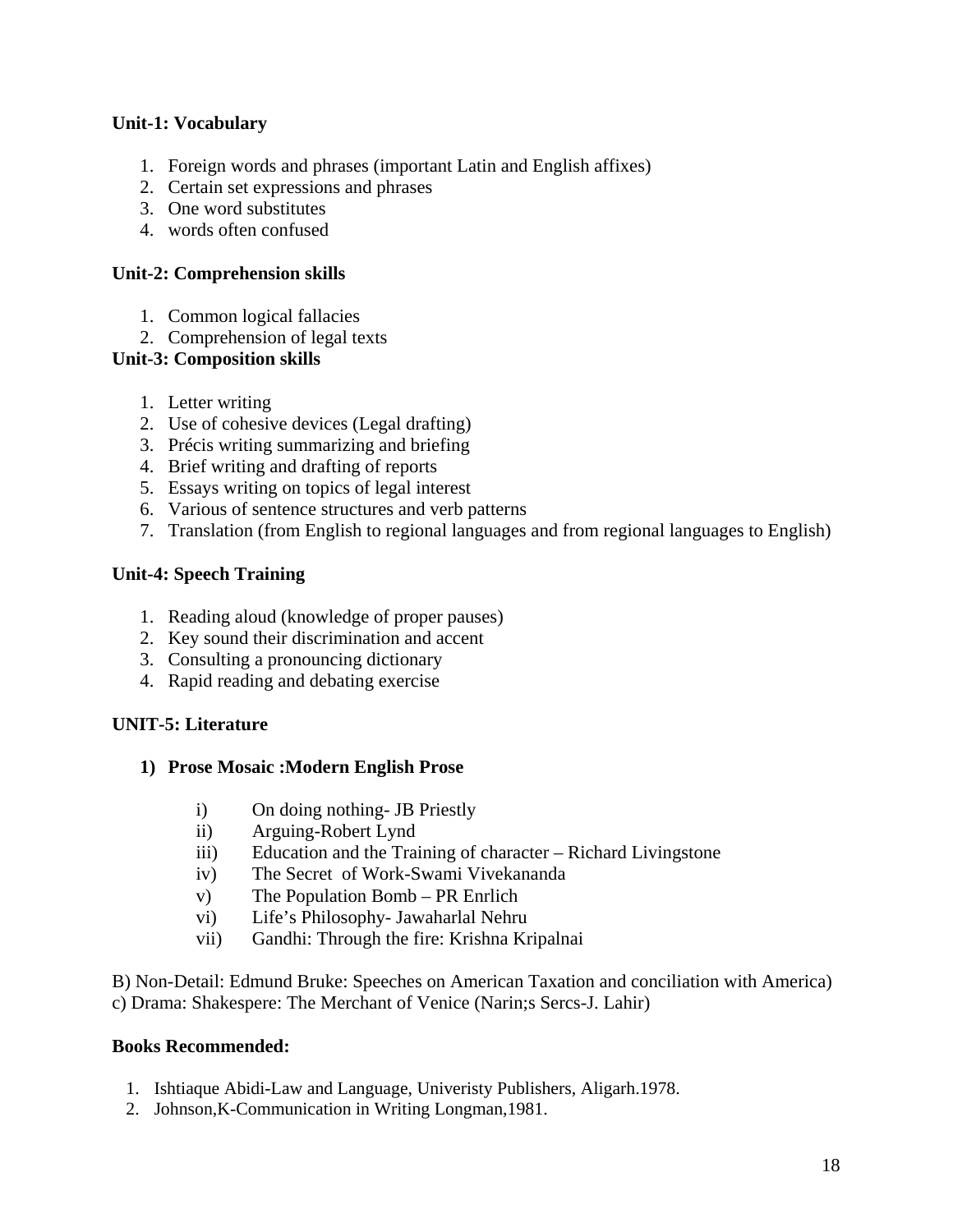- 3. O'Connor J.D, Better English Pronunciation, C.P.U.2nd ed.1980.
- 4. Procter, A.S.P.Longman Students Dictionary of English, Longman, 1982.
- 5. Homby. A.S. Oxford Advanced Learners Dictionary of English
- 6. Aiyers, Law Terms and Phrases, Law Book Co., Allahabad (1973)
- 7. Composition skills \_ David Green, Contemporary English Grammar Book
- 8. M.Madhu-Legal English Asia Law Housie, Hyderabad
- 9. Wren & Martin English Grammar U Composition
- 10. JE Eroforn and Home Macmillan \_ Essay Précis, composition and Comprehension
- 11. TE Bery the Most Common Mistakes in English
- 12. Prose-Mosaic: Modren English Prose –VA Shahane; Publishers; The Macmillan India Ltd
- 13. Non-Detail-Edmund Bruke: Speeches on America Taxation and conciliation with America-V Venkata Subbaish Publishers; The Macmillan India Ltd
- 14. Drama Shakespeare: The Merchant of Venice.

#### **Paper-VII, Political Science - II**

### **FOUNDATIONS OF POLITICAL OBLIGATION**

**Unit 1**. Conceptions of State, Power, Authority and Legitimation, Sovereignty, Justice

**Unit 2**. How does power become legitimate power or why people ought to obey the State? Examination of classical (Hobbes, Locke, Rousseau) and modern (Max Weber, Marx, Emile Durkheim) approaches to the notion of political obligation.

**Unit 3**. Utilitarianism (both rule and act utilitarianism) as approaches to political obligation.

**Unit 4.** The problem of civil disobedience and political obligation, with particular reference to Gandhian and Neo-Gandhian thought.

**Unit 5**. The problem of obedience to unjust laws.

**Unit 6**. Why should we honour promises and contracts? (Foundations of promissory and contractual liability)

**Unit 7**. The problem of punishment: When is use of force by State against the citizen just and justifiable? (The Base of criminal sanction)

**Unit 8**. The contemporary crisis of legitimation.

**Unit 9**. Western political thought: Plato, Aristotle

**Unit 10**. Medieval political thought, St. August, St. Thomas Aqunas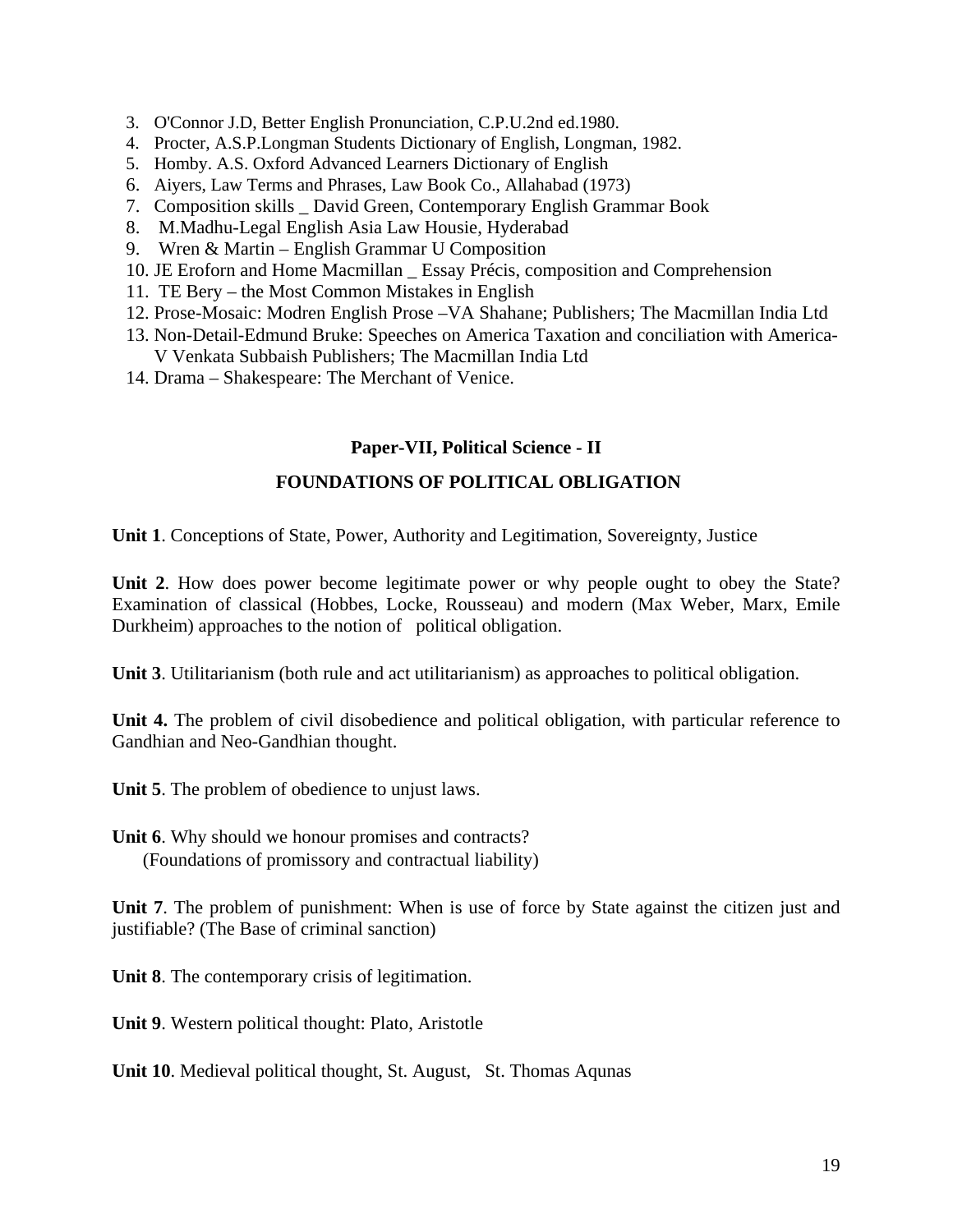**Unit 11**. European political thought, Machiavelli, Bodin

### *Books Recommended:*

- 1. Rajani Kothari Democratic Policy and Social Change in India : Crisis and Opportunities, Allied Publishers
- 2. Kar Lowernestein: Political Power and the Government Process;
- 3. Gokhale B.K.:- A Study of Political theory.
- 4. Gettle:- Political Science
- 5. Ramphe:- Problems of Political Science
- 6. Hart H.L.A.:- Essay on Punishment and Responsibility
- 7. Nisbet R.A.: The Sociological Tradition. Heinemonn, Londs Part-II, Chapter-4: Authority for authority and power;
- 8. Bierstedt Robert: Power and Progress, McGraw-Hill, New York and Delhi;
- 9. Leiser: (Ch. 12 Civil Disobedience) Liberty, justice and hope Burton;
- 10. George Lich Theim: A Short History of Socialism
- 11. LS Rathor and SAH Haqqi. Political Theory and Organization, EBC.

### **Paper- VIII: Sociology-I GENERAL PRINCIPLES OF SOCIOLOGY**

**Unit 1.** Nature, Definition and Scope of Sociology.

**Unit 2**. Sociology and law, sociology and economics, sociology and political science, sociology and history.

**Unit 3**. Social Status and Roles, Meaning of Status, Status and Society, Determination of Status, Concept of Role, Definition of Role, conformity, deviance, coherence of Role.

**Unit 4**. Social groups, classification of groups, Chief characteristics of group life, Importance of primary group, secondary groups, clan, sib, Caste and Tribe. Social Stratification, nature and types, Critical appraisal of caste, Critical appraisal of class, Concept of Social Justice, Constitutional aspirations, Preamble.. Different Acts aimed at Social Justice.

**Unit 5**. Social Institutions: Family, characteristics, types, functions of family, changes in modern family, disorganization of family, modern families and their problems. Marriage, types of marriages, polygamy and polyandry, bigamy, etc. and Family Relations Law.

**Unit 6**. Other Social Institutions: Economic institutions, Political institutions, Religious institutions and educational institutions.

**Unit 7**. Social organization and disorganization: Organisation and disorganisation as a process, characteristics of disorganization, distinction between social organization and disorganization. Causes of social disorganization.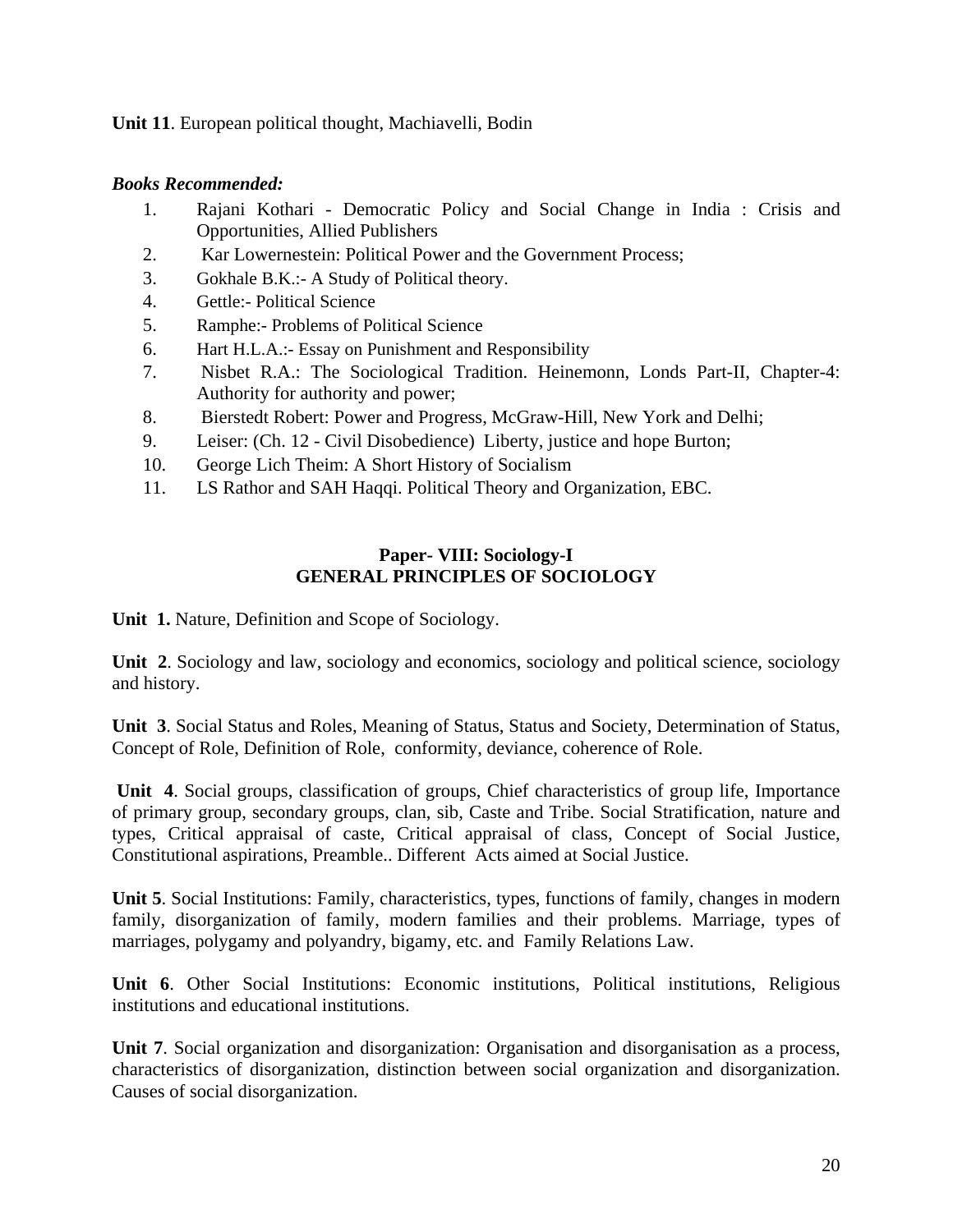**Unit 8**. Problems and Status of SCs, STs, BCs, and Minorities and the Legal Regime.

**Unit 9.** Problems and Status of Women, Children and the Legal Control.

#### *Books Recommended:*

- 1. T.B. Bottamore, Sociology, A Guide to problems and Literture, London allen and Unwin.
- 2. T.K.Oommen&C.N.Venugopal, Sociology, Pre Law Education Series, EBC
- 3. Harvy Johnson, Sciology A Systematic Introduction
- 4. M. Harlambos, Sciology- Themes and Perspective, Oxford University Press, Delhi
- 4. Peter Worsley et al, Introducting Sociology, Harmondsworth, Penguin Books
- 5. N.K. Bose, The Structure of Hindu Society, New Delhi, Orient Longman
- 6. David G. Mandelmaum, Society in India, Bombay, Popular Prakashan
- 7. Romesh Thappar (ed), Tribe caste and Religion in Indian, New Delhi, Macmillan,
- 8. Andre Betelle, Inequality and Social Change, Delhi, Oxford University Press,
- 9. Andre Betelle, The Backward Classes and the New Social Order, Delhi, Oxford University Press

### **Paper- IX – SPECIAL CONTRACTS**

**Unit-1** Indemnity and Guarantee: Indian Contract Act, 1872, Contract of Indemnity and guarantee (Secs. 134, 127); Definition, Rights to Indemnity holder, Liability of the Indemnifier, Contract of Guarantee, Definition of Guarantee, Essential characteristics of contract of Guarantee, Distinction between contract of indemnity and contract of Guarantee, Kinds of guarantee, Rights and liabilities of surety, Discharge of surety, Contract of Bailment (Secs. 148- 181 of Indian Contract Act, 1872).

**Unit-2:** Bailment: Definition, Essential requisites of Bailment, Kinds of Bailment, Rights and Duties of Bailor and Bailee, Termination of Bailment, Pledge, Definition, Rights and duties of Pawn or and Pawnee, Pledge by Non Owners.

**Unit-3:** Contract of Agency: (Secs. 182-238 of the Indian Contract Act 1872), Definition of Agent, Creation of Agency, Rights and duties of Agent, Delegation of authority, Personal liability of Agent, Relations of Principal with Third parties, Termination of Agency.

**Unit-4:** Contact of Sale of Goods: (The Indian Sale of Goods Act, 1934), Formation of Contract, Subject-matter of Contract of Sale, Conditions and Warranties, Express and implied conditions and warranties, Caveat Emptor, Property, Possession and risk, Passing of Property, Sale of non-owners, Delivery of goods, Rights and duties of Seller and buyer before and after sale, Rights of unpaid seller.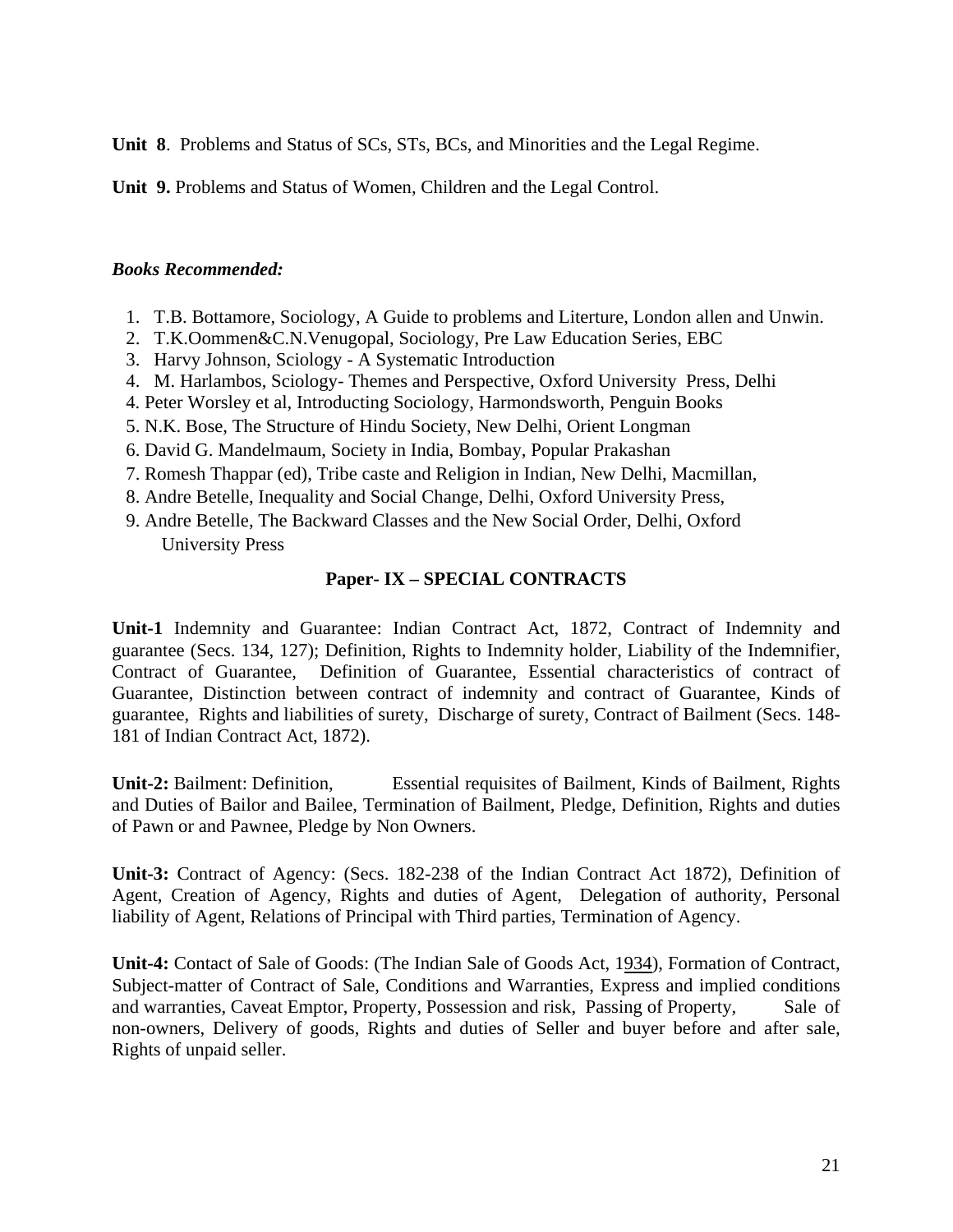**Unit-5:** Contracts of Partnership: (The Indian Partnership Act, 1932), Definition and nature of Partnership, Formation of Partnership, Test of Partnership, Partnership and other associations, Registration of Firm, Effect of non registration, Relation of Partners, Rights and duties of Partners, Properties of the Firm, Relation of Partners to third parties, Implied authority of a partner, Kinds of partners, Minor as partner, Reconstitution of a firm, Dissolution of firm.

### **Unit-6:** Hire purchase

**Unit-7:** Negotiable Instruments Act, 1881: Definition of negotiable instrument, essential features of promissory note, bill of exchange and cheque, holder, holder in due course, payment in due course, dishonor of cheque.

### *Books Recommended:*

- 1. Anson's Law of Contract, Oxford University Press, London
- 2. Venkatesh Iyer: The Law of Contracts and Tenders. Gogia & Co., Hyderabad
- 3. Cheshire & Fifoot: Law of Contract, Buttersworth, London,
- 4. Mulla: The Indian Contract Act, N.M. Tripathi (P) Ltd. Bombay
- 5. G.C.V. Subba Rao: Law of Contract, S. Gogia & Co., Hyderabad
- 6. K. Krishnan Nair: Law of Contract, S. Gogia & Company, Hyderabad
- 7. Avtar Singh: Law of Contract, Eastern Book Company, Lucknow,
- 8. A. Ramaiah's Sale of Goods Act, 4th Edition 1998, The Law Book Co. Allahabad
- 9. Benjamins Sale of Goods, 1st Edition. 1978, Sweet & Maxwell, London
- 10. P.S. Atiyah: Sale of Goods Act 1997, Universal Book Traders, Delhi
- 11. Chales D. Drale: Law of Partnership, Sweet & Maxwell, London
- 12. Bowstead on Agency, Sweet and Maxwell, London.

### **Paper X Seminar and Clinical Legal Education**

### **SEMESTER-III**

### **Paper-XI: Political Science – III**

### **INDIAN POLITICAL THOUGHT**

Indian political thought of the following persons:

- 1. Manu
- 2. Koutilya
- 3. Gandhism
- 4. Nehru
- 5. Jayaqpraksh Narayana
- 6. Dr. B.R Ambedkar
- 7. Goutham Budda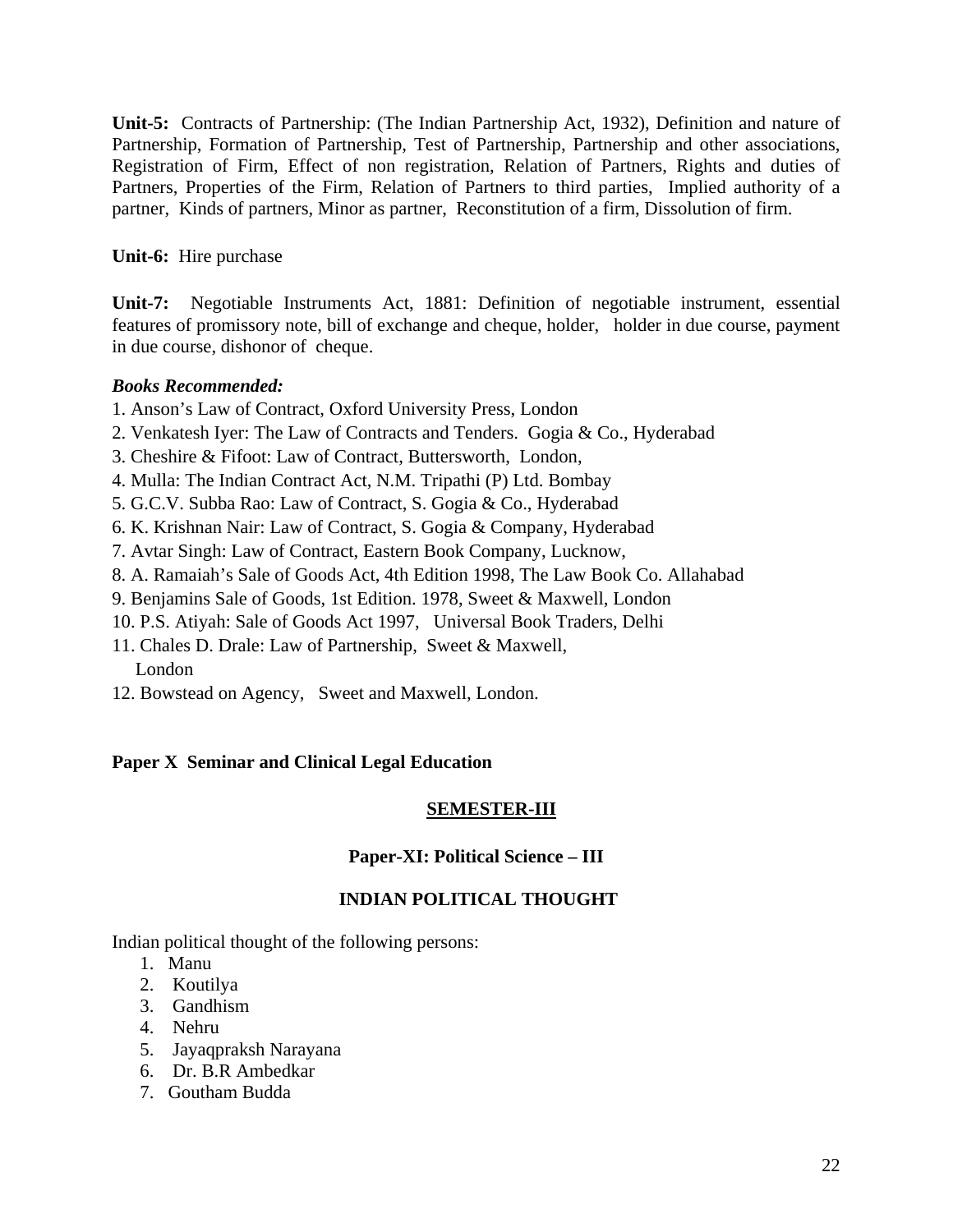- 8. M.N. Roy
- 9. Hindu Concept of State and Islamic Concept of State
- 10. Gandhism and Sarvodaya in political thought
- 11. Liberalism and Marxism in India

#### *Books Recommended:*

- 1. Urmila sarma and S.K.sarma, Indian Political Thought, Atlantica Publishers
- 2. Padhy K.S, Indian Political Thought
- 3. Bidyut Chakrabarty, Modern Indian Political thought, Sage Publishers
- 4. Mahendra Prasad Singh, Dr. Himanshu Roy, Indian Political Thought, Themes and Thinkers, Pearson Education
- 5. Viswanath Prasad Varma, Modern Indian Political Thought,P Lakshmi Narayan Agarwal, Modern Indian Political Thought, 1971
- 6. Harihara Das, Indian Political Thought, National Publishing House, 2005

### **Paper-XII: Economics –II**

### **INDIAN ECONOMIC POLICY**

**Unit-1:** Introduction to Indian Economy:

a) Trends in population growth.

- b) Estimates of National Income in India.
- c) Post-independence economic policies in India.

**Unit-2**: Poverty and Income Distribution :

- a) Trends and inter-regional variations in the incidence of rural poverty.
- b) Unemployment trends and employment generation schemes.
- c) Labour, Productivity and Wages.

#### **Unit-3:** The Logic of India's Development Strategy :

- a) Planning Process.
- b) Priorities between agriculture and industry.
- c) Choice of technology.
- d) The role of public, private and joint sectors.
- e) Large, medium and small industries.

#### **Unit-4:** Problem of Controlling Economic Concentration :

- a) Regulation of the Private Corporate Sector (Controls, License, Quotas).
- b) Anti-monopolies and Restrictive Practices; Regulation.
- c) Deficit Financing.
- d) Pricing.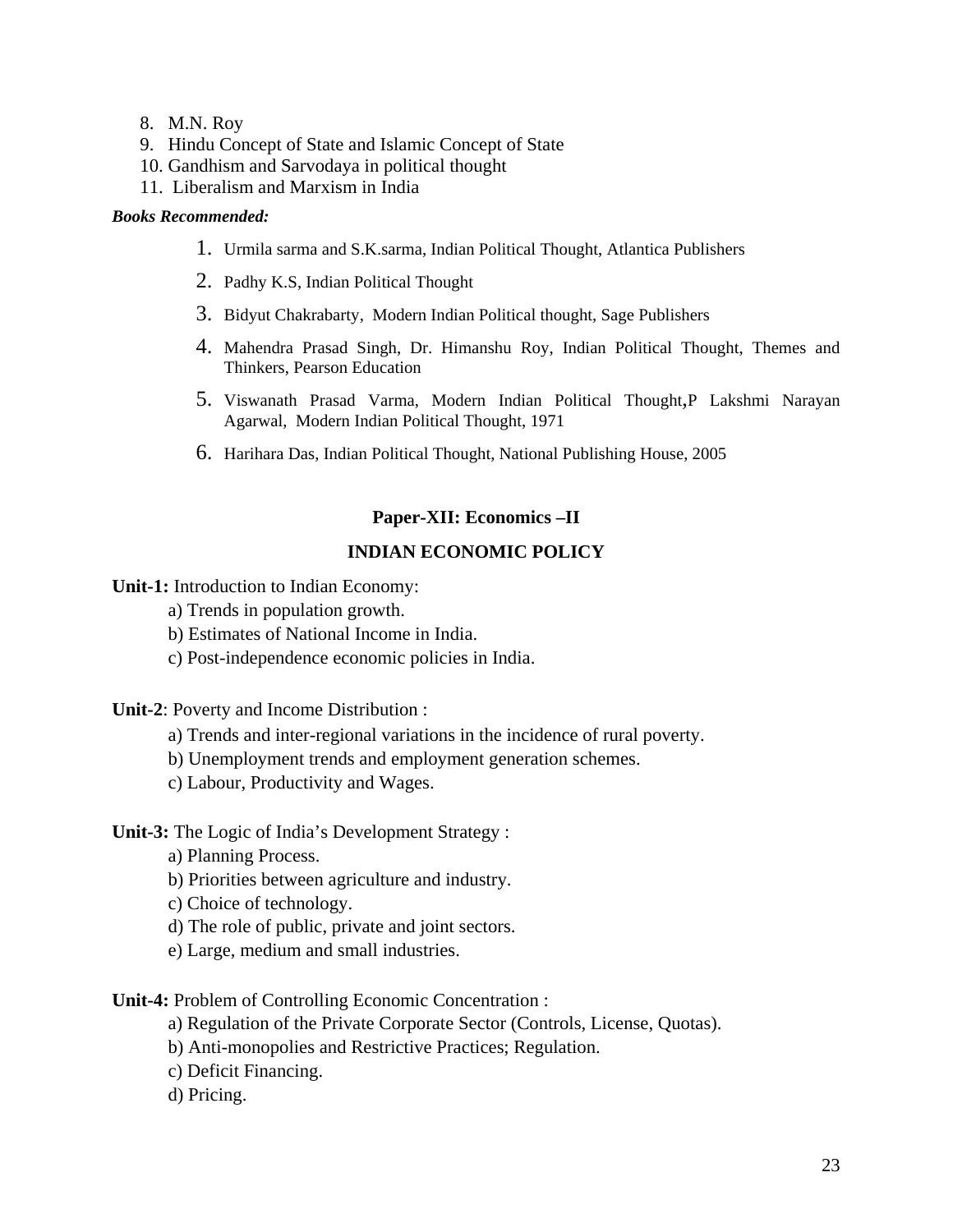e) Labour Relations.

**Unit-5:** Export and Import Policies: Import substitution and export promotion.

**Unit-6:** Agricultural Economics :

- a) Basic characteristics of the economy and its transformation since Independence.
- b) Evolution of Agrarian Relations. Integrated rural development.
- c) Commercialisation of Agriculture.
- d) Economics of Farm Management.
- e) Agricultural credit.

### *Books Recommended:*

- 1. Rudder Datt and Sundaram: Indian Economy, Delhi, S. Chand and Co., ;
- 2. A.N. Agarwala: Indian Economics, New Delhi Vikas,
- 3. K.K. Dewett Indian Economics;
- 4. Gunnar Myrdag: Challenge of World Poverty;
- 5. C.T. Kurien: Planning Poverty and Social Transformation, Allied Publications,
- 6. C.H. Hanumantha Rao and P.C. Joshi: Reflections of Economic Development and Social Change – Essays in Honour of V.K.R.V. Rao Allied Publishers.

### **Paper - XIII : TORTS INCLUDING M V ACCIDENT AND CONSUMER PROTECTION LAW**

**Unit-1:** Evolution of Law of Torts:, Its development by courts in England, Forms of Action, Emergence of specific remedies from case to case, Reception of Law of Torts in India, Principles of Equity, Justice and Good Conscience, Uncodified character-advantages and disadvantages.

**Unit-2:** Definition, Nature, Scope and Objects: A Wrongful act-violation of a duty (in rem) imposed by law, duty which is owed to people generally, Legal damage-Damnum sine injuria and Injuria sine damnum., Tort distinguished from Crime, Breach of Contract etc., , The concept of unliquidated damages, . Changing scope of Law of Torts: Expanding character of duties owed to people generally due to complexities of modern society-scientific and technological progress, industrialisation, urbanisation, specialization, occupational hazards, . Objects-Prescribing standards of human conduct, redressal of wrongs by payment of compensation, proscribing unlawful conduct by injunctions.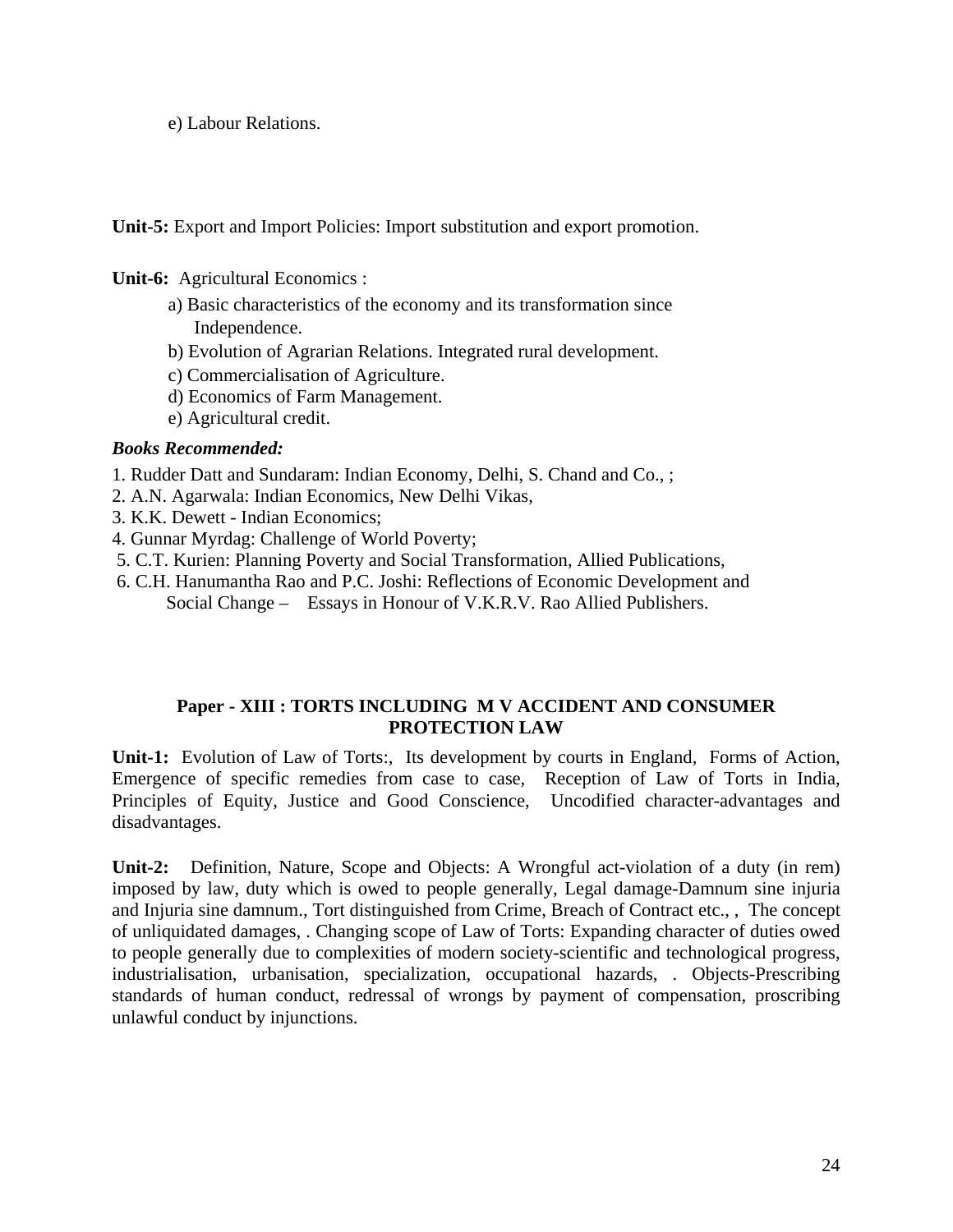**Unit-3:** Principles of Liability in Torts: Fault, Wrongful intent, Negligence, . Liability without fault, . Violation of Ethical codes, Statutory liability, Fatal Accidents Act, Railway Act, . Workmen's Compensation Act, Motor Vehicles Act, Carrier Act, Insurance Laws, Place of motive in Torts.

**Unit-4:** Justification in Torts: Volenti non fit injuria - What is free concent?: Informed consent, mere knowledge and knowledge coupled with assumption of risk, . Necessity, Private and Public, . Plaintiff's default, . Act of God and Inevitable Accident, Private defence, . Statutory authorization, . Judicial and Quasi-judicial Acts, Parental and quasi parental authority.

**Unit-5**: Extinguishment of Liability in Certain situations: Death, actio personalis moritur cum persona Exceptions, Law Reform (Miscellaneous Provisions) Act. 1934, Waiver and acquiescence, Release, Accord and satisfaction, Limitation.

**Unit-6:** Standing: Who may sue in torts, Aggrieved individuals, Class Action, 0 1 R 8, Social Action Groups, Statutes granting standing to certain persons groups, . Who may not be sued, . Ambassadors, Lunatics, Infants.

**Unit-7:** Doctrine of Sovereign immunity and its Relevance in India: Liability of States-Sovereign and non-sovereign functions, Crown Proceedings Act of U.K., Federal Tort Claims Act of U.S.A. Constitution of India, Arts 299 and 300, Act of State.,

**Unit-8:** Vicarious Liability: Basis, scope and justification, Express authorization, Ratification, Abetment, Special Relationship, Master and servant-arising out of and in the course of employment who is master? - Control test who is servant? Borrowed servant Independent Contractor, Principal and Agent, Corporation and Principal Officer.,

**Unit-9:** Torts Against Persons and Personal Relations: Assault, Battery, Mayhem, False Imprisonment, Defamation-Libel, slander including law relating to privileges, Marital Relations, domestic Relations, parental Relations Master and Servant relations, Malicious prosecution, Shortened Expectation of life, Nervous shock, . Defences.

**Unit-10:** Wrongs Affecting Property: Trespass to land, Trespass ab initio, Dispossession, Movable Property-Trespass to goods, Detinue, conversion, Torts against Business interests-Injurious falsehood, misstatements, passing off, Defences.

**Unit-11:** Negligence: Basic concepts, Theories of Negligence, . Standards of care, Duty to take care carelessness inadvertence, Doctrine of contributive negligence, Res ipsa loquitor and its importance in contemporary, . Professional liability due to Negligence with special reference to consumer Protection Law.

**Unit-12:** Absolute/Strict Liability: The Rule in Ryland vs. Fletcher. Principle for application of these rules, Storing of dangerous things, . Escape of dangerous things - application of principles in concrete cases of damage arising out of industrial activity. (The Bhopal Disaster, Oleam Gas Escape, Machua Dam Burst, M.C. Mehta Case, Nuclear Installations and their hazards), Defences, . Liability under Motor Vehicle Act, Railway Act etc.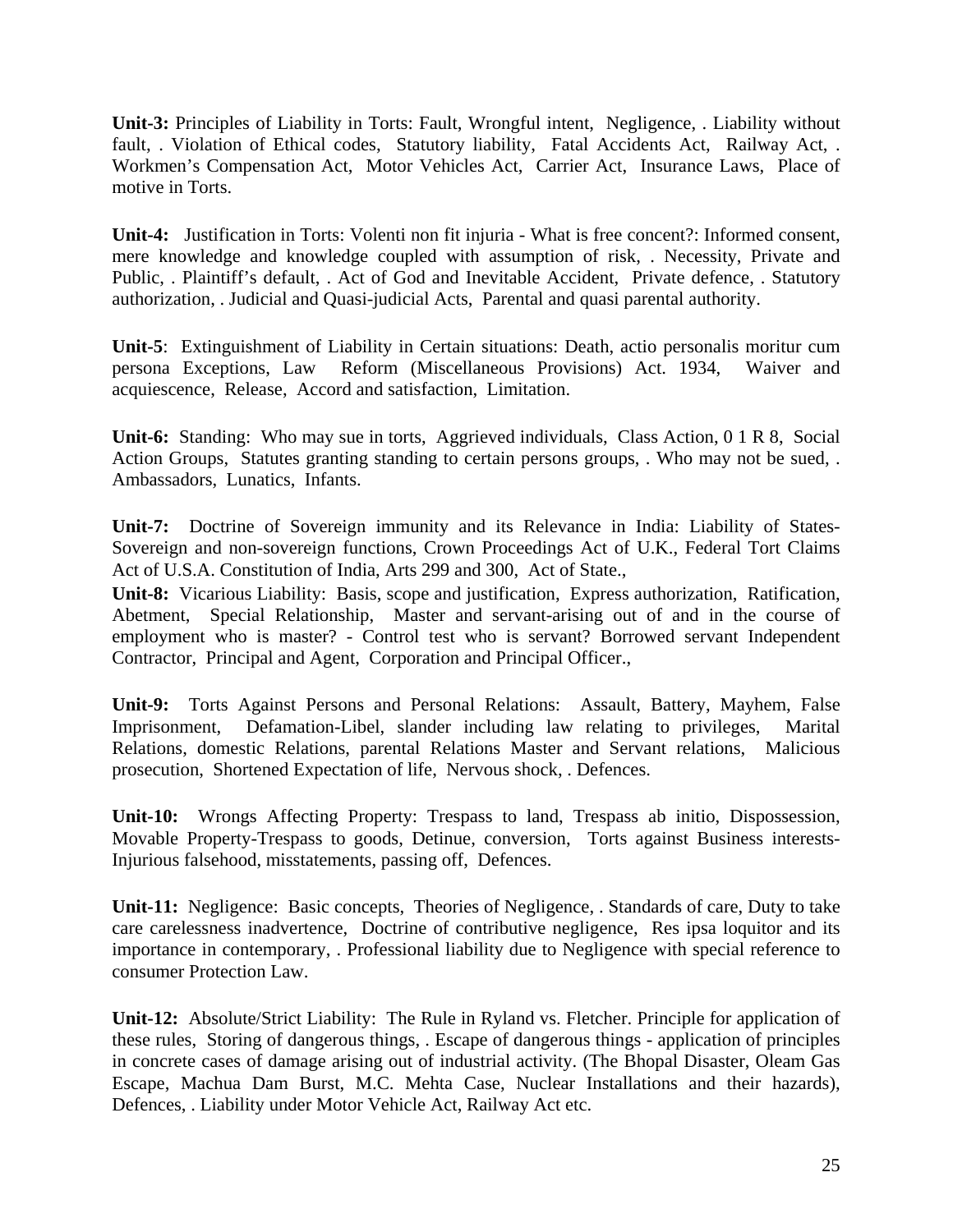**Unit-13:** Nuisance: Definition, Essentials, Types, Acts which constitute nuisance-obstructions of highways, pollution of air, water, noise, interference with light and air.

**Unit-14:** Legal Remedies: Legal Remedies, Award of damages-simple, special, punitive, . Remoteness of Damages-Foreseability and directness tests, Injunction, Specific Restitution of Property, Extra-Legal Remedies-self help, Re-entry in land, Recapture of goods, distress damage feasant abetment to nuisance.,

**Unit-15:** Judicial Process in Tort: Dilatoriness, Complicated rules of procedures and evidence, Experts in trial process, Reports of Testing labs, Court fees, Problems of access.

**Unit-16:** Tort and Consumer Protection Law: Duty to take care and liability for negligence: Manufacturers and traders and providers of services such as lawyers, doctors and other professional, Caveat emptor and caveat venditor, Deceit and false advertisement, Liability for hazardous and inherently dangerous industrial activity, Product liability - EEC directives, Right to common property resources-right to pass and repass on pathways, Consumer Protection Act, 1986.

**Unit-17:** Motor Vehicles Act, 1988.

### *Books Recommended:*

- 1. Winfield & Jolowicz: Tort, XII Edition, Sweet and Maxwell, London 1994
- 2. Salmond and Heuston: Law of Torts, India reprint Universal Books Traders, New Delhi - 1994.
- 3. Ramaswamy Iyer: The Law Torts
- 4. Achutan Pillai: The Law of Torts, Eastern Book Co., Lucknow.
- 5. Durga Das Basu: The Law of Torts, X Edition Prentice Hall of India, New Delhi
- 6. Ratna Lal & Dhiraaj Lal: The Law of Torts, Wadhwa & Company, Nagpur, 1992
- 7. R.K. Bangia: The Law of Torts, Allahabad Law Agency, Allahabad, 1999
- 8. J.N. Panday: The Law of Torts, Central Law Publications, Allahabad, 1999
- 9. Vivienne Harpwood: The Law of Torts, Cavandish Publishing Ltd., London, 1993
- 10. Hepple & Mathews: Tort cases and materials, Butterworth, London, 1980.
- 11. D.N. Saraf, Law of Consumer Protection in India, MN Tripathi, Bombay.

### **Paper - XIV: CONSTITUTIONAL LAW -I**

**Unit-1:** Historical Perspective: Constitutional Developments since 1858 to 1947 Morle Minto Reforms-Dyarchy-Montague-Chelmsford Reforms. Indian National Congress 1885 Various Trends of opinion-social Reform vs. Political Independence. Protest against British Repression. Jalianwala Baag. Rowlatt Act- Sedition Trials of Tilak.

**Unit-2:** Making of India's Constitution - concept of constitution and Constitutionalism-Salient features - Constituent Assembly - Sovereignty. Preamble- Status and its goals.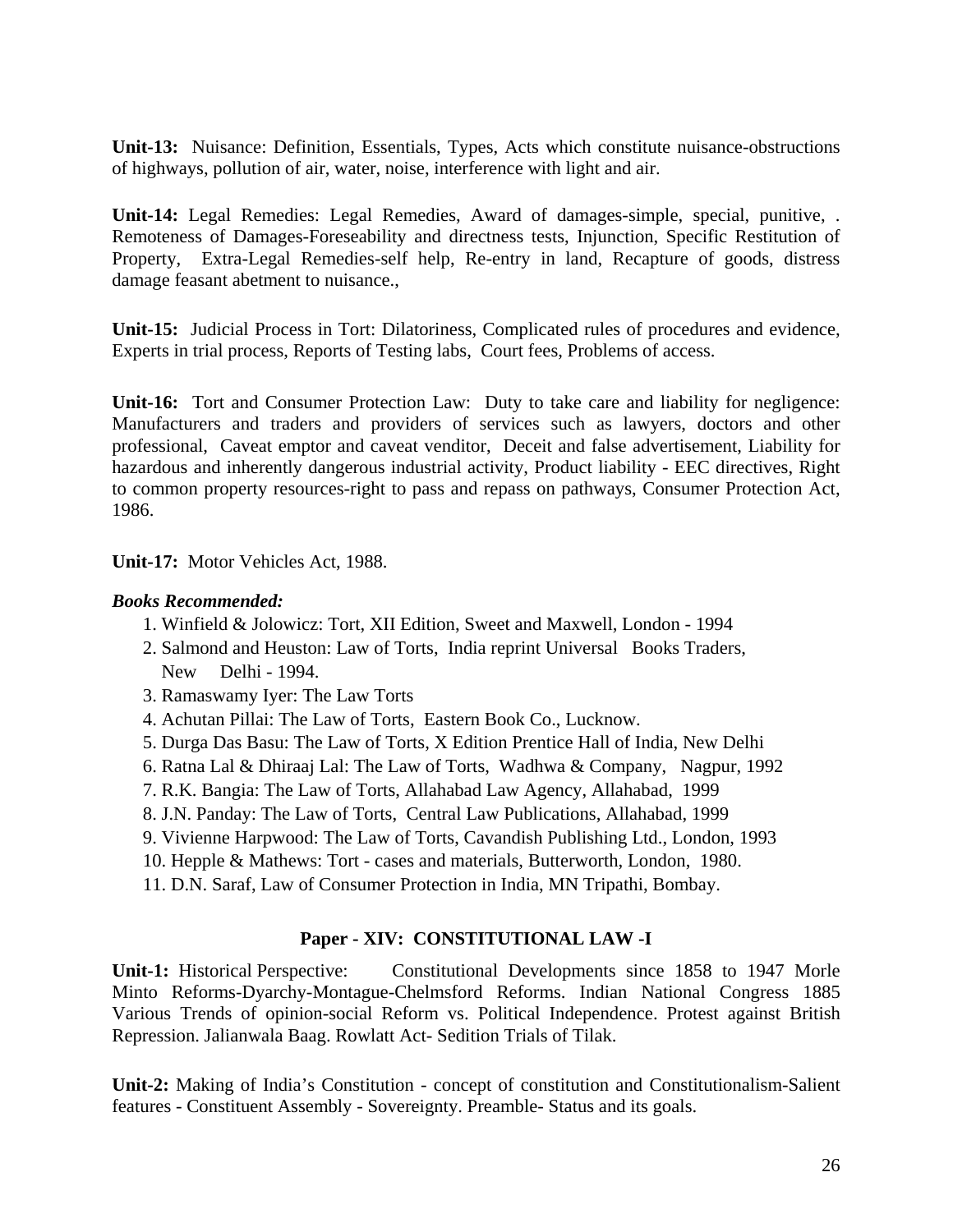**Unit-3:** Concept of state and law (Articles 12 & 13)

**Unit-4:** Equality and Social Justice: Equality before the law and Equal protection of Lawsmeaning-Constitutional provisions - Total conspectus - Articles 14, 15, 16, 17, 29 (2), 325, Classification for Differential Treatment, Gender Justice, Arts. 15 (1), (2), (3), 16, 29 (2), Administrative discretion and Equality, Compensatory Discrimination for Backward Class/SC & ST.

**Unit-5:** Freedoms and Social Control: Freedom of speech and expression, Freedom of the press, . Freedom of Speech and contempt of court, Freedom of Assembly, Freedom of Association, Freedom of Movement, Freedom to Reside and Settle, Freedom of profession/business. etc., Property and social control 1950 to 1978, Property and social control - After 1978.

**Unit-6:** Personal Liberty: Rights of an accused - Double Jeopardy, Right against selfincrimination, Right against Retroactive Punishment, Right to life and Personal Liberty-Meaning of - Art. 21, Gopalan, case. Personal Liberty-Meaning of-Maneka Gandhi, Sunil Batra, etc., case. Procedure established by law-Gopalan, Kharak Singh, case. Procedure established by law - Due process - Maneka Gandhi and after.

**Unit-7:** Preventive Detention-Constitutional Policy Art. 22, Preventive Detention Safeguard under the constitution and Art. 23

**Unit-8:** Secularism: Concept of Secularism-Indian Constitutional provisions, Historical Perspective of India Secularism, Religion and State-in India-State control and noninterference with Religion. Concept of Secularism; American Model - Separation of State-Church-Is it Relevant to India? Tradition in India-Equal Respect for All Religions?

**Unit-9:** Minority Rights-Why? Scope-Meaning of Minority, Minority Rights to Educational Institutions.

**Unit-10:** Constitutional Remedies: Supreme Court & High Courts.

**Unit-11:** Fundamental Rights and Directive Principles: Directive Principles-Reasons for incorporation, Directive Principles-Directions of Social Change - A new social order Fundamental Rights and Directive Principles - Interrelationship -Judicial balancing, Constitutional amendments - Arts, 31A, 31-B and 31-C to strengthen Directive Principles, Judicial policy towards Directive Principles from Champakam to Minerva Mills.

Relationship between Fundamental Rights , Directive Principles and Fundamental Duties.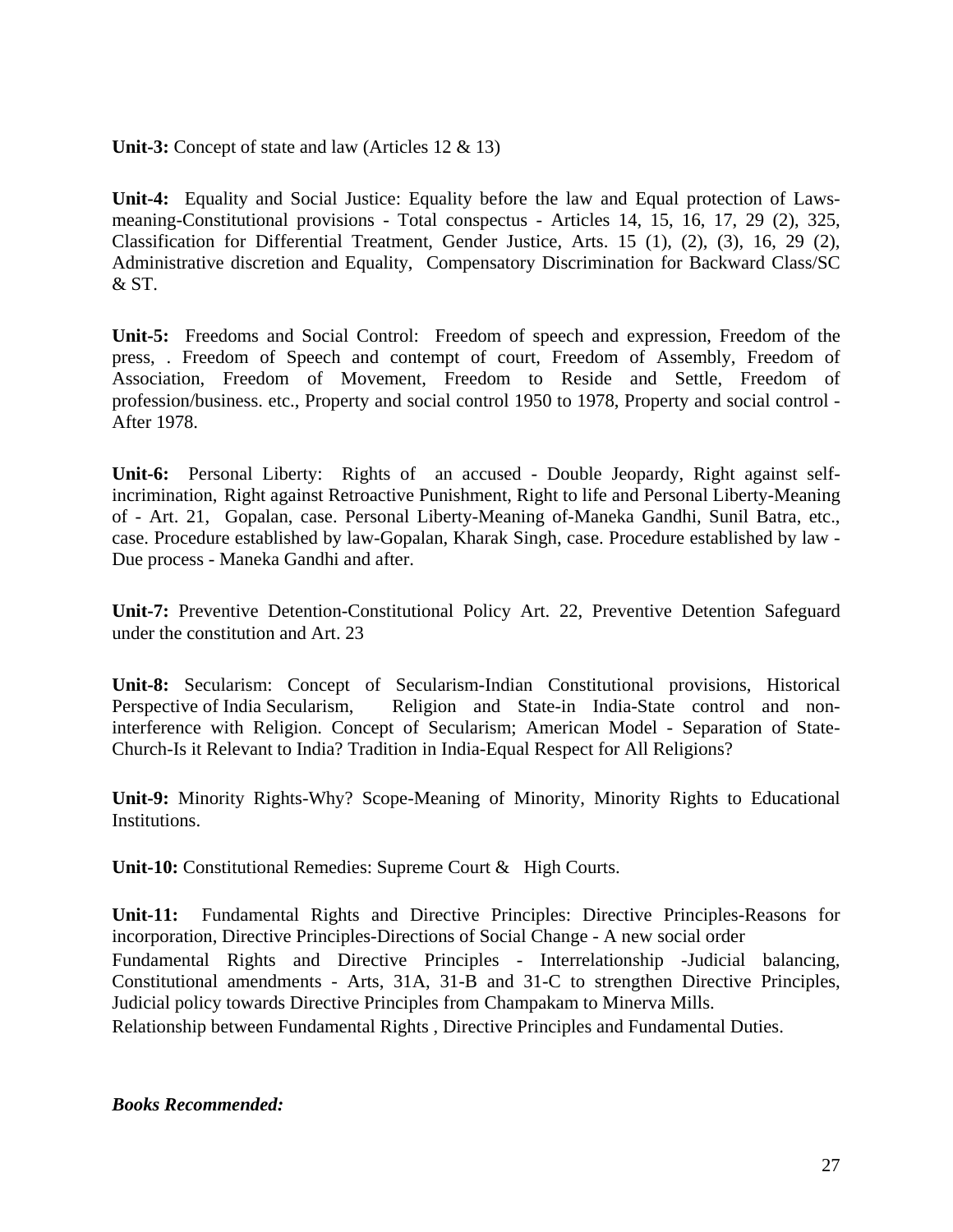- 1. Shukla V.N, Constitution of India, Eastern Books Company, Lucknow.
- 2. Pandey J.N, Constitutional Law of India, Central Law Agency, Allahabad..
- 3. Austin, Granwille, The Indian constitution Corner Stone of a Nation, Oxford . University, Press, New Delhi (Indian Reprint 2000).
- 4. Basu D.D: Constitutional Law of India, Prentice Hall of India, New Delhi.
- 5. Jain, M.P., Indian Constitutional Law, Wadhwa & Co., Nagpur.
- 6. Subba Rao, GCV, Indian Constitutional Law, Eastern Books Company, Lucknow.
- 7. Tope T.K. : Constitutional Law of India, , Eastern Book Company, Lucknow.
- 8. Shiva Rao B.: The Framing of India's Constitution (in 5 volumes), Indian Institute of Public Admn., New Delhi.
- 9. Seervai, H.M.: Constitutional Law of India (in 3 volumes), M.M. Tripathi, Bombay.
- 10. Constituent Assembly Debates (5 books) Official report, Lok Sabha Secretariat, New Delhi.

### **Paper XV Seminar and Clinical Legal Education**

# **SEMESTER-IV**

### **Paper-XVI: Political Science – IV**

### **PRINCIPLES OF PUBLIC ADMINISTRATION**

**Unit-1:** Introduction: Nature and scope of public administration, its importance with special reference to developed societies, Relations with other Social Sciences: Politics, Sociology, Economics and Law, Differences between Public Administration and Private Administration , Evolution of Public Administration as a Classical, Neo Classical and Behavioral discipline and Evolution of Public Administration – New Public Administration and onwards.

**Unit-2:** Classical and Behavioral theories:Luther Gullick, Henry Fayol, F.w. Taylor, Max Weber, Chester Bernard and Herbert Simon.

**Unit-3:** Development and emerging Trends: Waldo, Weidner, F.W. Riggs, Dror, Ostrom.

**Unit-4:** Public Personnel Administration: Concept and Importance, Methods and machinery of recruitment, Training and Development, Motivation , Grievances and Human Relations.

**Unit-5:**Financial Administration: Nature, Scope and importance of financial administration, Agencies of Financial Administration, Principles of Budgeting, Preparation and passing of Budget, Public Enterprises, Planning Commission and Evaluation.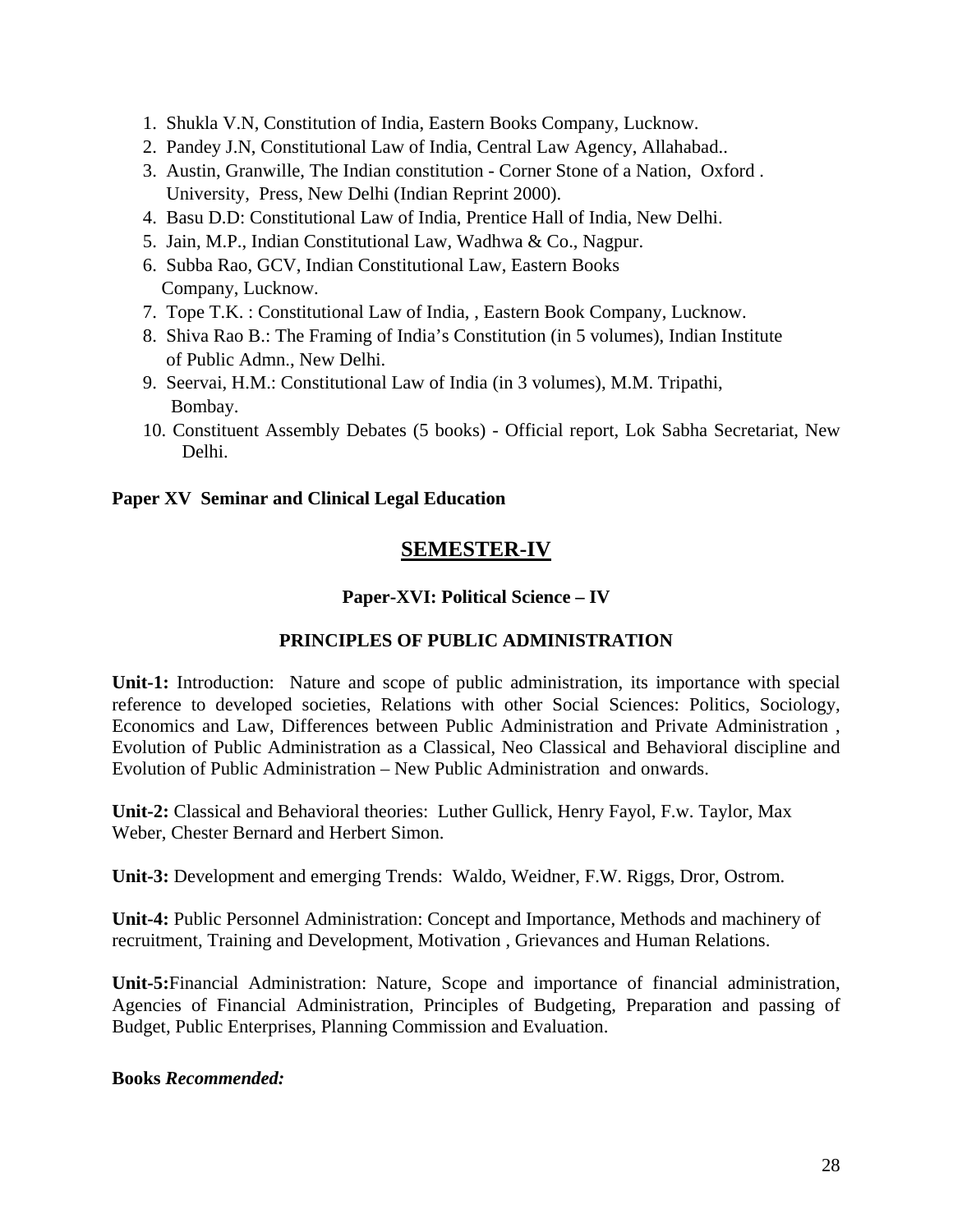- 1. S.P. Naidu, Public Administration, Concepts and Theories, Tata McGraw Publishing Co, 2011
- 2. M.Laxmikant, Public Administration, Tata McGraw Publishing Co, 2011
- 3. Mohit Bhattacharya, New Horizons of Public Administration, Jawahar Publishers and Distributors, 2009
- 4. S.R. Maheswari Indian Administration, Oriental Blackswan,2000
- 5. Nicholas Henry, Public Administration and Public Affairs, PHI Learning, 2012

### **Paper XVII: Sociology-II**

### **SOCIOLOGICAL THEORIES**

**Unit 1**. Social Thought Theories- Max Weber, Durkheim- Karl Marx- M.N. Srinivas

**Unit 2**. The Concept of State: Different theories. Social Contract theory, Separation of Powers theory, Command theory – Historical theory.

**Unit 3** Social Change in Modern India and the concepts of Sanskritisation, Westernisation, Sociolisation and Secularisation.

**Unit 4**. Effects and consequences of Globalisation on Indian Society.

**Unit 5**. Theories of Social Change: Factors of Social Change, Results of Social Change, Technology as an agent of social change, literacy as a means to social change.

**Unit 6**. Is Change progressive or retrograde. Cultural Lag- Culture and Civilization.. Social Transformation. Social Disorganization.

**Unit 7**. Social thinkers in India: Mahatma Gandhi, Ram Manohar Lohia- Dr. B.R. Amebedkar and Amartya Sen. Socialist and Communist Ideology. Fundamentalism-Secularism- Socialism - Feminism, Consumerism, Social Integration, Nationalism.

- 1. T.B. Botomse: Sociology, A Guide to Problems and Literature, London, Allen and Erwin, 1982
- 2. Harvy Johnson: Sociology Systematic Instruction
- 3. Sharma : Sociology
- 4. Mao-Iwer and Page Sociology
- 5. Kingslary Davis : Human Society
- 6. Peter Worsley et al, Introducing Sociology, Hamondaworth, Penguin Books 1970;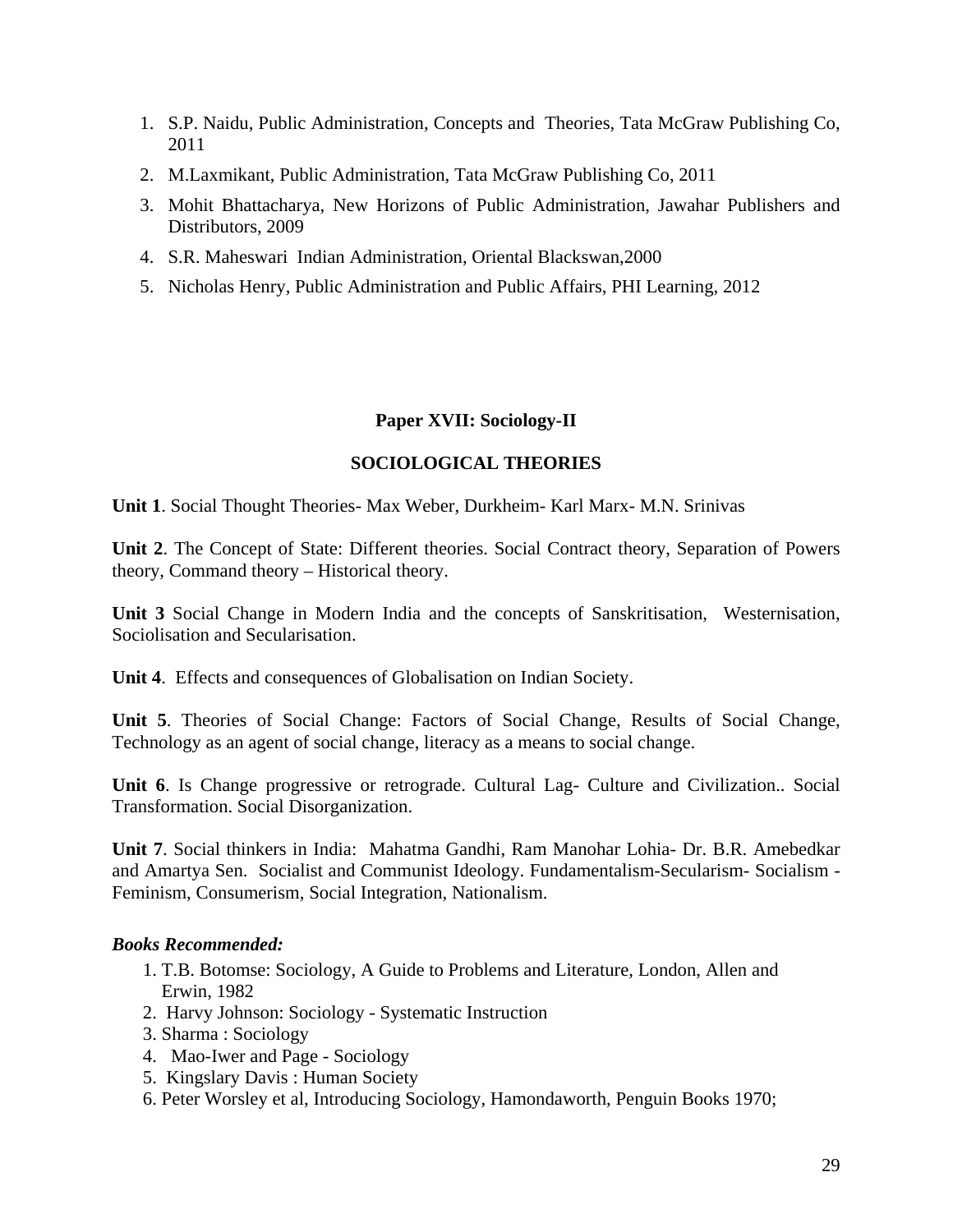- 7. M. Haralambos: Sociology Themes and Persectives, Delhi, Oxford University Press, 1981
- 8. N.K. Bose: The Structure of Hindu Society, New Delhi, Orient Longman, 1975
- 9. David G., Mandelrsum: Society in India, Bombay, Popular Prakashan, 1972
- 10. Romesh Thappar (ed): Tribe, Caste and Religion in India, New Delhi, Macmillan, 1977
- 11. Andre Betelle: Inequality and Social Change, Delhi, Oxford University Press, 1972
- 12. Andre Betalle: The Backward Classes and New Social Order, Delhi, Oxford University Press, 1981
- 13. A.R Desai, Rural Sociology
- 14. M.N. Srinivas, Caste in Modern India
- 15. Mac. Iver and Page, Sociology

#### **Paper XVIII - CONSTITUTIONAL LAW- II**

**Unit-1:** Parliamentary Government: Westminster Model-Indian experience before Independence-choice of Parliamentary Government, President of India-Election Qualifications, Impeachment, Salary, etc., Council of Minister-President's Constitutional position, Governor and State Government-President's constitutional relationship. Legislative Process Privileges, Freedom of Speech. Practice of law-making, etc., Legislative Privileges-vs. Fundamental Rights, In re. Art 143 of the constitution of India, Prime Minister - Cabinet system - collective responsibility -Individual responsibility President P.M. Relationship. Party System- Anti-defection Law. Freedom of an M.P./M.L.A. to dissent.

**Unit-2:** Federalism: Federalism-principles-Comparative study of other Federations. Why India has a federal Government, Indian Federalism-President of India-Council of State Process of Constitutional amendment. Identification of Federal Features, Legislative Relations between the Centre and the States Administrative relations-Centre-States, Financial Relations-Centre-States, Governor's position from the perspective of Federalism, Centre's Powers over the States-Art. 356, J & K - Special Status, Critical problems of India Federalism Sarkaria Commission-Greater autonomy vs Central Control one party domination. Emergence of Political Federalism. Growth of Regional parties.

**Unit-3: G**overnor under the constitution: Powers and functions

**Unit-4**: Independency of the Judiciary and Judicial process: Judicial process under the Constitution: Judicial Review - Art. 32, 226, 227, Nature of Judicial Review, Court system in India: Backlogs, Arrears, alternatives. Lok Adalats etc. Judges; Appointments, Conditions of service, etc. Subordinate Judiciary, Jurisdiction of Supreme Court and High Court, Advisory Jurisdiction of the Supreme Court, Public Interest Litigation.

**Unit-5** Freedom of Trade and Commerce: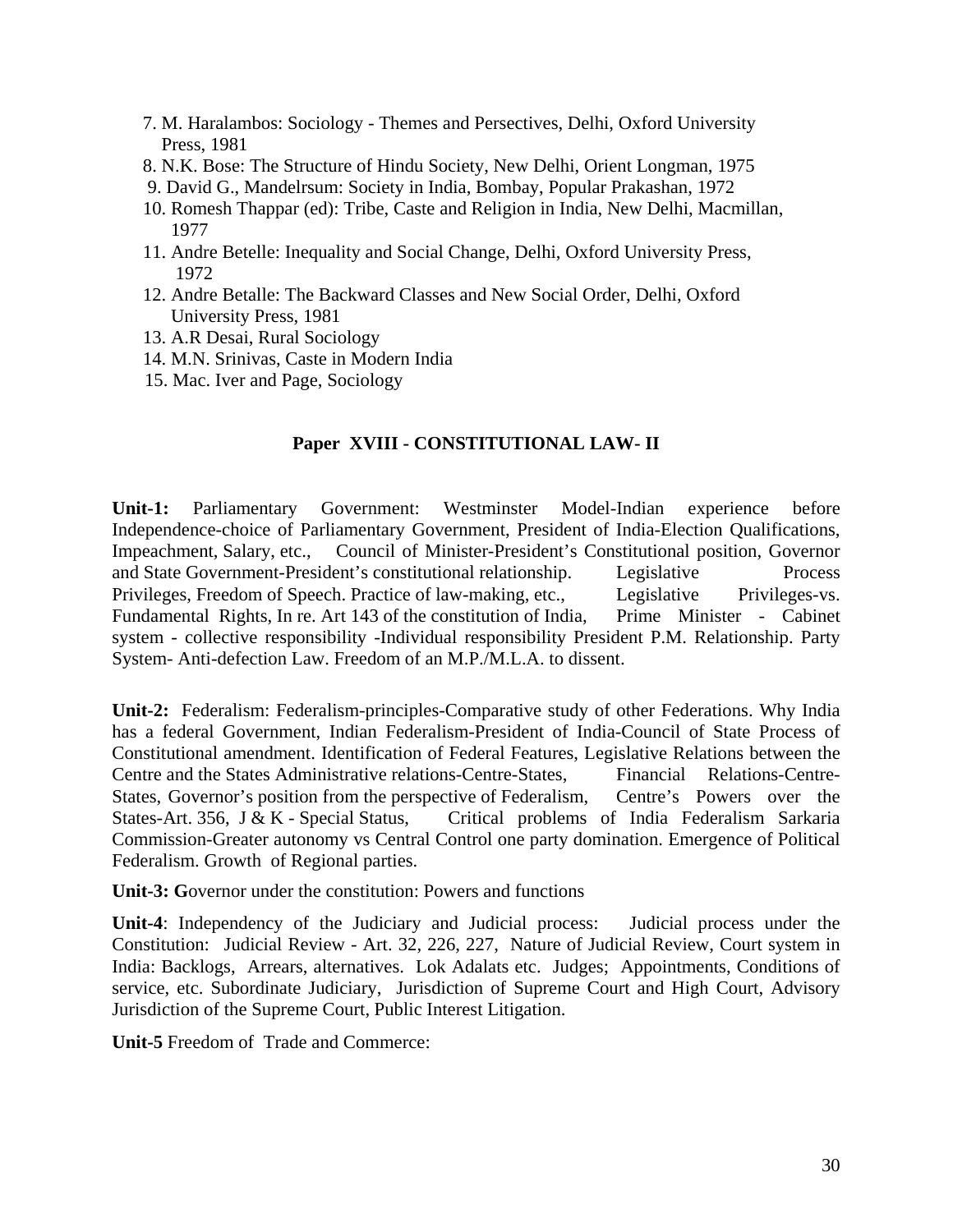**Unit-6:** Services under the Constitution: Doctrine of pleasure (Art. 310), Protection against Arbitrary Dismissal, Removal, or Reduction in Rank (Art. 311), Tulsiram Patel case- Exceptions to Art. 311.

**Unit-7;** Election Commission of India: Powers and functions

**Unit-8:** Emergency Provisions under the constitution: Emergency. Need for such a provision. Types of Emergencies. Experience in other democracies , Proclamation of Emergencyconditions-Art. 352- Effect of Emergency on Centre-State relations, Emergency and suspension of fundamental rights. Arts. 358, 359 - Makhan Singh Tarasikha to A.D.M. Jabbalpore, Financial Emergency.

**Unit-9:** Amendment to the Constitution: Constitutional Processes of Adaptation & Alteration: Methods of constitutional Amendment-Written-Unwritten-Rigid-Flexible Constitutions, Provisions which can be amended by ordinary procedure. Special procedure, review of Constitutional Amendments, Limitations upon constitutional amendments Shankari Prasad, Sajjan Singh, Golak Nath vs. Punjab - Why should Fundamental Rights be immune from the process of constitutional Amendment, Basic Structure Doctrine as a limitation-Kesavananda Bharati. Development of the Basic Structure Doctrine Constituent power of the Supreme Court. Waman Rao, Minerva Mills, etc., Indira Gandhi Vs Raj Narain; Judicial consensus on Basic Structure, Legislative and Judicial Attempts to bury the Basic Structure Doctrine; Legitimation of the Basic Structure Doctrine, Special Bench to reconsider the Basic Structure Issue. Forty-Second Constitutional Amendment. Forty-Fourth constitutional Amendment.

Minerva Mills and subsequent developments of the Basic Structure Doctrine. Responsibility of the court; Activism vs. Restraint.

#### *Books Recommended:*

- 1. Shukla V.N.: Constitution of India, Eastern Books Company, Lucknow.
- 2. Pandey J.N.: Constitutional Law of India, Central Law Agency, Allahabad.
- 3. Austin, Granwille: The Indian Constitution Corner Stone of a Nation, 1966, Oxford University, Press, New Delhi.
- 4. Basu D.D.: Constitutional Law of India, Prentice Hall of India, New Delhi.
- 5. Jain, M.P.: Indian Constitutional Law, Wadhwa & Co., Nagpur.
- 6. Subba Rao, GCV.: Indian Constitutional Law, Eastern Books Company, Lucknow.
- 7. Tope T.K.: Constitutional Law of India, Eastern Book Company, Lucknow.

8. Shiva Rao B.: The Framing of India's Constitution (in 5 volumes), Indian Institute of Public Admn., New Delhi.

9. Seervai, H.M.: Constitutional Law of India (in 3 volumes), M.M. Tripathi, Bombay.

10. Constituent Assembly Debates (5 books) - Official report, Lok Sabha Secretariat, New Delhi.

### **Paper XIX - LAW OF CRIMES-I (IPC)**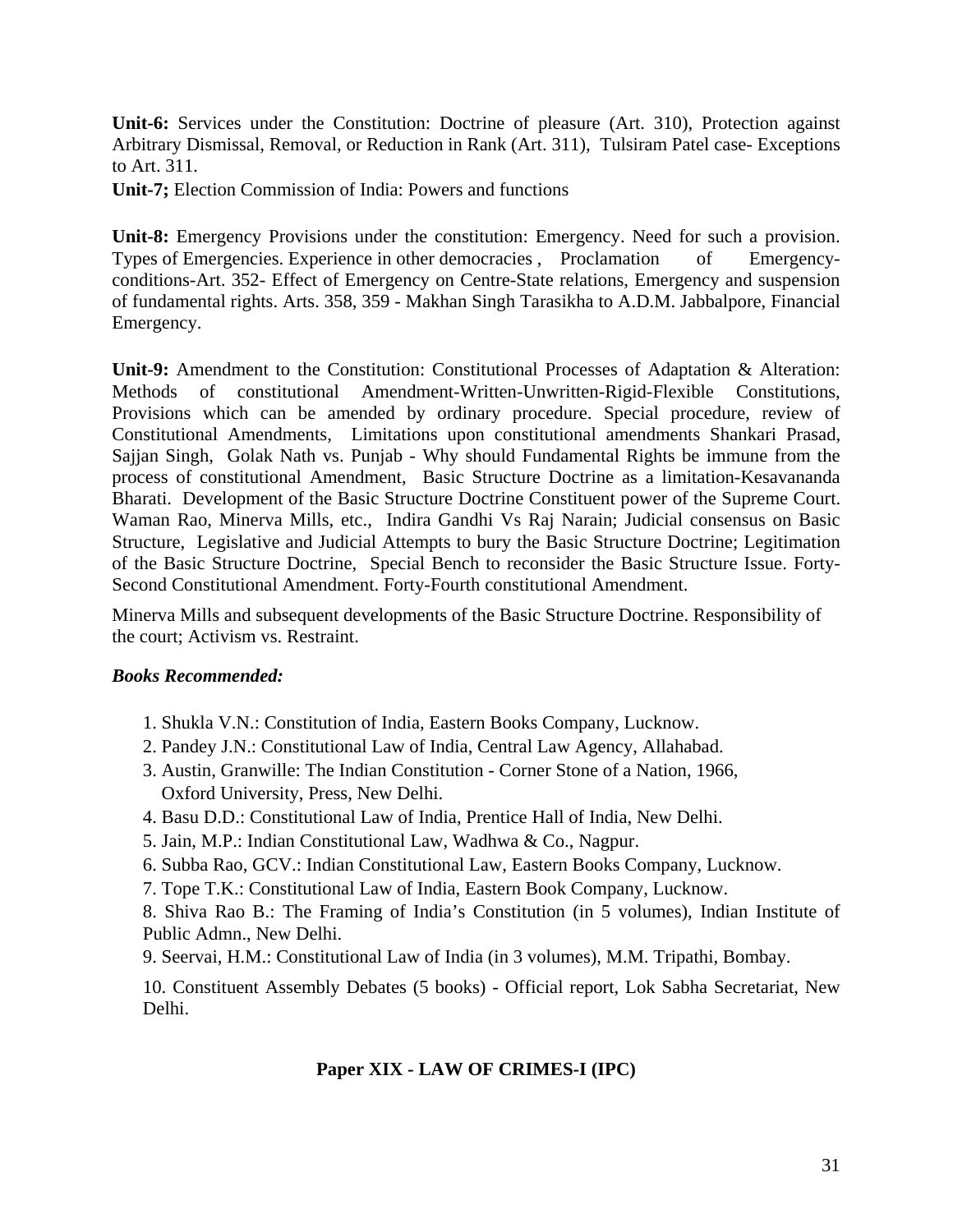**Unit-1:** General: Conception of Crime, State's power to determine acts or commissions as crimes, State's responsibility to detect, control and punish crime, Distinction between crime and other wrongs., Pre-colonial notion of crime as reflected in Hindu, Muslim and Tribal Law, The colonial reception-Macaulay's Draft based essentially on British notions, IPC a reflection of different social and moral-values, Applicability of I.P.C., Salient Features of the I.P.C.

**Unit-2:** . Elements of Criminal Liability, Author of crime-natural person and a fit subject for punishment, companies and corporations, Mens rea-Evil intention, Importance of mens rea, Recent Trends to fix liability without mens rea in certain socio-economic offences, An act in furtherance of guilty intent, An omission as specifically includes in the code, Injury to another

**Unit - 3:** Group Liability:, Stringent provision in case of combination of persons attempting to disturb peace, Common intention, . Abetment, Instigation, aiding and conspiracy, Mere act of abetment punishable, Unlawful Assembly, Basis of liability, Criminal conspiracy, Rioting as a specific offence.

**Unit-4:** Stages of Crime :, Guilty intention - Mere intention not punishable , Preparation, Preparation not punishable, Exception in respect of certain offences of grave nature or of a peculiar kind such as possession, counterfeit coins, false weights and measures, Attempt, Attempt when punishable specific IPC provisions, Tests for determining what constitutes attempt proximity, equivocality and social danger, Impossible attempt

**Unit-5:** Factors Negativing Guilty Intention :, Mental incapacity, Minority, Insanity-impairment of cognative facilities, emotional imbalance, Medical and legal insanity, Intoxicationinvoluntary, Private Defence-justification and limits, When private defence extends to causing of death to protect body and property, Necessity, Mistake of fact.

**Unit-6:** Types of Punishment : , Death, Social relevance of capital punishment, Alternatives to capital punishment, Imprisonment-for life, with hard labour, simple imprisonment, Forfeiture of property, Fine, Discretion in awarding punishment, Minimum punishment in respect of certain offences

**Unit-7:** Specific Offence Against Human Body :, Causing death of human beings , Culpable homicide, Murder, Distinction between culpable homicide and murder, Specific mental element requirement in respect of murder, Situation justifying treating murder as culpable homicide not amounting to murder, Grave and sudden provocation, Exceeding Right to Private Defence, Public servant exceeding legitimate use of force, Death in sudden fight, Death caused by consent of the deceased-Euthanasia, Death caused of person other than the person intended , Miscarriage with or without consent, Rash and negligent act causing death, Hurt-grievious and simple, Assault and criminal force, Wrongful Restraint and Wrongful Confinement kidnapping from lawful guardianship and from outside India, Abduction.

**Unit-8:** Offences against Women :, Insulting the modesty of a woman, Assault or criminal force with intent to outrage the modesty of a women, Causing miscarriage without woman's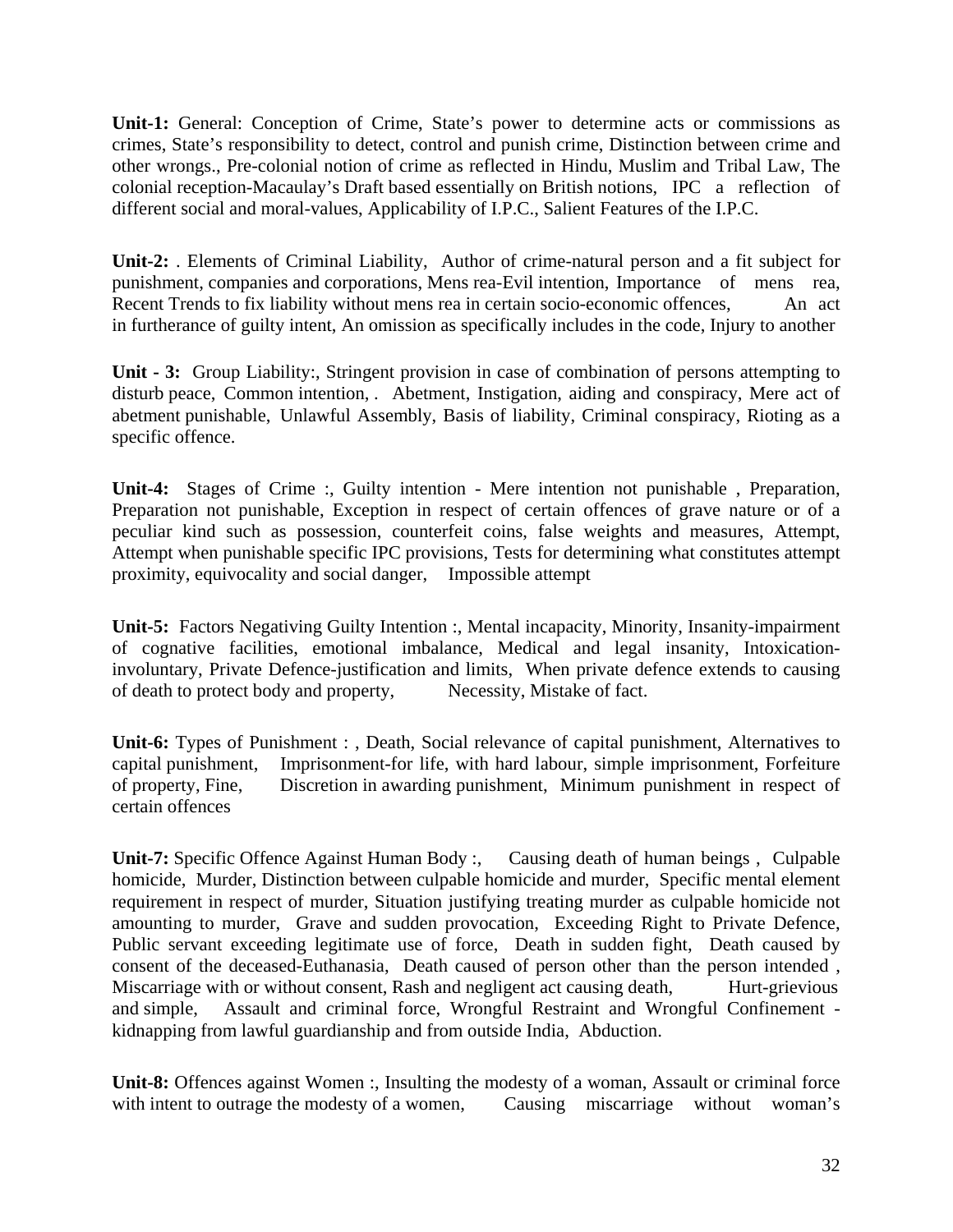consent, Causing death by causing miscarriage without woman's consent, Kidnapping or abducting woman to compel her to marry or force her to illicit intercourse, Buying a minor for purposes of prostitution, Rape, Custodial rape, Marital rape, . Cruelty by husband or relatives of the husband, Common law remedies to protect against obscene / indecent depiction of women, Internet crimes.

**Unit-9:** Offences Against Property: Theft, Cheating, Extortion, Robbery and Dacoit, Mischief, Criminal misrepresentation and criminal Beach of Trust,

**Unit-10:** Forgery, Defamation and Tress Pass and Offences against the State.

**Unit-11:** Prevention of Corruption Act 1986.

#### *Books Recommended:*

- 1. Ratan Lal and Dhiraj Lal: Indian Penal Code, Wadhwa & Co., Nagapur
- 2. Achutan Pillai: Criminal Law, Butterworth Co.,
- 3. Gour K.D.: Criminal Law Cases and material, Butterworth Co.,
- 4. Kenny's: Outlines of Criminal Law,

#### **Paper XX Seminar and Clinical Legal Education**

### **SEMESTER-V**

#### **Paper-XXI: Political Science - V**

### **INTERNATIONAL RELATIONS AND ORGANIZATION**

The course is divisible into two major parts: Part I: International Relation and Part II: International Organization

Part-I: The world community; sovereign states, transnational political parties, and transnational non-official organizations such as the churches, multinational corporations, scientific, cultural and other organizations. Components of national power- population, geography, resources, economic organization, technology and military force. Limitations on national power; international morality, public opinion, international law, fear of violence and destruction, war with conventional and nuclear weapons. Major sources of conflict: East and West and North and South rivalries, territorial claims, resources, population migrations, international trade, balance of payments and protectionism.

Causes of I World War, II World War, Study of various Treaties

Avoidance of war and facilitation of peaceful change: Alliance and balance of power approach: Collective security and disarmament, diplomacy and peaceful resolution of conflicts by negotiation, mediation, conciliation and resource to international organisation arbitration and judicial settlement; the cultural approach and the UNESCO; promotion of international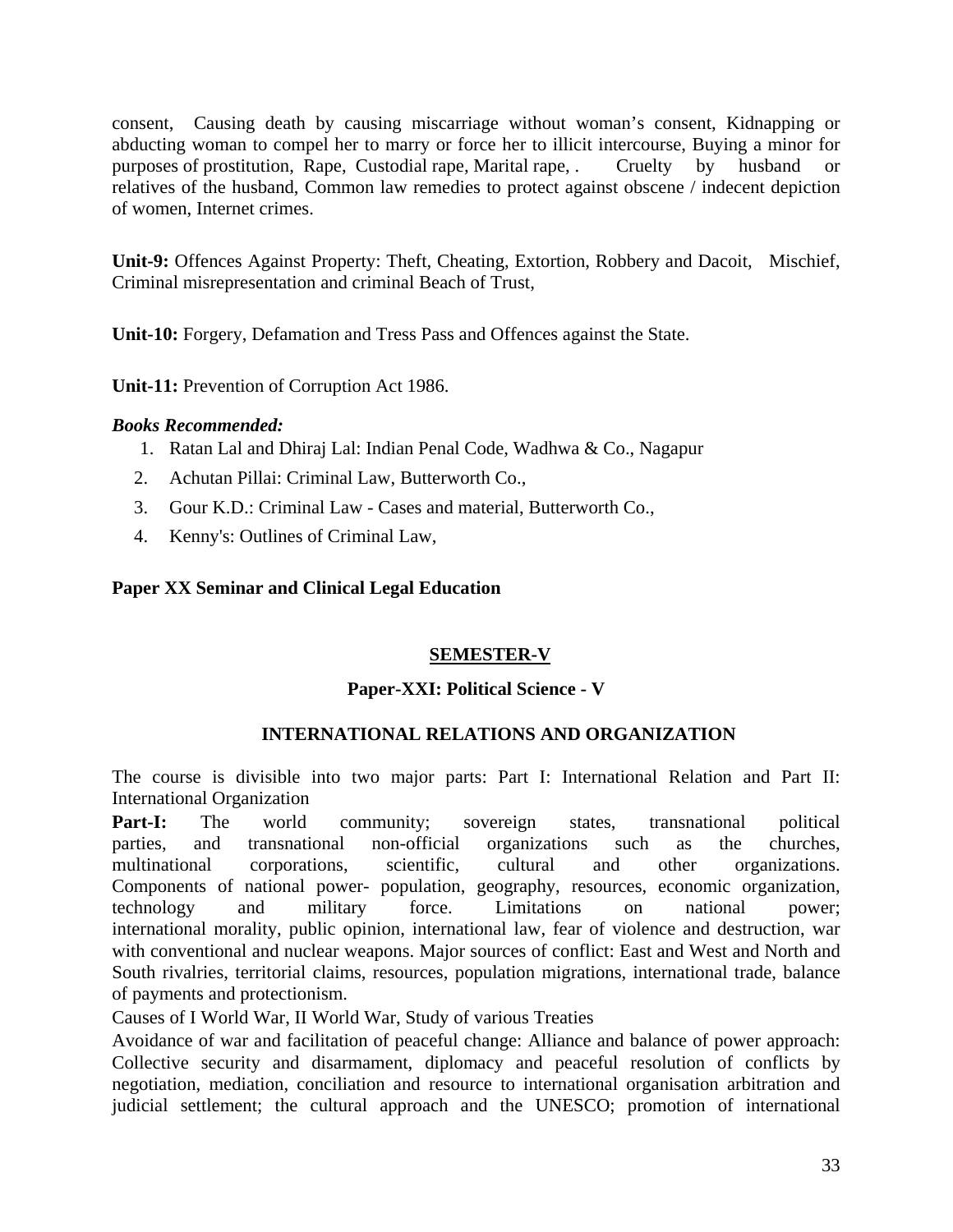cooperation and the functional approach, the Specialised Agencies. The case for against world government.

**Part II:** Inter-governmental organizations and their constituent instruments; the standard pattern of organization: The annual or periodical plenary conference, the committee or council to take decision during the period between the plenary conferences, the secretariat. The special features of the I.L.O. and international financial institutions. The United Nations and its principal organs, the relationship between the United Nations and Regional Organisations, Specialized Agencies and International Non-Government Organizations.

#### *Books Recommended:*

- 7. B.S.Murthy, International Relations and Organisations, Pre Law Education series, EBC
- 8. Naik J.A.:- A Text book of International Relations.
- 9. Roy and Dutta:- Introduction to International Relations
- 10. Myneni S R International Relations and Organisations
- 11. Mahendra Kumar:- Theoretical Aspects of International Politics
- 12. Palmer and Perking : International Relations;
- 13. D.W. Bowett: International Institutions, London, Methuen
- 14. Verson Van Dyke : International Politics
- 15. E.H. Hentmen: The Relations of Nations;
- 16. Quincy Wright: Study of International Relations, New York, Appleton -Century Crofts,
- 17. Hans Morgenthau: Politics among Nations: The Struggle for Power and Peace, . New York, Knopt,.

### **Paper-XXII, Economics –III**

### **MONEY, BANKING AND FISCAL POLICY**

**Unit -1:** Money – Meaning, function and classification of money, theories of money, fisher's quantity theory of money, Cambridge Approach.

**Unit -2:** Banking – functions of commercial banks . Process of credit creation functions of RBI, Methods of credit control.

**Unit-3:** foreign investment and foreign trade, international investment, international aid, international corporations export promotion and import substitution.

**Unit-4:** Meaning demand full inflammation, cost push inflation effects of inflation

**Unit-5**: Fiscal policy: Objective of fiscal policy, role of fiscal policy in under developed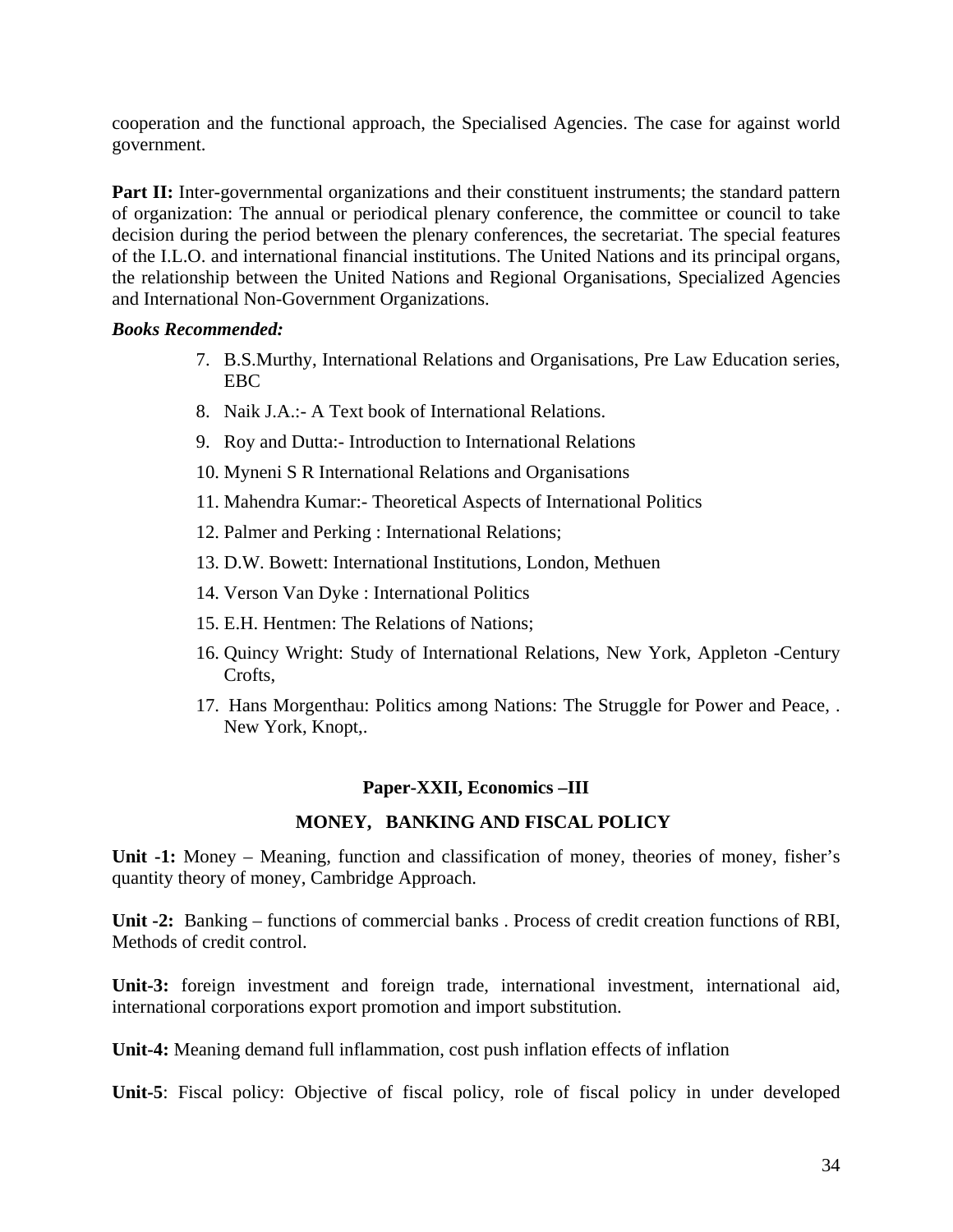countries, fiscal policy and equitable distribution fiscal policy and price stability, fiscal policy and budget deficit.

### *Books Recommended:*

- 1. KPM Sundaram, Money, Banking and International trade, sultan Chand, 2006.
- 2. R.Dorn Bush, S Fisher and R.Stantz, Macro Economics. Tata Mc Grow Hill Co, 2004.
- 3. Bhyrathi V Tathak, the Indian Financial System Market , Institutions and Services, Pearson, 2008.
- 4. Dingra, IC Indian Economy, Sultan Chand, 2007
- 5. United Nations world development Report oxford University Press, 1990-2008 (Different Editions)
- 6. Michel P.Todorao, Economic Duct, Longman co, 1996.

### **Paper-XXIII: FAMILY LAW –I (Family Relations)**

**Unit -1:** Concept of family, nuclear family and joint family**,** Joint Hindu Family (Mitakshara and Dayabhaga): Mitakshara joint family Mitakshara coparcenary - formation and incidents, Property under Mitakshara law-separate property and Copercenary property, Dayabhaga coparcenary - Formation and incidents, Property under Dayabhaga Law, Karta of the joint family-his position, powers, privileges and obligations, Alienation of property-separate and coparcenary, Debts-doctrines of pious obligation and antecedent debt. Partition and Reunion Joint Hindu Family as a social security institution and impact of Hindu Gains of Learning Act and various tax laws on it.

**Unit-2:** Marriage And Kinship: Evolution and importance of institutions of marriage and family. Role of Religions, Indian Family Law., Impact of customs on marriage and family.

**Unit-3**: Applicability & Sources of Law: Who is a Hindu, who is a Muslim, who is a Christian, Sources of Hindu Law, Sources of Muslim Law, Schools of Law. Hindu and Muslim laws.

**Unit-4:** Essential Conditions of Marriage State intervention through various legal measures, Essentials conditions of valid Hindu Marriage Hindu Marriage Act, essential conditions of valid Muslim marriage, concept of dower, essential conditions of marriage for valid Christian Marriage 4/ Indian Christian Marriage Act, 1882, special marriage Act, kinds of marriages under Hindu and Muslim systems, kinds marriage.

**Unit–5:** Matrimonial Remedies: Annulment, RCR Judicial separation, Divorce Conditions for grant of matrimonial remedies under Hindu Marriage Act, Indian Divorce Act; Matrimonial Remedies for Muslims (Talaq, Ila, Zihar, Tafwiz, khula, Mubara) Muslim wife's grounds of divorce 4/ Dissolution of Muslim Marriage Act, 1939, Bars to Matrimonial Relief.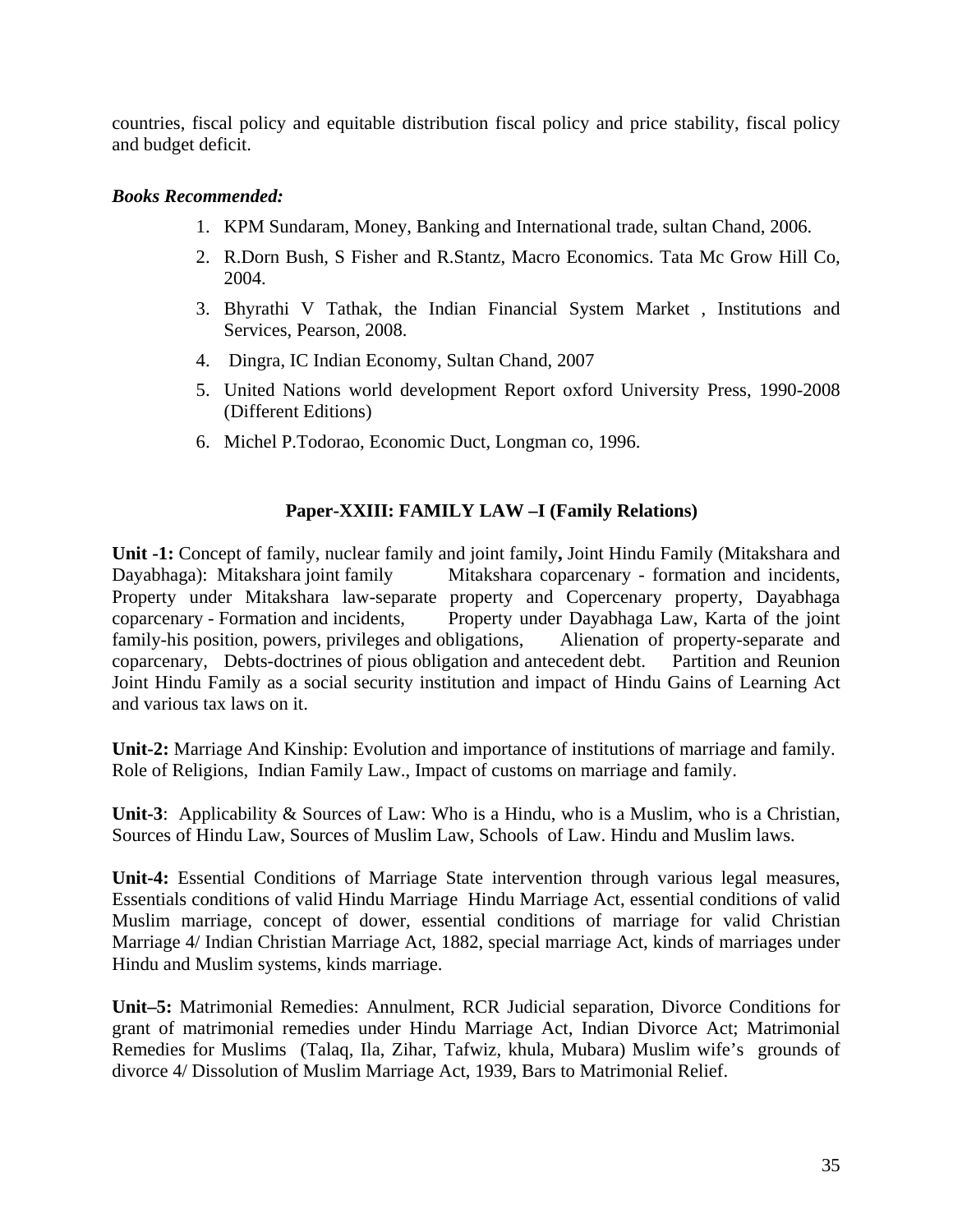**Unit-6:** Maintenance: Maintenance of divorced wives, neglected wives, minor children and parents under Hindu Marriage Act & Hindu Adoptions and Maintenance Act; Maintenance of Muslims wives during and after divorce; Protection of Rights on Divorce Act, 1986 S.125 of Cr.P.C.

**Unit- 7:** Child and the family: Legitimacy, Adoption, Custody and Maintenance 4/ Hindu Law (HMA,1956) & Muslim law Guardianship, guarandianship law of Hindu and Muslims.

**Unit-8**: Costmary practices and the law: Dowry and Dowry Prohibition Act, 1961 Child Marriage and Child Marriage Restraint Act, 1929. Sati and Sati Act, 1987

**Unit-9:** Family Courts, Need for UCC: composition, power and functions of Family Courts (Family Courts Act 1984) Article 44 of the Indian Constitution

### *Books Recommended:*

- 1. Maine's Treatise on Hindu Law and Usage, Bharat Law House,Delhi
- 2. Muslim Law; the Personal Law of Muslim in India on Pakistan, Faiz Badruddin Tyabji , N.M Tripathi Publications, N. Delhi
- 3. Paras Divan, Modern Hindu Law, Central Law Agency.
- 4. Paras Divan, Family Law, Central Law Agency.
- 5. Mohammedan Law, Dr.Mohammed Nazmi Central Law Agency
- 6. Vasudha, Towards Uniforms Civil Code, ILI, Delhi
- 7. Marriage and Family Law Reforms in India, Archana Parasher Sage Publications.
- 8. JD.M. Derret, A Critique of Modem Hindu Law (1970)

### **Paper - XXIV: ENVIRONMENTAL LAW INCLUDING LAWS FOR THE PROTECTION OF THE WILD LIFE AND OTHER LIVING CREATURES INCLUDING ANIMAL WELFARE**

**Unit -1:** Basic Aspects: Meaning and definition of environment and pollution, kinds of pollution, sources and consequences of pollution: Significance of environmental Law: Ancient Indian Philosophy relating to environment protection.

**Unit-2:** Territory law, Constitution provisions concerning environment Articles 14,15,(2) (b) 19 (e),21,31,32,38,39,42,47, 48-A,49,51,51-A: Constitutional provisions about states powers concerning acquisition, regulation and distribution of natural resources (water, forests, mines, oil) with special emphasis on Arts 14, 15, 19, 31A, 31B, 31C, 39 (b) & (c): Union List( Entries 6,52,56,57) State List (Entries 17,18,21,23) Concurrent List (Entries17,17-I,17B,18,20) of Ninth Schedule and land reforms, Abolition of intermediaries and land ceiling.

**Unit-3:** Primary Protective Laws: Water Act, 1974, Air Act, 1981, Environment (Protection) Act 1972 and Forest Act,1927 and Forest Conservation Act, 1980, Biodiversity Act, 2002, NET 1995,NEAA 1997, Schedule Tribe (Forest Rights) Act, Act, **Unit-4:** Secondary Laws noise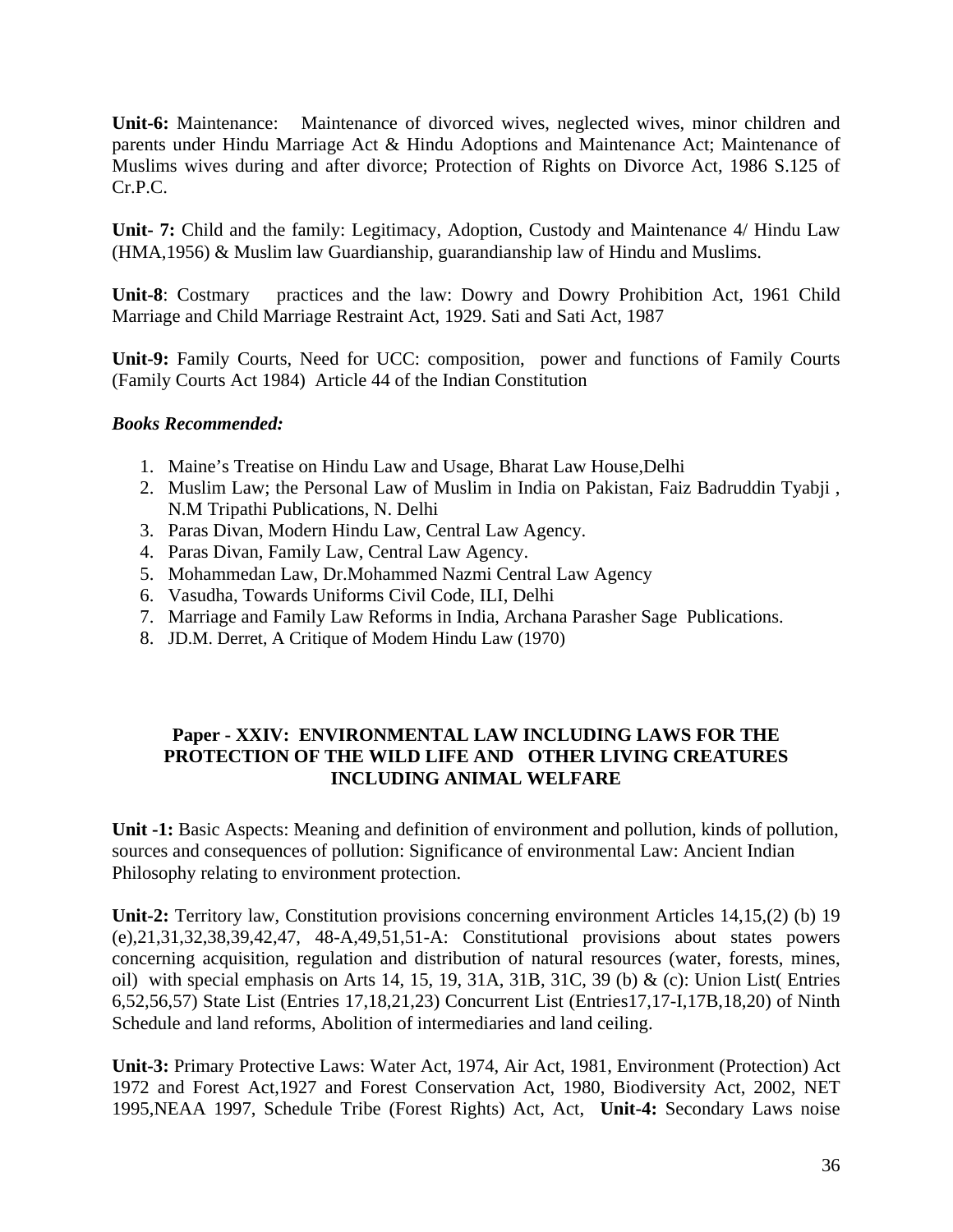pollution regulations: Environment Impact Assessment (EIA), rules relating to waste management (Solid wastes, hazardous wastes, bio-medical wastes, CRZ Notification).

**Unit-5:** Common Law & Criminal Law Remedies for Environmental Problems: Nuisance, Negligence, Strict liability and Absolute liability, Provisions of IPC relating to environmental problems (Public nuisance u/s 268 and others (Sections 269,270,277,284,285,286,425 to 440) Section 133 0f Cr.P.C.

**Unit-6:** International Law and Environmental Protection: Stockholm Conference 1972, Rio Summit, 1992, UNEP, WSSD, 2002, Trail Smelter Arbitration

**Unit-7:** Environment and Development: Meaning and concept of development - Its impact on environment; conflict between environment and development, Concept of Sustainable Development. (Principles of integration, polluter pay principle, precautionary principle, interpenetrated equity), Public Trust Doctrine, People's movements (Chipko, Tehri, Silent valley and NBA) Land Acquisition for development projects – Social and legal problems.

**Unit-8:** Judicial Activism and Environment: Public interest litigation for environmental protection; landmark Judgments – (Reference cases; Bhopal case, Oleum gas leakage case, Rural Litigation and Entitlement Kendra, Dehradun, (Dehradoon case, (1985) Supp SCC 487), A.P Pollution Control Board v. Prof M.V. Nayudu ,(1999) 2 SCC 718), Vellore Citizen Welfare Forum v. Union of India, (1996) 5SCC 647), Ganga Pollution case (1988) I SCC ), Olga Tellis v. Bombay Muncipal Corporation ((1985) 3 SCC5 45), S. Jagannath v. UOI (1997) SCC867) Samatha case, M.C.Mehta V. Kamalnath( (1997) I SCC 388) and other latest landmarks judgments.

#### *Books Recommended:*

- 1. Armin Rosencranz, Shyam Divan, Martha L. Noble: Environmental Law
- 2. A. Agarwal (ed.): Legal Control of Environmental Pollution
- 3. Chetan Singh Mehta: Environmental Protection and Law
- 4. V.R. Krishna Iyer, Environment Pollution and Law
- 5. Shah, Environmental Law
- 6. Leela Krishna, P, The Evolving Environmental Law and Policy in India
- 6. Leela Krishna, P, Environmental Law
- 7. Paras Diwan, Environmental Law, Policy, Administration
- 8. Animal Laws of India, Maneka Gandhi, University Law Publishing Co. Pvt. Ltd.
- 9. S. Shanthkumar, E L, Surya Publications, Delhi.

# **Paper-XXV: HISTORY OF COURTS, LEGISLATURES AND LEGAL PROFESSION IN INDIA**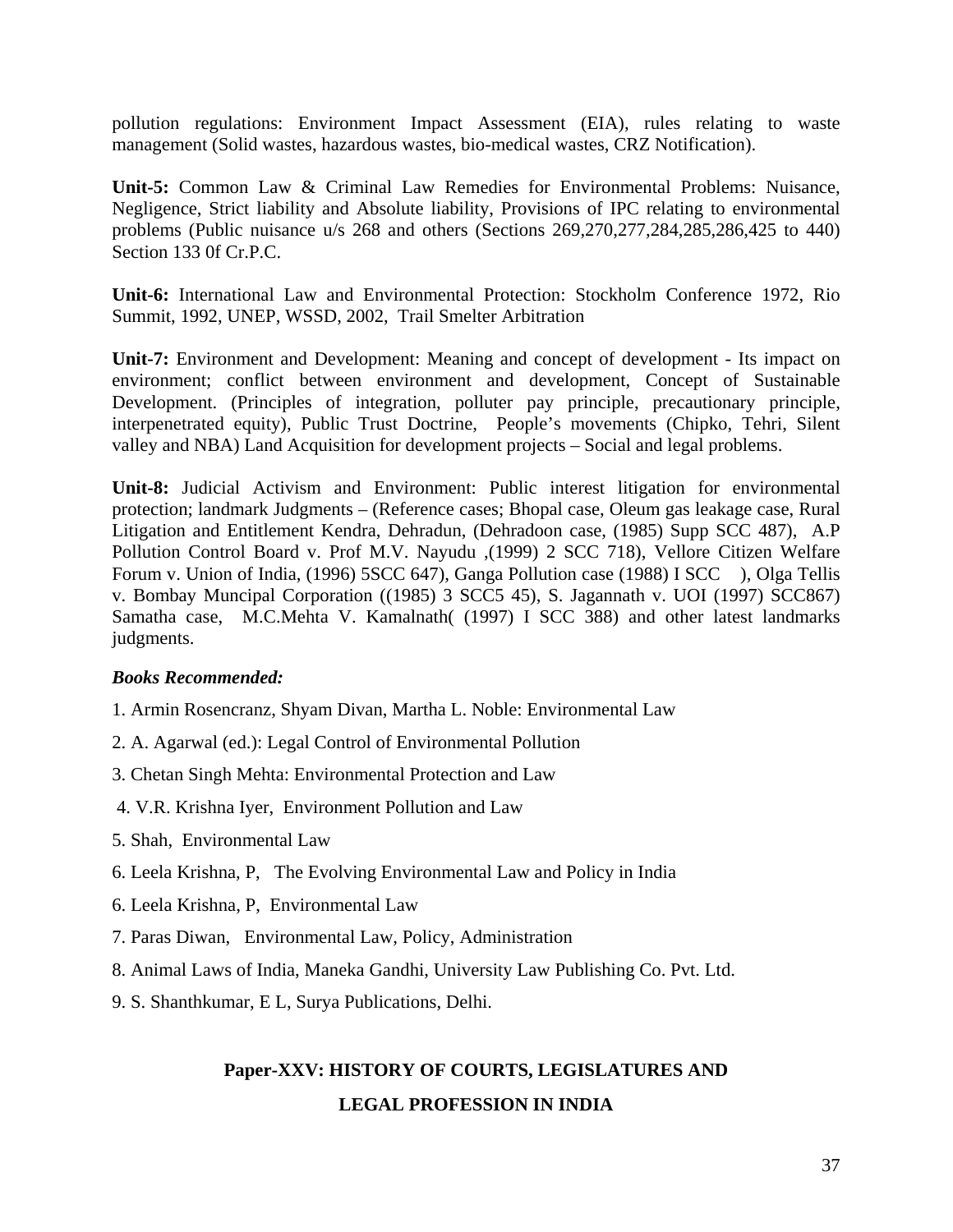### **A) History of Courts:**

Administration of Justice in the Presidency Towns (1600-1773) and the development of Courts and Judicial institutions under the East India Company., Warren Hastings Plan of 1772 and the Adalat system of Courts -Reforms made under the Plan of 1774 and re-organisation in 1780., Regulating Act of 1773 - Supreme Court at Calcutta - Its composition, power and functions - Failure of the Court - Act of 1781 -Supreme Court vis-a-vis Mofussil Courts, Judicial measures of Lord Cornwallis 1781, 1790, 1793 progress of Adalat system under Sr. John Shore, Conflicts arising out of the dual judicial system - Tendency for amalgamation of the two systems of Courts - The Indian High Courts Act. 1911 - The Government of India Act, 1915 - High Courts under the Government of India Act, 1935 - High Courts under the Indian Constitution., Development of Rule of Law, Separation of Powers, Independence of Judiciary., Judicial Committee of Privy Council as a Court of Appeal and its jurisdiction to hear appeals from Indian decisions - Abolition of the jurisdiction of the Privy Council to hear appeals from Indian decisions, Court system generally under the Constitution of India.

### **B) Legislature:**

Legislative authority of the East India Company under the Charter of Queen Elizabeth, 1691., Changes under Regulating Act, 1773 - Act of 1781, Recognition of the powers of the Governor and Council to make Regulations by the British Parliament Act of 1813 and the extension of the legislative power conferred on all the Three Councils and subjection of the same to greater control Act of 1833 - Establishment of Legislature of an All-India Character in 1834. The Indian Council Act, 1861, Central Legislative Council and its composition, powers and functions power conferred on the Government of India Act of 1909 - Government of India Act, 1919 - Setting up of bicameral system of legislature at the centre in place of the imperial Council consisting of one House, Government of India Act, 1935 - The Federal Assembly and the Council of States, its composition, powers and functions - Legislative Assemblies in the provinces and the powers and functions of the same

#### **c) Legal Profession:**

High Courts under the Act of 1861 and provision for the enrolment of the advocates under the Letters Patent issued., Legal Practitioners Act, 1879 - Report of the Indian Bar Committee, 1923., The Indian Bar Councils Act, 1926 - The All India Bar Committee, 1951., The Advocates Act, 1961., Development of legal education., . History of Law Reporting in India., Legal Profession in Pre-British India - Role, Training and Functions., Law Practitioners in the Mayor's Courts established under the Charter of 1726, .Organisation of Legal Profession under the Charter of 1774, Legal Profession in Company's Courts, Provision for enrolment of Advocates, Vakils and Attorneys under Legal Practitioner's Act, 1853.

#### *Books recommended:*

1. Jain M.P :- Outline of India legal History. Dhanwantra Mechanical and Law Book House, Delhi;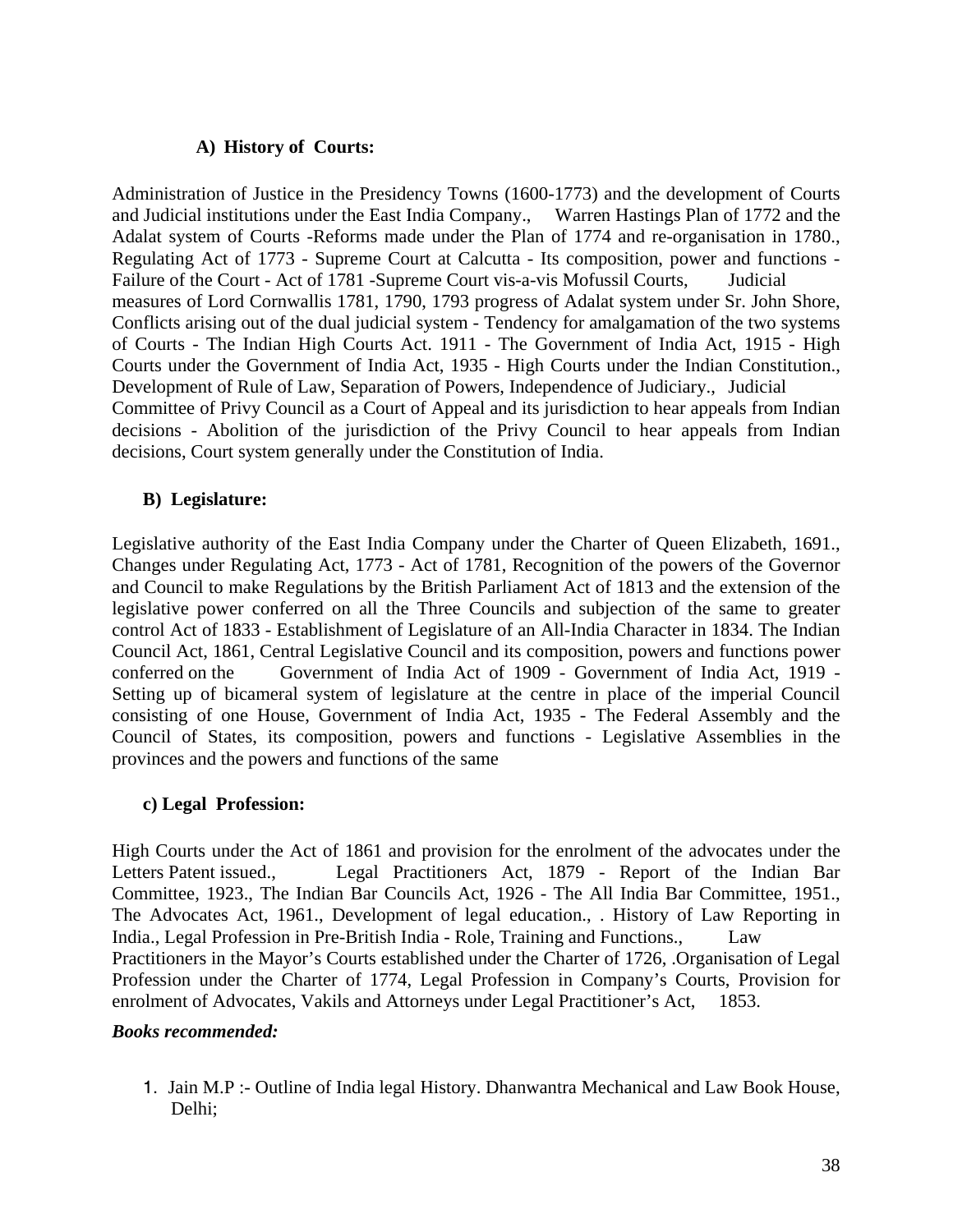- 2. Pylee M.V.:- Constitutional history of India
- 3. Rom Jois, Constitutional History of India
- 4. N.Dutt and Majumdar, Conduct of Advocates and Legal Profession
- 5. Sir Curtanary Illbert,The Government of India
- 6. A.B.Keith- A Constotitutional History of India .
- 7. A.G.Botpary -Seven Lamps of Advocacy-.
- 8. J.K.Mittal ,Indian Legal History
- 9. Herbert Cowell. The History and Constitution of the Court and Legislative Authorities in India S.C. Begchi, Calcutta, Macker, Spink,
- 10. Gwyer and Appadorai Speeches and Documents on the Indian Constitution, 1945 1947 (2 Vols.), London, OUP
- 11.H.V.Srinivasan, History of India, Part-I & Part-II, Pre-Law Education Series, E.BC.

#### **Paper XXVI Seminar and Clinical Legal Education**

### .**SEMESTER-VI**

### **Paper-XXVII: Political Science – VI**

#### **LOCAL-SELF GOVERNMENT**

**Unit-1:** Introduction: Historical background of the Panchayat Raj Institutions in India, village administration in ancient India, Position of Pamchayat Raj during Medival period, Panchayat Raj institution under the period of British rule.

**Unit-2:** Concept of Local-Self Government: Gandhi-Vinoba's Gramaswaraj

**Unit-3:** Theory of decentralized local self government

**Unit-4:** Local-government in rural India and Community development programmes

**Unit-5:** Balwantrai Mehata Committee, 1957, Ashok Mehata Committee, 1978 and their recommendations on Panchayati Raj system.

**Unit-6:** The concept of Panchayti Raj

**Unit-7:** Gramasbha, Village and Panchayat, Panchathat Samithi, Zilla Parishad

**Unit-8:** Panchayat Raj and State Government: Supervision and guidance, General need, present methods and proposals and a new approach

**Unit-9:** Political parties and Panchatyat Raj

**Unit-10:** Changing pattern of Panchayat Raj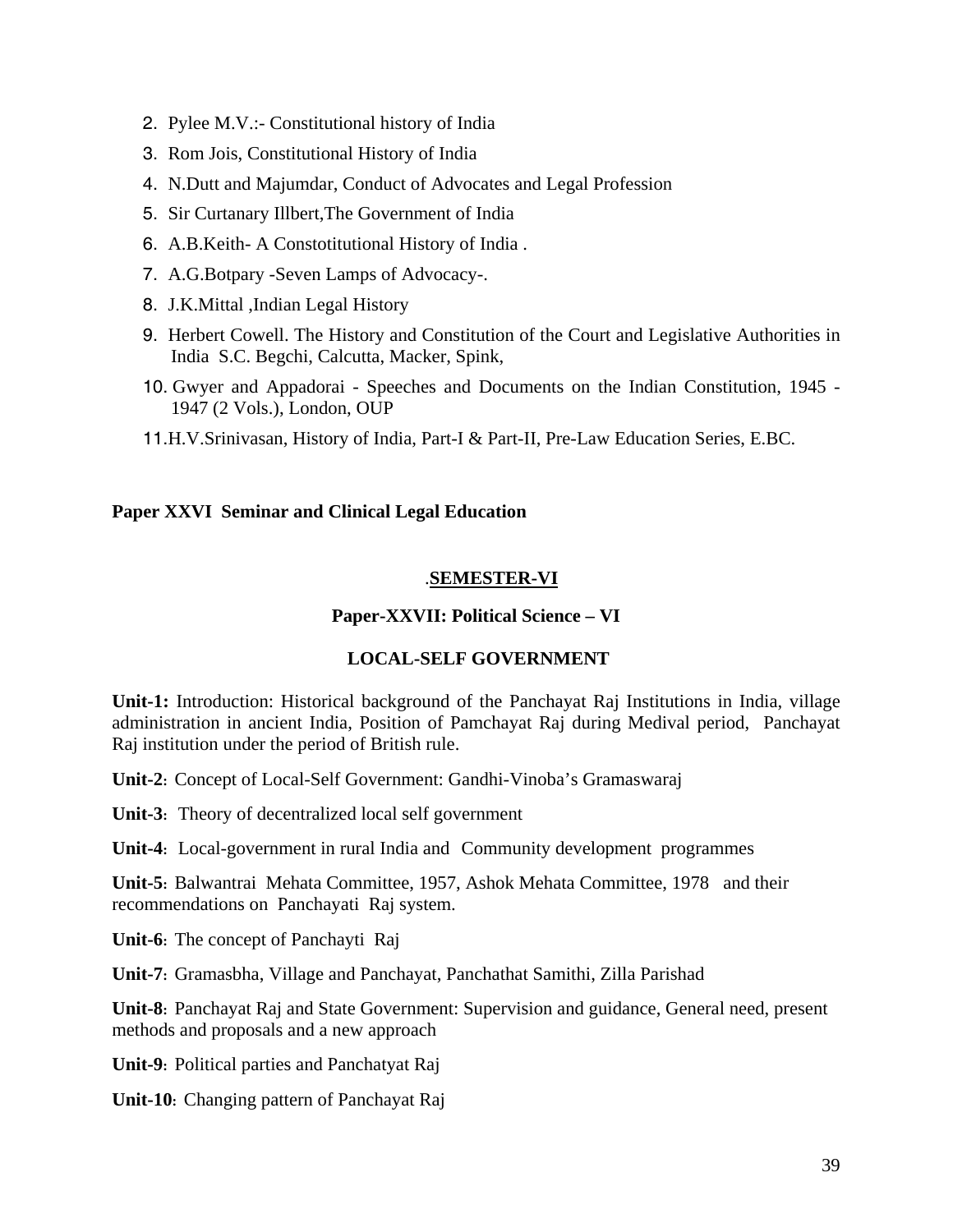**Unit-11:**  $73^{rd}$  and  $74^{th}$  Constitutional Amendment, Dr. L.M Singhvi and P.K. thunga recommendations.

**Unit-12:** Elections for Local self-governments: The Panchayats, the Municipalities, the Scheduled and Tribal Areas and the Election Commission for the purpose.

### *Books Recommended*:

- 1. Shriam Maheswari, Local-Self Government in India
- 2. M. Venkatarangaiya and G. Raam Reddy, Panchayati Raj in Andhra Pradesh,
- 3. Iqbal Narain , Panchayat Raj Administration.
- 4. Introduction to Constitution of India, Nrij Kishore Sharma
- 5. L.P. Sharma, History of Medieval India, 1000-1740 AD.
- 6. Report of High Power Committee on Panchayat Raj
- 7. Rural and Urban ship Committee Report

### **Paper- XXVIII, Sociology-III**

### **RURAL, URBAN AND TRIBAL SOCIOLOGY OF INDIA**

**Unit 1**. Human ecology, rural communities, urban communities and Tribal Communities and their characteristics, issues and problems.

**Unit 2**. Village, Municipalities and Corporations . Gram Swaraj, Community Development.

**Unit 3**. Rural Poverty, Bonded Labour, Agricultural Labour, Rural Employment, Environmental Issues,

**Unit 4.** Role of GOs and NGOs in rural and urban settings. Corporate Social Responsibility (CSR) in combating rural and urban problems. Role of local bodies in Law enforcement

**Unit 5**. Gram Nyalaya, Lok Adalats, Right to Information Act, Legal Literacy.

**Unit 6**. Social Work as a profession, Methods and Techniques of Social Case Work, Social Group Work, Community Development and Social Action.

**Unit 7.** Law and Public Opinion, Law as an Instrument of Social Change.

**Unit 8**. Tribe and Caste in the traditional Order - Caste and Class in Contemporary India - The Backward Classes.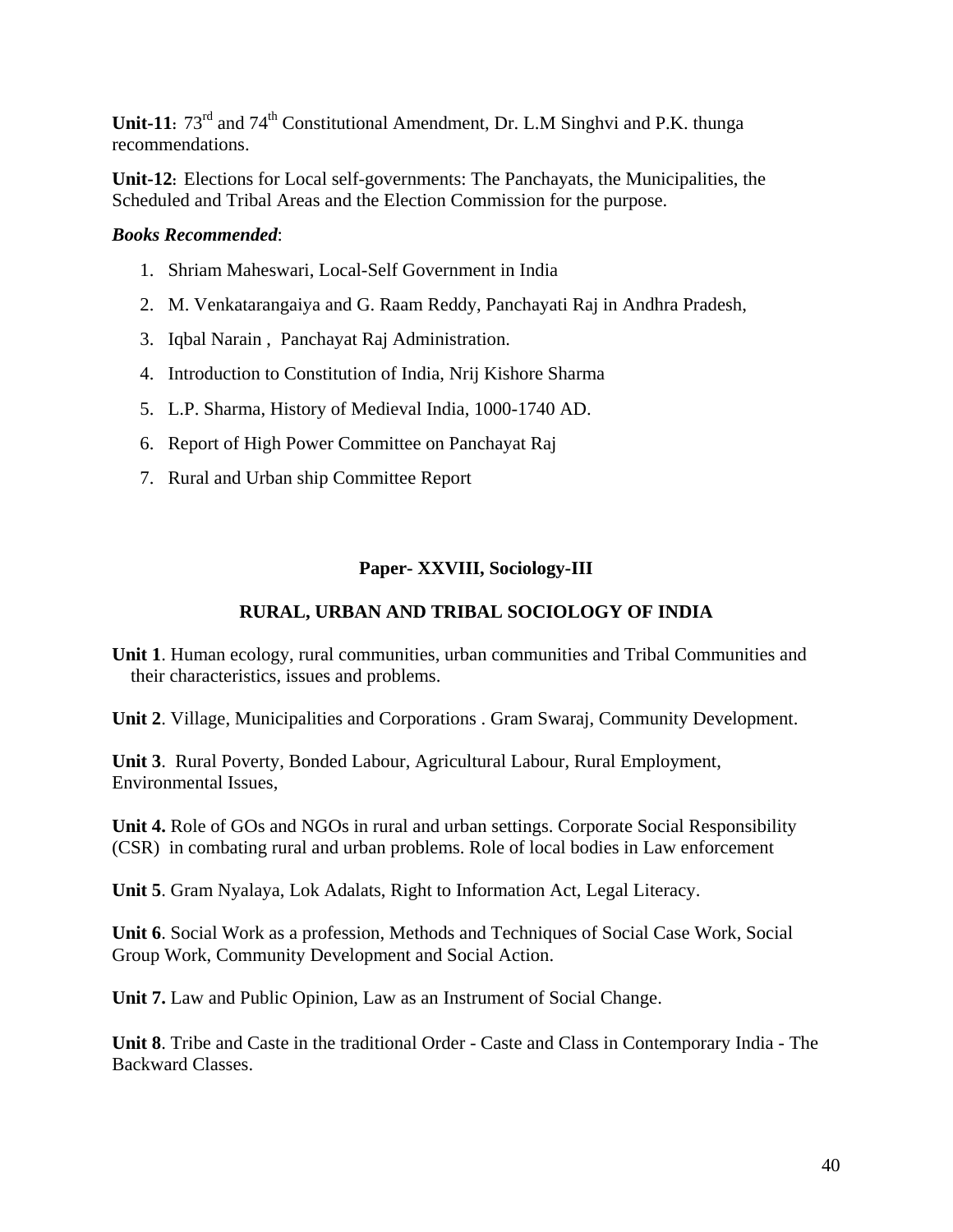**Unit 9**. Trends of change in Indian Society - Indian Cultural values and Development - Coercion, Conflict and Change - Sociology as a Discipline -Law and Society - Sociology of Law and Sociology of Legal Profession.

### *Books Recommended:*

- 1. Harvy Johnson: Sociology Systematic Instruction;
- 2. Sharma : Sociology;
- 3. Mao-Iwer and Page Sociology;
- 4. Kingslary Davis : Human Society;
- 5. M. Haralambos: Sociology Themes and Persectives, Delhi, Oxford University Press
- 6. N.K. Bose: The Structure of Hindu Society, New Delhi, Orient Longman
- 7. David G., Mandelrsum: Society in India, Bombay, Popular Prakashan
- 8. Romesh Thappar (ed): Tribe, Caste and Religion in India, New Delhi, Macmillan
- 9. Andre Betelle: Inequality and Social Change, Delhi, Oxford University Press,
- 10. Andre Betalle: The Backward Classes and New Social Order, Delhi, Oxford University Press
- 11. A.R Desai, Rural Sociology
- 12. M.N. Srinivas, Caste in Modern India

### **Paper –XXIX**

### **FAMILY LAW - II**

#### **(Testamentary and Intestate Succession)**

**Unit-1**: Concept of property: property concept, scope and evolution, New Property concepts, Such As Skill, Job, etc. as new forms of property.

**Unit -2:** Inheritance: Hindus, historical perspective of traditional Hindu law as a background to the study of Hindu succession Act, 1956. Succession to property of a Hindu male dying intestate under the provisions of Hindu Succession Act. 1956.

**Unit-3:** Devolution of interest in Mitakshara coparcenary with reference to the provisions of Hindu Succession Act, 1956.

**Unit-4:** Succession to property of Hindu female dying intestate under the Hindu succession Act. 1956. Disqualifications relating to succession, General Rules of Succession, Hindu Succession amendment Act, 2005

**Unit-5:** Disqualifications, general principles.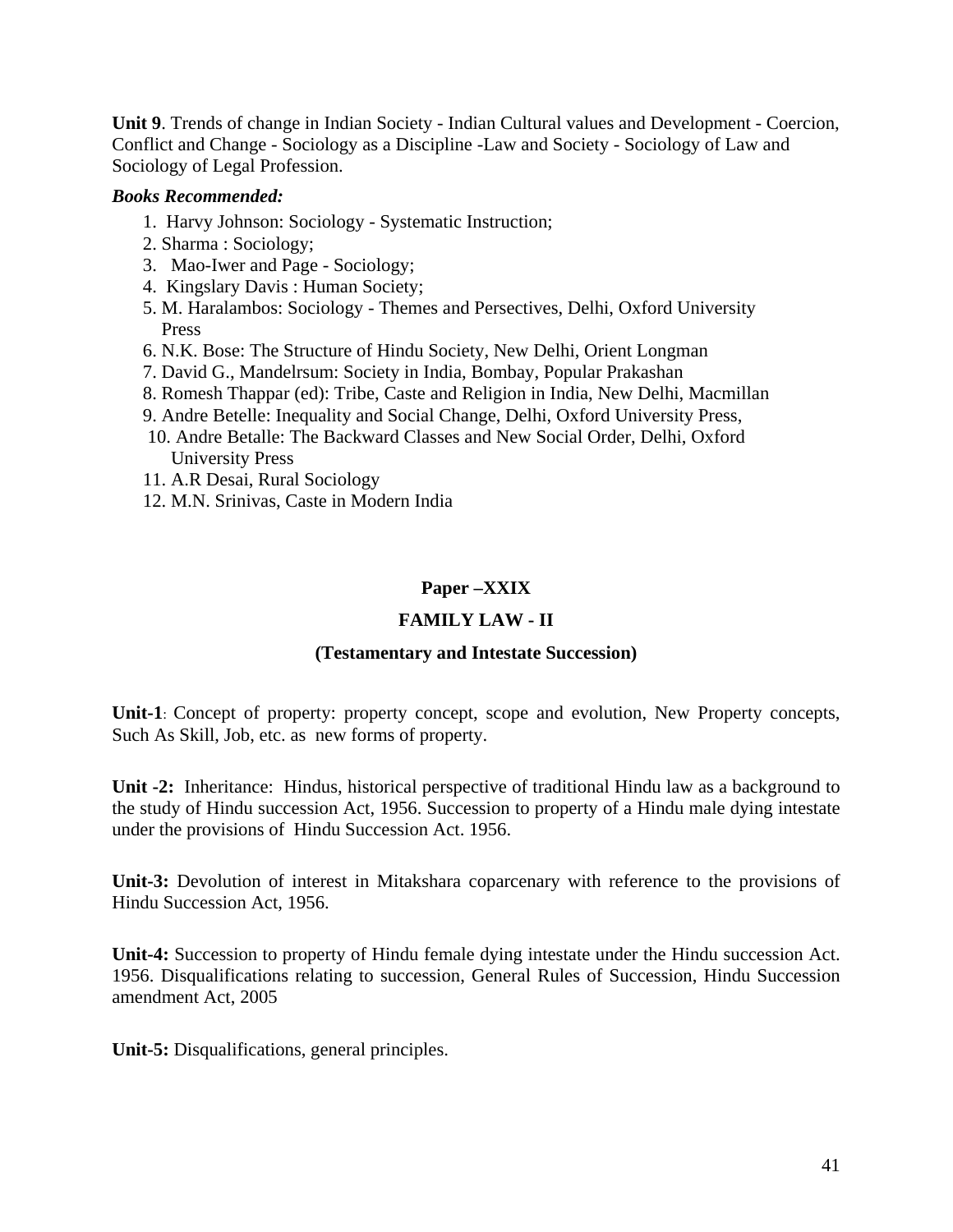**Unit-6:** Muslim Law of Inheritance and Succession, Rules governing Sunni and Shia law of inheritance, Differences between Shia and Sunni Law, Administration of Estates, Wills under Muslim Law.

**Unit-7:** Indian Succession Act: Domicile, Intestate Succession, Will-Codicil, Interpretation - Revocation of Will, Bequests-conditional - contingent or void bequests, Legacies, Probate and letters of administration, Executor-administrators, Succession certificate.

### *Books Recommended:*

- 1. Tahir Mahmood: The Muslim Law of India, Law Book Company, Allahabad:
- 2 Aquil Ahmed: Text Book of Mohammadan
- 3. Prof. G.C.V. Subba Rao: Family Law in India, , S. Gogia & Company, Hyderabad.
- 4. Asaf A.A. Fyzee: Outlines of Mohammadan Law, , Oxford University Press, Delhi.
- 5. Mulla: Principles of Mohammedan Law
- 6. Paras Divan: Family Law (Hindu, Muslim, Christian, Parsi and others) Allahabad Law Agency, Allahabad.
- 7. M.A. Qureshi: Text Book on Muslim Law, , Central Law Publications, Allahabad.
- 8. Hidayatullah : Mulla Principles of Mohammadan Law, (4th reprint), N.M. Tripathi

Private Limited, Bombay.

- 9. Tondon M.P.: Muslim law in India, Allahabad Law Agency, Allahabad.
- 10. Prasad V.: The Indian Succession Act, 1982, Allahabad Law Agency, Allahabad.

### **Paper – XXX**

### **JURISPRUDENCE**

### **(Legal Method, Indian Legal System and Basic Theory of Law)**

#### **Unit -1**

Meaning of and need to study Jurisprudence. The nature of law and its relationship with other disciplines like sociology, political science and history, political and power structures and just society.

#### **Unit -2**

Concept of law, its difference with laws of natural sciences, social sciences, history. The differences between the ends of a legal order, a political order and a religious order, Issues concerning the dialectics of law.

The obligatory nature of law, The functions of law, law as the upholder of the moral order in the society, Concept of Dharma and connection between law and morality, Law for bringing efficiency and social stability; the utilitarian views.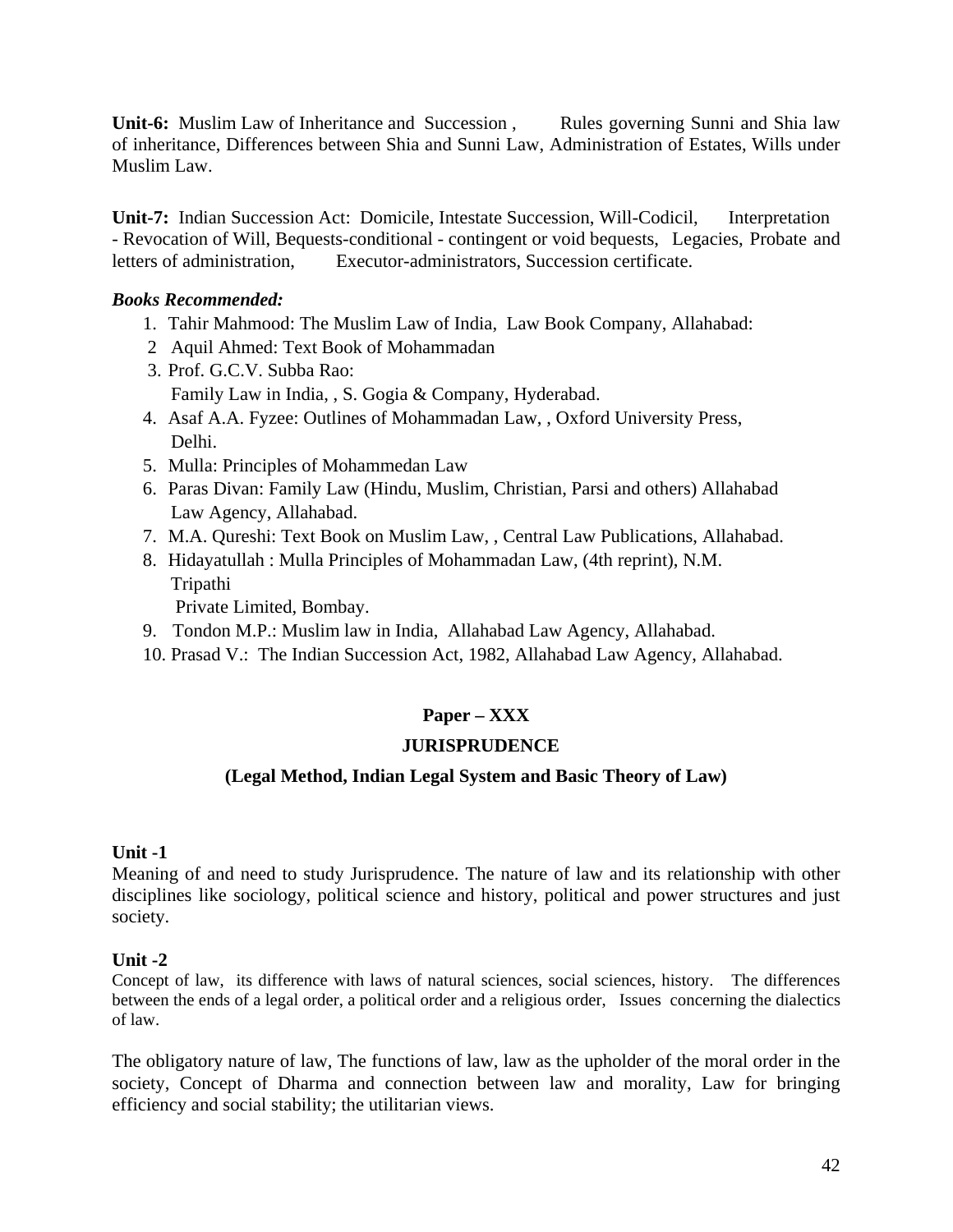### **Unit -3**

Defining law: Natural Law theories, Contractarian theories - general will theories and free will theories, Analytical School of Law or Positive Law, and autonomous theories particularly positivist theories and autonomous theories connected(development of Austin onwards; Reference to Dworkin, Rawls and Marxaian terms of the doctrine of Withering away of State, Transcendental Theories.)

### **Unit -4**

Law as a means of social control, Law as Volksgeist, the Historical School of Law, Law as practice of courts, the Realist School, Law as a system of rules, H.L.A. Hart's concept of Law, Law as a Normative System, What is a norm and what is a normative system. Kelsen's Pure theory

### **Unit -5**

Theories of Authority,Types of Authority – legislative, judicial and customary (sources of law) – their binding nature. Bindingness with regard to Precedent. Determination of ratio

### **Unit -6**

Limits on the legislative authority – discuss with reference to Natural Law and Positive Law. Also with reference to Austin, Kelsen. Refer Indian cases like Golaknath and D.C. Wadhwa's Case.

Natural Law views that the limits are defined by principles of morality or natural justice – the legislation, from whatever source, must be in accordance with such principles. Discuss with reference to Aquinas, Finnis. The Rationalist views that the limits are set by rational principles of justice – Discuss with reference to Kant, Rawls.

The Basic Structure Doctrine – that the limits are set by the basic structure of the Constitution or the law itself; any legislation contrary to the basic structure is non-law (Refer Kesavananda and Coelho cases). Define and discuss the basic legal concept of reasonableness with reference to Indian cases. State of Madras V G. Row (1952 SC 196), Dwaraka Prasad Laxmi Narayan V. State of U.P. (AIR 1954 SC 224), Krishnachandra V. Commissioner of Police (1961 3 SCR 135), Hardhan Shah V. State of West Bengal (1975 3 SCC 198), Air India V. Nargesh Meerza (AIR 1987 SC 1829), Maneka Gandhi V. Union of India (1978 2 SCR 621). Judicial decisions particularly the decisions of Indian Supreme Court on contemporary socio political, legal and economic issues.

People; State – with particular reference to Directive Principles of State Policy; Locus standi, Randhir Singh, Golaknath and other relevant cases.

### **Unit -7**

Functions of the courts – Administration of Justice – need for – The purpose of civil justice; primary and sanctioning rights, Criminal justice, punishment and theories of punishment.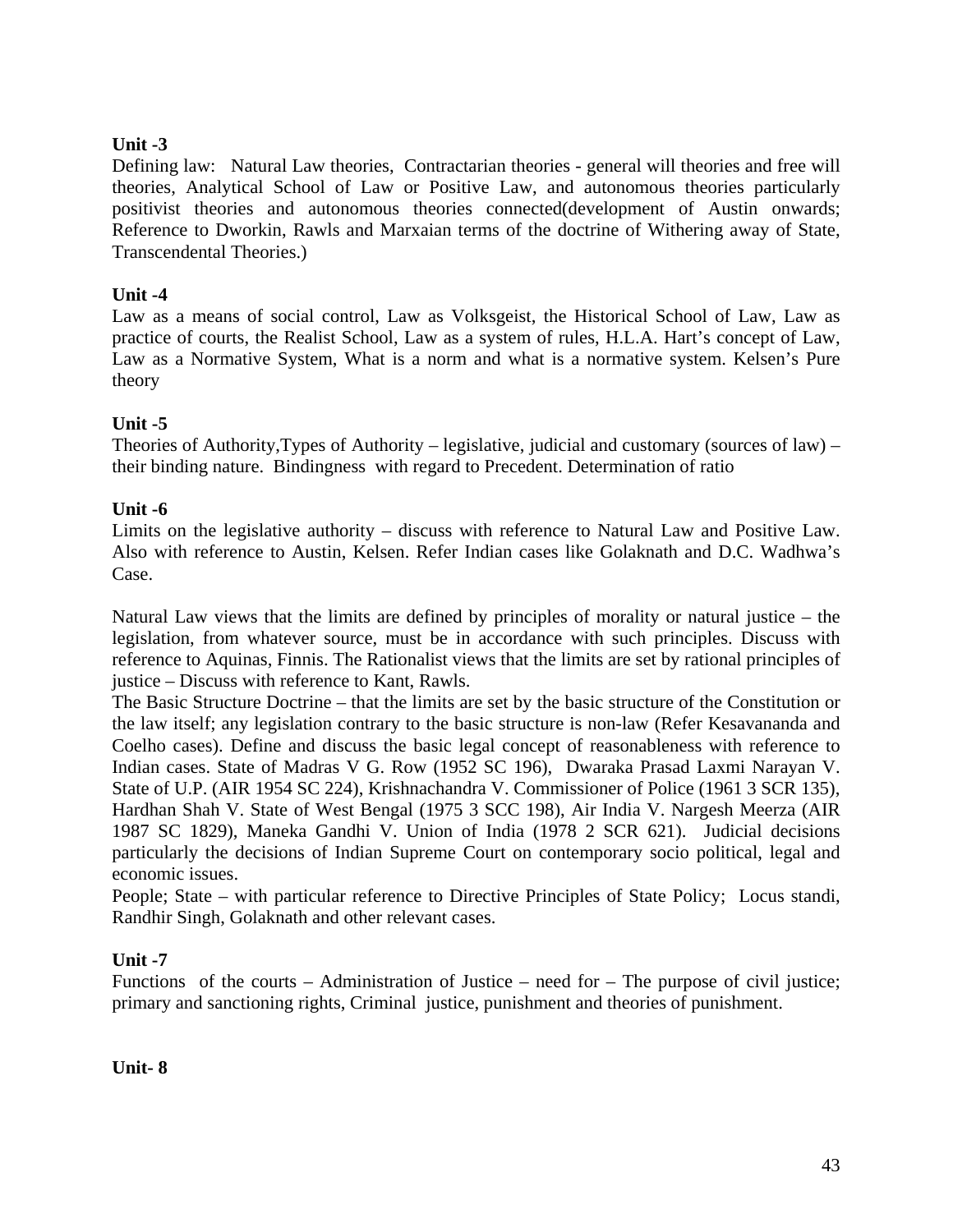Personality; Concept of Rights, rights in the wider sense of the term, liberty, power, Immunity and their jural correlatives.

### **Unit -9**

Legal concepts of Ownership and Possession

### **Unit -10**

Concept of Liability – Nature and kinds of liability, penal liability, acts and intention, Negligence, vicarious liability, the measure of criminal liability and the measure of civil liability.

### **Unit 11**

The Law of Obligations – sources of obligation – contract and tort. Titles and Law of Procedure with reference to Evidence and Estoppel.

### **Unit 12**

Law of Property – kinds of property, leases, servitudes and securities. Modes of acquisition of property – possession, prescription, agreement and inheritance.

### *Books Recommended:*

- 1. Salmond, Jurisprudence, Universal Publishers.
- 2. Paton, Jurisprudence
- 3. Allen, Law in Making, Universal Publishers.
- 4. Mahajan V.D, Legal Theory and Jurisprudence.
- 5. Dias, Jurisprudence.
- 6. Lloyd, Introduction to Jurisprudance
- 7. S.N. Dyani, Fundamental of Jurisprudance: Indian Approach
- 8. G.C.V.Subba Rao, Jurisprudence and Legal Theory
- 9. Friedman Legal Theory
- 10. Ronald Dworkin Taking Rights Seriously
- 11. Roscoe Pound Philosophy of Law

### **Paper-XXXI**

#### **LOCAL LANGUAGE (Introduction of Law in Telugu)**

Classroom instruction of five select topics in each of the following subjects shall be given in Telugu)

1. Constitutional law of India-I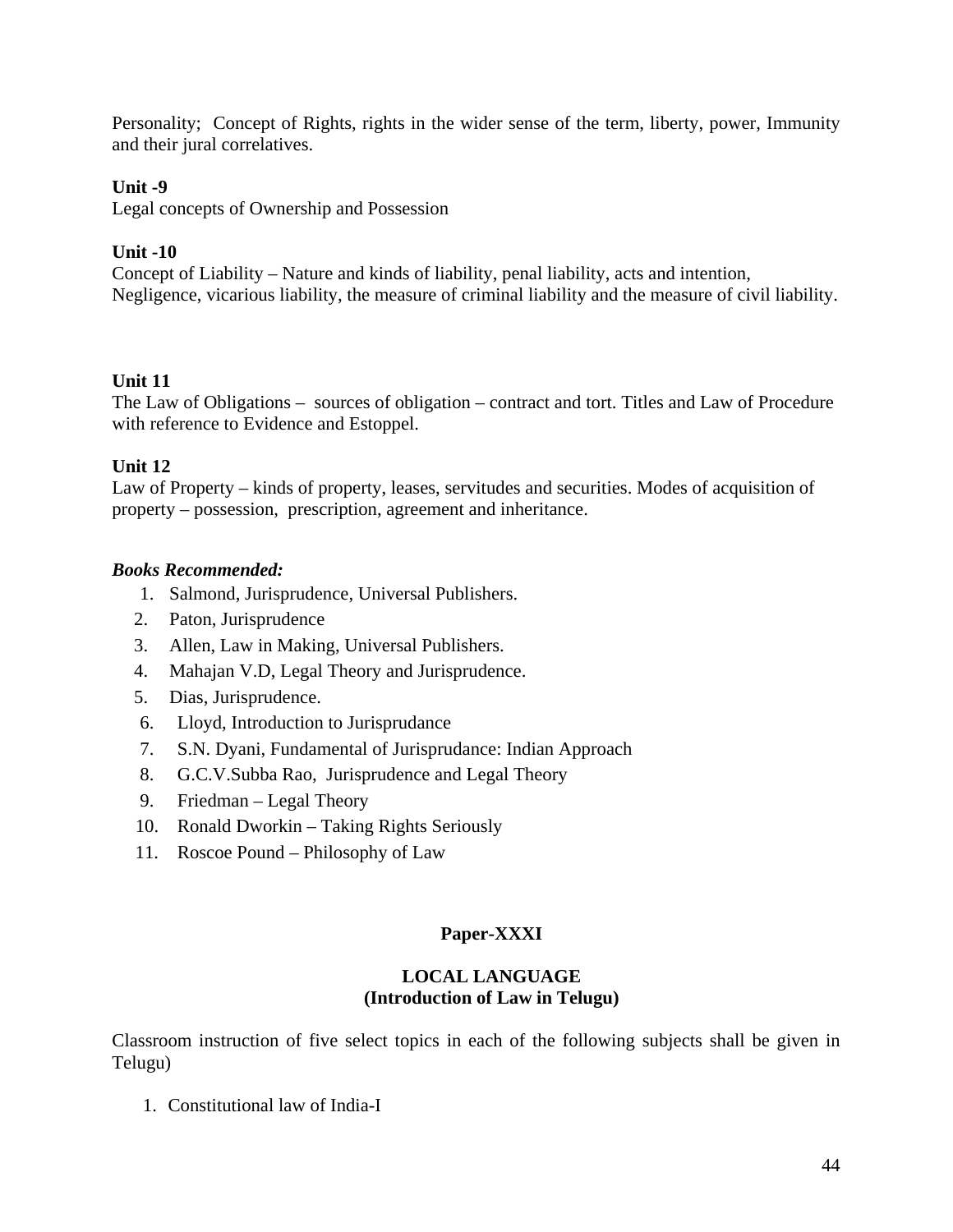- 2. Constitutional law of India-II
- 3. Law of Crimes
- 4. Law of Contracts-I
- 5. Law of Contracts-II
- 6. Family Law-I
- 7. Law of Torts and Consumer Law
- 8. Environmental Law

Examination for 80 Marks shall be on the basis of written record on 16 topics (two topics from each subject). Each topic carries 5 marks. The record shall be evaluated by the teacher of the subject and external examiner nominated by the University for conducting Viva. Viva will be for 20 marks

#### **Books Recommended**

.

Nyaya Vignana Darsini, Telugu Academy, 2012

### **Paper XXXII Seminar and Clinical Legal Education**

### **SEMESTER-VII**

### **Paper-XXXIII**

### **PROPERTY LAW INCLUDING TRANSFER OF PROPERTY ACT AND EASEMENTS ACT**

**Unit-1:** Concept and meaning of property - kinds of property - movable and immovable property - tangible and intangible property, private and public property.

**Unit-2:**General Principles of transfer of property, transfer of property, what property cannot be transferred? Condition restraining alienation, condition restraining enjoyment, vested and contingent interest, condition precedent and condition subsequent, transfer to unborn person and rule against perpetuity.

**Unit-3:** Doctrine of election – covenants- transfer by ostensible owner, doctrine of feeding the grant by estoppel, doctrine of acquiescence, doctrine of lis pendens, fraudulent transfer, doctrine of part- performance.

**Unit-4:** Sale: Definition, contract for sale, rights and liabilities of seller and buyer.

**Unit-5:** Mortgages: Kinds of mortgages, - when registration is necessary?, Rights of mortgagor - right to redeem, clog on redemption, partial redemption, rights and of mortgagee, right to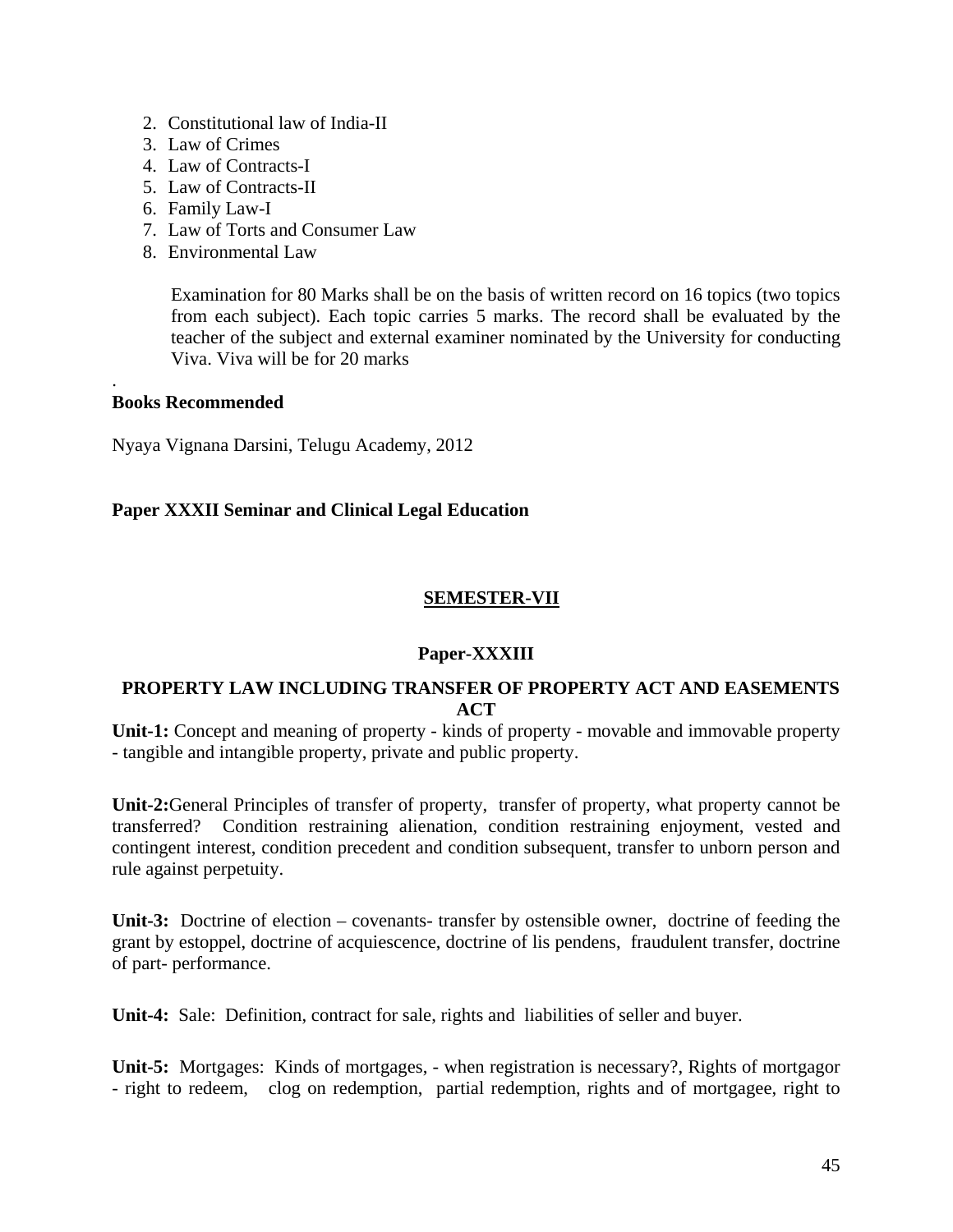foreclose or sale, right to sue for mortgage money, accession to mortgaged property, rights of mortgages in possession, substituted securities, liabilities of a mortgagee in possession, marshalling and contribution, subrogation - legal subrogation and conventional, "redeem up and foreclose down",

**Unit -6:** Lease: Definition, right and liabilities of lessor and lessee, kinds of leases. tenancy-atwill, tenancy by- holding-over, tenancy-at-sufferance.

**Unit-7:** Gifts: definition, essentials, onerous gift, conditional gifts, universial donee, donatio mortis causa.

Unit- 8: Exchange of Properties and Assignment of actionable claims.

**Unit- 9:** Easements: Definition, nature and characteristics of easements, acquisition or creation of easements, classification or kinds of easement, termination or determination of easements, difference between easement and licence.

#### *Books Recommended:*

- 1. Mulla, Transfer of Property, Butterworths Publications.
- 2. Subba Rao, GCV, Commentaries on the Transfer of Property Act.
- 3. Krishna Menon, Law of Property.
- 4. Sanjeev Rao, Transper of Property
- 5. Grover, Transfer of Property

### **Paper – XXXIV**

### **LABOUR AND INDUSTRIAL LAW – I**

**Unit-1:** *Historical Perspective on Labour:* Labour through the ages – slave labour – guild system – division on class basis – labour during feudal days; Labour – capital conflicts: Profit motive, exploitation of labour, poor working conditions, poor bargaining power, unorganized labour, surplus labour, division of labour and super-specialisation, lack of alternative employment; From Laissez faire to Welfare State: Transition from exploitation to protection and from contract to status; International Labour Standards and their implementation.

**Unit-II:** *Trade Unionism:* Colonial labour law and policy; Labour Movement as a counter measure to exploitation – History of trade union movement in India;Right to trade union as part of human right to freedom of association. Role of trade unions in the changing economic scenario.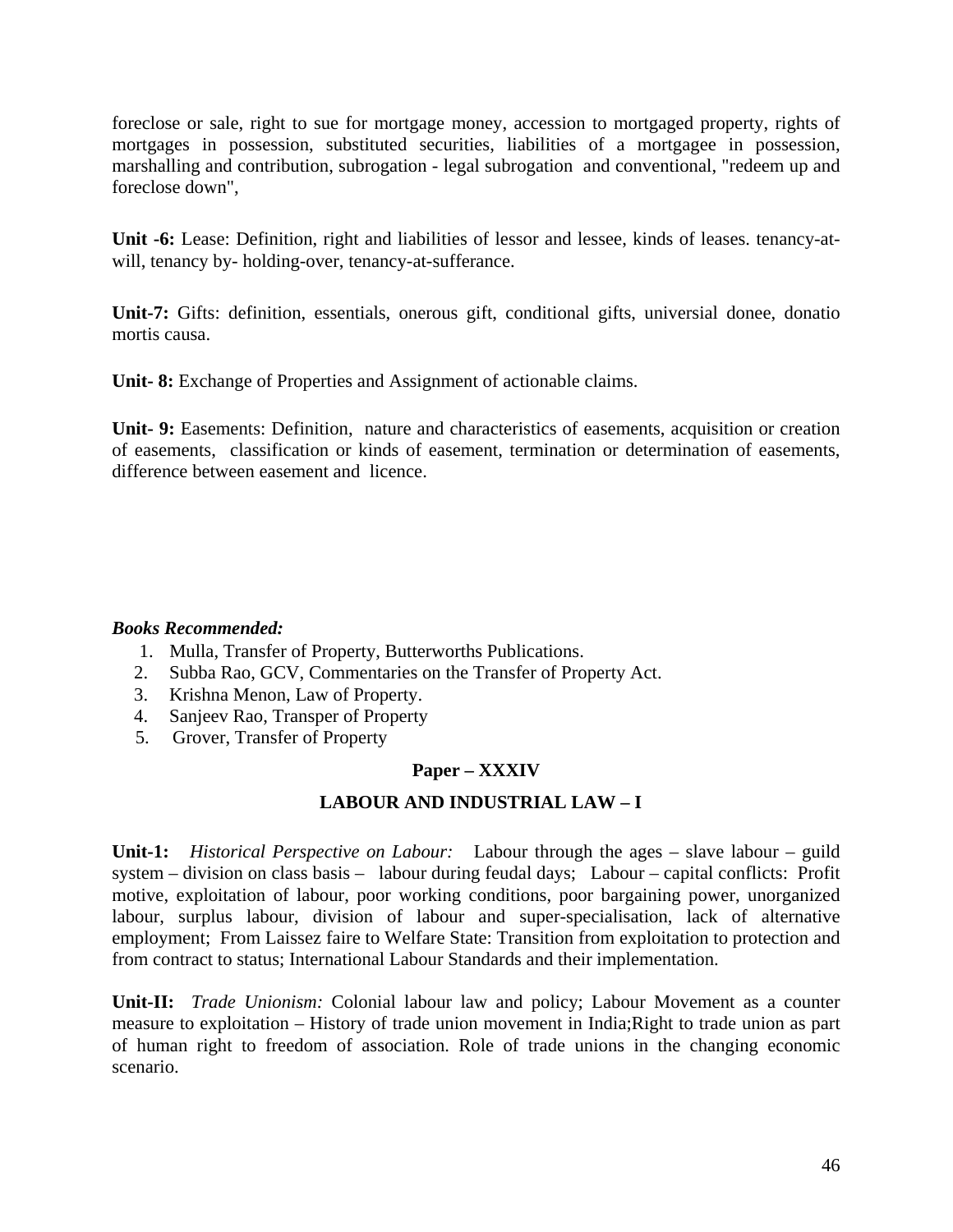**Unit-III:** *Legal control and protection of trade unions:* Indian Trade Union Act of 1926: registration, rights and liabilities of trade union, Amalgamation and dissolution of trade union; Problems: multiplicity of unions, over politicization, intra-union and inter-union Rivalry, outside leadership, closed shop and union-shop, recognition of unions. Amendments to Trade Union Act and reforms in law.

**Unit-IV**: *Collective Bargaining*: Concept of collective bargaining – essential characteristics – merits and demerits – conditions for the success for collective bargaining; Bargaining process: Negotiation – Pressurization techniques: Strike and lockout, go-slow, work to rule, gherao; Structure of bargaining: plant, industry and national levels;. Recognition of trade union for collective bargaining;

 **Unit-V:** *Law relating to service conditions:* Industrial Employment (Standing Orders) Act, 1946 - Scope and object of the Act, Model standing orders, and matters to be incorporated in standing orders (schedule to the Act) Submission of draft standing order, certification and modification of standing orders; Interpretation of standing orders and power of appropriate Government to make rules; Concept of misconduct, disciplinary action and punishment for misconduct.

**Unit-VI:** *Law relating to Industrial disputes***:** Industrial Disputes Act, 1947 - Conceptual conundrum: industry, industrial dispute, workmen; (Sec.2'j'k'&'s'); Dispute settlement machinery: Conciliation officers, Board of Conciliation, labour court, Industrial Tribunal and National Tribunal – duties and powers; (Sec3-10); Reference for adjudication and Voluntary Arbitration (Sec.10 & 10A); Award and its binding nature and judicial review of awards. (Secs.18 & 11-A); Statutory limitations on strikes and lock-outs; unfair labour practices – prohibition and penalties. (Sec.22-31&25-T, 25U); General and special provisions relating to lay-off, retrenchment & closure (Sections 25A-25S & 25K-25R);6.5Recommendations of Second Labour Commission on industrial disputes.

**Unit-VIII:** *Discipline in Industry***:** Meaning of discipline and causes of indiscipline in industry; Doctrine of hire and fire – history of management's prerogative; Restraints on managerial prerogatives: Fairness in disciplinary process, right to know the charge sheet and right of hearing ; Domestic enquiry – notice, evidence, cross-examination, representation, unbiased inquiry officer and reasoned decision; Prenatal (permission) and Postnatal (approval) control during pendency of proceedings (Sec.33 of ID Act)

### *Books Recommended:*

- 1. R.F. Rustomji: The Law of Industrial Disputes in India.
- 2. J.N. Malik: Trade Union Law.
- 3. Bagri: Law of Industrial Disputes, Kamal Law House, 2001.
- 4. Srivastava: Law of Trade Unions., Eastern Book Company, 4th Edition 2002.
- 5. Dr. V.G.Goswami, Labour and Industrial Law, Central Law Agency, Allahabad.
- 6. S.N. Mishra, Labour and Industrial Law, Central Law Agency, Allahabad.
- 7. Khan and Khan Labour Law, Asia Law House, Hyderabad.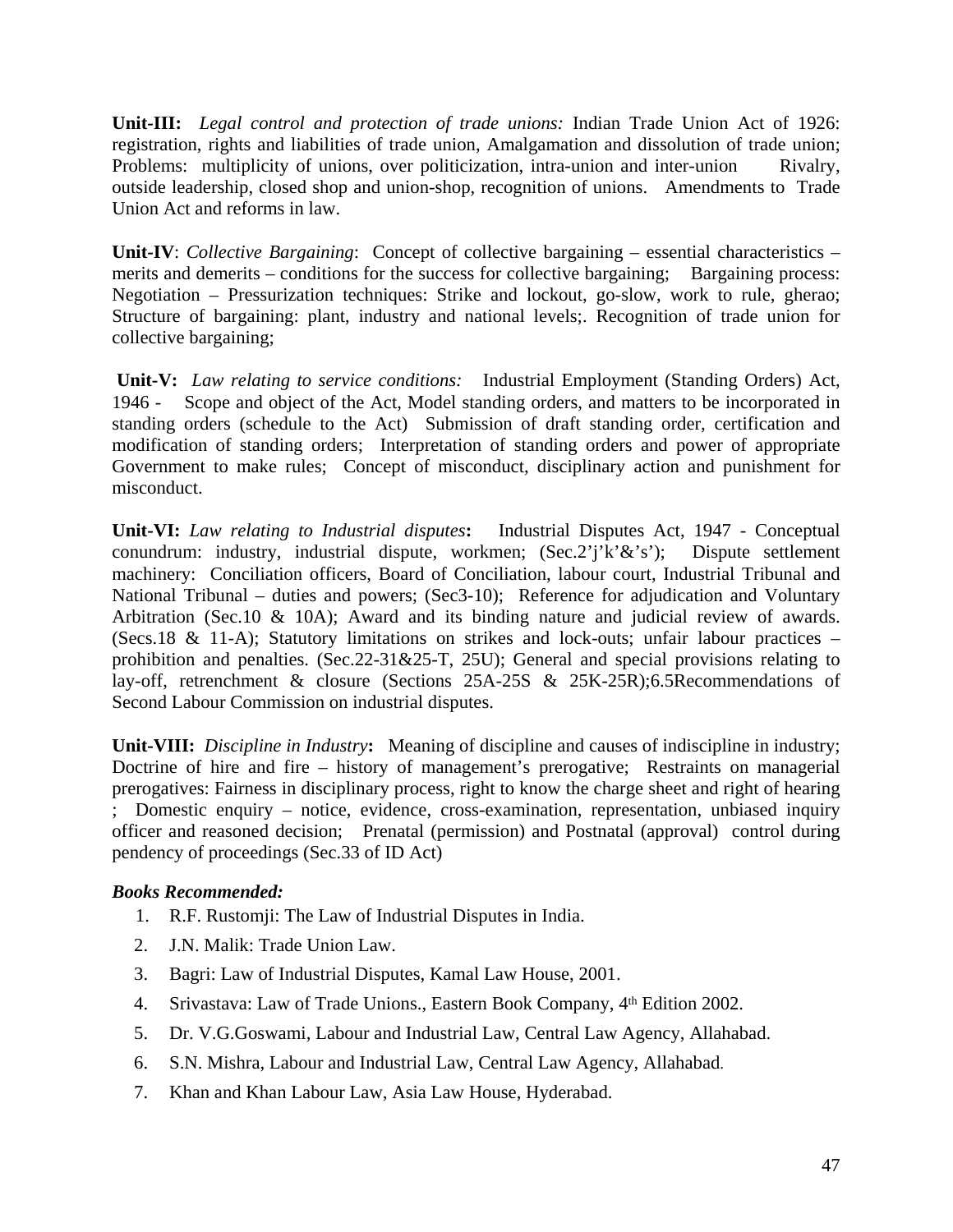#### **Paper- XXXV**

#### **COMPANY LAW**

**Unit-1**: Meaning of Company, essential characteristics, corporate personality and lifting the corporate veil; Forms of Corporate and non-Corporate Organisations; Corporations, partnerships and other associations of persons, state corporations, government companies, public sector private sector, their-role, functions and accountability of companies.

**Unit-2:** Incorporation, Memorandum of Association - various clauses - alteration therein doctrine of ultra vires, Articles of Association - binding force alteration - its relations with memorandum of association - doctrine of constructive notice and indoor management exceptions, Prospectus - issue - contents - liability for misstatements -statement in lieu of prospectus, Promoters - position - duties and liabilities

**Unit-3:** Shareholders: Shares - general principles of allotment statutory restrictions - share certificate its objects and effects - transfer of shares - restrictions on transfer - procedure for transfer - refusal of transfer - role of public finance institutions - relationship between transferor and transfers - issue of shares at premium and discount, Shareholder - who can be and who cannot be a shareholder modes of becoming a shareholder calls on shares - forfeiture and surrender of shares - lien on shares rights and liabilities of shareholder, Share capital - kinds alteration and reduction of share capital - further issue of capital - conversion of loans and debentures into capital duties of court to protect the interests of creditors and shareholders.

**Unit-4:** Directors - position - appointment - qualifications, vacation of office - removal, resignation - powers and duties of directors -meeting, registers, loans remuneration of directors role of nominee directors-compensation for loss of office - managing directors and other managerial personnel, Meetings - kinds procedure – voting.

**Unit-5:** Dividends, Debentures, Borrowing Powers: Dividends - payment - capitalization of bonus shares, Audit and accounts, Borrowing - powers - effects of unauthorised borrowing charges and mortgages - loans to other companies investments - contracts by companies, Debentures - meaning- floating charge - kinds of debentures - shareholder and debenture holder remedies of debenture holders.

**Unit-6:** Majority rule: Protection of minority rights, Prevention of oppression and missmanagement, who can apply - when can he apply, powers of the court and of the Central Government.

**Unit-7:** Other Allied Aspects: Private companies - nature advantages conversion into public company foreign companies, government companies, holding and subsidiary companies, Investigations– Powers, Reconstruction and amalgamation, Defunct Companies. National company Law Tribunal, powers and functions.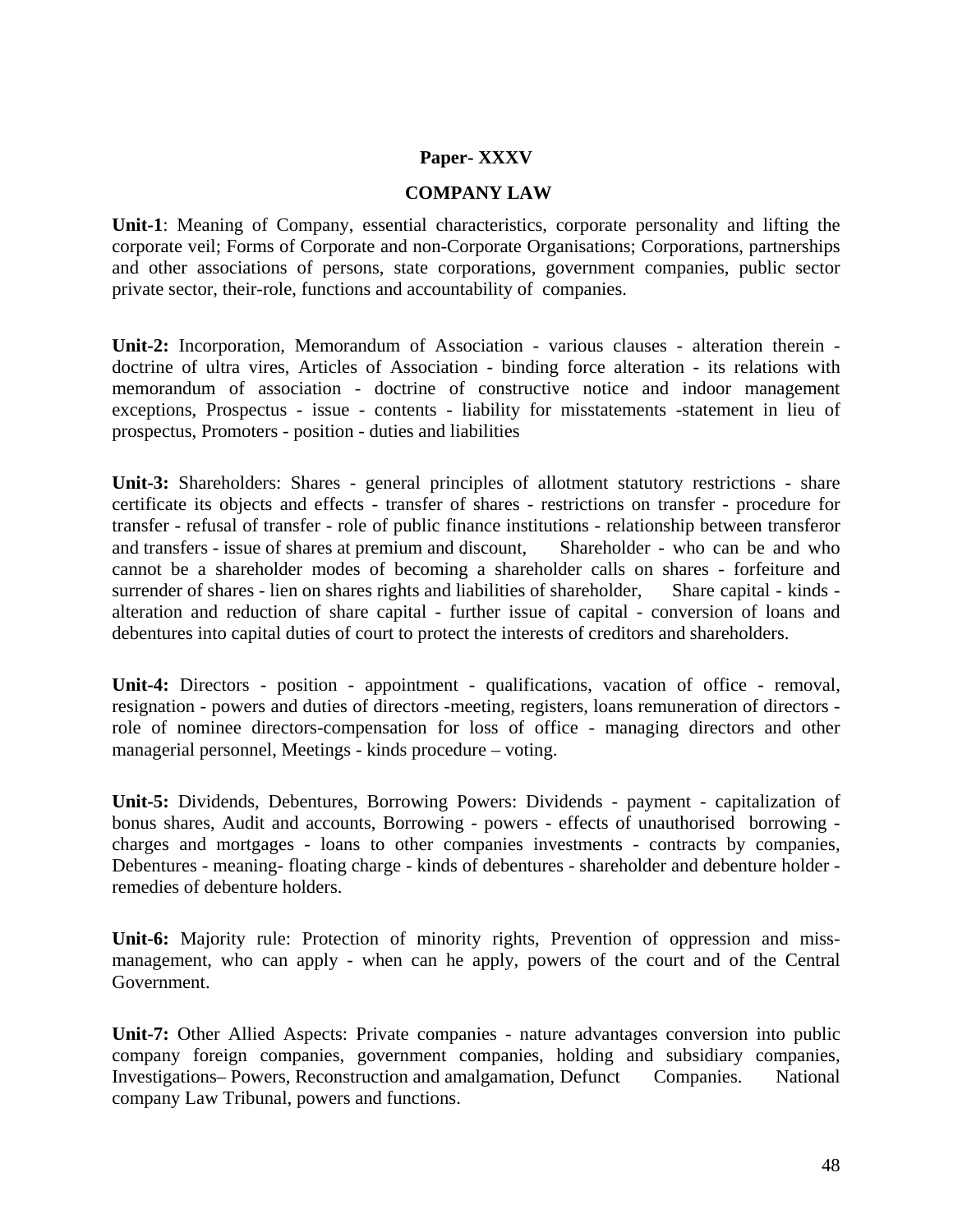**Unit-8:** Law and Multinational Companies: Collaboration agreements for technology transfer, Control and regulation of foreign companies taxation of foreign companies, share capital in such companies.

**Unit-9:** Winding Up: Winding up - types - by court - reasons - grounds - who can apply procedure, powers of liquidator - powers of court consequences of winding up order- voluntary winding up by members and creditors winding up subject to supervision of court.

**Unit-10:** Winding up proceedings: appointment of liquidator, powers and duties of official liquidator; Liability of past members - payment of liabilities - preferential payments, unclaimed dividends - winding up of unregistered company.

#### *Books Recommended:*

- 1. Palmer, Company Law
- 2. 2. Gover, Company Law
- 3. Ramaih, A Guide to Companieis Act, Wadhwa Publications
- 4. Avatar Singh: Company Law, Eastern Book company, Lucknkow
- 5. Anantha Raman, lectures on company Law, Wadhwa and Company
- 6. Tadon M.P. ,Company Law, Allahabad Law Agency, Allahabad
- 7. Kailash Rai, Company Law , Allahabad Law Agency, Allahabad
- 8. Majumdar, Company Law, Taxman Publications

### **Paper- XXXVI**

#### **ADMINISTRATIVE LAW**

**Unit-1:** Evolution, Nature and scope of Administrative Law, From a laissez faire to a social welfare state State as regulator of primary interest State as provider of services Other functions of modern state - relief, welfare., Evolution of administration as the fourth branch of Government Necessity for delegation of powers on administration., Evolution of agencies and procedures for settlement of dispute between individual and administration., Regulatory agencies in the United States, Conseild' state of France, Tribunalization in England and India., Relationship between Constitutional Law and Administrative Law Public Administration., Separation of Powers - to what extent of relevant in administrative functions,Rule of Law and Administrative Law., Definitions of Administrative Law, Scope of Administrative Law,

Emerging trends - positive duties of administration under the modern social welfare legislation and compulsions of planning.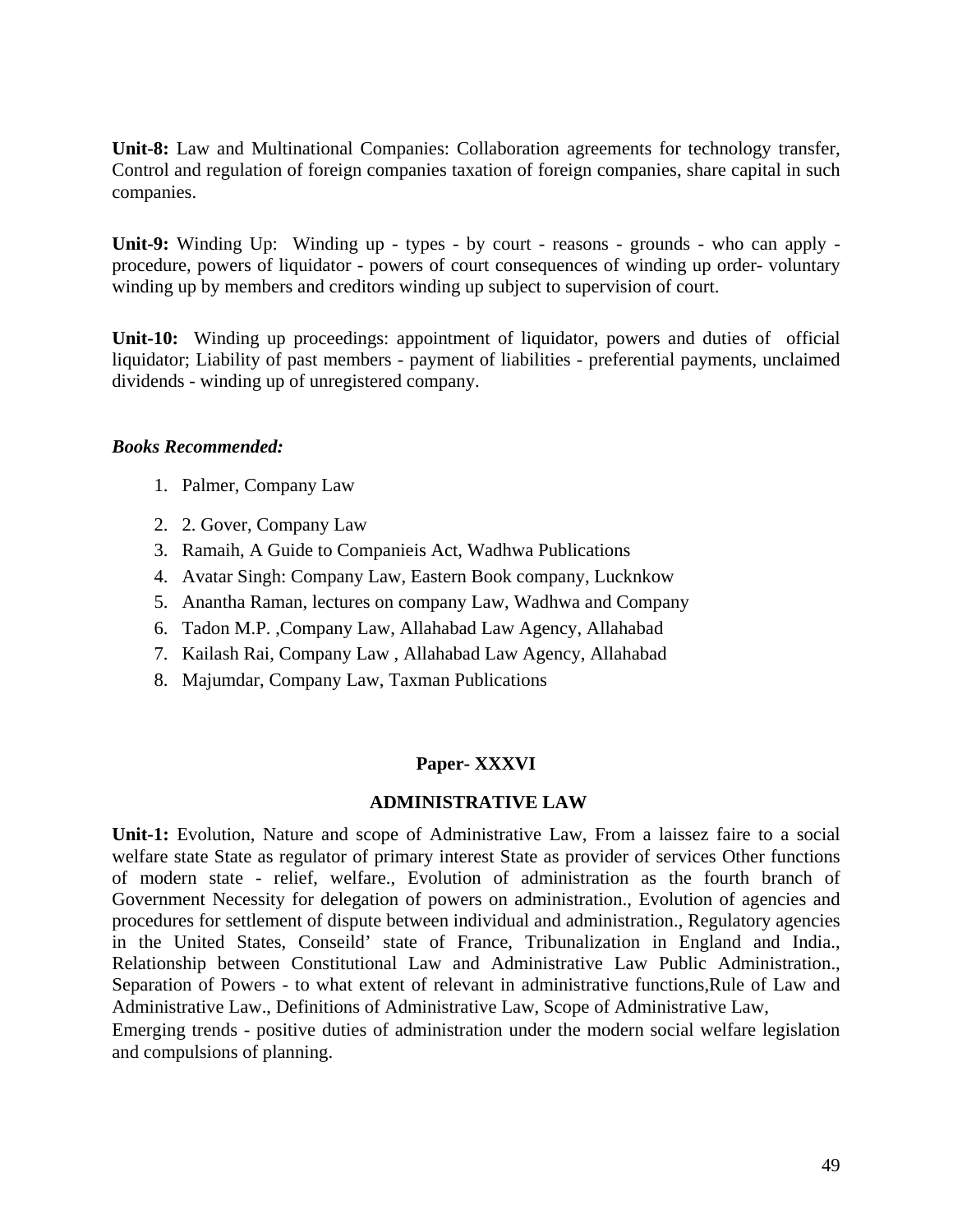**Unit-2:** Bureaucracy in India: Nature and organisation of civil service, Central and State, Its hierarchical character, accountability and responsiveness, powers and functions, Disciplinary proceedings and prosecutions under Prevention of Corruption Act.

Maladministration: Disciplenery proceedings under Prevention of Corruption Act, 1988, Ombudsman, Parliamentary Commissioner, Lok Pal, Lok Ayukta, Vigilance commission, Congressional and Parliamentary Committees.

**Unit-3:** Legislative Powers of Administration : Necessity for delegation of legislative power, Constitutionality of delegated legislation-powers of exclusion and inclusion and power to modify statute, Requirements for the validity of delegated legislation, Consultation of affected interests and public participation decision-making., Publication of delegated legislation, Administrative directions, circulars and policy statements, Legislative control of delegated legislation, Laying procedures and their efficacy, Committees on delegated legislation- their constitution function and effectiveness, Hearings before legislative committees, Judicial control of delegated legislation - doctrine ultra vires, sub-delegation of legislative powers.

**Unit-4:** Administrative Adjudicatory Process: Administrative tribunals and other adjudicating authorities their ad-hoc character - Compare administration of Justice in Courts with that of Tribunals (Ref. Robson), Nature of tribunals - constitution, procedure, rules of evidence, etc., with special reference to the following, Central Board of Customs and Excise, MRTP Commission, ESI Courts, Service Tribunals, Jurisdiction of administrative tribunal and other authorities : Distinction between quasi-judicial and administrative functions and relevance of this distinction in the light of recent decisions of the supreme court.

**Unit-5:** Principles of Natural Justice: The right to hearing - Essentials of hearing process, Bias (no one can be a judge in his own cause) oral hearing, etc., Requirements regarding reasoned decisions, the right to counsel, institutional decisions. Exception to the rule of natural justice, violation of principles of natural justice, viod or viodable. Administrative Appeals, Council of Tribunals and Inquiries in England, U.S. Regulatory Agencies and Administrative procedures Act 1946., Emerging Trends of Tribunalization in India as a relief to congestion in the courts and utilization of administrative expertise. Exceptions to the rules of natural justice, violation of principles of natural justice, void or viodable.

**Unit-6:** Judicial Control of Administrative Action: Preliminary. Courts as the final authority to determine legality of administrative action-problems and perspectives. Exhaustion of administrative remedies, Standing, standing for social action litigation, laches, res judicate, grounds of Judicial Review : Scope of Judicial Review, Jurisdictional error/ultra vires, abuse and non exercise of jurisdiction, Error apparent on the face of the record., violation of principles of natural justice, violation of public policy, primary jurisdiction, Doctrine of legitimate expectation, doctrine of public accountability and doctrine of proportionality, Methods of Judicial Review, statutory appeals, mandamus, certiorari, prohibition, quo-warranto, hebeas corpus, declaratory judgments and injunctions, specific performance and civil suits for compensation , Fact-finding commissions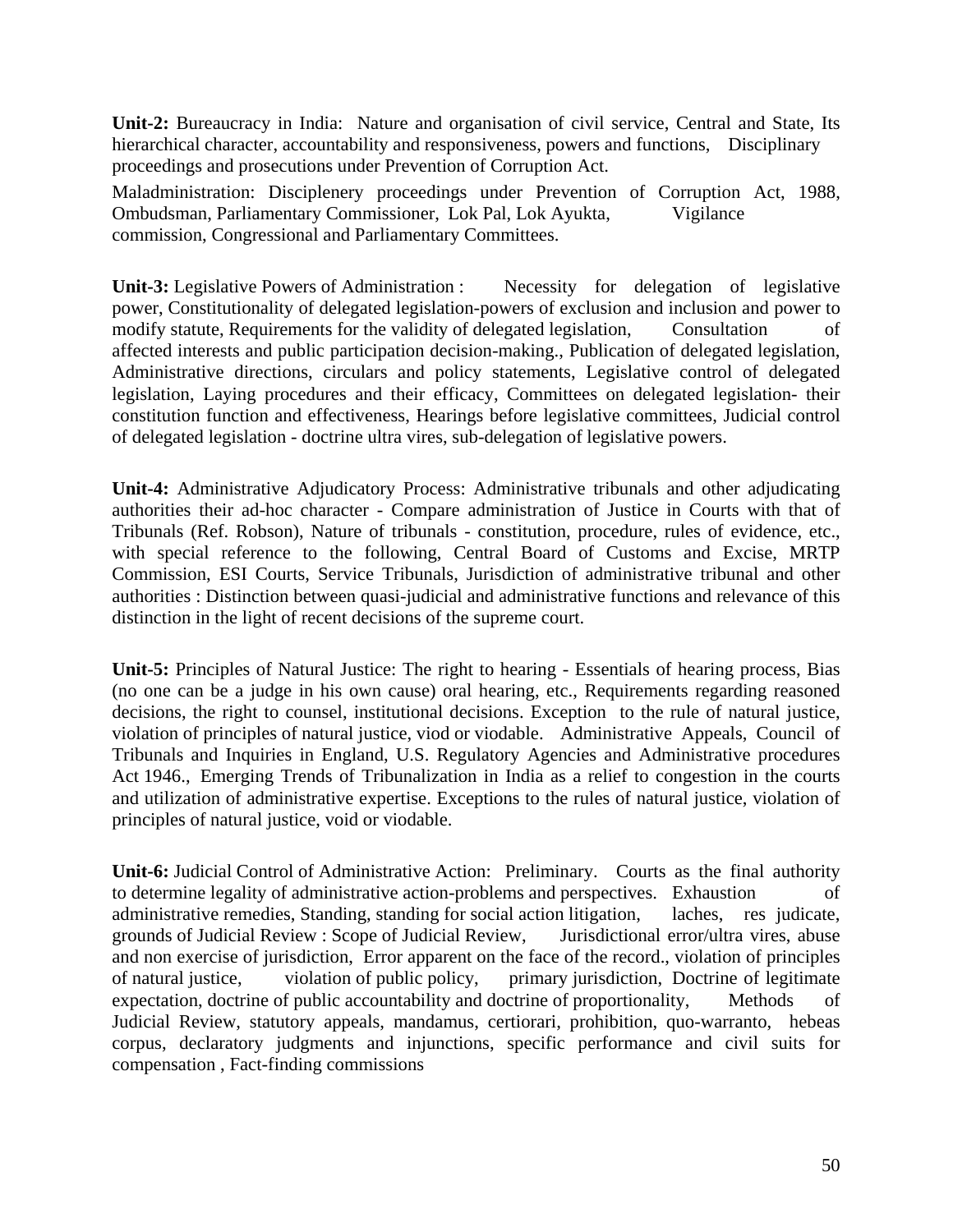**Unit-7:** Administrative discretion and its judicial control and its judicial control,Need for administrative discretion, Administrative discretion and rule of law, Male fide exercise of discretion, Constitutional imperatives and use of discretionary authorityIrrelevant considerations, Non-exercise of discretionary power, Discretion to prosecute or to withdraw prosecution, Limiting, confining and structuring discretion-General discretion, technical discretion.

**Unit-8:** Liability for Wrongs (Tortious and contractual), Tortious liability sovereign and nonsovereign functions, Crown Proceedings Act of U.K. and Torts Claims Act of U.S., Statutory immunity, Act or state., Contractual liability of government, Government privilege in legal proceedings-State Secrets, public interest, etc., Right to information and open government, Estoppel and Waiver

**Unit-9:** Corporations and Public Undertakings : , State Monopoly - Remedies against arbitrary action or for acting against public policy, Liability of public and private corporations of Departmental undertakings., Legal Remedies, Accountability - Committee on Public Undertakings, Estimates Committee, etc.

**Unit-10:** Powers of Enquiry and Investigation of the Administration: Powers of the government under the commissions of Inquiry Act, 1952, Working of the Act.

**Unit-11:** Right to know: Right to Information Act, 2005.

### *Books Recommended:*

- 1. Griffith and Street: Principles of Administrative Law.
- 2. H.W.R. Wade: Administrative Law, Oxford Publications, London.
- 3. De Smith: Judicial Review of Administrative Action, Sweet and Maxwell.
- 4. S.P. Sathe: Administrative Law, Butterworths.
- 5. I.P. Massey: Administrative Law, Eastern Book Company.
- 6. Jain and Jain: Principles of Administrative Law, Wadhawa Publication, Naapur.

### **Paper - XXXVII**

### **INTERPRETATION OF STATUTES AND PRINCIPLES OF LEGISLATION** (**Optional Paper-I)**

**Unit-1:** Introduction: Difference Between Construction and Interpretation, Concept and Power of Interpretation, Literal Construction, Other principals of Interpretation, General Principals of interpretation: The Primary rule: Literal construction , the other main Principals of interpretation, Reading words in their context: the external aspect, Reading words in context: the statutory aspect.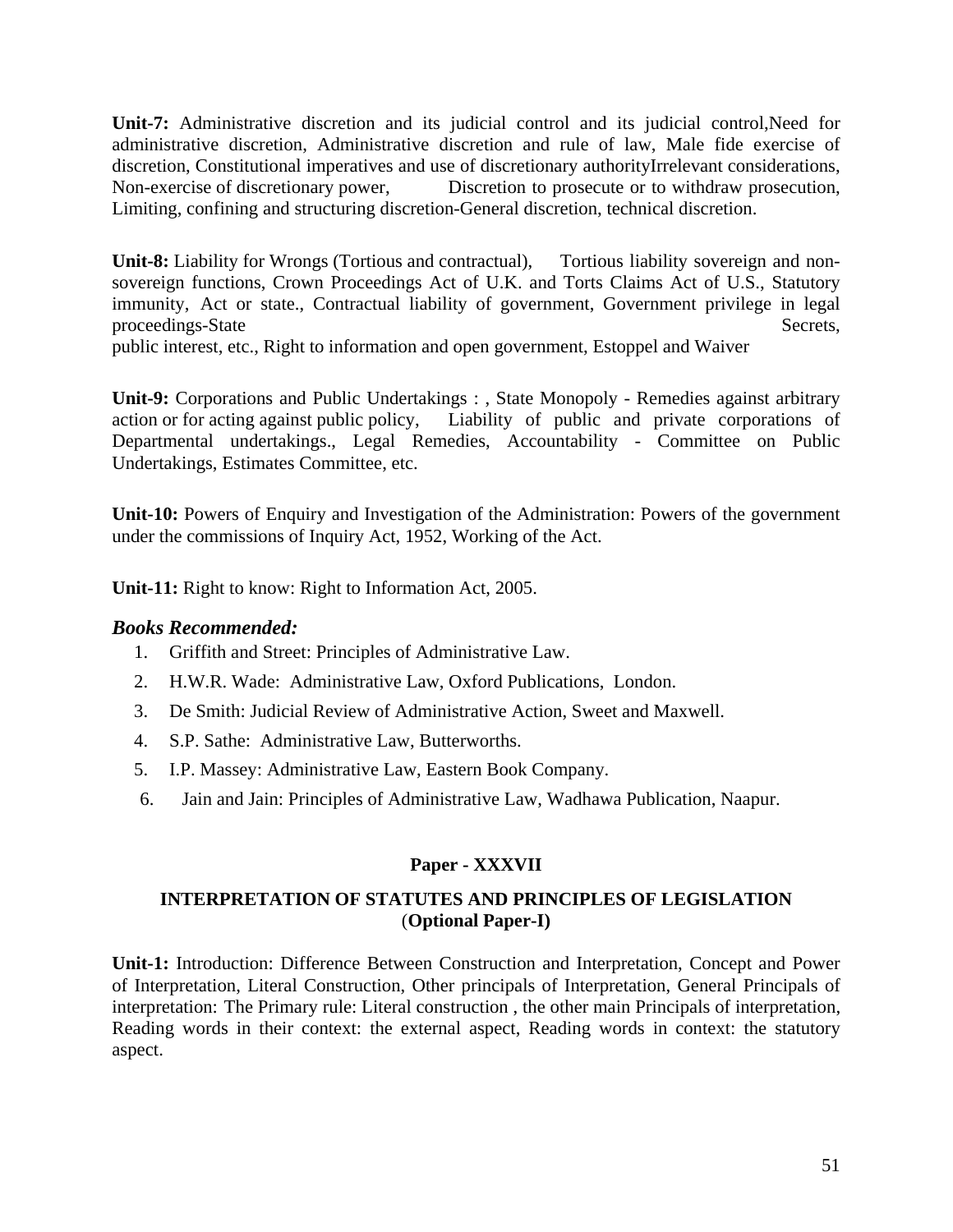**Unit-2:**Beneficial construction and restrictive construction, Consequences to be considered, Presumption against changes in the common Law, mens rea in statutory offences.

**Unit-3:**Theoretical or ideological approaches to interpretation, Judicial Restraint, Judicial activism, Juristic Restraint, Juristic activism

**Unit-4:**Presumptions regarding jurisdiction, Presumptions against ousting established jurisdictions, Presumptions against creating new and enlarging established jurisdictions, How far statutes affect the crown Further presumptions regarding jurisdiction, Territorial extent of British legislation, How far statutes conferring rights affect Foreigners, Presumption against violation of International Law.

**Unit- 5:** Construction to avoid collision with other provisions, construction most agreeable to justice and reason, Presumption against intending what is inconvenient or unreasonable, Presumption against intending injustice or absurdity, Presumption against impairing obligations, permitting advantage from ones own wrong, Retrospective operation of statutes.

**Unit-6:** Exceptional Construction, Modification of the Language to meet the intention, Equitable construction, Strict Construction of penal Laws, Statues encroaching on rights or imposing burdens, Construction to prevent evasion, Construction to prevent abuse of powers.

**Unit-7**: Intentions attributed to the legislature when it expresses none, Imperative and directory and enactments, Absolute and qualified duties, Impossibility of compliance, Waiver, Public and private remedies

**Unit- 8:** Rules of statutory interpretation: their judge made character, Legalism and Creativity: Mischief and Golden Rule, Rule of Construction in Fiscal and Criminal Statutes, Technicality: Rules as to necessary and implied repeal: Rule for interpretation of codifying, consolidating and amending statute, Values and Interpretation, Countemporaneo expositto, nositur a sociis, Ejusdem generis.

**Unit-9:** Constitutional interpretation, differentiation from statutory interpretation Rex Vs Burah as example, Literal interpretations, Harmonious construction, Reference to Constituent Assembly debates, Pith and Substance, Occupied field, Residuary power, Repugnancy, Amending power Directive Principles as source of constitutional interpretation. Stare decisis, the doctrine has inherited by us, Techniques of innovation (Subversion) of stare decisis, Supreme Court's authority to overrule its own decisions

(Eg: Antulay Case), Advisory jurisdiction and its import on precedent, retrospective overruling in India, Objections to judicial review as anti-majoritarian

**Unit-10:** Principles of legislation: Principles of the civil code, principles of the penal code of punishment**s**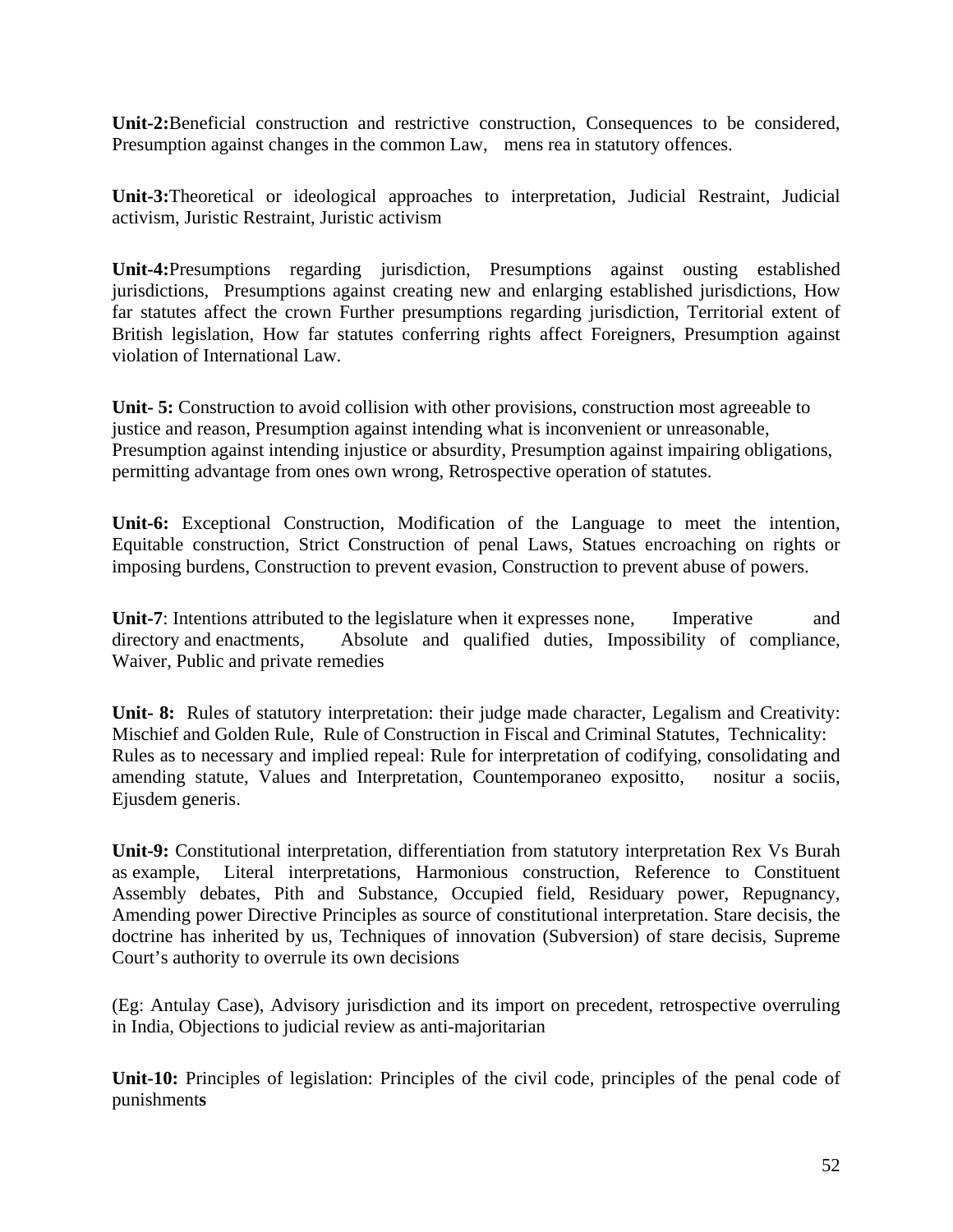#### *Books Recommended:*

- 1. D.D. Basu Limited Government and Judicial Review.
- 2. Jeremy Bentham: Theory of Legislation, Butterworths Publications.
- 3. Vepa P. Sarathi: Interpretation of Statutes, Eastern Book Co, Lucknow
- 4. Maxwell: Interpretation of Statutes, Butterworths Publications.
- 5. Crawford: Interpretation of Statutes, Universal Publishers, Delhi
- 6 Chatterjee: Interpretation of Statutes.
- 7. G.P. Singh: Principles of Statutory Interpretation, Wadhwa and Company, Nagapur.

### **Paper XXXVIII Seminar and Clinical Legal Education**

### **SEMESTER-VIII**

### **Paper –XXXIX**

### **LABOUR AND INDUSTRIAL LAW – II**

**Unit-1:** Remuneration for labour**:** 

**Unit-2:** Law relating to wages and bonus*:* Theories of wages: marginal productivity, subsistence, wage fund, supply and demand, residual claimant, standard of livingConcepts of wages (minimum wage, fair wage, living wage, need-based minimum wage); Constitutional provisions; components of wages: Minimum Wages Act, 1948: Objectives and constitutional validity of the Act; procedure for fixation and revision of minimum rates of wages – exemptions and exceptions; Payment of Wages Act, 1936: Regulation of payment of wages; Authorized Deductions, Payment of Bonus Act; Bonus - Its historical background, present position and exemptions ; Payment of Bonus (Amendment) Act, 2007

**Unit-3:** Social security against employment injury and other contingencies *:* Concept and development of social security measures; Employers liability to pay compensation for employment injury; Legal protection: Workmen's Compensation Act, 1923 - Concept of 'accident arising out of' and 'in the course of the employment'; Doctrine of notional extension and doctrine of added peril; Total and partial disablement; Quantum and method of distribution of compensation. Employees State Insurance Act, 1948: Benefits provided under the Act; Employees State Insurance Fund and Contributions; Machinery for the implementation of the Act; ESI court and appeal to High Court.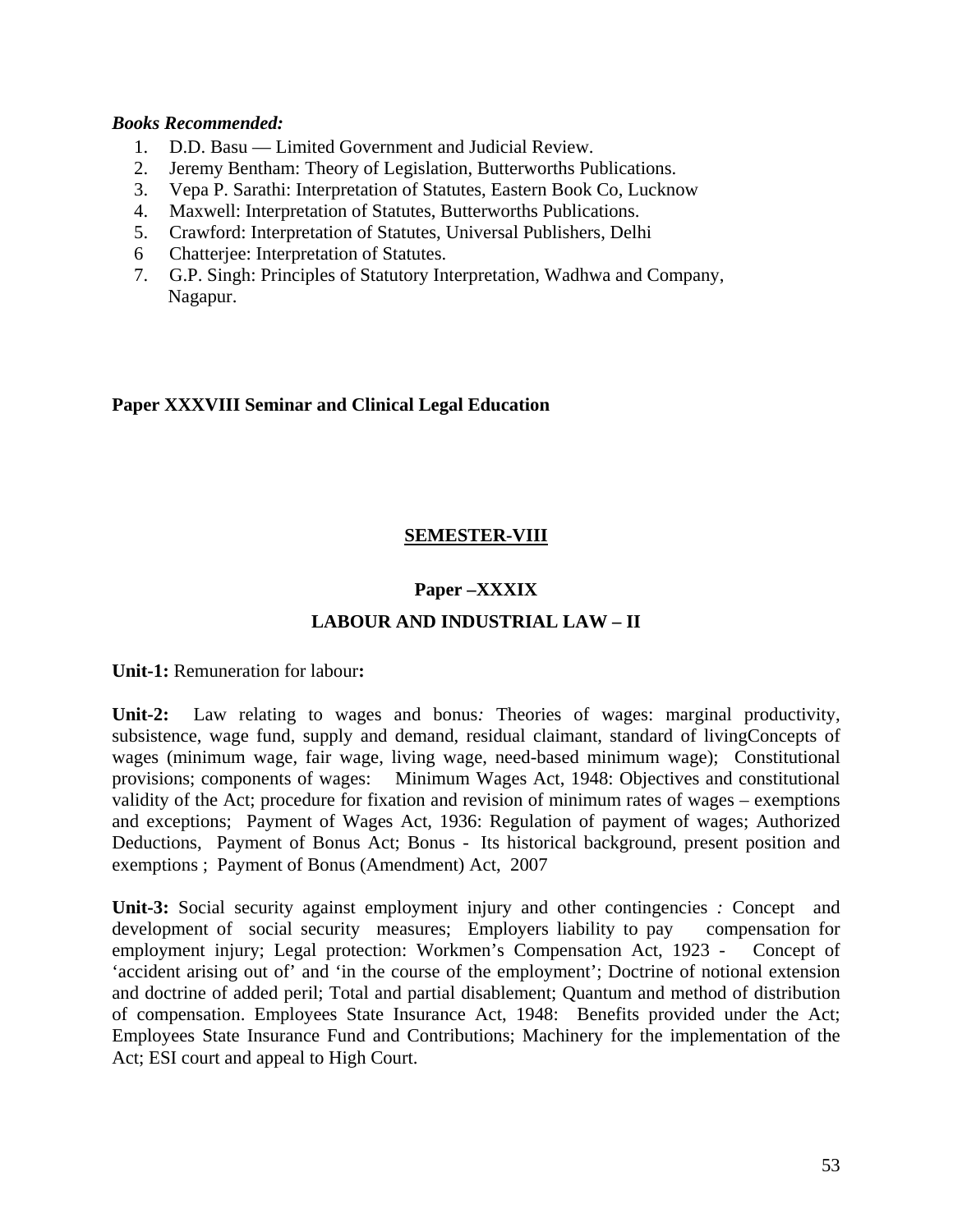**Unit-4:** Law relating to retirement benefits**:** Employees Provident Fund and Miscellaneous Provisions Act, 1952; Family Pension Scheme 1971 and Employees Pension Scheme 1995The changing rules regarding Employees Provident Fund and Pension Schemes; 4.2 Payment of Gratuity Act, 1972 – Concept of gratuity; Eligibility for payment of gratuity; Determination of gratuity; Forfeiture of gratuity.

**Unit-5** Labour Welfare: Philosophy of Labour Welfare; Historical Development of Labour welfare legislation; Health, Safety and welfare measures under Factories Act, 1948; Welfare of women and child labour: Protective provisions under Equal Remuneration Act & Maternity Benefit Act.

**Unit-6:**Contract Labour**:** Problems of contract labour**;** Process of contractualisationof labour ; Legal protection: Contract Labour (Regulation and Abolition) Act, 1970; Controversy regarding Abolition of contract labour and their absoption; Land mark cases**:** Air India Statutory Corpn. V. United Labour Union, (1997) & SAIL case (2002); proposed amendment and its impact on the contract labour.

**Unit-7:** Unorganised Sector**:** Problem of Definition and Identification; Unionization problems Historical backdrop of proposed bills on social security for unorganized sector (2004, 2005 & 2007); Unorganized Sector Workers' Social Security Act, 2008

**Unit-8:** Protection of Weaker Sections of Labour:Problems of Bonded Labour, bidi workers, domestic workers, construction workers inter-state migrant workmen; Legal protection: Bonded Labour System (Abolition) Act, 1976; Inter State Migrant Workmen (Regulation of Employment and Conditions of Service) Act, 1979

#### *Books Recommended:*

- 1. R.F. Rustomji: The Law of Industrial Disputes in India.
- 2. J.N. Malik: Trade Union Law.
- 3. Bagri: Law of Industrial Disputes, Kamal Law House, Delhi.
- 4. Srivastava: Law of Trade Unions., Eastern Book Company.
- 5. Dr. V.G.Goswami, Labour and Industrial Law, Central Law Agency, Allahabad.
- 6. S.N.Mishra, Labour and Industrial Law, Central Law Agency, Allahabad.
- 7. Khan and Khan Labour Law, Asia Law House, Hyderabad.

### **Paper XXXX**

#### **PUBLIC INTERNATIONAL LAW**

**Unit-1:** Basic Aspects of International Law;: Nature and Basis of International Law, Definition of International Law, Relationship between Muncipal Law and International Law, Sources of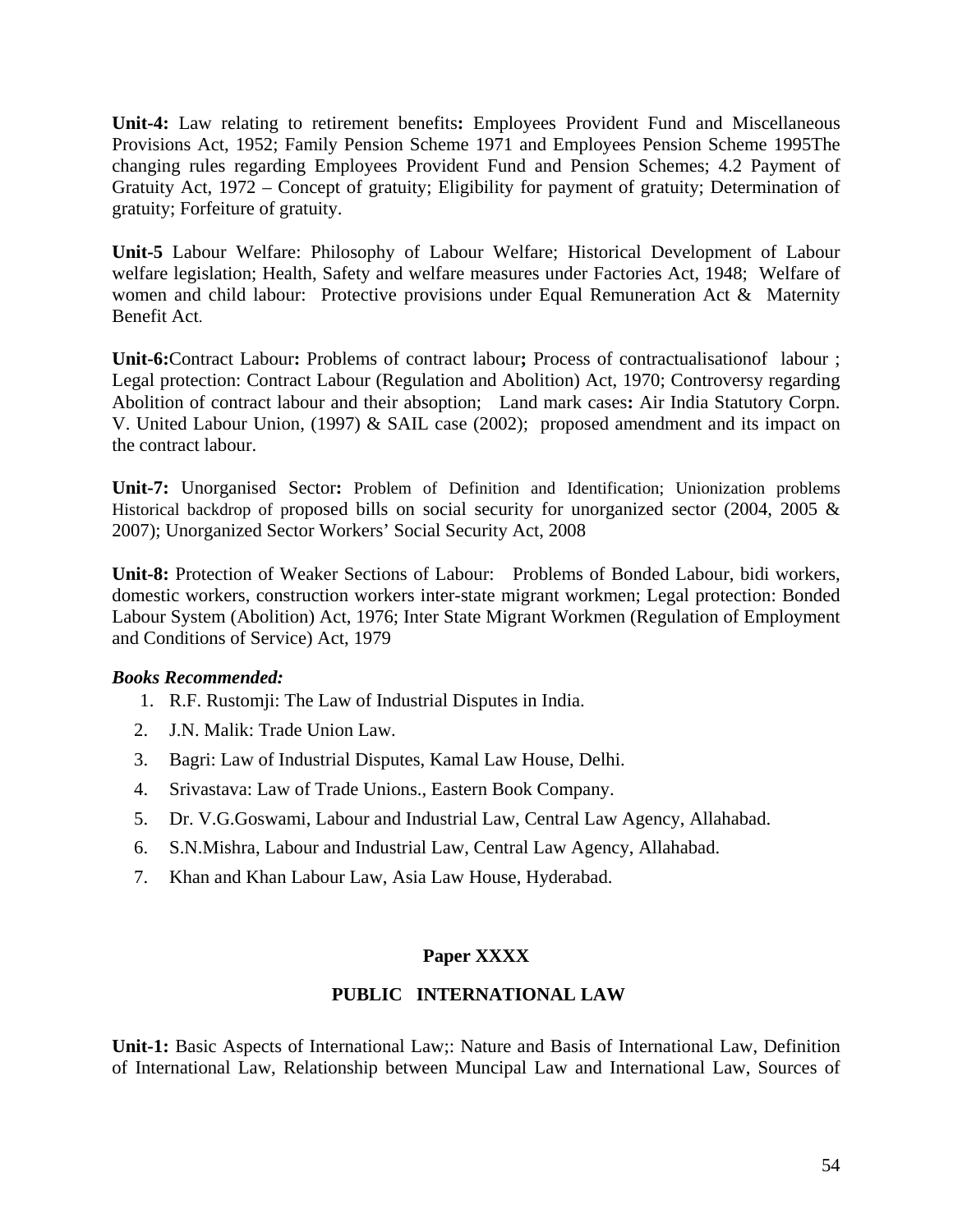International Law (Treaties custom, general principles recognized by civilized Nation, ICJ decisions).

**Unit-2:** State as subject of international law: essentials of statehood, not fully sovereign states and other entities, right and duties of states, modes of acquisition and loss of state territory, state responsibility.

**Unit-3:** Recognition, Succession: Concept of recognition, Theories, Kinds and consequences of recognition

**Unit-4,** Individual as a subject of International Law: The Basic modification, post UN charter position: Nationality, Extradition, UNO & Human Rights, UDHR, Covenant on Civil Political Rights,1966, Covenant on Economic Social and Cultural Rights, 1966.

**Unit-5:** Equitable resource utilization and justification: Law of the Sea, Air , Law of Outer Space, Common Heritage of Mankind.

**nit-6:** State Jurisdiction:Basis of jurisdiction, Sovereign immunity, Diplomatic Privileges and Immunities.

**Unit-7:** Treaties: Making of Treaty, Reservations to treaty, *Pacta sunt servanda*, modes of termination of treaty.

**Unit-8:** UNO, Principles and Purpose of UNO, Security Council (Composition, powers and functions), General Assembly (Composition, powers and functions, ECOSOC (Composition, powers and functions) Trusteeship Council, ICJ ( Composition, types of jurisdiction)

**Unit-9:** International Economic Institutions: a) WTO (Organization and functions) b) IMF (Compositions, powers and functions) c) IBRD (Composition, powers & function) and d) UNCTAD.

### *Books Recommended***:**

- 1. Oppenhieum, International Law
- 2. Ian Bronnlie, Principles of Public Internal Law Oxford University pres,
- 3. Malcom N Shaw, International Law, Cambridge Publication.
- 4. H.O Agarwa;. International Law and Human Rights, Central Law Publications Allahabad.
- 5. S.K.Kapoor, Public International Law, Central Law Agency.
- 6. J.G.Starke, Introduction to International law, Aditya Books, New Delhi.
- 7. S.K.Varma, An Introduction to International Law, Printice Hall of India, New Delhi
- 8. Bowett, International Institutions.
- 9. International Law; Sir Robert Jennings and sir Arthur Watts (ed) Longman

### **Paper – XXXXI**

### **PRINCIPLES OF TAXATION LAW**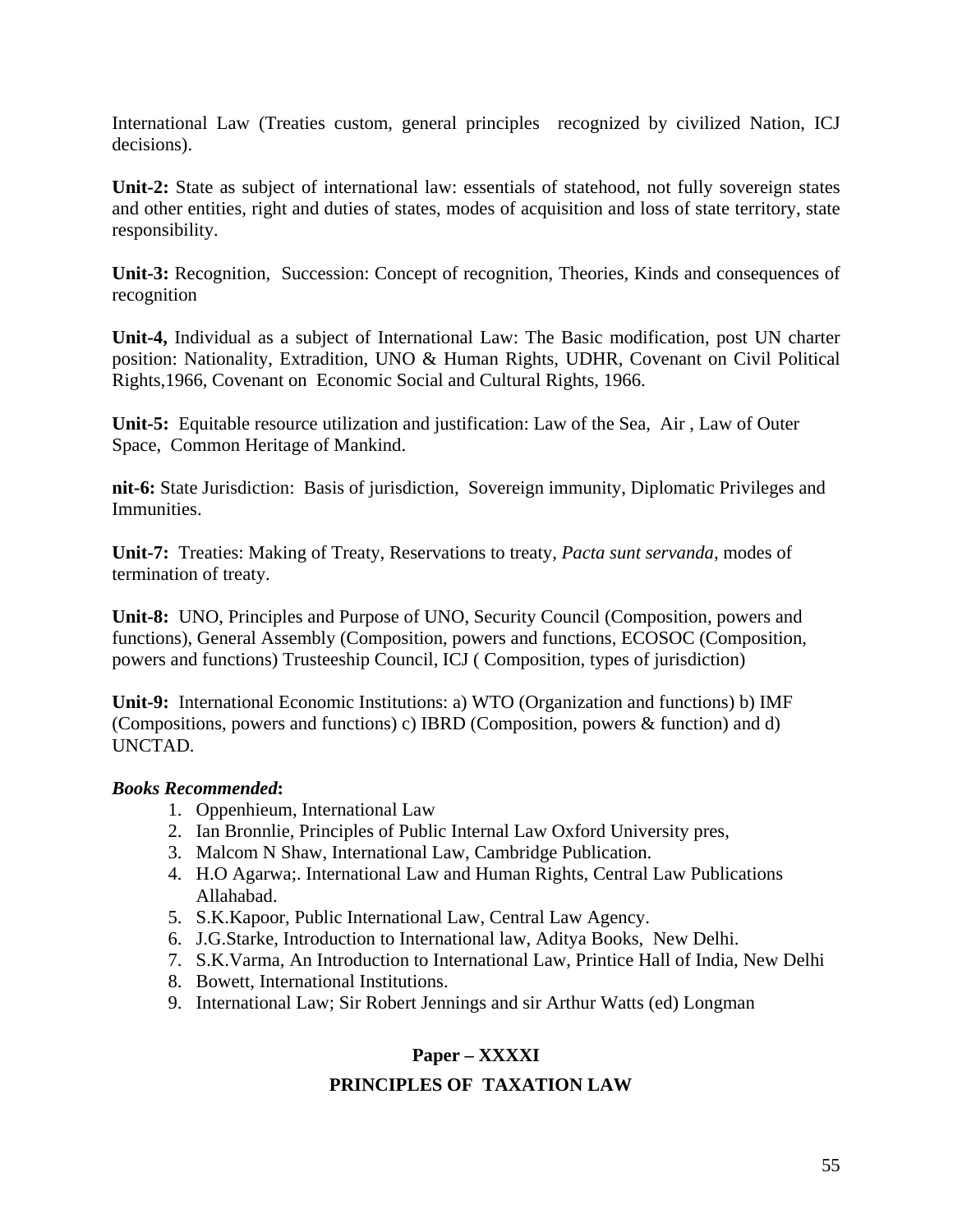**Unit-1:** Constitutional Provisions- Arts. 265 to 289 - Scope of Tax Laws: b. Tax and Fee. Capital Receipt and Revenue Receipt distinguished.

**Unit-2:** Direct Tax Laws : Income Tax Law: Historical out line, Definitions-'Income' 'Agriculture Income' Previous Year' and Assessee' Incidence of Tax and Residential Status. Statutory exemptions (Ss 10 to 13A) classification of Income and Heads of Income (Ss 14 to 59): b. Assessment (Ss.109 to158) Collection and Recovery of Tax (ss19A-234) Double Taxation Relief Clubbing of Incomes Ss50-66).

**Unit-3:** Income Tax Authorities, Settlement of cases (S.245). Appeals and Revisions (Ss 246- 269), Penalties, offences and prosecution (Ss 270-280).

**Unit-4:** Wealth Tax Act: Definitions of Asset, Net Wealth. Valuation Date Deemed Assets. Exempted Assets**.** 

**Unit-5:** Indirect Tax Laws: a) Central Sales Tax Act. 1956 - Historical outline-Definitions-A detailed study of Ss. 4 to 6A-Registration of Dealers-Liability in special cases (Ss 16 to 18): b) A.P. General Sales Tax Act, 1957 Definitions: Business-Dealer-Casual Dealer-Total turn-over-Registration of dealers (S. 12) Sales Tax Authorities (Ss 3 and 4).

**Unit-6**: VAT, Scope of VAT, problems and prospects in its application,

#### *Books Recommended:*

- 1 Dr. Vinod K. Singhania, Student Guide to Income Tax, Taxman.
- 2 Dr. Vinod K. Singhania, Direct Taxes Law & Practice, Taxman Allied Service Pvt. Limited.
- 3 Myneni S.R., aw of Taxation, Allahabad Law Series.
- 4 Kailash Rai, Taxation Laws, llahabad Law Agency.
- 5 Dr. Gurish Ahuja, Systematic Approach to Income Tax, Bharat Law House Pvt. Limited, Delhi
- 6 V.S. Datey: Law and Practice Central Salkes Tax Act, 2003, Taxman Publications.
- 7. Nani Palkivala: Income Tax, Butterworths Publications.
- 8. Dr. GK Pillai, VAT- A Model for Indian Tax Reforms
- 9. Naidu's Sales Tax Act

#### **Paper –XXXXI**

#### : **INTELLECTUAL PROPERTY RIGHTS' LITIGATION**

#### **(Optional Paper-II)**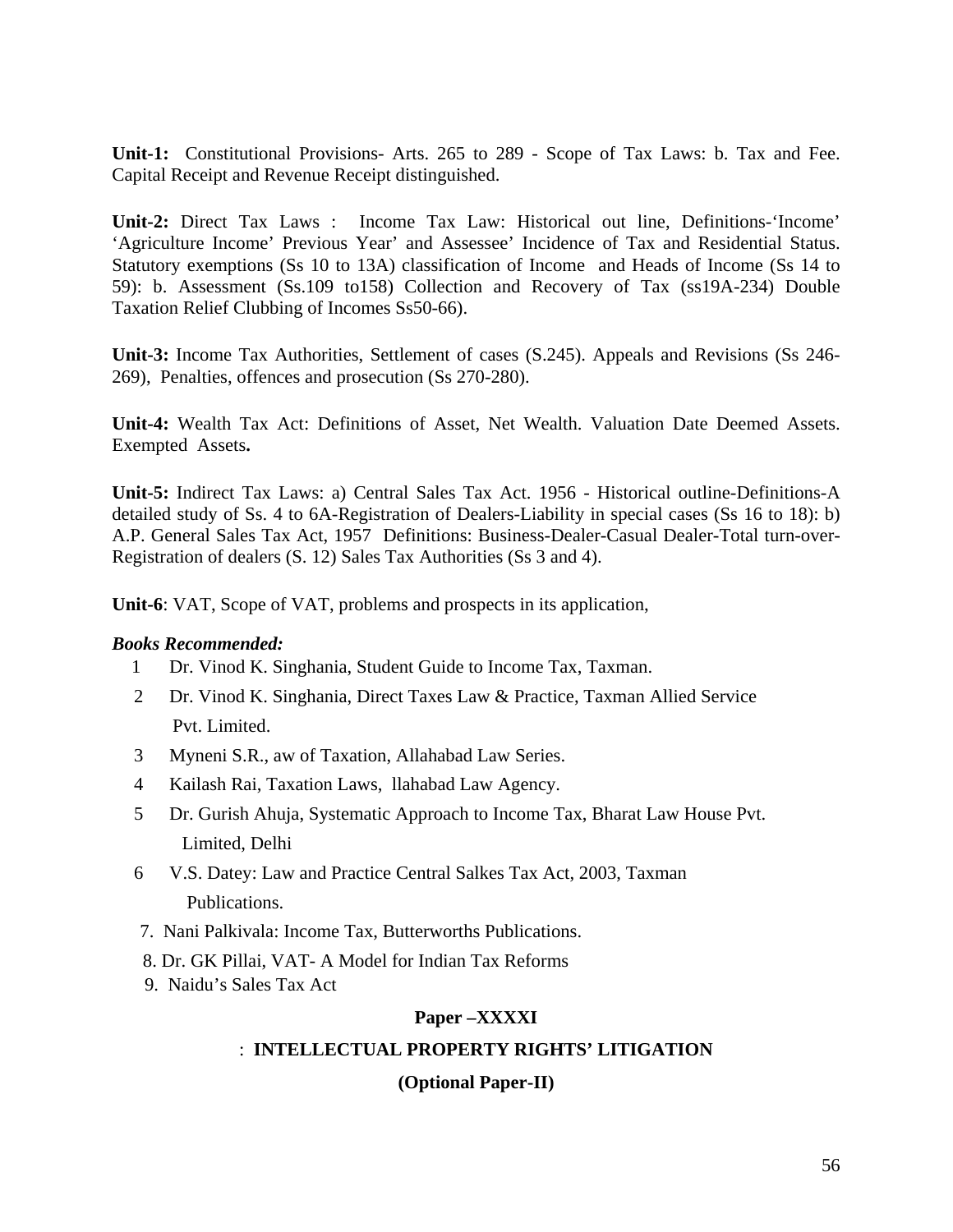**Unit-1:** Introductory: The meaning of intellectual Property. The main forms of intellectual property: Copy rights, Marks, Patents, Designs. The competing rationales for protection of rights in Copyright Trade marks Patents designs Introduction to the leading international instruments concerning intellectual property rights: the Berne Convention, Universal Copyright Convention, the Paris Union, the World Intellectual Property Rights Organization (WIPO) and the UNESCO; TRIPS; WIPO.

**Unit-2:** Meaning of Copyright Copyright in literacy, dramatic and musical works ,Copyright in Musical and Works and cinematograph films , Ownership of Copyright, Assignment of Copyright, Author's special rights, Infringement of copyright, Fair use Provisions, Remedies.

**Unit-3:** Intellectual Property in Trademarks: The rationale of protection of trade marks as (a) an aspect of commercial and (b) of consumer rights, definition, conception of Trade Marks, Registration; Distinction between Trade Mark and Property Mark, Geographical Indicators.

**Unit-4:** The law of intellectual property: Patents: Conception of Patent. Historical overview of the patents Law in India, Patentable inventions with special reference to biotechnology products entailing creation of new forms of life, Process of obtaining a patent, Various grounds for refusing patent grant.

**Unit-5:** Rights and obligations of a patentee, limitations and patents as chose in action, Duration of Patents Law

**Unit-6:** Litigation in Copyright Law.

**Unit-7:** Litigation in Trade Mark Law

**Unit-8:** Litigation in Patents Law.

### *Books Recommended:*

- 1. P. Narayanan: Patent Law, Eastern Law House.
- 2. Roy Chowdhary, S.K. & Other, Law of Trademark, Copyrights, Patents and Designs.
- 3. Dr. G.B. Reddy, Intellectual Property Rights and the Law, Gogia Law Agency.
- 4. John Holyoak and Paul Torremans, Intellectual Property Law.
- 5. B.L. Wadhera, Intellectual Property Law, Universal Publishers.
- 6. W.R. Cornish, Intellectual Property Law, Universal Publishers.

# **Paper – XXXXIII**

### **LAND LAWS INCLUDING TENURE AND TENANCY SYSTEM**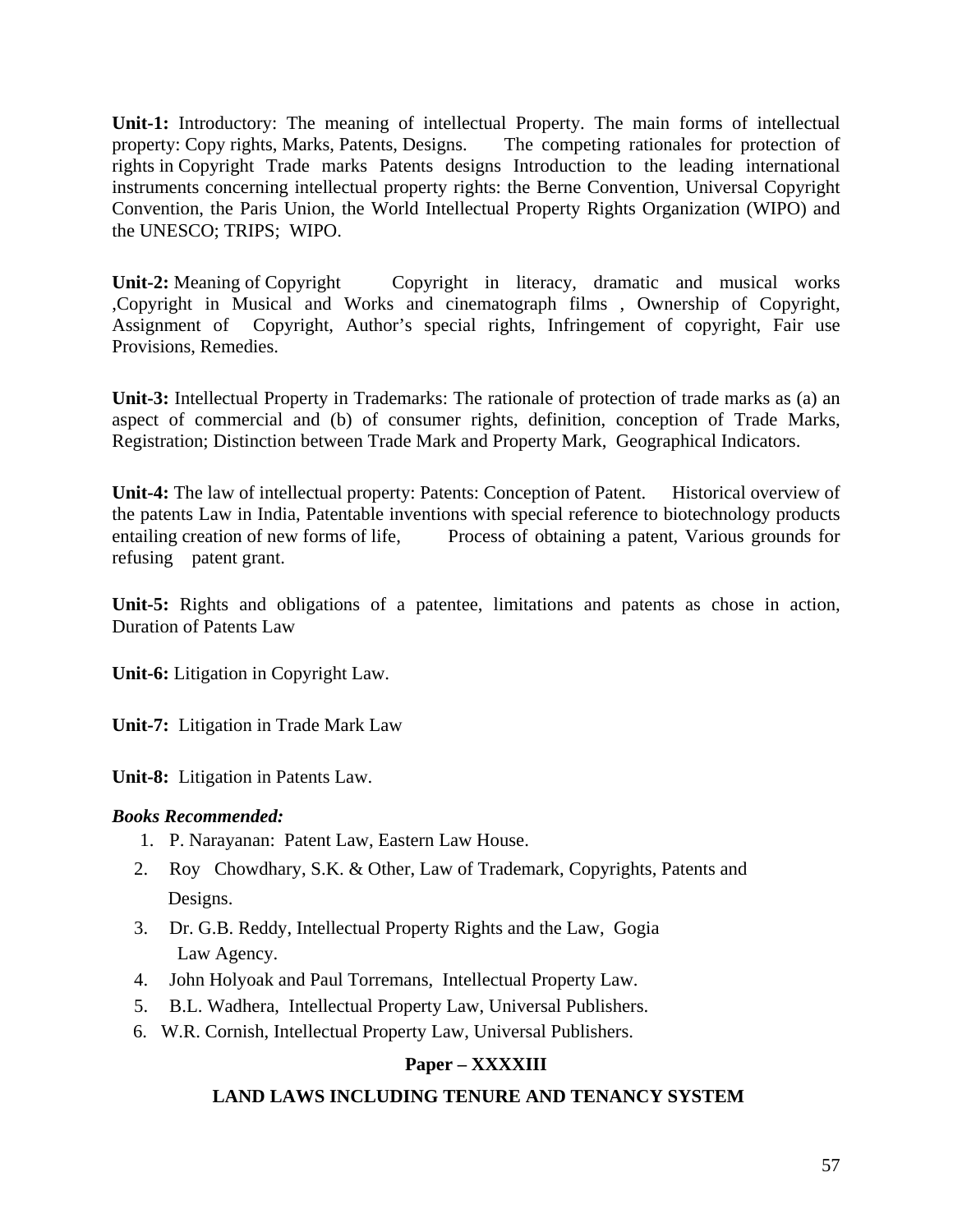#### **(Optional Paper-III)**

**Unit- 1**: Ownership of land - Doctrine of eminent domain -doctrine of Escheat.

**Unit-2**: Movement of Law reforms: Pre-Independence position - Zamindari Settlement - Ryotwari Settlement -Mahalwari System - Intermediaries - Absentee Landlordism - Large holdings. Post-dependence Reforms: Abolition of Zamindaries, Laws relating to abolition of Intermediaries.

**Unit-3**, Land Ceiling: Urban Land Ceiling and Agrarian Land Ceiling

**Unit-4**: Laws relating to acquisition of property and Governmental control and use of land - Land Acquisition Act of 1894.

**Unit-5**: Laws relating to tenancy reforms: Land to the Tiller, Rent control and protection against eviction, AP (Andhra Area) Tenancy Act, 1956.

**Unit-6:** Laws relating alienation / assignment in scheduled areas: A.P. Schedule Areas Land Transfer regulation 1959. (Samatha Case), A.P. Assigned Lands (Prohibition of Transfer) Act, 1977.

**Unit-7:** Laws relating to Grabbing. A.P.Land Encroachment Act, 1905, AP Land Grabbing (Prohibition) act, 1982.

**Unit-8:** Forest Laws - Conservation of Forest Act, 1980, A.P. Forest Act, 1967.

**Unit-9:** Tribal Right to Land (Recent Act) and A.P. Land Revenue Code.

#### *Books Recommended:*

- 1. P. Rama Reddi and P. Srinivasa Reddy: Land Reform Laws in A.P., Asia Law House. 5th Ed. Hyderabad..
- 2. P.S. Narayana: Manual of Revenue Laws in A.P., Gogia Law Agency,  $6<sup>th</sup> Ed.$  1999.
- 3. Land Grabbing Laws in A.P.: Asia Law House, 3rd Ed. 2001, Hyderabad.
- 4. G.B. Reddy: Land Laws in A.P., Gogia Law Agency, Hyderabad, 1st Edition, 2001.

### **Paper - XXXXIII INVESTMENT LAW (INCLUDING SECURITIES) (Optional Paper-III)**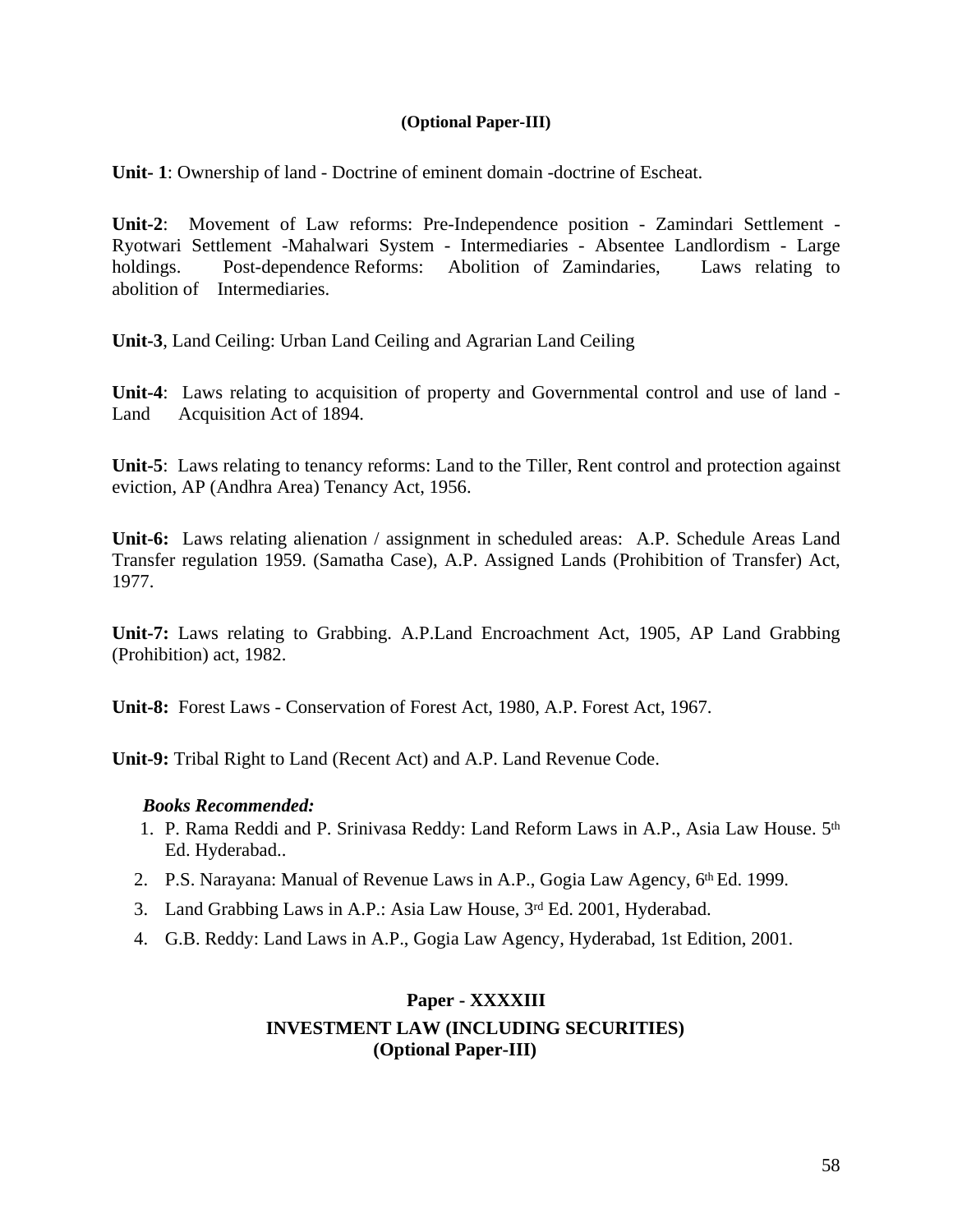**Unit-1**: Securities: The concept and kinds: Government Securities, Securities issued by banks, Secured issued by corporations, Securities in mutual fund and Collective investment schemes, Depository receipts.

**Unit-2:** Government Securities: Bonds issued by government and semi government institutions, Role of Central Bank (the RBI in India), Impact of issuance of bonds on economy, Government loan from the general public, External borrowing, World Bank, I.M.F, Asian Development Bank, Direct from foreign government and Treasury deposits, government loan: the constitutional dilemma and limitations, dilution of powers of Central Bank.

**Unit-3:** Securities issued by Banks: Bank notes, issue of bank notes, changing functions of banks form direct lending and borrowing to modern system, Bank draft, travelers' cheques, credit cards, smart cards, nature of deposits, current, saving and fixed deposits, interest warrants.

**Unit-4:** Corporate Securities: Shares, Debentures, Company deposits, Control over corporate securities, a) Central government, b) National Company Law Tribunal c)SEBI guide lines on capital issues d) RBI; Protection of investor, a) Administrative regulation, b) Disclosure regulation, c) Protection by criminal sanction.**:** Basic features of the Securities Contracts(Regulation) Act, 1956 – recognition of stock exchange, option in securities- listing of securities, guidelines for listing of shares, debentures etc.

**Unit-5:** Basic features of the Securities and Exchange Board of India Act, 1992 – establishment of SEBI, sanctions and Powers of SEBI, powers of the Central Government under the Act, guidelines for disclosure and investors protection – SEBI Appellate Tribunal and Appeals.

**Unit-6:**Collective Investment: Unit Trust of India, Venture capital, Mutual find, Control over issue and management of UTI.

**Unit-7**: Depositories: Denationalized securities, Recognition of securities**,** Types of depository receipts: IDR, ADR, GDR and Euro receipts, SEBI guidelines on depositories.

**Unit-8:** Investment in non-banking financial institutions: Control by usury laws, control by RBI, Regulation on non-banking financial and Private–financial companies; law Relating to NBFCs – AP Protection of Depositors Act, 1999.

**Unit-9:** Foreign Exchange management in India: Concept of foreign exchange management and administration of exchange control.

### *Books Recommended:*

- 1. Avatar Singh, Company Law, Eastern Book Company, Lucknkow.
- 2. Ramaih, A Guide to Companieis Act, Wadhwa Publications.
- 3. Anantha Raman, Lectures on Company Law, Wadhwa and Company
- 4. Majumdar, Company Law, Taxman Publications.
- 5. Gupta, S.N., The Banking Law in Theory and Practice, (1999) Universal, New Delhi.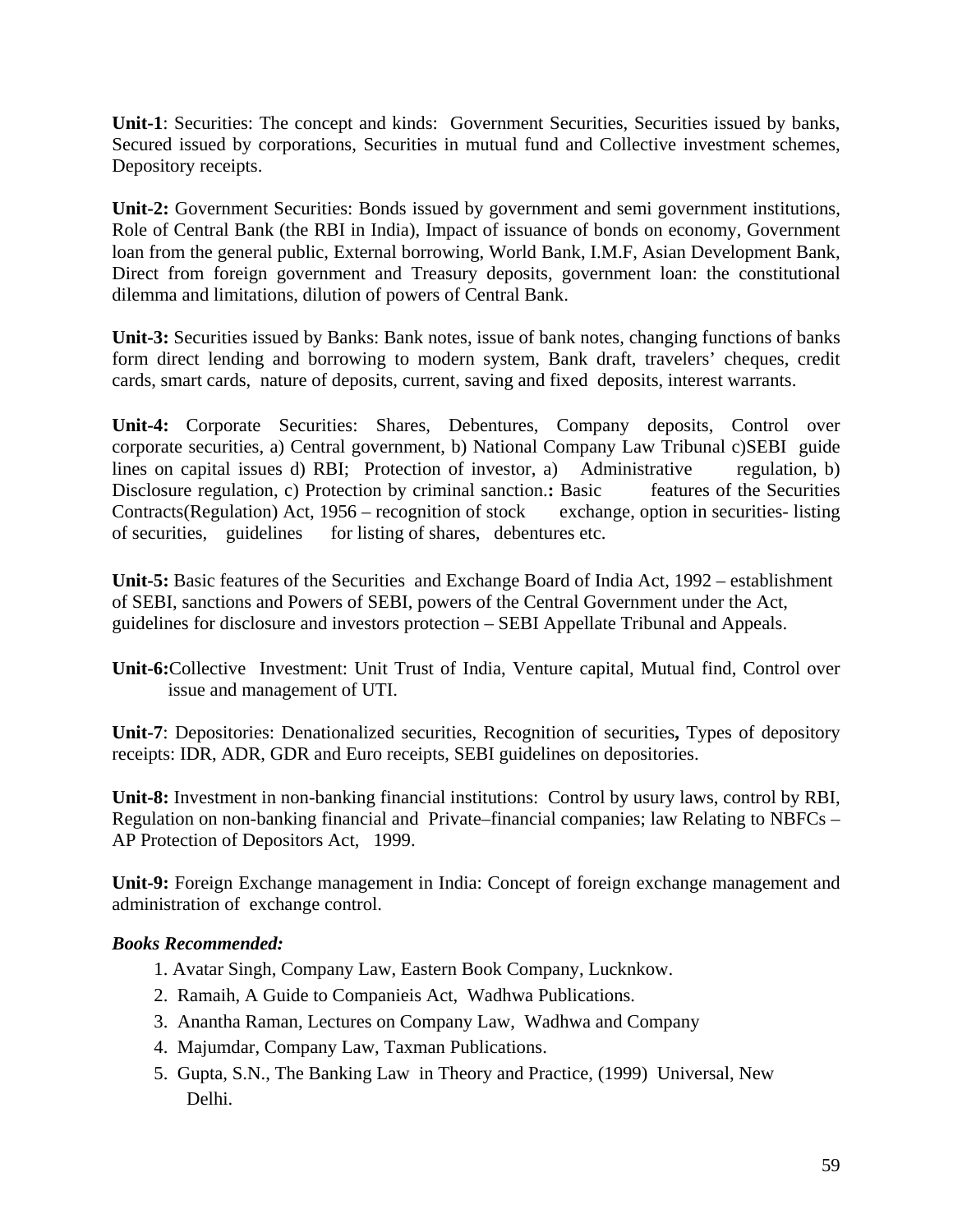- 6. Tannan, M.L., Tannan's Banking Law and Practice in India, (2000) India Law House, New Delhi
- 7. Bhandari, M.C., Guide to Company Law Procedures, (1996) Wadhwa and Co., New Delhi.

#### **Paper XXXXIV Seminar and Clinical Legal Education**

### **SEMESTER-IX**

#### **Paper XXXXV**

### **CIVIL PROCEDURE CODE AND LIMITATION ACT**

**Unit-1**: Introduction**:** Conceptions of Civil Procedure in India before the advent of the British Rule, Evolution of Civil Procedure from 1712 to 1901, Principal features of the Civil Procedure Case. Importance of State Amendments, Types of Procedures – Inquisitorial and Adversary-Importance of observance of procedure. Law Reforms, the Code of Civil Procedure (Amendment) Act, 2002.

**Unit-2:** Suits*:* Concept of Law Suit, Order I, Parties to Suit, Order II, Frame of Suit, Order IV, Institution of suits, Bars & Suit: Doctrines of Sub Judice & Res Judicata, Place of Suing (Section 15, 20) - Territorial Jurisdiction., "Cause of Action" and Jurisdictional Bars, Summons (Sections 27,28,31, Orders IV,VI,IX), Service of Foreign Summons (Section 29), Power for Order (Section 30 order XI).

**Unit-3**: Pleadings*:* (Order VI), Material Facts, Forms of Pleading, Condition Precedent, Presumptions of Law, Striking Out/Amendment. Plaint: (Order VII), Particulars (esp., in money suits/suits for immovable Property), Showing of doferosni's interest and liability, Ground of Limitation, Return of Plaint, Rejection of Plaint, Production and listing of Documents, Written Statement, Counter Claim, Set off, Framing of issues; Appearance and Examination:, Appearance, Ex-parte procedure, Default of Portion, Summoning and attendance of witnesses, Examination, Admissions, production, importing, return of documents, hearing, affidavit; Adjournments:, Order XVII, Adjournment, Judicial Discretion& problems Arrears;

**Unit-4:** Judgment and decree**:** Concepts of judgment, Decree, and Interim Orders and stay Injunctions, Appointment of Receivers, Costs. Execution**:** (Order XXI), Concept of "Execution", General Principles of Execution, Power for Execution of Decrees (Section 38-46), Procedure for Execution (Section 51-54), Enforcement: Arrest and Detention (section 55-59), Attachment (Section 60-64), Sale (Section 65-67).

**Unit-5:** Suits in Particular Cases*:* Suits by or against Government (Section 79-82), Suits by Aliens and by or Against Foreign Rulers, Ambassadors and (Section 91-93), Suits relating to public matters, Incident and supplementary proceedings (Section 75-78, 94-95), and Suits against Minors, persons with unsound mind, indigent persons etc., Inter pleader suits.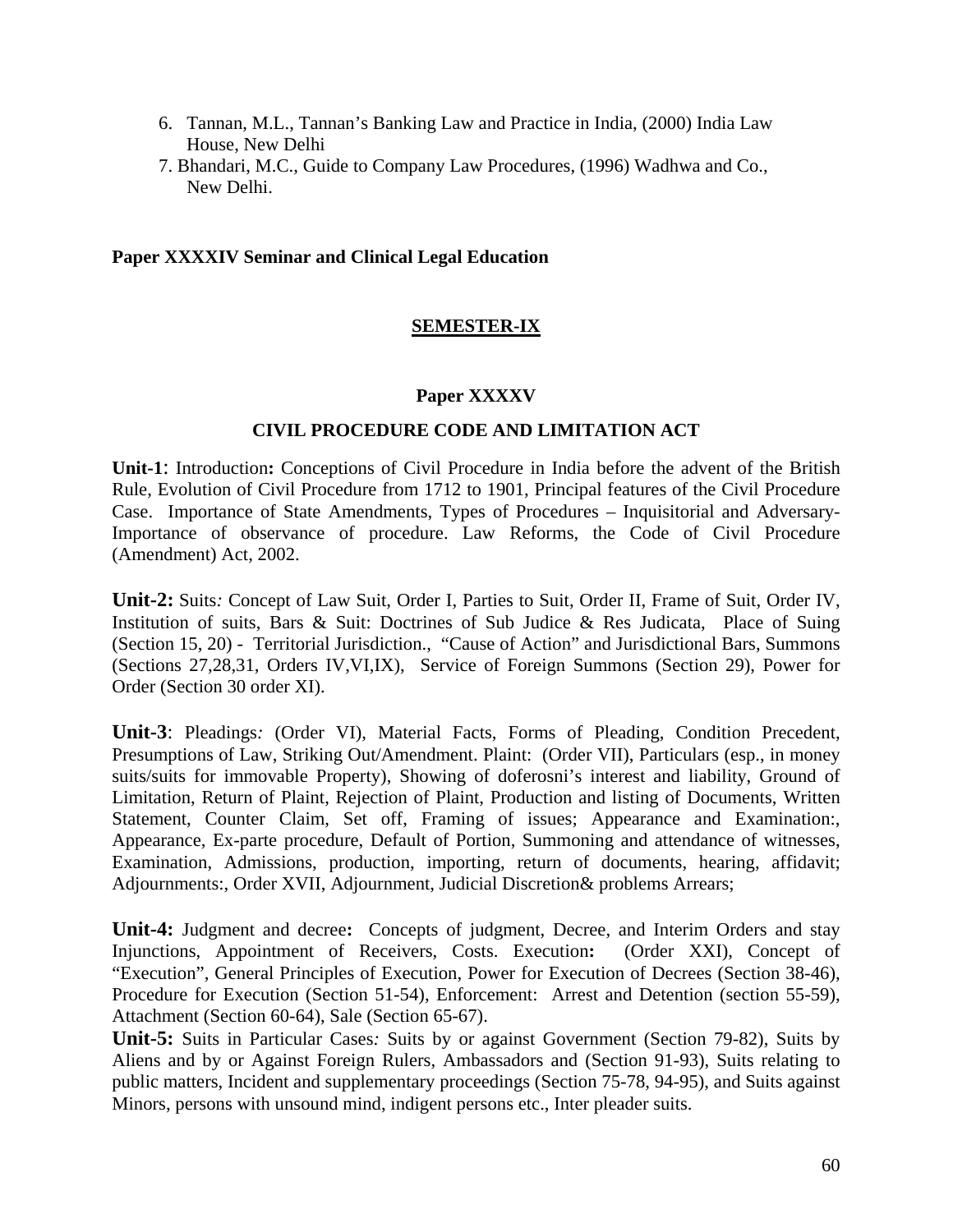**Unit -6:** Appeals: Appeals from Original Decrees (Section 96-99-A) and Order XLI., Appeals from Appellate Decrees (Sections 100-101), Appeals from Orders (Sections 104-106) (Order XLII), General Provisions Relating to Appeals (Section 107-108), Appeals to the Supreme Court (Section 108).

**Unit-7:** Commissions*:* The Rationale of Commissions, Order XXVI, Socio-Legal Commissions of Inquiry in "Social Action" or "Public Interest Litigation".

**Unit -8:** Limitation*:* Concept of Limitation – Why limitation, General principles of limitation, Extension – sufficient causes – acknowledgment, Legal disability – Condonation – when comes to an end, Limitation Act, 1963 (excluding Schedules).

### *Books Recommended:*

- **1.** Mulla: Code of Civil Procedure: Tripathi (Abridged Edition), (Student Edition).
- **2.** A.N. Saha: Code of Civil Procedure.
- **3.** C.K. Takwani: Civil Procedure,  $4^{\text{th}}$  Edition, Eastern Book Co., Lucknow, 2007.
- **4.** B.B.Mitra: Limitation Act, 17<sup>th</sup> Edition, Eastern Law House, Calcutta, 1974, Allahabad, 1973.
- **5.** Sanjiva Row: Limitation Act, 7<sup>th</sup> Edn. (in 2 Vol.s), Law Book Co., Allahabad, 1973.
- **6.** Sanjiva Row: Code of Civil Procedure, 3 rd Edn, (in 4 Vols), Law Book Co., Allahabad.
- **7.** AIR Commentaries on Limitation Act, W.W. Chitaley, AIR Ltd., Nagpur.

### **Paper - XXXXVI**

### **LAW OF CRIMES – II**

#### **(Criminal Procedure Code, Juvenile Justice Act and Probation of Offenders Act)**

**Unit 1:** Criminal justice system: Inquisitorial and Adversary\Accusatorial; International norms regarding the basic principles of criminal justice system; Constitutional perspectives - Articles 14, 20, 21  $\&$  22; The rationale of criminal procedure; Salient features of the Criminal Procedure Code, 1973; The organization of police, prosecution & defense and prison authorities – duties, functions and powers; Constitution of criminal courts and the significance of the segregation of magistrates into judicial and executive magistrates categories under the code; Important definitions: Investigation, first information, cognizable and non cognizable offence, bailable and non bailable offences, complaint, inquiry, charge, trial, summons and warrant cases, compoundable and non compoundable offences, discharge and acquittal, appeal, revision and reference.

**Unit-2:** Investigation proceedings: Initiation of investigation proceedings (sec.154-157); Interrogation powers of police officer (Secs.160& 161); evidentiary value of FIR and statements made to police officer (Sec162 of Cr.P.C. and Sec.145 &157 of Evidence Act); Arrest with and without a warrant : exercise of power and execution rules (Secs.41-60 & 70-80); Preventive powers of the Police (Sec.149-153);Rights of arrested person (Secs.50,50A,54-57,75,76,303,304 of Cr.P.C & Art.22); Search and Seizure (Secs.51,93-103, 165,166 & 166A,166B); Proclamation and attachment (sec.82-89) Recording of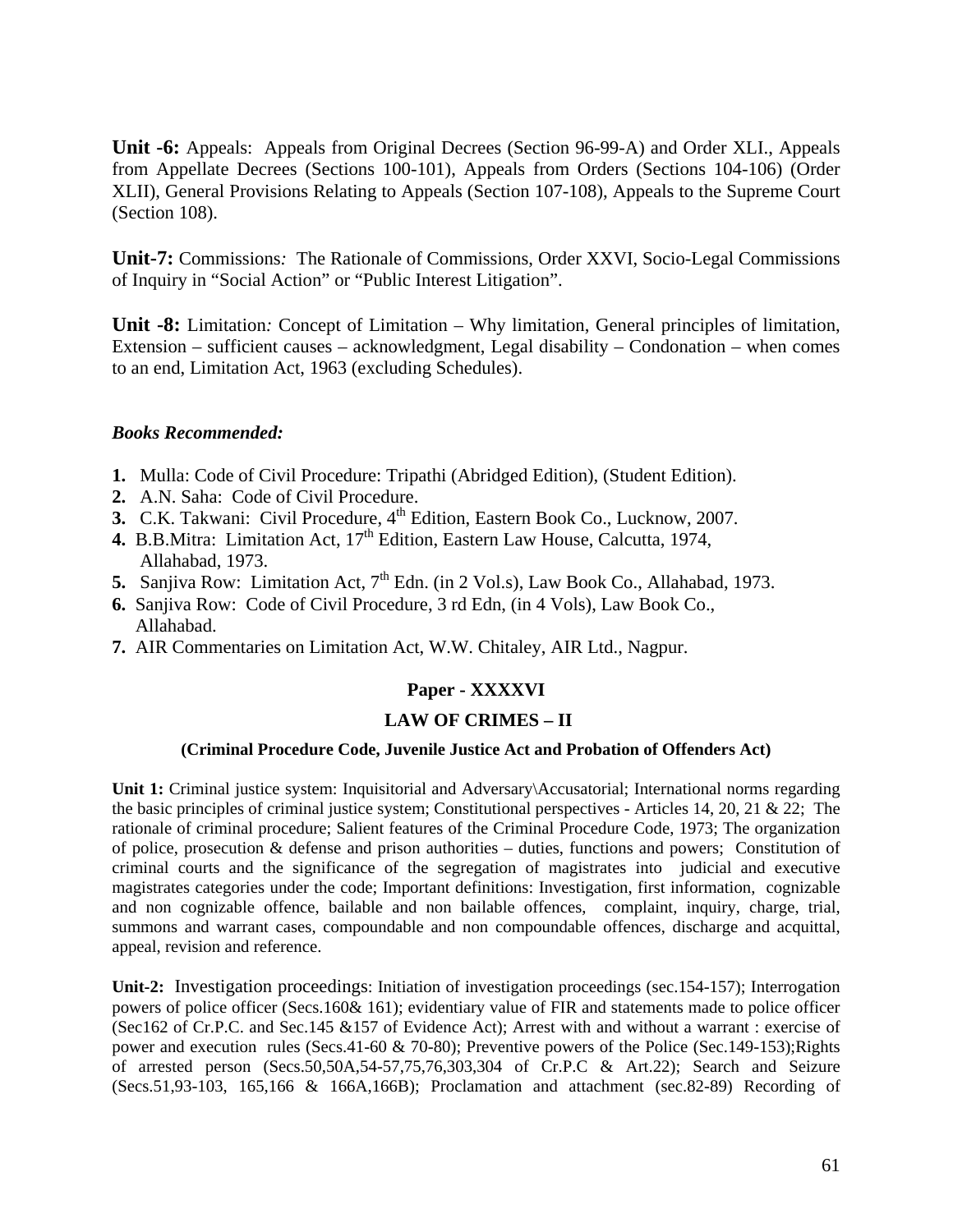confessions and statements (sec.164); Special remand order (Secs.167); Police diary (Secs.172); Police report (Sec.173); Inquest proceedings (Secs.174-176);

**Unit-3:** Jurisdiction of Courts, Inquiry proceedings & Bail provisions:General principle of jurisdiction of criminal courts (Sec.177); Exceptions to the principle (sec.178-188); Initiation of Inquiry proceedings (Sec.190-194); Exceptions to the general principle of moving criminal courts (Secs.195-199); Complaint to magistrates (Secs.200-203); Inquiry proceedings before magistrates (Secs.204-209); Bail provisions (Secs.436-450)

**Unit-4:** Security and Maintenance proceedings: Security for keeping peace and for good behavior (Secs.106-124); Maintenance of Public order and tranquility: Unlawful Assemblies (Secs.129-132); Public Nuisance (Secs133-144); Disputes as to immovable property (Secs.145- 148); Maintenance of wives, children and parents: Order of maintenance (Secs.125); The Muslim Women (Protection of Rights on Divorce) Act,1986); Procedure, alteration and enforcement (Secs.127&128)

Unit-5: Trial Proceedings: Concept of fair trial: Presumption of innocence, right of silence & right to speedy trial; Charge: Content and form (Secs.211-217); General principle to be tried separately for every charge and its exceptions (Secs.218-224); Trial before a court of session (Secs.225-237); Trial of warrant cases before magistrates (Sec.238-250); Trial of summons cases (Sec.251-265); Summary trials (Secs.260-265);

Pleas and limitations to bar trail: Principle of Autrefois acquit and autrefois convict (Secs.300& Art20); Compounding of offences (Sec.320); Withdrawal from prosecution (Secs.321); ); Irregular proceedings (Secs.461,462 & 479); Limitations to take cognizance of offences (Secs.467-473); Evidence in inquires and trials Secs.272-283); Tender of pardon (Secs.307- 309); Provisions as to Accused persons of unsound mind (Secs.328-339)

**Unit-6:** Judgment, Appeals, Reference, Revision and Execution*:*Judgment: Mode and other provisions (Sec.353-365); Confirmation of death sentence (Secs.366-371); Appeals (Secs.372- 394); Reference and Revision (Sec.395-405); Transfer of criminal cases (Secs.406-412); Execution, suspension, remission and commutation of sentences (Secs.413-435)

**Unit-7:** Juvenile Justice System: Concept of juvenile justice; Historical perspective of juvenile justice system; Provisions relating to juvenile offenders under IPC(Secs.82&83) and Criminal Procedure Code(Secs.27&260); Juvenile Justice Act, 1986 – Distinction between juvenile offender and neglected juvenile; Constitution of Child welfare boards and juvenile courts; Observation and juvenile homes; Powers of the State Government to constitute Advisory Boards and release the juvenile from juvenile or special home; Juvenile Justice (Amendment) Act, 2000 – major changes made to the JJ Act, 1986;

**Unit-8:** Probation of offenders and Parole*:*Concept of probation; Development of probation system in India; Probation of Offenders Act 1958: Salient features; Role of probation officers; Role of Judiciary in the implementation of the Act; Parole system: Concept and distinction with the probation system

**Unit-9:** Reforms in Criminal Procedure: Major recommendations made in the Mall math Committee, 2002 in relation to Criminal Procedure Code; The Code of Criminal Procedure Code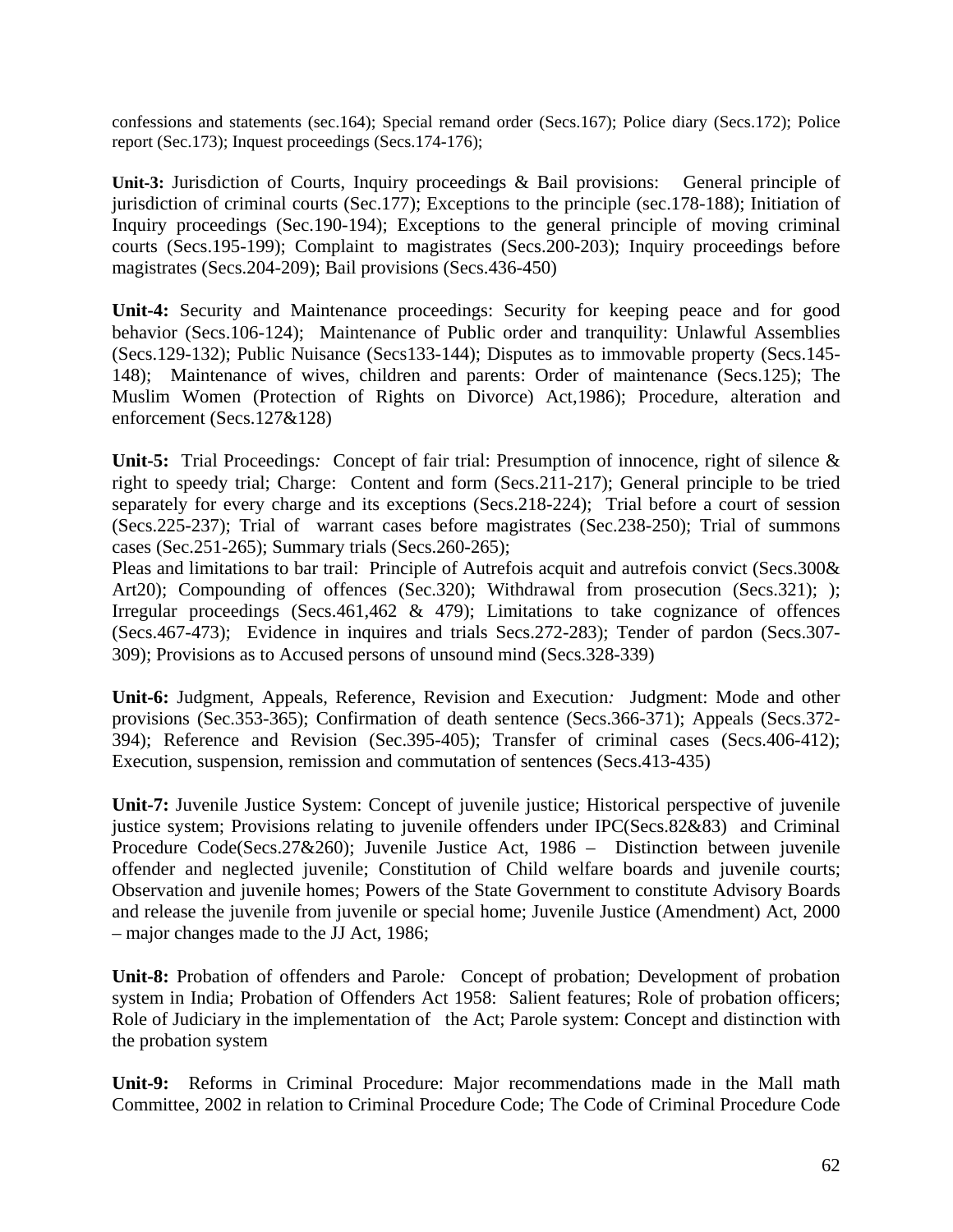(Amendment) Act, 2005 – important changes; The Code of Criminal Procedure Code (Amendment) Act 2006 – significant changes.

#### *Books Recommended:*

- 1. Ratan Lal and Dhiraj Lal: Indian Penal Code, Wadhwa & Co.
- 2. Achutan Pillai: Criminal Law, Butterworth Co.
- 3. Gour K.D.: Criminal Law Cases and Material, Butterworth Co.
- 4. Kenny's: Outlines of Criminal Law.
- 5. R.V. Kelker, Lecturers on Criminal Procdedure Code
- 6. S.N. Mishra, Criminal Procedure Code

### **Paper XXXXVII**

#### **LAW OF EVIDENCE**

**Unit-1**: Introductory: Conceptions of evidence in classical Hindu and Islamic Jurisprudence, The Introduction of the British "Principles" of evidence, The Main Features of the Indian Evidence Act, 1872. Applicability of Evidence Act, Administrative Tribunals, Industrial Tribunals, Commissions of Enquiry, Court-martial. Central Conceptions in Law of Evidence:, Facts: Section 3 definition relevant facts/facts in issue, Evidence: Oral and documentary and real Primary and secondary evidence, Circumstantial Evidence and Direct and indirect Evidence-Hearsay Evidence, "proving" not proved and "disproving", Witness, Appreciation of Evidence Presumption (Section 4),

**Unit-2:** The Doctrine of Res Gestae (Sections 6,7,8), Test identification parade(Sec.9), Evidence of Common Intention (Section 10), The problems of relevancy of "Otherwise" Irrelevant Facts (Section 11), Proof of Custom (Section 13), Facts concerning state of body and mind (Sections 14,15 & 16)

**Unit-3:** Admissions and Confessions:, General Principles concerning Admissions (Sections 17- 23), Differences between "Admission" and "Confession", The problems of non-admissibility of confessions caused by , "any inducement, threat or promises" (Section 24), Inadmissibility of confession made before a police officer, (Section 25), Admissibility of "Custodial" Confessions (Section 26), Admissibility of information" received from an accused person in custody; with special reference to the problem of discovery based on "joint statement" (Section 27), Confession by co-accused (Section 30), The problems with the judicial action based on a "retracted

confession"

**Unit-4:** Statement of persons who cannot be called as witnesses: Dying declarations: The justification for reliance on dying declarations (Section 32), The judicial standards for appreciation of evidentiary value of dying declarations. Other statements by persons who cannot be called as witnesses, Sections 32(2) to (8) and 33:

**Unit-5:** Relevance of judgments, general Principles (Sections 40-44), Admissibility of Judgments in Civil and Criminal matters (section 43), "Fraud" and collusion" (Section 44)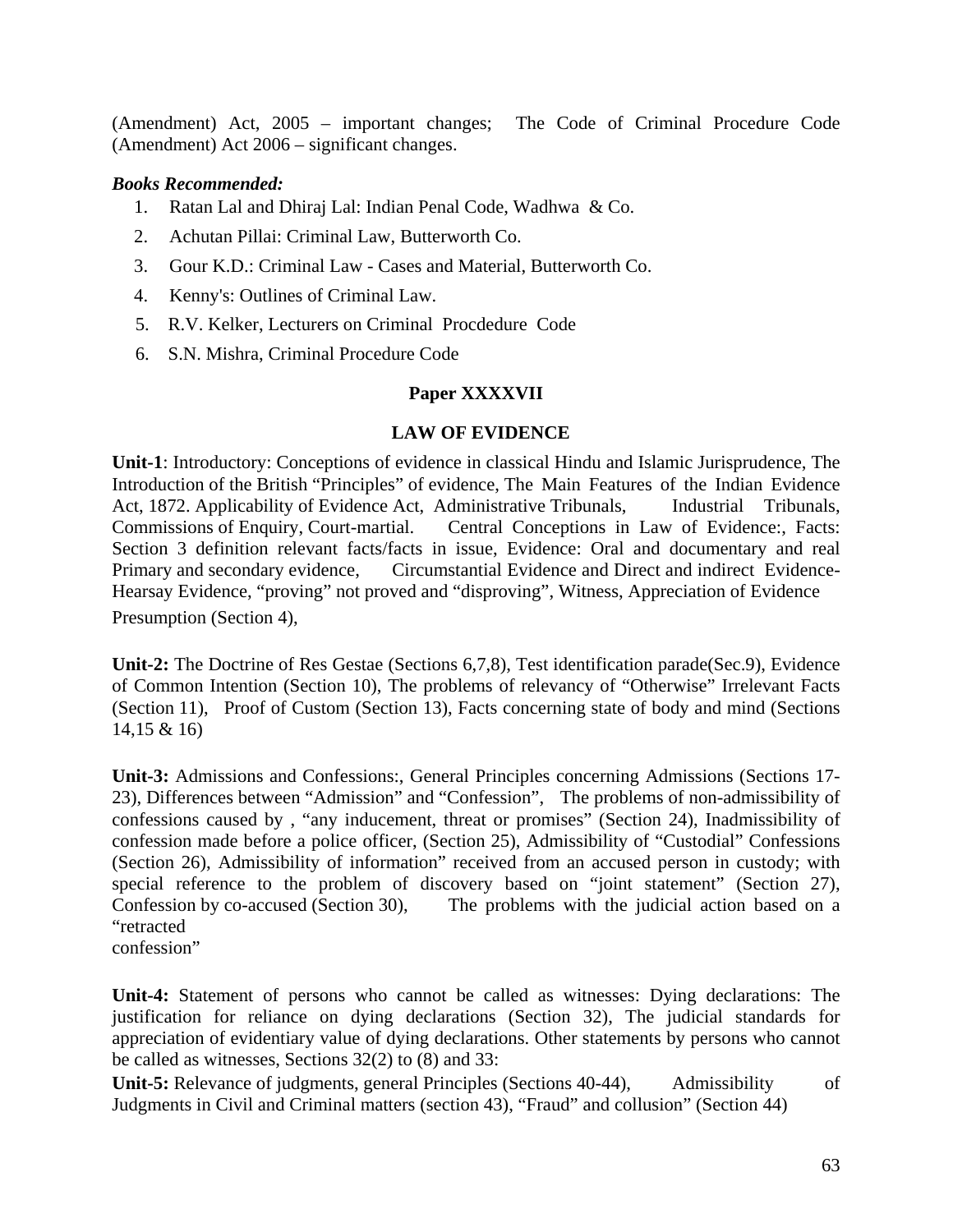**Unit-6:** Expert testimony: General principles (Sections 45-51), Who is on expert? Types of expert evidence, The problems with expert testimony. Evidence of character

**Unit-7:** Oral evidence: general principles concerning Oral Evidence (Sections 59-60), exceptions to hearsay evidence.

**Unit-8:** Documentary evidence: General Principles concerning documentary evidence, primary and secondary evidence,(Ss. 61-66) Public document and private document(Sections 74-78) General Principles Regarding Exclusion of Oral by Documentary Evidence.(Sections 91-92) attested documents (Ss 67-72) Ambiguous documents (Ss93-100) presumptions regarding documents (Ss 79-90)

**Unit-9:** Of Witnesses: Competency and compellability of witnesses, Examination of witnesses, Competency to testify (Section 118-122),Privileges of communications: matrimonial privileges(Section 122) State Privilege (Section 123), Professional Privilege (Sections 126,127,128), Accomplice (Section 133), General Principles of Examination (Sections 135- 166), Leading Questions (Sections 141-143), Lawful Questions in Cross-Examination (section 146), Hostile witness (Section154), Impeaching of the standing the credit of witnesses (Section 155), refreshing the memory (Sec. 164)

**Unit-10:** Burden of proof: The general conception of burden of proof (Section 101-104), General and Special Exceptions to burden of proof, Presumption as to dowry death (Sections 113-B), The Scope of the doctrine of judicial notice (Sections56-57) Facts admitted need not be proved (Sec 58)

**Unit-11:** Estoppel: What is Estoppel? Estoppel, res judicata and waiver; and presumption, promissory estoppel, (Secs. 115-117) Improper admission and of witness in civil and criminal cases.(S. 167)

**Unit-12:** Law reform: Amendment to Indian Evidence Act by the IT Act, 2000.

#### *Books Recommended:*

- (1) Batuk Lal: The Law of Evidence, Central Law Agency, Allahabad.
- (2) M. Monir: Principles and Digest of the Law of Evidence, the Universal Book Agency, Allahabad.
- (3) Vepa P. Saradhi: Law of Evidence, Eastern Book Co., Lucknow.
- (4) Avtar Singh: Principles of the Law of Evidence, Central Law Publications.
- (5) V. Krishnama Chary: The Law of Evidence, S.Gogia & Company, Hyderabad

### **Paper - XXXXVIII**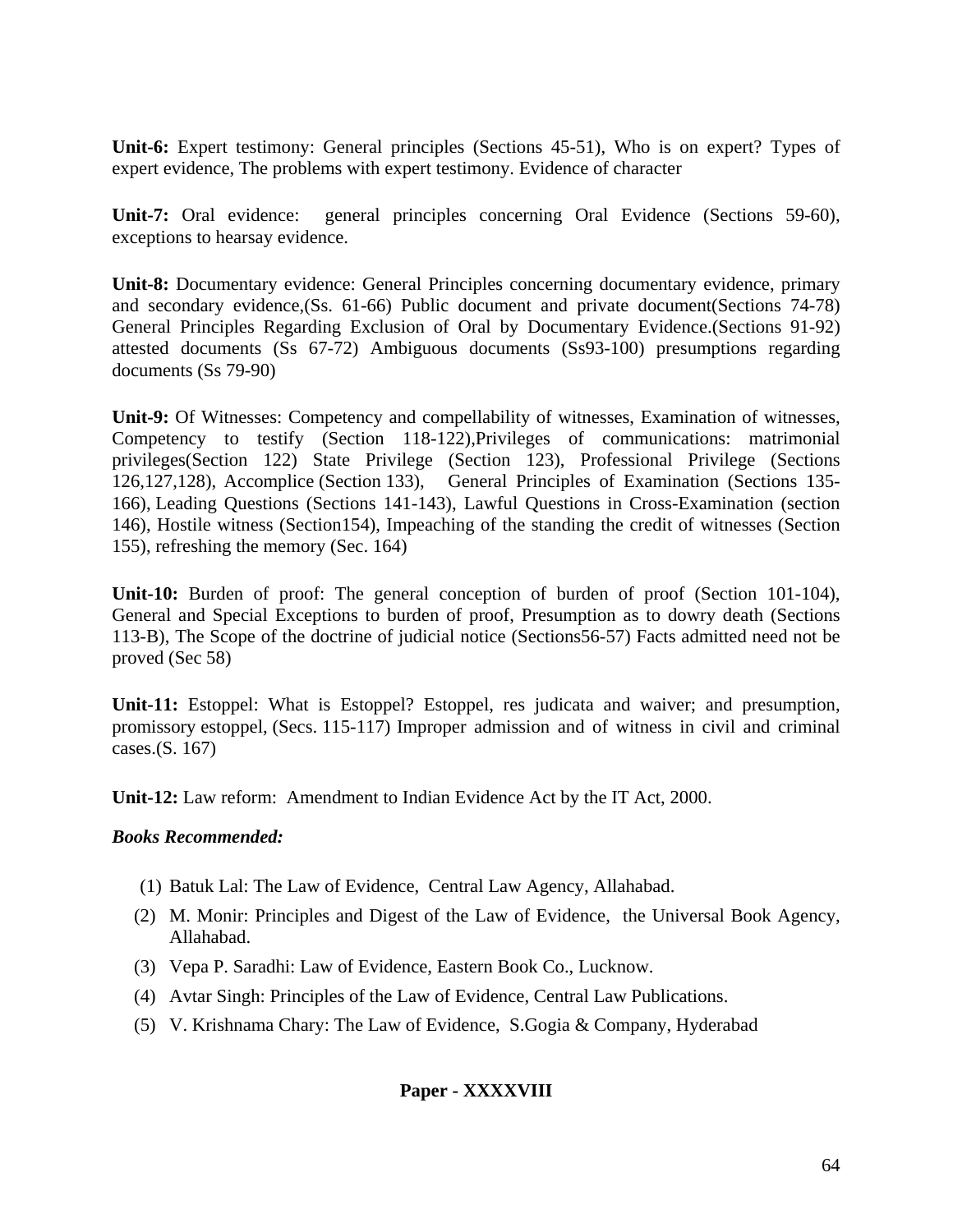### **BANKING LAW INCLUDING NEGOTIABLE INSTRUMENTS ACT**

### **(Optional Paper-IV)**

**Unit-1:** Banker and customer: General relationship between banker and customer, essential features of general relationship, special relationship.

**Unit-2:**Business aspects of banking: Opening of new account, kinds of accounts; current account, savings account, deposit account, joint account, accounts of special customers. (Minor, partnership, company, trust, married women etc.)

**Unit-3:** Pass book; over-over; draft-appropriation of payments; right of set-off, combining of several accounts, receipt of valuable for safe custody,. garnishee orders.

**Unit- 4:** Rights of banker over securities for bank advances: Banker's lien, pledge, guarantee, documents of title goods a) bill of lading, dock warrant, warehouse keeper certificate, delivery order, railway receipt, Bankers commercial of letters credits.

**Unit-5:**Definition of Negotiable instrument, essential features of negotiable instruments, difference between negotiability and assign ability, Promissory note-bill of exchange, cheque and other analogous instruments(Bankers draft, travelers cheque, dividend warrant).

**Unit-6:** Cheque**:** Kinds of cheques, crossing of cheques, endowments and its kinds, holder and older in due, payment in due course, marking of cheques.

**Unit-7:** Liabilities of the parties to the negotiable instruments: Dishonour of cheques, statutory protection of paying banker and collecting banker; forgeries.

**Unit-8:** Banking Companies Regulation Act, 1949: General and specific powers of the Reserve Bank of India and central government, restrictions and loans and advances .

**Unit- 9:** The Reserve Bank of India Act, 1934: Functions and promotional role of the Reserve Banks of India, RBI and commercial banks.

**Unit-10:**Nationalisation of Banks: Effect of nationalization, achievements and drawbacks; globalization and its impact.

**Unit-11:** Innovations in Banking: e-Banking, off-shore banking and RBI guide lines. *Books Recommended:* 

- 1. Paget-Law of Banking
- 2. Sheldon-Practice and Law of Banking
- 3. Tannan-Law of Banking
- 4. Gulati- Banking Companies Act
- 5. Maheswari- Banking Law and Practice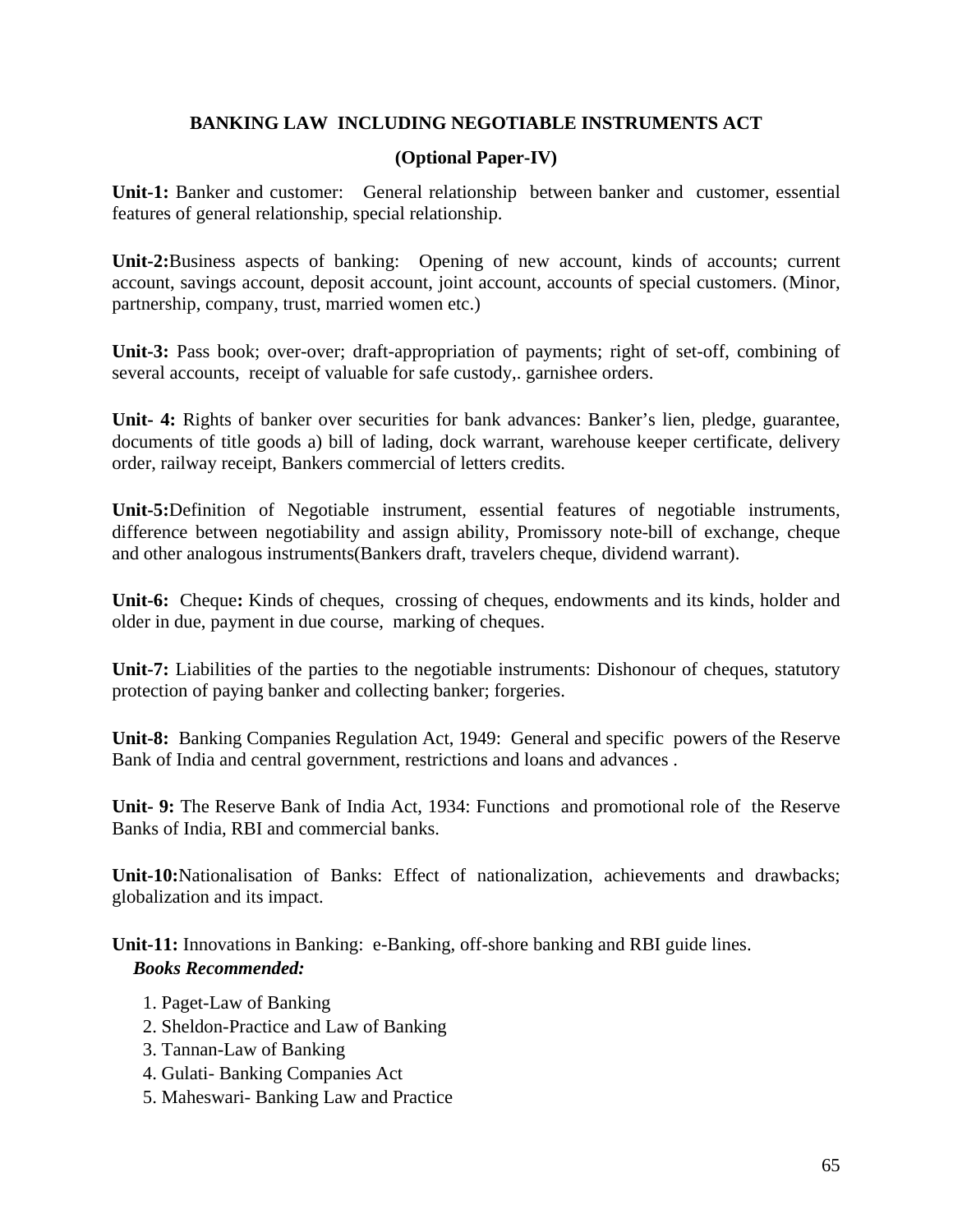6. Bashyam and Adiga-Negotiable Instruments Act

7. Parthasarathi, Negotiable Instruments Act.

## **Paper – XXXXVIII**

### **LAW OF INSURANCE**

### **(Optional Paper-IV)**

**Unit-1** Contract of Insurance: Subject matter of the insurance principles applicable - Formation of Contract.

**Unit-2**: Definition and meaning of the term insurance.

**Unit-3**: History of Insurance in England and India in brief butline.

**Unit-4**: Nature of Insurance Contract : Contract uberrima fidei - Contract of Indemnity - Contract of wager and conditional contracts.

**Unit-5:** Classification of Insurance - construction of Insurances policies.

**Unit-6**: General principle of insurance common to all branches - insurable interest -premium risk and proximate cause-non-disclosure-representations and Warranties assignment contribution and subrogation-double insurance and over insurance-reinsurance.

**Unit-7**: Life Insurance: Nature and scope, definition, Kinds of life insurance, the policy formation of life insurance contract-Life insurance conditions, circumstances affecting the risk, assignment & nomination, amounts recoverable, persons entitled to payment, settlement of claims and payment of money.

**Unit-8**: Fire Insurance: Definition and scope of fire insurance, nature of fire insurance contract, meaning of fire, formation of contract, insurable interest, indemnity, reinstatement, causaproxima, Kinds of policies, conditions in fire policies. The and alteration, notice of abandonment, average conditions. Right after loss, amount recoverable.

**Unit-9:** Marine Insurance: Nature and scope of Marine Insurance contract, nature of the contract, the Marine Adventure. The step in Marine Insurance, classification of Marine Policies, Deviation and change of voyage. The perils of the sea and Maritime perils, proximate cause, Loss: Partial, General average and particular over age: total loss actual total loss and constructive loss. Notice of Abandonment, inchemeree clause, sue and labour clause, Adumption. Burgalary Insurance: Nature and scope, Meaning the term burglary, exceptions in the policy Accident Insurance: Nature and scope meaning, the risk Gurantee insurance: Nature and scope, contract, contracts of gurantee and insurance contracts, fidelity policies, insurance of debts.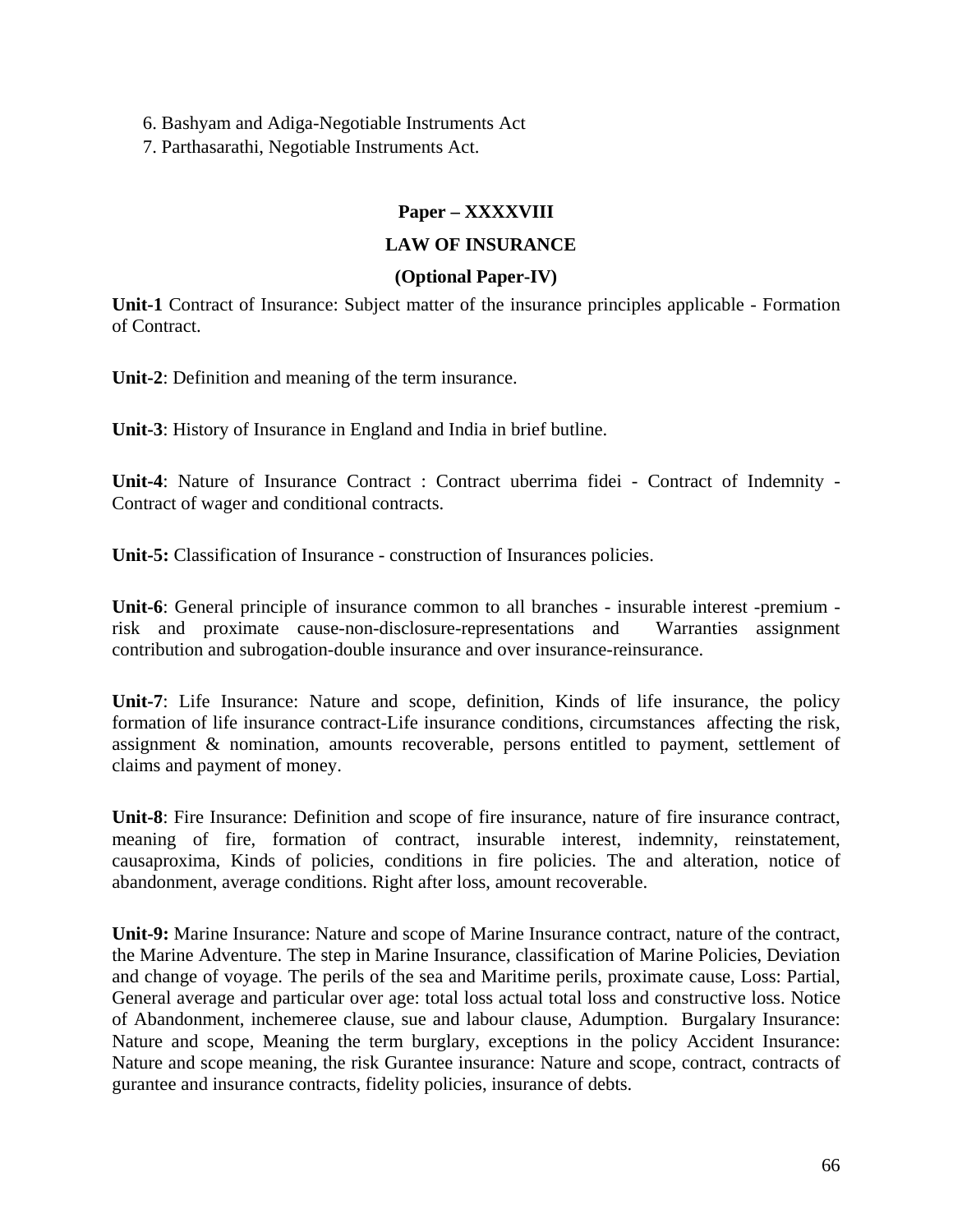**Unit-10**: Liability Insurance: General, defence by insurer of assured, statutory suborgation, practice, employer's liability insurance.

**Unit-11**: Motor Vehicle Insurance: Relevant Provisions, Rights of Third parties. Clauses restricting cover.

**Unit-12**: Statutory Materials: The Insurance Act 1938: 2. The Life Insurance Corporation Act, 1956: 3. The Marine Insurance Act 1963: 4. The General Insurance Act, 1972 5. The motor Vehicles Act.

#### *Books Recommended:*

- 1. Mac Gillivray, Insurance Law
- 2. Porter, Insurance
- 3. Brijmohan Singh, Fire Insurance
- 4. Arnold's Marine, Insurance
- 5. Houseman, Life Insurance
- 6. Chambers Marine, Insurance Act, 1906
- 7. M.N. Srinivasan: Principles of Insurance Law
- 8. K.S.N. Murthy, Modern Law of Insurance in India
- 9. Brijmohan Singh, Law of Insurance.
- 10. Collinvaux, Insurance
- 11. Johan Bird, Insurance

### **Paper -XXXXIX**

#### **MEDIA LAW INCLUDING RIGHT TO INFORMATION**

#### **(Optional Paper-V)**

**Unit - I:** Mass media - Types of – Press Films, Radio Television:

Ownership patterns – Press – Private – Public, Ownership patterns – Films – Private, Ownership patterns – Radio & Television, Public, Difference between visual and non-visual media – impact on peoples minds.

**Unit-2:** Press – Freedom of speech and Expression **–** Articles 129 (1) (a): Includes Freedom of the Press, Laws of defamation, obscenity, blasphemy and sedition, Law relating to employees wages and service conditions, Price and page Schedule Regulation, Newsprint and Control Order, Advertisement – is it included with in freedom of speech and expression? Press and the Monopolies and Restrictive Trade Practices Act .

**Unit-3:** Films - How far included in freedom of speech and expression?: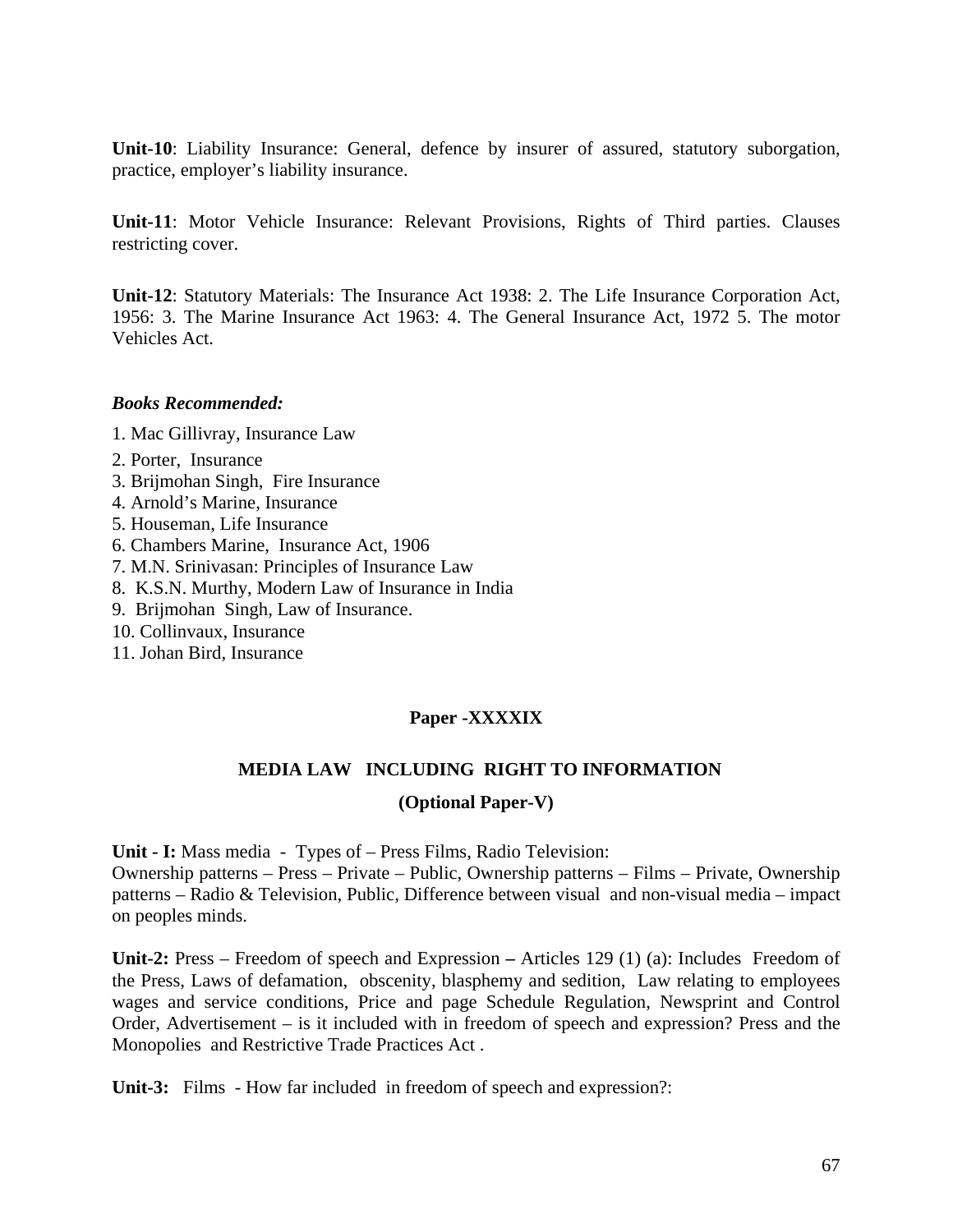Censorship of films – Constitutionally, The Abbas Case, Difference between films and press – Why Pre-censorship valid for films but not for the press? Censorship under the cinematography Act.

**Unit-4:** Radio and Television - Government Monopoly:

Why Government department? Should there be an autonomous corporation? Effect of television on people, Report of the Chanda Committee, Government Policy, Commercial advertisement, Internal security of serials, etc, Judicial Review of Doordarshan decisions: Freedom to telecast.

**Unit-5:** Constitutional Restrictions :

Radio and television subject to law of defamation and obscenity, Power to legislate – Article 246 read with the seventh schedule , Power to impose tax – licensing and license fee.

**Unit-6.** Right to Information**:** Development of RTI in India

**Unit-7:** Right to Information Act, 2005**:** Its implementation

**Unit-8:** Right to Information Decisions: Decisions of Judiciary, RTI and Decisions of Chief Central Information commissions and State Information Commission under the RTI Act, 2005.

### *Books Recommended:*

1. M.P. Jain, Constitutional Law of India (1994) Wadhw**a.** 

- 2. H.M. Seervai, Constitutional Law of India Vol. 1. (1991) Tripathi, Bombay.
- 3. Rajeev Dhavan "On the Law of the Press in India" 26 JI.L/288 (1984).
- 4. Rajeev Dhavan, " Legitimating Government Rehtoric: Reflections on some Aspects of the Second Press commission"26 J.L/.391 (1984**) .**
- 5. Soli Sorabjee, Law of person Censorship in India (1976).
- 6. Justice E.S. Venkaramiah, Freedom of Press: Some Recent Trends (1984)
- 7. D.D.Basu, The Law of Press of India (1980)
- 8. Right to Information Act, 2005, SP Sathe, 2006
- 9. Right to Information in India, Solu Nigam

### **Paper – XXXXIX**

### **INTERNATIONAL HUMAN RIGHTS**

### **(Optional Paper-V)**

**Unit-1:** Origin and development of concept of Human Rights: Meaning of human rights and jurisprudential dimensions, Evolution of the concept of human rights, first generation, second generation and third generation human rights, sovereignty vs human rights.

**Unit-2:** Human Rights and United Nations Organization: Human rights and UN Charter, promotion and protection of human rights, Universal Declaration of Human Rights, Covenant on Civil and Political Rights, Covenant on Economic Social and Cultural Rights.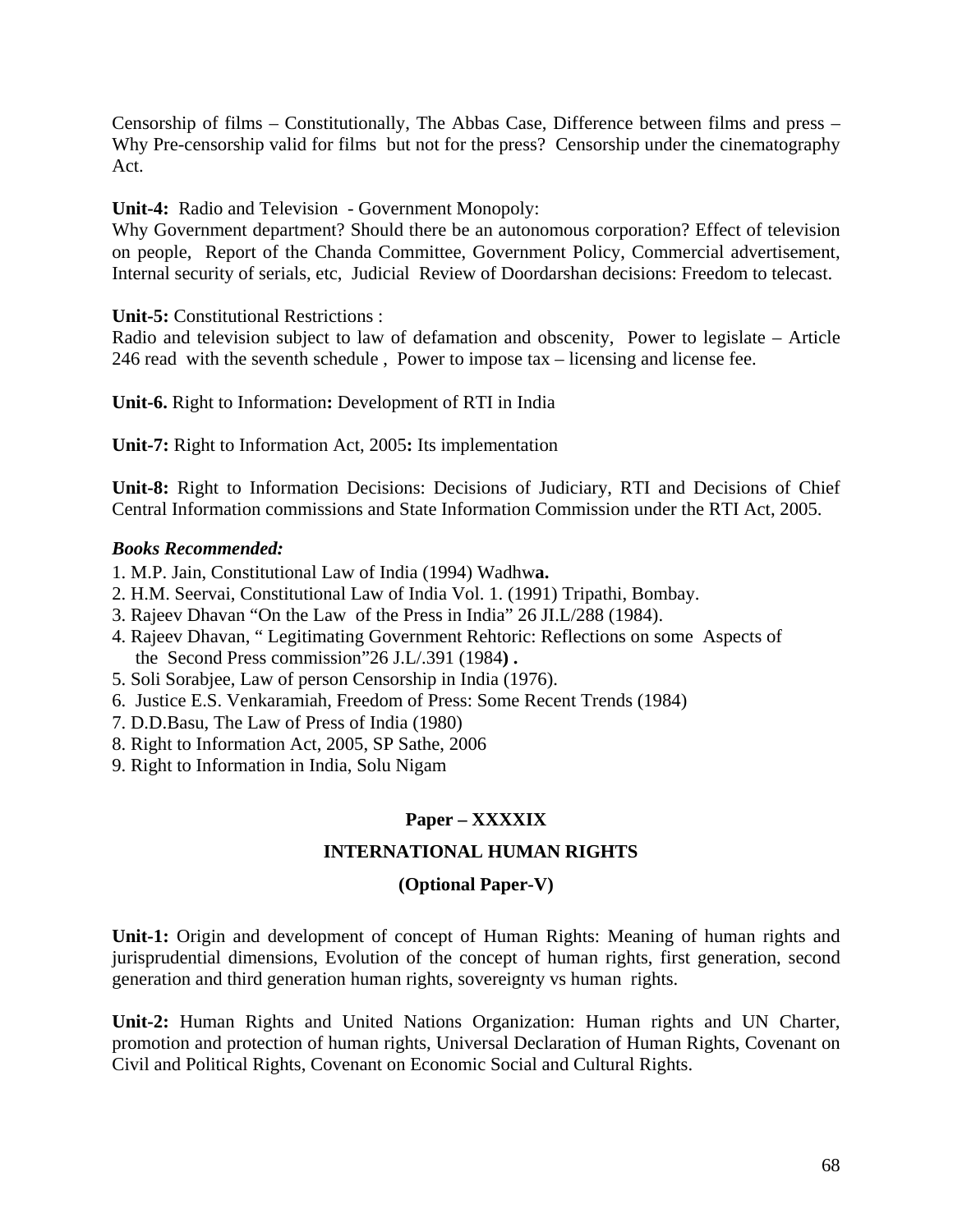**Unit-3:** Human Rights and Regional Arrangements: Europium Convention on Human Rights, American Convention of Human rights, African Charter of Human Rights,

**Unit-4**: Protective agencies and mechanism, international commissions on human rights, ILO and Human Rights , UNICEF and human rights, Centre for human rights, OHCHR, Amnesty International, Amnesty International, Red Cross.

**Unit-5:** Venerable Groups in International Human Rights Law: International human rights law relating to women - CEDAW, international human rights law relating to children - UN Declaration and Charter on Right of Child, Indigenous groups and UNO, Refugees and international law of human rights

**Unit-6:** International Humanitarians Law (IHL): Basic principles of IHL, Geneva conventions, Rights of POW, Rights of civilians, Woman and IHL

**Unit-7:** International Enforcement of Human Rights: International Court of Justice, International Criminal Court, Role of European Court of Justice

**Unit-8:** Indian and International Human Rights Law: Constitutional mechanism for implementation of international human rights law, protection of Human Rights Act.

#### *Books Recommended:*

- 1. Dr. H.O. Agarwal, international Law on Human Rights, Central Law Agency, Allahabad
- 2. M.K. Balachandran, Rose Varghese, Introduction to Humaniterian Law, ICRA..
- 3. Angela Hegarthy, Slobban Leonard, Human Rights an Agenda for the  $21<sup>st</sup>$  Century.
- 4. Wace, Rebecca, Intelrantional Human Rights, Text and Materials, Loandan, Sweet and Maxwell.

### **SEMESTER -X**

#### **Paper-XXXXXI Practical Training - I DRAFTING, PLEADING AND CONVEYANCING**

Class room instructions and simulation exercises on the following items shall be extended :

#### **(a) Drafting:**

General principles of drafting and relevant substantive rules shall taught.

#### **(b) Pleadings:**

1. *Civil:* (i) Plaint, (ii) Written Statement, (iii) Interlocutory Application, (iv) Original Petition, (v) Affidavit, (vi) Execution Petition, (vii) Memorandum of Appeal and Revision and (viii) Petition under Article 226 and 32 of the Constitution of India.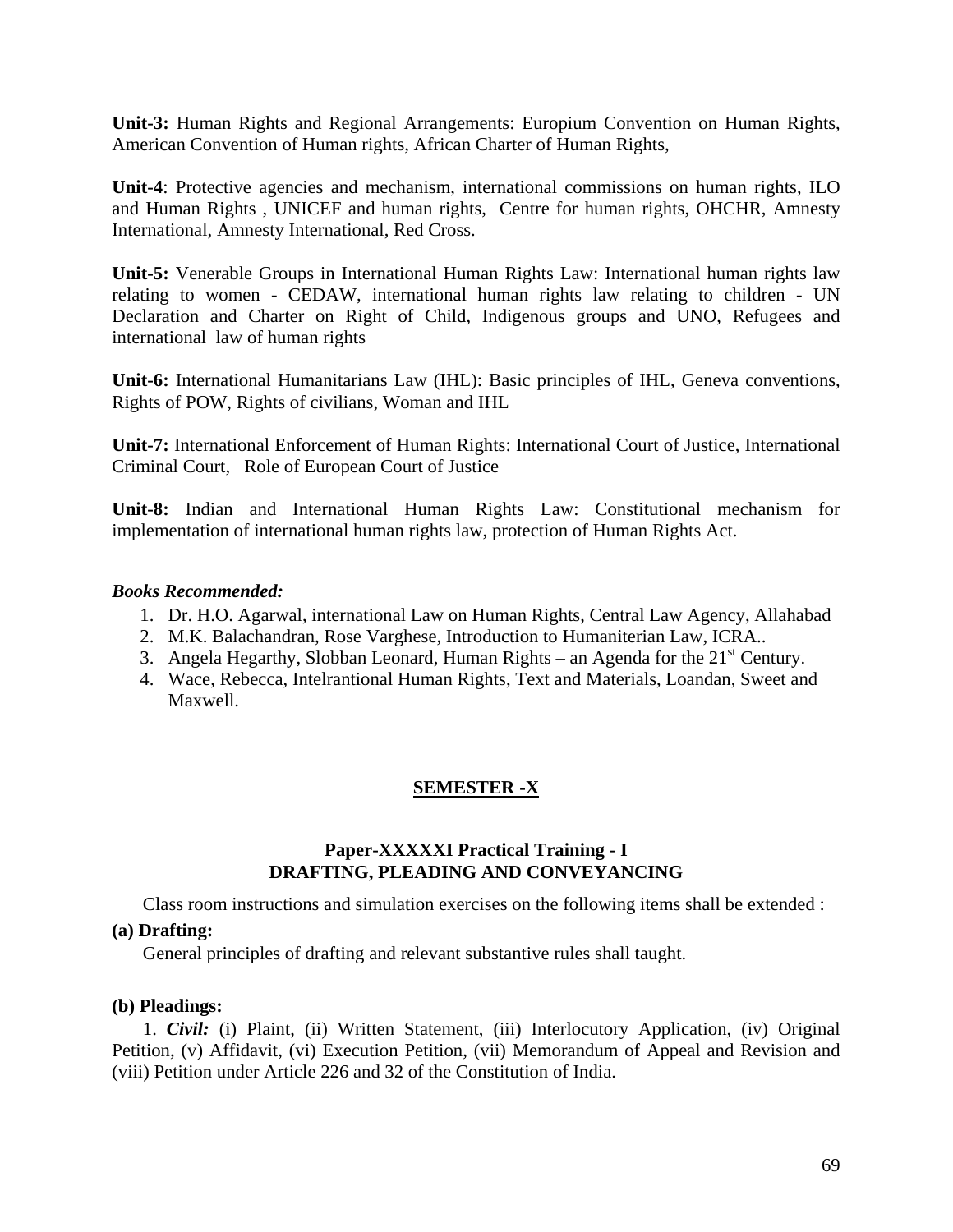2. *Criminal:* (i) Complaints, (ii) Criminal Miscellaneous Petition, (iii) Bail Application and (iv) Memorandum of Appeal and Revision.

#### **(c) Conveyancing:**

(i) Sale Deed, (ii) Mortgage Deeds, (iii) Lease Deed, (iv) Gift Deed, (v) Promissory Note, (vi) Power of Attorney and (vii) Will etc of 15 exercises.

Drafting and pleadings will include 15 exercises and carries 45 marks.

Conveyancing will include 15 exercises and carries 45 marks.

These 30 exercises shall be recorded. Each student shall be served with different problems for the purpose of exercise.

These exercises shall be evaluated by a Board of Examiners consisting of one Teacher of the University college concerned, Principal/Head and Teacher concerned.

The same board will also conduct Viva Voce on the above concepts. It carries 10 marks. The proceedings of the Viva Voce shall be recorded.

The candidate shall get a minimum 1/3 of marks allocated for each component and 40% on the aggregate in order to qualify and pass in the above paper.

### *Books Recommended:*

(1) R.N. Chaturvedi : Pleadings and Conveyancing, Central Law Publications.

- (2) De Souza : Conveyancing, Eastern Law House.
- (3) Tiwari : Drafting, Pleading and Conveyancing, Central Law Agency.
- (4) Mogha: Indian Conveyancer, Eastern Law House.
- (5) Mogha: Law of Pleadings in India, Eastern Law House.
- (6) Shiv Gopal : Eastern Book Company.
- (7) Narayana P.S. Justice: Civil Pleadings and Practice, Asia Law House.
- (8) Narayana P.S. Justice: Criminal Pleadings and Practice, Asia Law House.
- (9) Noshirvan H.Jhabvala: Drafting, Pleadings, Conveyancing & Professional Ethics.

#### **Paper-XXXXXII, Practical Training II**

#### **PROFESSIONAL ETHICS AND PROFESSIONAL ACCOUNTING SYSTEM**

(Out line of the Course: Professional Ethics, Accountancy for Lawyers and Bar-Bench Relations)

**Unit-1:** Law and Legal profession - Development of Legal profession in India, Right to practice a right or privilege? - Constitutional guarantee under Article 19(g) and its scope.

**Unit- 2:** Regulation governing enrolment and practice - Practice of Law -Whether a business?, Solicitors firm - Whether an industry , Elements if Advocacy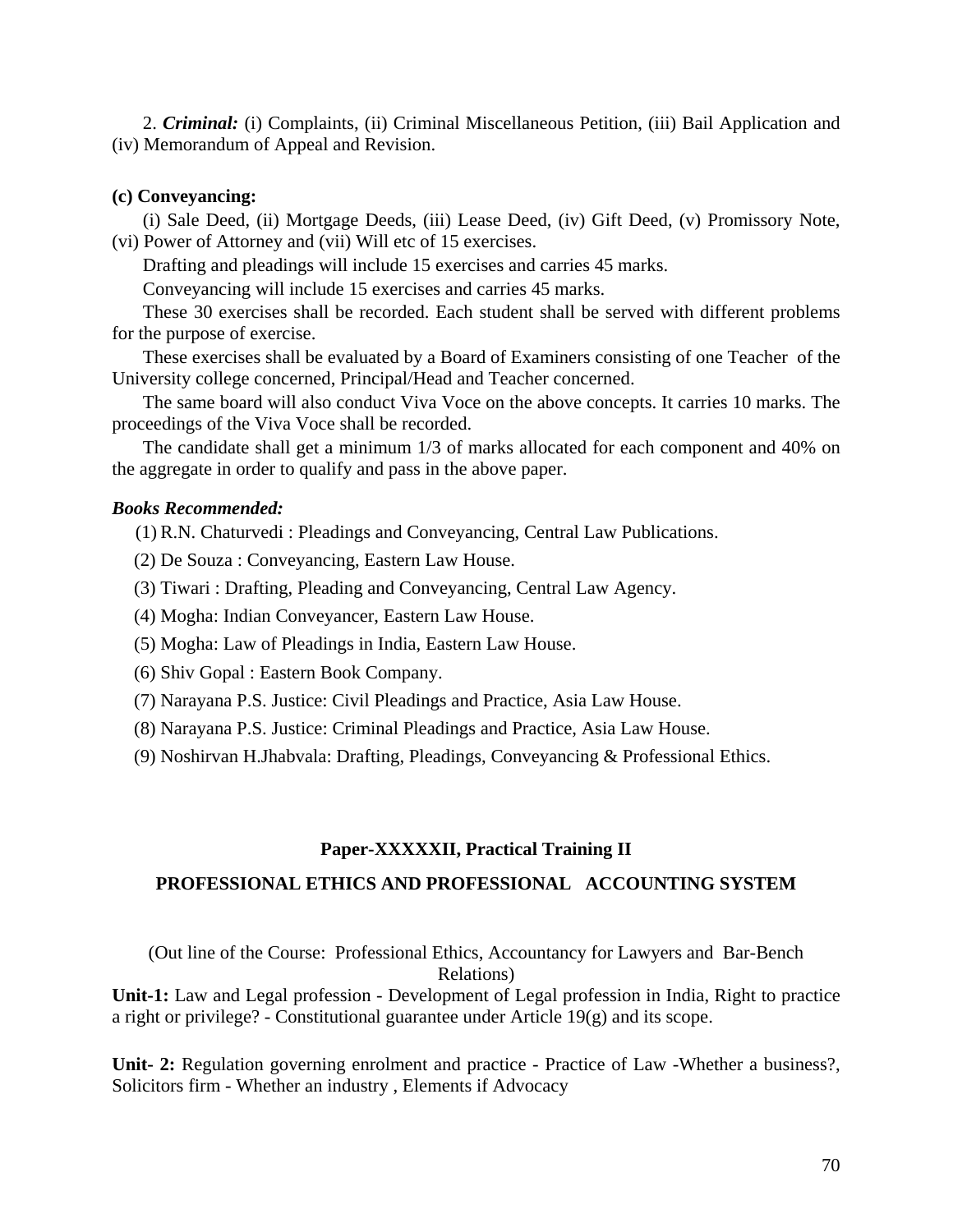**Unit-3:** Ethics, Seven lamps of advocacy, Advocates duties towards Public, Clients, Court, towards other advocates and Legal Aid, Bar Council of Ethics

**Unit- 4:** Disciplinary proceedings , Professional misconduct -disqualifications , Functions of Bar Council of India/State Bar Council in dealing with the Disciplinary proceedings, Disciplinary Committee

Disqualifications and removal from rolls

 \* 50 selected opinions of the Disciplinary Committees of Bar Councils and 10 major judgments of the Supreme Court on the subject to be covered.

**Unit- 5:** Bar-Bench relations.

**Unit-6:** Accountancy of Lawyers: Nature and functions of accounting, important branches of accounting.

Accounting and Law, Use of knowledge of accountancy in Legal Disputes especially arising out of Law of Contracts, Tax Law, etc., Accountancy in Lawyers office/firm. Basic financial statements, -Income & Loss account, Balance sheet- Interpretation thereof, -Feature of Balance sheet Standard Costing.

There shall be a University written examination on this paper for 80 marks and viva voce examination carrying 20 marks.

#### *Books Recommended:*

- 1 Myneni S.R.: Professional Ethics, Accountancy for Lawyers and Bench-Bar Relation.
- 2 Gupta S.P.: Professional Ethics, Accountancy for Lawyers and Bench-Bar Relation.
- 3 Kailash Rai: Professional Ethics, Accountancy for Lawyers and Bench-Bar Relation.
- 4 Siroh: Professional Ethics, Central Law Publications, Allahabad.

 5 Ramachandra Jha: Selected Judgements on Professional Ethics published by Bar Council of India Trust.

6. Dr. G.B. Reddy: Practical Advocacy of Law, Gogia Law Agency. Hyd.

7.The Contempt of Law and Practice

- 8. The Bar Council Code of Ethics
- 9. 50 Selected Opinions of the Disciplinary Committees of Bar Councils and 10 Major Judgments of the Supreme Court on the subject
- 10. Examination rules of the university shall include assessment through case-study, viva, and periodical problem solution besides the written tests.

# **Paper-XXXXXIII, Practical Training III ALTERNATE DISPUTE RESOLUTION (ADR)**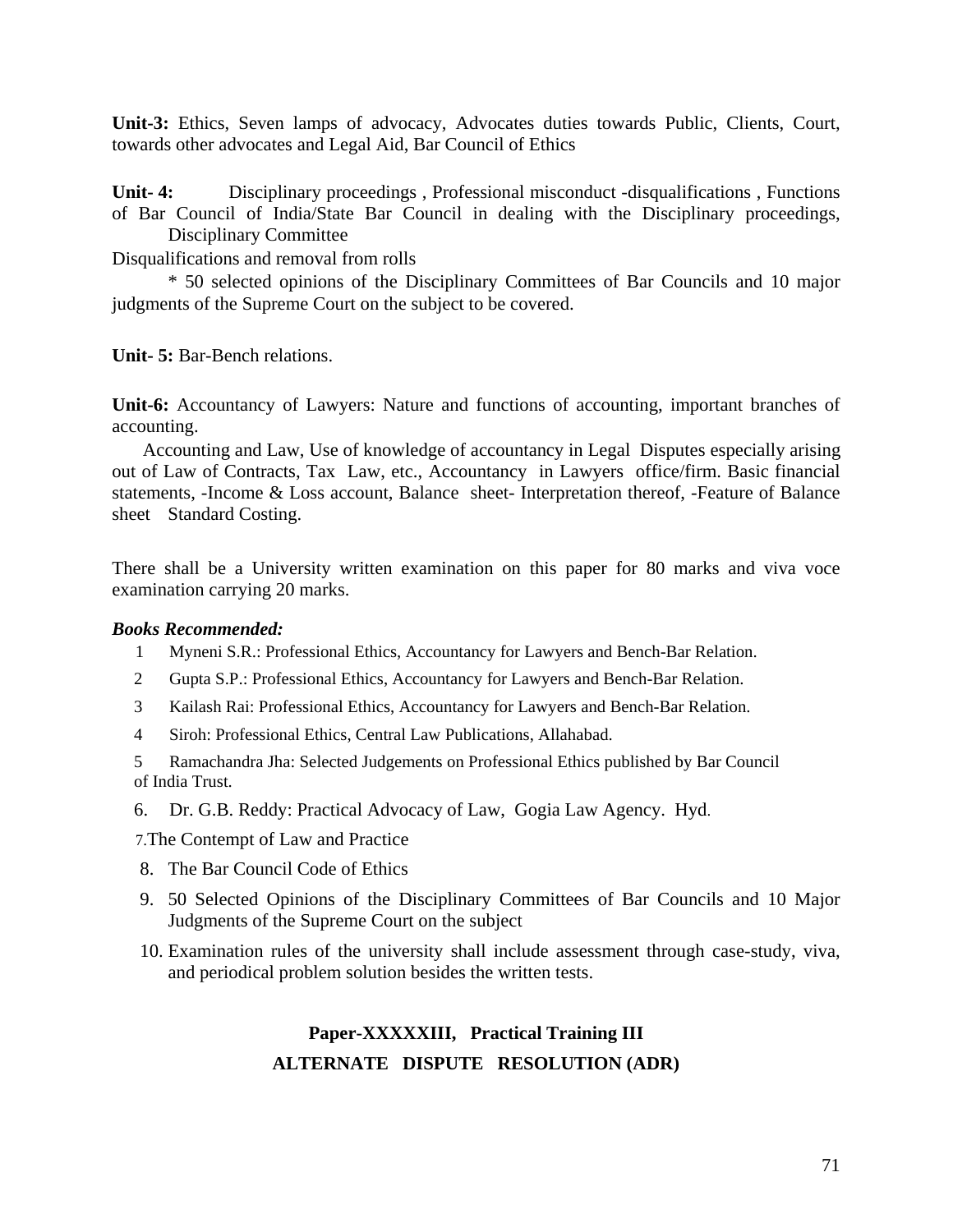Alternative Dispute Resolution (ADR) paper is by written examination for 60 marks and for 30 marks, a student is required to participate and learn a) Negotiation skills b) Conciliation skills c) Arbitrational practice including international arbitrational and arbitration rules by simulation programmes and case studies to be conducted by either by a legal practitioner or a senior teacher. c) The third component of this paper will be Viva Voce examination on all the above two aspects. This will carry 10 marks**.**

**Unit-1:** Judicial dispute resolutions: Characteristics, Operating Principles, Party participation and Control, Short focus on issue, Reasoned Decision, Finality, Adversary Process, What course do and do not do effectively? Advantages and Disadvantages of such resolution.

**Unit-2:** Alternative dispute resolution: Alternative to formal adjudication - Techniques processes, Unilateral - Bilateral - Triadic (Third party) Intervention, Advantages – Limitations, Distinction between arbitration - conciliation and negotiation, Distinction between judicial settlement and alternative dispute resolution.

**Unit-3:** Self-help, avoidance and lumping, Negotion, mediation, conciliation, arbitration and distinctions in between, Alternate models of dispute resolutions: Role of Panchayat, Role of Grama Sabhas, Lokpal, Lakayukta, Lok Adalats, Family Courts.

**Unit-4:** The Arbitration and conciliation Act, 1996, Background of the Act, Definitions of "Arbitration", "Arbitrator", Arbitration agreement", Appointmentof "Arbitrator", grounds for changing the arbitrator , terminator of Arbitrator.

**Unit-5:** Proceedings in arbitral tribunals and enforcement of awards, Arbitral Award Termination of Proceedings, Setting aside of arbitral award, Finality and Enforcement, Appeals, Enforcement of foreign awards, New York and Geneva Convention Awards.

**Unit-6:** Section 89 and O-10, R-1-AB and C of CPC Conciliation, Meaning and definition conciliation agreement, appointment of conciliator, powers and function of conciliator, techniques of successful conciliation proceedings, enforceability.

**Unit-7:** Other Alternative modals of dispute resolution, Family Courts, Family Courts Act, 1984, family council ling techniques, Tribunals, Motor Accent Tribunals, MV Act, relevant provisions, Administrative Tribunals, Consumer Forms.

**Unit-8:** Legal Services Authority

**Unit-9:** Role of N.G.Os. in dispute resolutions

### *Books Recommended:*

 (1) O.P. Tiwari : The Arbitration and Conciliation Act (2nd Edition): Allahabad Law Agency.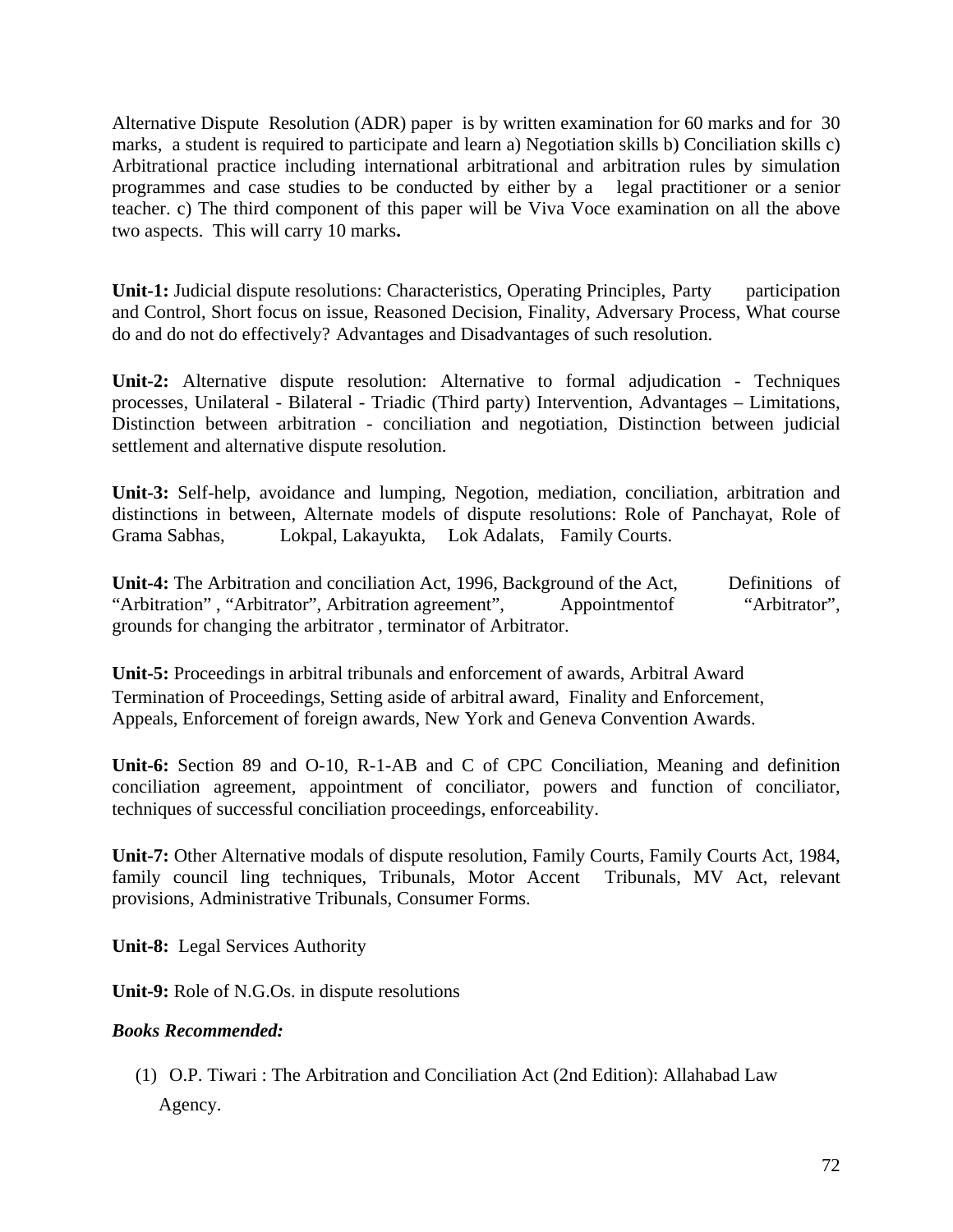- (2) Johar's : Commentary on Arbitration and Conciliation Act, 1996: Kamal Law House.
- (3) Acharya N.K.: Asia Law House, Hyderabad.
- (4) Tripathi S.C.: Central Law Agency, Allahabad.
- (5) Avatar Singh: Arbitration and Conciliation, Eastern Law Book House, Lucknow.
- (6) Murthy KKSR: Gogia Law Agency, Hyderabad.
- (7) P.C. Rao Alternate Dispute Resolution 2001 Ed. Universal Book Traders, New Delhi.
- (8) S.D. Sing: Alternate Dispute Resolution 2001 Ed. Universal Book Traders, New Delhi.

## **Paper- XXXXXIV- Practical Training - IV MOOT COURT EXERCISE AND INTERNSHIP**

This paper will have three components of 30 marks each and Viva Voce for 10 marks.

## **A) Moot Court - 30 Marks**

#### *Requirements:*

- 1. Three Moot Courts in a year
- 2. Each 10 Marks
- 3. Moot Courts shall be based on assigned problems to be prepared by the faculty concerned
- 4. Evaluation by Principal/Head concerned an advocate and Teacher concerned
- 5. Out of ten marks allotted for each problem. 5 marks are to be allotted for written submissions and five for oral advocacy
- (a) Written submissions shall include brief summary of facts, issues involve provisions of Land agreements, citation, Prayer, etc.,
- (b) Marks for oral advocacy may be awarded for communication skills, presentations, language, provisions of law, authorities quoted court manners, etc.

### **B) Observance of Trial in Two Cases, one civil and the criminal case - 30 marks**

Student has to attend courts to observe one civil and one criminal case minimum and record his observations step by step of different stages of litigations/proceedings in the 2/3rd year of 3 year Law Course.

This court assignment should be evaluated by an internal Teacher and an advocate and average be taken. Court attendance shall be compulsory and attendance has recorded in a register kept therefore. This may be carried under the supervision of a Teacher of the college.

## **C) Interviewing Techniques and Pre-trial Preparation and Internship Diary - 30 Marks**  *Requirements:*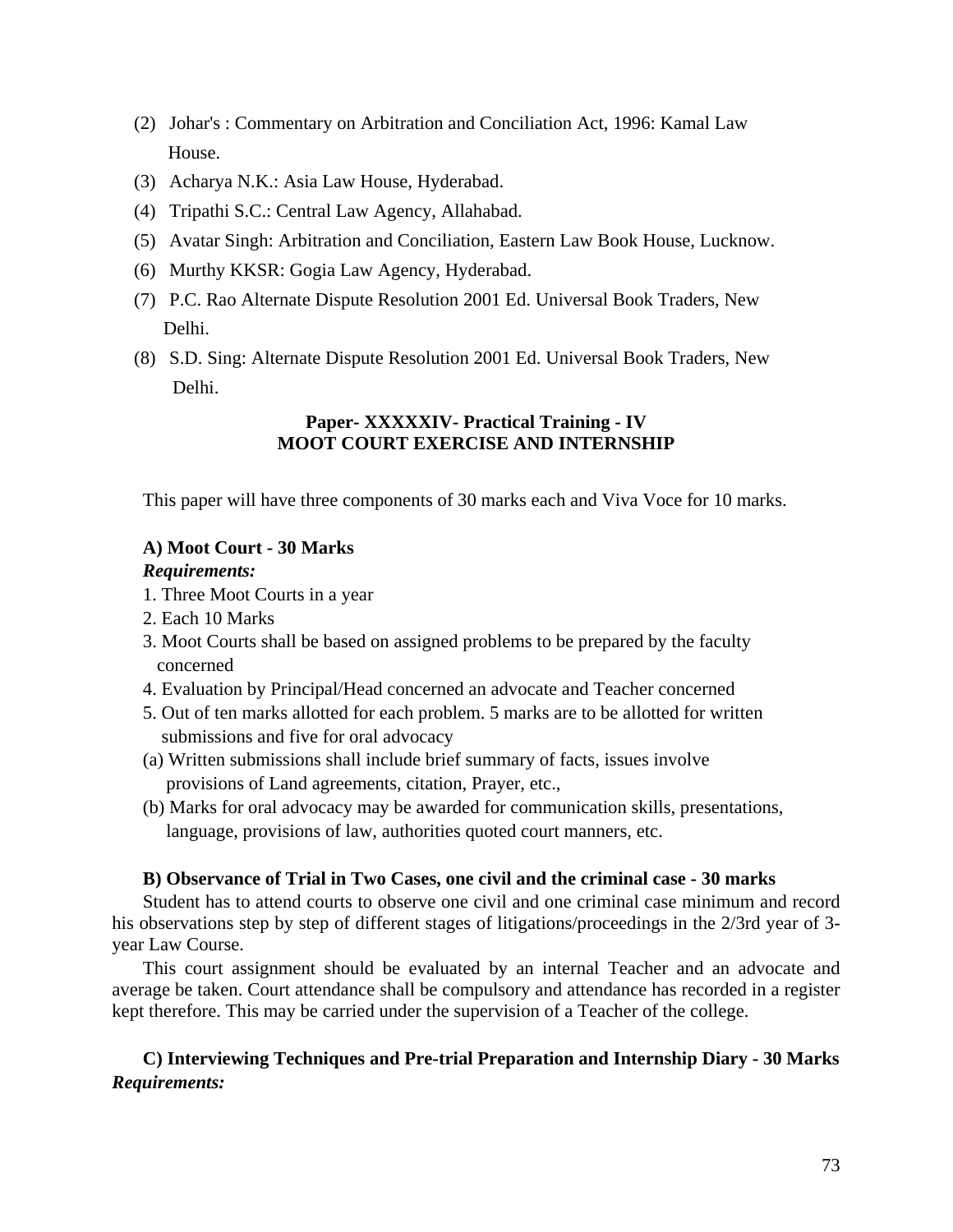1. Each student has to maintain a diary to record interactions with clients, preparation of documents and court papers.

2. The student should observe two 'interview sessions' with clients either in the Lawyers office or in the legal aid office. This shall be recorded in the Diary. This carries 15 marks.

3. Each student has to observe the preparation of documents and court papers and record such observance in the diary. This carries 7 1/2 marks.

4. Each student shall observe the procedure for filing suit/petition and record the same in the diary. This carries 7 1/2 marks.

 **D)** The fourth component of this paper will be Viva Voce examination on all the above three aspects. This will carry 10 marks**.**

#### *Books Recommended:*

(1) Dr. Kailash Rai: Moot Court Pre-Trial Preparation and Participation in Trial Proceedings.

- (2) Amita Danda: Moot Court for Interactive Legal Education, Gogia Law Agency, Hyderabad.
- (3) Blackstone's: Books of Moots, Oxford University Press.

(4) Mishra: Moot Court Pre-Trial Preparation and Participation in Trial Proceedings.

(5) NRM Menon, Clinical Legal Education, Pre.Law Education Series, EBC

#### **Paper - XXXXXV**

#### **PENOLOGY AND VICTIM LOGY**

#### **(Optional Paper-VI)**

**Unit-1**:Dimensions of Crime in India , Nature and extent of Crime in India,

Reporting of Crime statistics and problem of accurate reporting of Crime, Victim Studies, selfreporting, Costs of Crime, Some factors for evaluating the rate of crime in India-Terricory: Population: Heterogeneity: Human values, General approaches to crime control, Continental approaches: Social Defence, Social approaches: Crime Prevent Control, Crimes of the powerful, Organised crime-smuggling, traffic in Narcoties, White collar crime:- corruption in public life, Socio-economic crime: Adulteration of Food and Drugs: fraudulent trade practices, Crimes in the professions-Medical, Legal, Engineering, State Criminality., Perpetrators of ordinary crime, The situation criminal, The chronic offender, Criminality of Women., Young offenders, Criminal gangs, Crimes of the marginalized with special reference to i. Forest offences; ii. State's offenders, vagrants, prostitution.

Unit-2:The Police and to Criminal Justice The Police system, Structural organisation of police at the centre and the states, Mode of recruitment and training, Powers and duties of police under the police acts, Criminal Procedure Code and other laws, Arrest, search and seizure and Constitutional imperatives, Methods of police investigation, Third degree methods, Corruption in police, Relationship between police and prosecution, Liability of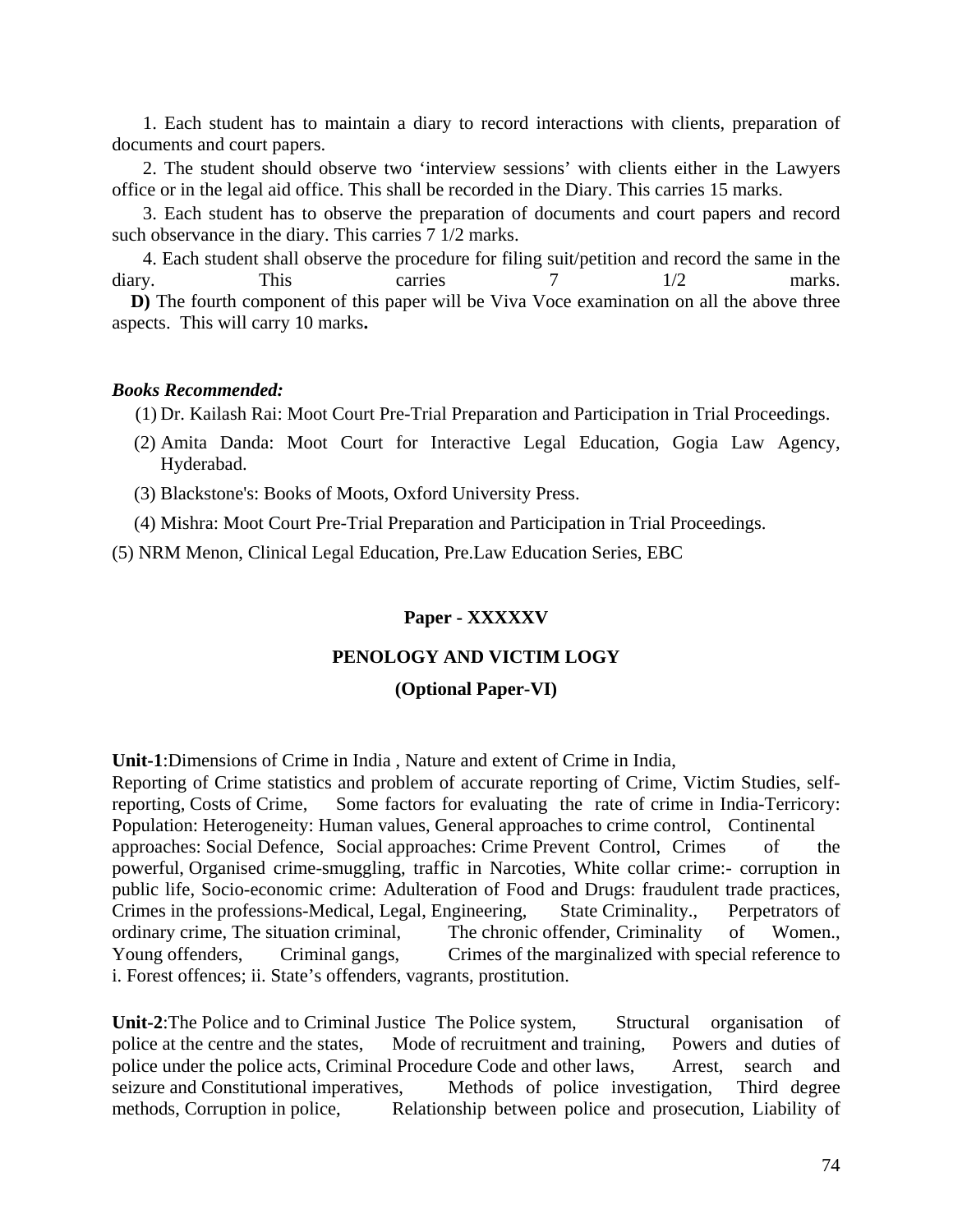police for custodial violence, Police Public relations., Select aspects of National Police Commission Report.

**Unit-3**:Punishment of Offenders Some discarded modes of punishment, Corporal punishment : Whipping and flogging : Mutilation and Branding, Transportation Exile, Public execution, An appraisal of these modes of punishment, Punishments under the Indian Criminals Law, Capital punishment, Imprisonment, Fine, Cancellation or withdrawal of licences, etc., The prison system, Administrative organisation of prisons, Mode of recruitment and training, The Jail Manual, Powers of prison officials, Prisoners classification - Male, Female : Juvenile and Adult : Undertrial, Constitutional imperatives and prison reforms and convicted prisoners, Open Prisons, Violation of prison code and its consequences, Appraisal of imprisonment as a mode of punishment.

**Unit-4**:Treatment and correction of Offenders, The need for reformation and rehabilitation of offenders undergoing punishment/imprisonment, Classification of offenders through modern diagnostic techniques, The role of psychiatrists, psychoanalysts and social workers in the prison, Vocational and religious education and apprenticeship programmes for the offenders, Group counselling and resocialisation programmes, Prisoners organisations for selfgovernment., Participation of inmates in community services, An appraisal of reformative techniques, Suggested forms of treatment of offenders under the IPC (Amendment) Bill, 1972, Efficacy of imprisonment as a measure to combat criminality and the search for substitutes.

**Unit-5**: Resocialization processes Probation, The Probation of Offenders Act, 1958.,

The attitude of judges towards probation, Mechanism of probation and standards of probation services, Problems and prospects of probation, The suspended sentence, Parole, Nature of Parole, Authority for granting parole, Supervision paroles, Parole and conditional release, Release of the offender, Problems of the released offender, Attitudes of the community towards released offender, Prisoner Aid Societies and other voluntary organization, Governmental action, An appraisal.

**Unit-6:** Nature and Development, its expanding dimensions, typology of victims, compensation, compensation by application of Article 21 and 300A, victim and criminal justice, emerging trends and policies

## *Books Recommended:*

- 1. Ahmmad s, Criminology and Penology, Central law Agency, Alhabadiddiqui
- 2. Iyer, Prospective in Criminology, Law and Social Change;
- 3. Ross, H. Lawrence (Ed.), Law and Deviance (1981);
- 4 Suthcrland, E. and Cressy, Principles of Criminology (1978);
- 5. Walker, N., Crime and Criminology (1961): A Critical Introduction (1987);
- 6. J.M. Sethna, Society and to Criminal (1980); A. Siddique, Criminology: Problems and Perspectives, Central Law Agency. Lucknow
- 7. M. Ponioan, Crinology and Penology, Poineer Books, Delhi.
- 8. E. Sutherland, White Collar Crime (1949);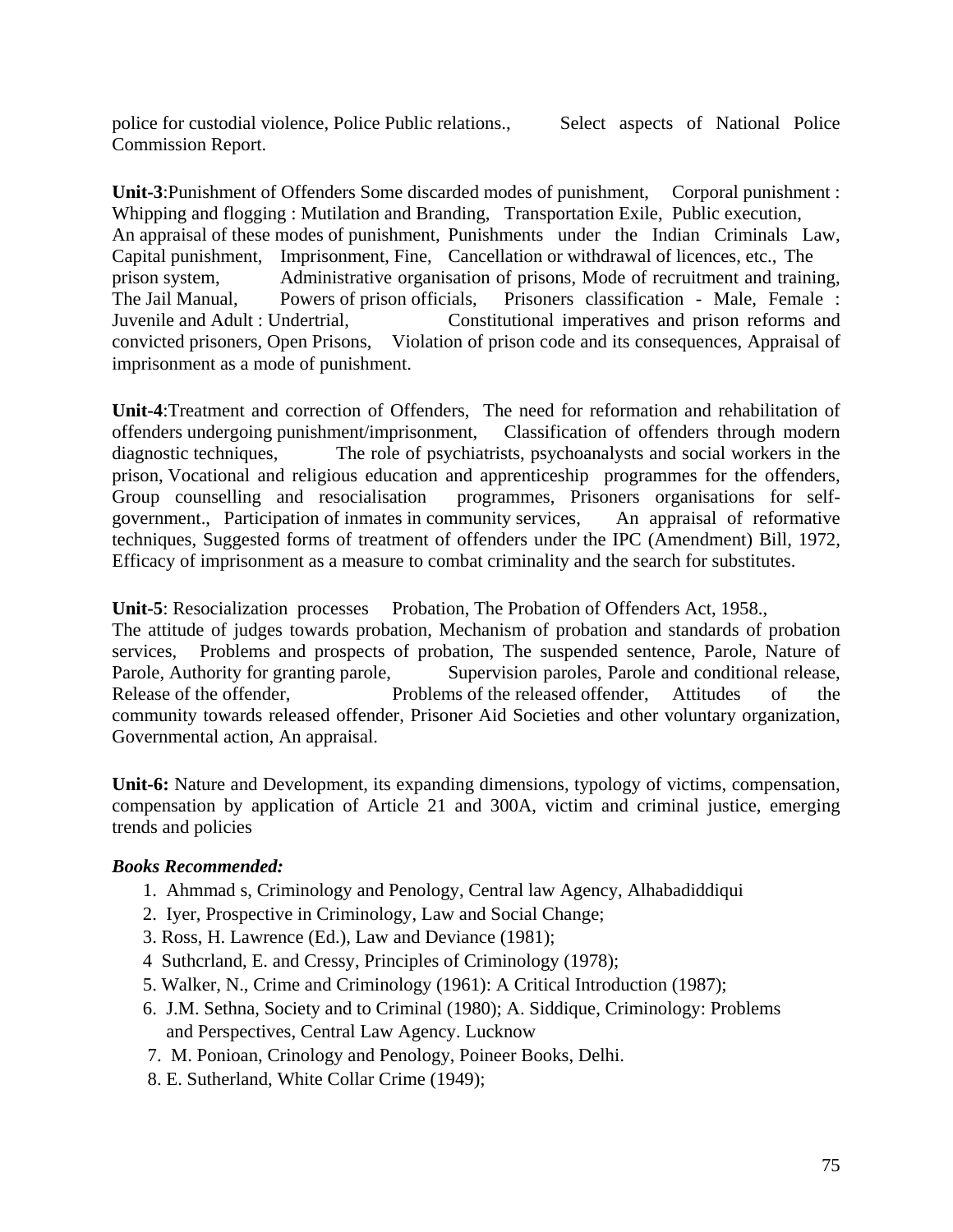# **Paper - XXXXXV WOMEN AND CRIMINAL LAW (Law Relating to Violence against Women)**

## **(Optional Paper-VI)**

**Unit-1:** Introduction**:** Root causes of violence against women – Religion, patriarchy, marriage institution and changing cultural values; Perpetuation of violence: Social evils – Prostitution, Sati, child marriages, female feticide and infanticide, witchcraft, incest; International norms relating to protection of women and children against violence: CEDAW, UNIFEM Declaration on the Elimination of Violence Against Women, 1993.

Unit-2: Protection under IPC: Protective provisions under IPC: Definition of rape (Sec.375); Criminal Law Amendment Act, 1983 – Incorporation of new sections 376(A-D); Landmark cases: Mathura rape case; Bandit Queen case,; Marital offences: Cohabitation by a man with a woman other than his wife (Sec.493); Bigamy (Secs.494 & 495), Mock marriages (Sec.496); Adultery (Sec.497); Enticing a married woman (Sec.498); Offences against minor girls (Secs. 366, 366A, 366B,372,373)

**Unit-3:** Procedure Laws and Protection to Women: Indian Evidence Act, Secs. 113A, 113B, 114A and Relevant provisions of Criminal Procedure Code.

**Unit-4:** Protection under special laws: Child Marriage Restraint Act, 1929; Immoral Traffic (Prevention ) Act, 1956 (1986 Amendment) Medical Termination of Pregnancy Act, 1971; Commission of Sati (Prevention) Act, 1987; The Indecent Representation of women (prohibition) Act (1987) ;Pre-natal Diagonstic Techniques (Regulation and Prevention of Misuse) Act, 1994 (PNDT Act) widening its scope through an amendment in 2003.

**Unit-5**: Domestic violence and the law**:** Different forms of domestic violence; Amendments made to IPC (304B, 406 and 498A) and Dowry Prohibition Act, 1961(1983 and 1986 Amendments) dealing with domestic violence. Legal protection: Protection of women from Domestic Violence Act, 2005 - Civil remedy; Definition of domestic violence; Role of Police officers, Protection officers and Service providers.

**Unit-6:** Sexual Harassment: Defintion and types of Sexual harassment; IPC provisions dealing with Sexual harassment (Sec.294, 354,509); Land mark cases: VisakhaVs. State of Rajasthan; Apparel Export Promotion Council Vs. A.K. Chopra; Guidelines formulated by the SC: Formation of Complaints Committees; Preventive and Remedial measures; Legislative attempts made and reasons for failure to bring a comprehensive legislation; Sexual Harassment of women at work place (Prevention) Bill, 2003 (National Commission for Women); The Protection against sexual harassment of women at the workplace and other establishments Bill, 2005; Reforms in law.